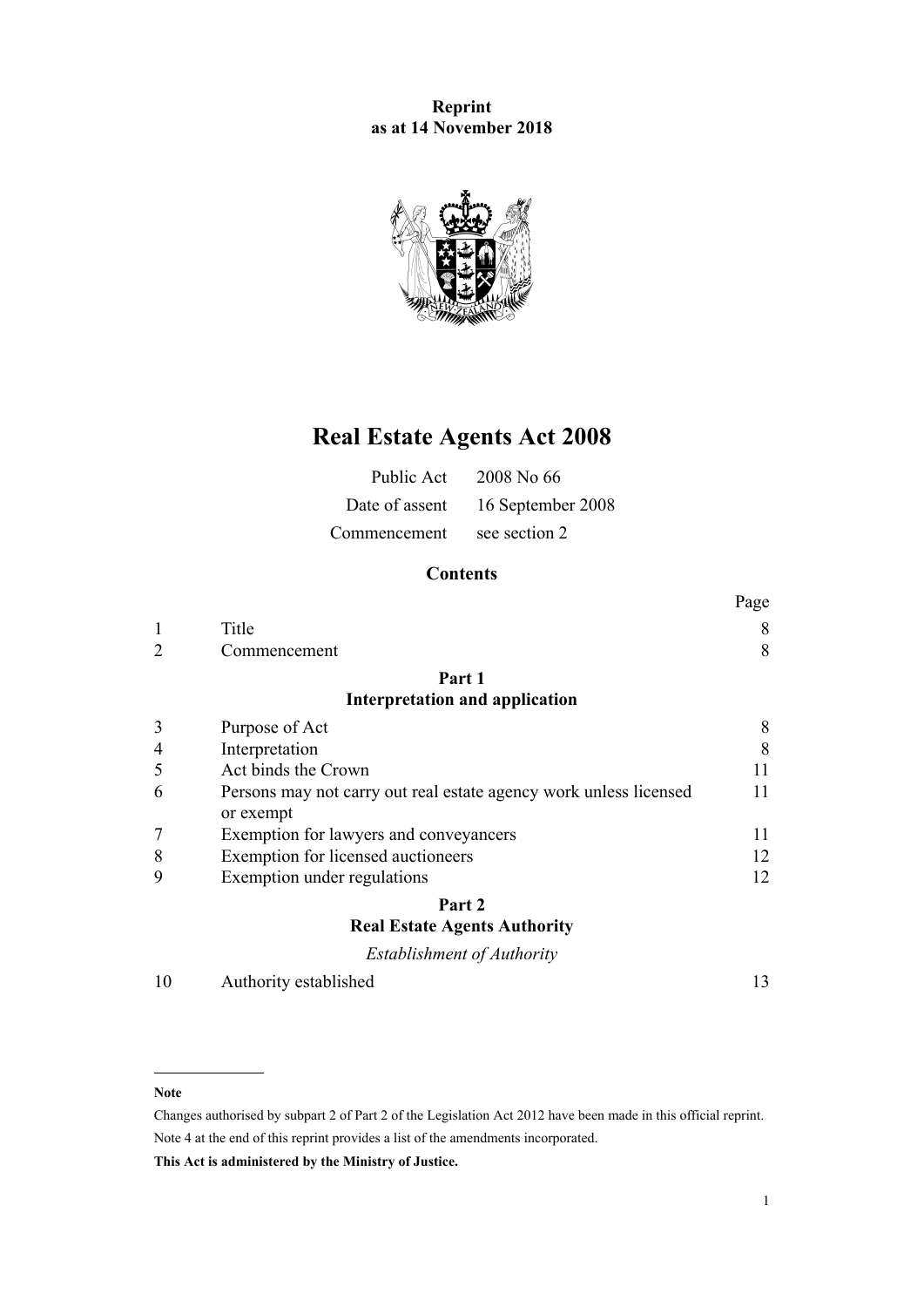|    | <b>Real Estate Agents Act 2008</b>                                   | Reprinted as at<br>14 November 2018 |
|----|----------------------------------------------------------------------|-------------------------------------|
|    | Nature of Authority                                                  |                                     |
| 11 | Authority a Crown entity                                             | 13                                  |
|    | Authority's functions                                                |                                     |
| 12 | Authority's functions                                                | 13                                  |
|    | Membership of Authority                                              |                                     |
| 13 | Membership of Authority                                              | 14                                  |
|    | <i>Practice rules</i>                                                |                                     |
| 14 |                                                                      | 14                                  |
| 15 | Code of professional conduct and client care<br>Continuing education | 15                                  |
| 16 | Consultation in relation to practice rules                           | 15                                  |
| 17 | Criteria in relation to approval of practice rules by Minister       | 15                                  |
| 18 | Power of Minister to amend practice rules                            | 15                                  |
| 19 | Further provisions relating to practice rules                        | 16                                  |
|    | Fees and levies                                                      |                                     |
| 20 | Authority may prescribe fees                                         | 16                                  |
| 21 | Operational levy                                                     | 17                                  |
| 22 | Disciplinary levy                                                    | 17                                  |
| 23 | Further provisions relating to fees and levies                       | 17                                  |
| 24 | Payment of fees, levies, and fines                                   | 18                                  |
|    | Powers of intervention                                               |                                     |
| 25 | Grounds for intervention                                             | 18                                  |
| 26 | Power to take possession of documents                                | 19                                  |
| 27 | Administration of trust account in certain cases                     | 19                                  |
| 28 | Appointment of interim administrator in certain cases                | 20                                  |
| 29 | Authority may direct audit of agent's trust account                  | 20                                  |
| 30 | Authority may inspect certain financial records                      | 20                                  |
| 31 | District Court Judge may order Authority to return documents         | 21                                  |
| 32 | High Court Judge may give directions to administrator of trust       | 21                                  |
|    | account or cancel appointment                                        |                                     |
|    | Registrar                                                            |                                     |
| 33 | Authority to appoint Registrar                                       | 21                                  |
| 34 | <b>Functions of Registrar</b>                                        | 22                                  |
| 35 | Power of Registrar to delegate                                       | 22                                  |
|    | Part 3                                                               |                                     |
|    | Licensing                                                            |                                     |
|    | How to become licensed                                               |                                     |
| 36 | Entitlement to licence                                               | 23                                  |
| 37 | Persons prohibited from being licensed                               | 23                                  |
| 38 | Application for licence                                              | 24                                  |
| 39 | Applicant must advertise application                                 | 25                                  |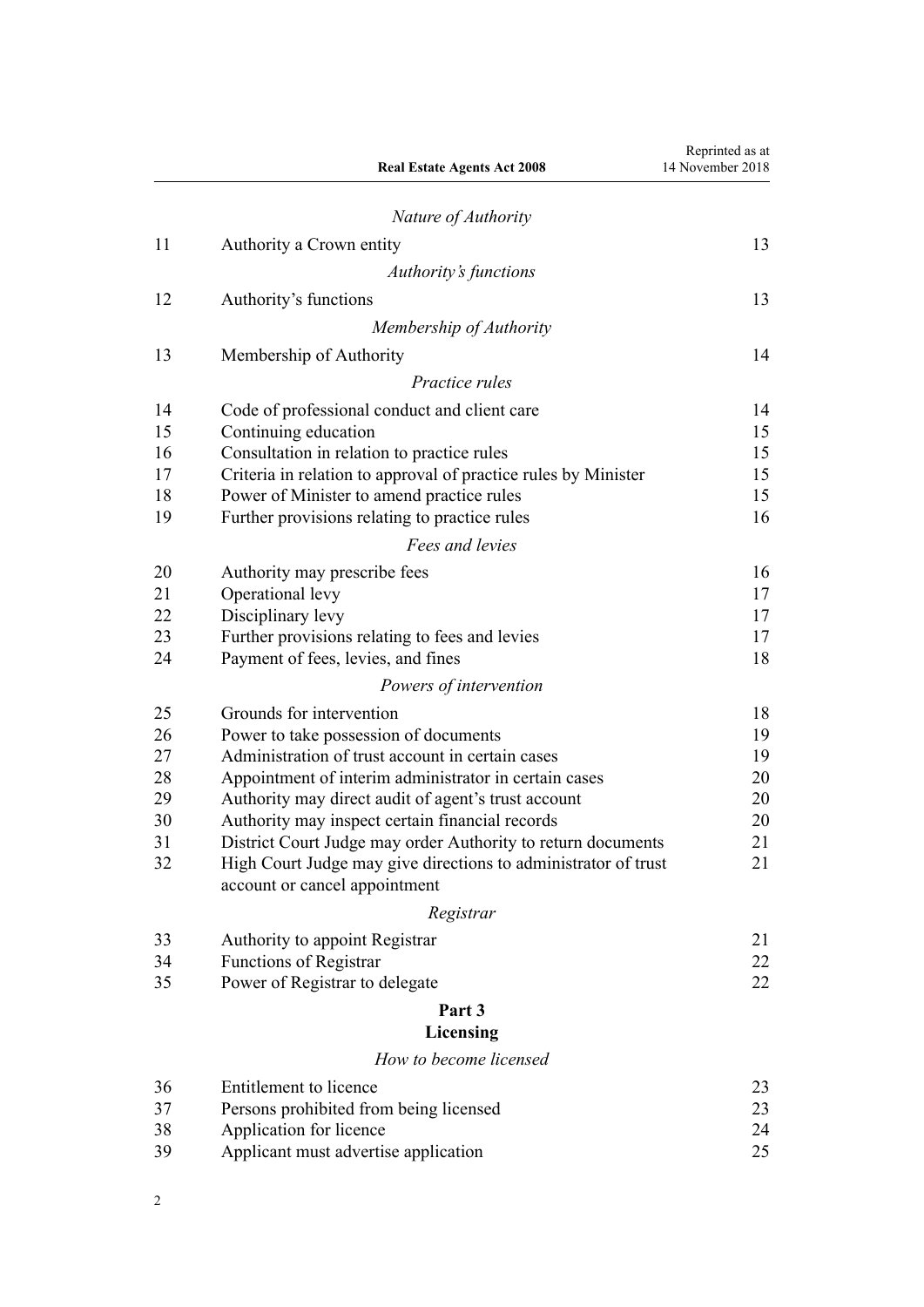|    | Reprinted as at<br>14 November 2018<br><b>Real Estate Agents Act 2008</b> |    |
|----|---------------------------------------------------------------------------|----|
| 40 | Objections to issue of licence                                            | 25 |
| 41 | Written submission in response by applicant                               | 25 |
| 42 | Procedure in Registrar determining licence application and<br>objection   | 26 |
| 43 | Registrar to license applicant or decline application                     | 26 |
|    | Provisions relating to licences                                           |    |
| 44 | Special provisions in respect of partnerships and companies               | 27 |
| 45 | Duty to produce evidence of issue of licence                              | 27 |
| 46 | Term of licence                                                           | 27 |
| 47 | Licence may not be transferred                                            | 28 |
|    | Effect of licences and status of licensees                                |    |
| 48 | Agent's licence                                                           | 28 |
| 49 | Branch manager's or salesperson's licence                                 | 28 |
| 50 | Salespersons must be supervised                                           | 28 |
| 51 | Employment status of salesperson                                          | 29 |
|    | Renewal of licence                                                        |    |
| 52 | Renewal of licence                                                        | 29 |
| 53 | Expiry of licence                                                         | 29 |
|    | Cancellation, suspension, surrender of licence, etc.                      |    |
| 54 | Cancellation of licence                                                   | 30 |
| 55 | Process for cancellation                                                  | 30 |
| 56 | Effective date of cancellation                                            | 31 |
|    | Suspension of licence                                                     |    |
| 57 | Recording of suspension of licence                                        | 31 |
| 58 | Voluntary suspension of licence                                           | 31 |
| 59 | Effect of suspension of licence                                           | 31 |
| 60 | Effective date of suspension                                              | 31 |
|    | Surrender of licence                                                      |    |
| 61 | Voluntary surrender of licence                                            | 32 |
|    | Temporary licence                                                         |    |
| 62 | Temporary licence                                                         | 32 |
|    | Register of licensees                                                     |    |
| 63 | Register of licensees                                                     | 33 |
| 64 | Purpose of register                                                       | 33 |
| 65 | Form of register                                                          | 34 |
| 66 | Matters to be contained in register                                       | 34 |
| 67 | Obligation to notify Registrar                                            | 35 |
| 68 | Alterations to register                                                   | 35 |
| 69 | Search of register                                                        | 35 |
| 70 | When search constitutes interference with privacy of individual           | 35 |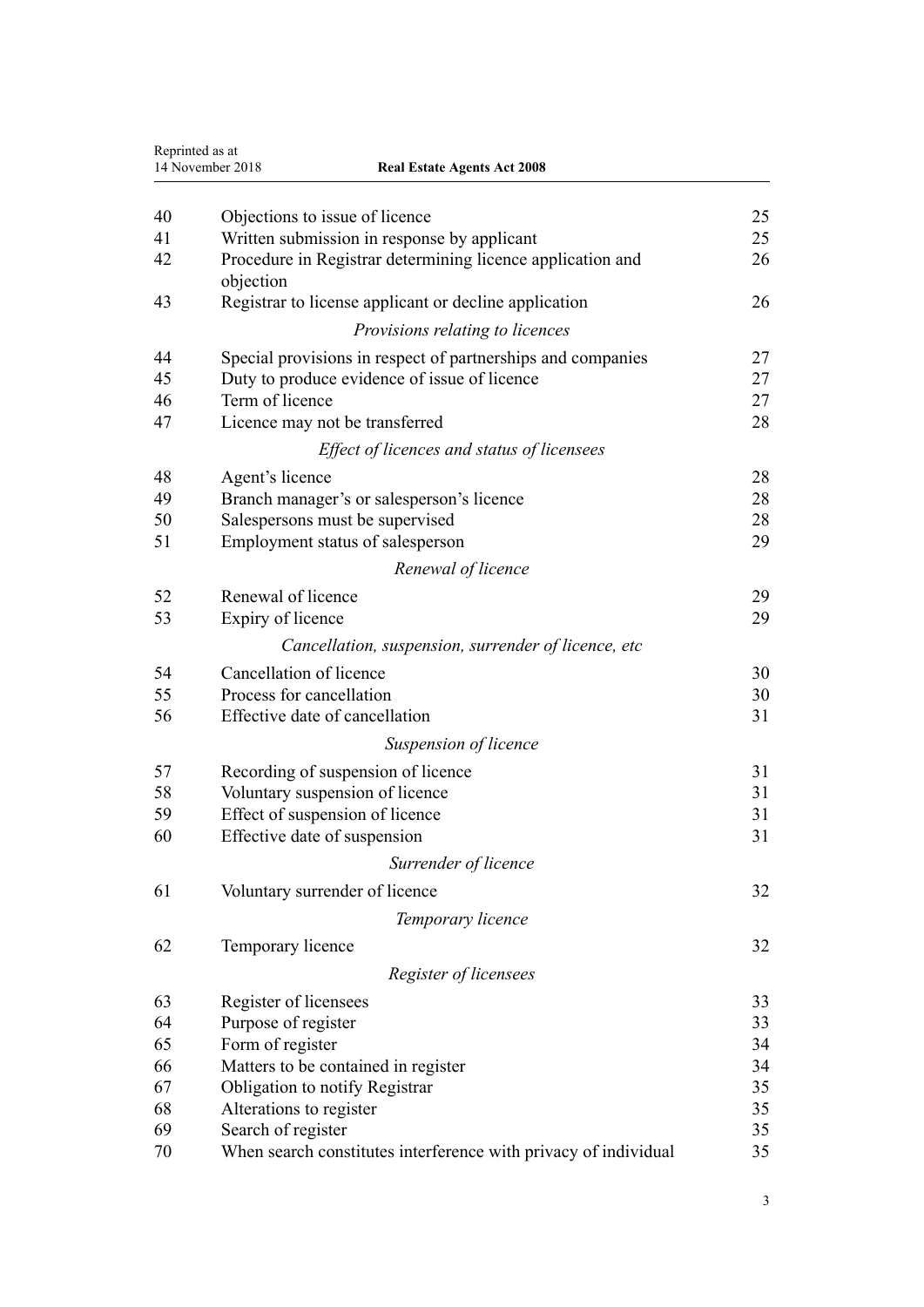## **[Part 4](#page-35-0) [Complaints and discipline](#page-35-0)**

*[Interpretation](#page-35-0)*

| 71  | Meaning of licensee in this Part                                  | 36 |
|-----|-------------------------------------------------------------------|----|
|     | Unsatisfactory conduct and misconduct                             |    |
| 72  | Unsatisfactory conduct                                            | 36 |
| 73  | Misconduct                                                        | 36 |
| 74  | Complaints about licensees                                        | 37 |
|     | <b>Complaints Assessment Committees</b>                           |    |
| 75  | Authority to appoint Complaints Assessment Committees             | 37 |
| 76  | Panel                                                             | 38 |
| 77  | Constitution of Committees for consideration of matters before it | 38 |
| 78  | <b>Functions of Committees</b>                                    | 38 |
| 79  | Procedure on receipt of complaint                                 | 39 |
| 80  | Decision to take no action on complaint                           | 39 |
| 81  | Notice of decision                                                | 40 |
| 82  | Inquiry by Committee                                              | 40 |
| 83  | Notice to licensee                                                | 40 |
| 84  | Procedure of Committee                                            | 40 |
| 85  | Powers to call for information or documents                       | 41 |
| 86  | Compliance with requirement to provide information or document    | 41 |
| 87  | Negotiation, conciliation, and mediation                          | 41 |
| 88  | Evidence                                                          | 42 |
| 89  | Power of Committee to determine complaint or allegation           | 43 |
| 90  | Hearings on papers                                                | 43 |
| 91  | Reference of complaint to Disciplinary Tribunal                   | 43 |
| 92  | Application for suspension of licence                             | 43 |
| 93  | Power of Committee to make orders                                 | 44 |
| 94  | Notice of determination                                           | 44 |
| 95  | Members of Committee not personally liable                        | 45 |
| 96  | Protection and privileges of witnesses                            | 45 |
| 97  | Privileges and immunities of counsel                              | 45 |
| 98  | Enforcement of orders                                             | 45 |
| 99  | Non-payment of fines or costs                                     | 45 |
|     | Real Estate Agents Disciplinary Tribunal                          |    |
| 100 | Real Estate Agents Disciplinary Tribunal established              | 46 |
| 101 | Constitution of Tribunal for hearings                             | 46 |
| 102 | <b>Functions of Tribunal</b>                                      | 46 |
| 103 | Services for Tribunal                                             | 47 |
| 104 | Further provisions in relation to Tribunal and its proceedings    | 47 |
| 105 | Proceeding before Tribunal                                        | 47 |
| 106 | Representation before Disciplinary Tribunal                       | 47 |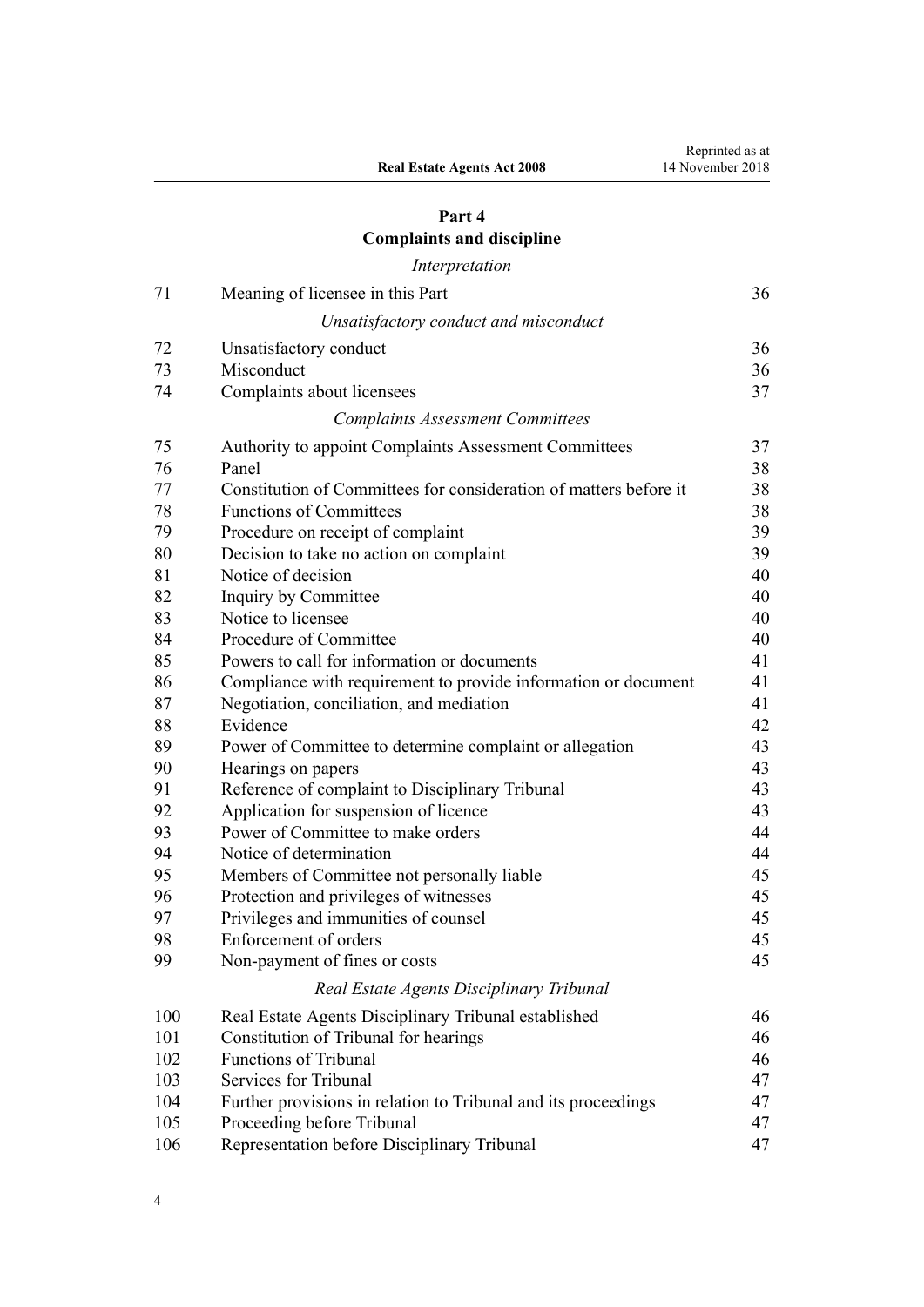| Reprinted as at<br>14 November 2018<br><b>Real Estate Agents Act 2008</b> |                                                                                          |    |
|---------------------------------------------------------------------------|------------------------------------------------------------------------------------------|----|
|                                                                           |                                                                                          |    |
| 107                                                                       | Hearings                                                                                 | 47 |
| 107A                                                                      | Hearing on papers                                                                        | 48 |
| 108                                                                       | Restrictions on publication                                                              | 48 |
| 109                                                                       | Evidence                                                                                 | 49 |
| 109A                                                                      | Disciplinary Tribunal may strike out, determine, or adjourn<br>proceeding                | 49 |
| 110                                                                       | Determination of charges and orders that may be made if charge<br>proved                 | 49 |
| 110A                                                                      | Costs                                                                                    | 50 |
| 111                                                                       | Appeal to Tribunal against determination by Committee                                    | 51 |
| 112                                                                       | Application to Tribunal to review determination by Registrar                             | 52 |
| 113                                                                       | Notification by Tribunal                                                                 | 52 |
| 114                                                                       | Enforcement of order                                                                     | 52 |
| 115                                                                       | Suspension of licence pending outcome of hearing                                         | 52 |
| 115A                                                                      | Practice notes                                                                           | 53 |
|                                                                           | Appeals against decisions of Tribunal                                                    |    |
| 116                                                                       | Right of appeal                                                                          | 53 |
| 116A                                                                      | Time for appeal to High Court                                                            | 53 |
| 117                                                                       | High Court may make interim order                                                        | 54 |
| 118                                                                       | Duties of Registrar if interim order made                                                | 54 |
| 119                                                                       | Determination of appeal                                                                  | 54 |
| 120                                                                       | Appeal to Court of Appeal on question of law                                             | 54 |
| 120A                                                                      | Time for appeal to Court of Appeal                                                       | 54 |
|                                                                           | Part 5                                                                                   |    |
|                                                                           | Duties relating to real estate agency work                                               |    |
|                                                                           | Business to be identified                                                                |    |
| 121                                                                       | Agent to display required name information                                               | 55 |
|                                                                           | Receipt of money and audit of accounts                                                   |    |
| 122                                                                       | Duty of agent with respect to money received in course of business                       | 56 |
| 123                                                                       | Money to be held by agent for 10 working days                                            | 56 |
| 124                                                                       | Agent to furnish account to client                                                       | 56 |
| 125                                                                       | Agents' trust accounts to be audited                                                     | 57 |
|                                                                           | Agency agreements                                                                        |    |
| 126                                                                       | No entitlement to commission or expenses without agency                                  | 57 |
|                                                                           | agreement                                                                                |    |
| 127                                                                       | Approved guide to be provided before agency agreement for<br>residential property signed | 58 |
| 128                                                                       | Agency agreement must disclose rebates, discounts, and<br>commissions                    | 58 |
| 129                                                                       | Regulations may make provisions in respect of agency agreements                          | 59 |
| 130                                                                       | Client may cancel sole agency agreement by 5 pm next working<br>day                      | 59 |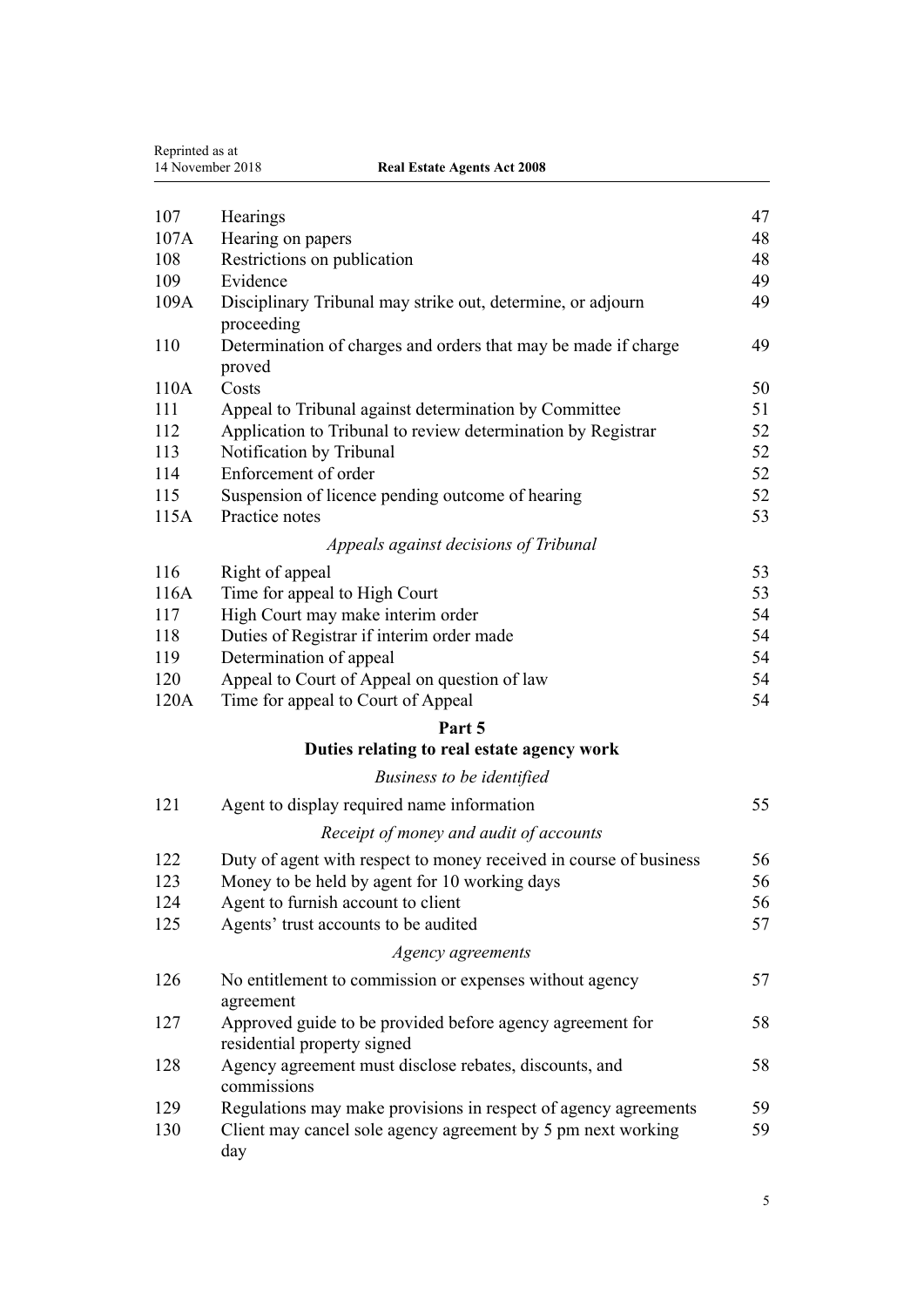|     | <b>Real Estate Agents Act 2008</b>                                                                                | Reprinted as at<br>14 November 2018 |
|-----|-------------------------------------------------------------------------------------------------------------------|-------------------------------------|
| 131 | Parties may cancel sole agency agreements in respect of residential<br>property 90 days after agreement is signed | 59                                  |
|     | Disclosure of information as to transaction and conflicts of interest                                             |                                     |
| 132 | Licensee to give copy of contractual document                                                                     | 60                                  |
| 133 | Approved guide to be provided when contractual document<br>provided                                               | 60                                  |
| 134 | Contracts for acquisition by licensee or related person may be<br>cancelled                                       | 60                                  |
| 135 | Client to be provided with valuation                                                                              | 61                                  |
| 136 | Disclosure of other benefits that licensee stands to gain from<br>transaction                                     | 62                                  |
| 137 | Meaning of licensee and person related to licensee in sections 134<br>to $136$                                    | 62                                  |
|     | Part 6                                                                                                            |                                     |
|     | <b>Miscellaneous provisions</b>                                                                                   |                                     |
|     | Subpart 1—Offences and penalties                                                                                  |                                     |
| 138 | General penalty                                                                                                   | 63                                  |
| 139 | Forfeiture for certain offences                                                                                   | 63                                  |
| 140 | Offences to be punishable on summary conviction [Repealed]                                                        | 63                                  |
|     | Offences relating to requirement to be licensed                                                                   |                                     |
| 141 | Offence to carry on business of agent, branch manager, or<br>salesperson unless licensed or exempt                | 64                                  |
| 142 | Offence of holding out as agent, branch manager, or salesperson<br>unless licensed or exempt                      | 64                                  |
| 143 | Offence of employing or contracting unlicensed or non-exempt<br>person as agent, branch manager, or salesperson   | 64                                  |
|     | Offences relating to application for licence                                                                      |                                     |
| 144 | Offence to provide false or misleading information                                                                | 64                                  |
| 145 | Offence to fail to notify change in circumstances                                                                 | 64                                  |
|     | Offences relating to Authority's powers of possession and<br>inspection of documents                              |                                     |
| 146 | Offence to fail to comply with requirement to give possession of<br>documents                                     | 65                                  |
| 147 | Offence to fail to comply with requirement to produce financial<br>records                                        | 65                                  |
|     | Offences relating to requirements for real estate transactions                                                    |                                     |
| 148 | Offence to fail to provide information or document                                                                | 65                                  |
| 149 | Offence to fail to pay person lawfully entitled to money received                                                 | 65                                  |
| 150 | Offence to fail to hold money                                                                                     | 65                                  |
| 151 | Offence to fail to disclose conflict of interest                                                                  | 66                                  |
| 152 | Offence to render false accounts                                                                                  | 66                                  |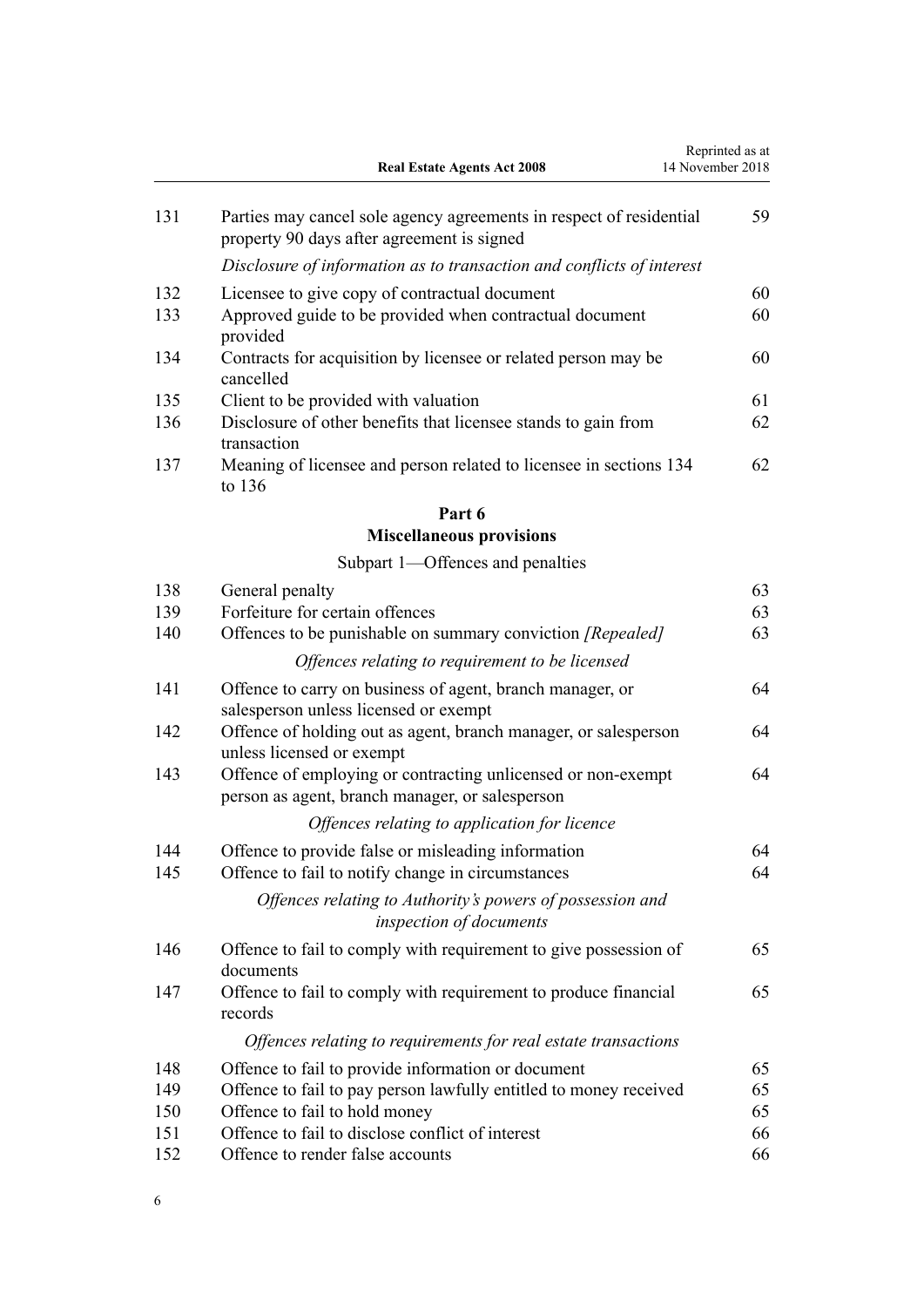| Reprinted as at | 14 November 2018<br><b>Real Estate Agents Act 2008</b>                                                          |          |
|-----------------|-----------------------------------------------------------------------------------------------------------------|----------|
|                 | Offences relating to investigation                                                                              |          |
| 153             | Offence to resist, obstruct, etc.                                                                               | 66       |
|                 | Offences relating to witness summonses and contempt of Tribunal                                                 |          |
| 153A            | Offence to fail to comply with summons                                                                          | 66       |
| 153B            | Contempt of Tribunal                                                                                            | 67       |
|                 | Subpart 2-Service                                                                                               |          |
| 154             | Service of notice and documents                                                                                 | 67       |
|                 | Subpart 3—Civil remedies                                                                                        |          |
| 155             | Civil remedies not affected                                                                                     | 69       |
|                 | Subpart 4—Regulations                                                                                           |          |
| 156             | Regulations                                                                                                     | 69       |
|                 | Subpart 5-Provisions relating to repeal of Real Estate Agents Act<br>1976                                       |          |
|                 | Repeal of Real Estate Agents Act 1976                                                                           |          |
| 157             | Repeal of Real Estate Agents Act 1976                                                                           | 70       |
| 158             | Transfer of assets and liabilities                                                                              | 70       |
| 159             | Membership of REINZ                                                                                             | 70       |
|                 | Winding up of Fidelity Guarantee Fund                                                                           |          |
| 160             | Continuation of certain provisions of Real Estate Agents Act 1976                                               | 71       |
| 161<br>162      | Claims in relation to Real Estate Agents Fidelity Guarantee Fund<br>Public notice of last day for making claims | 71<br>71 |
| 163             | Winding up of Real Estate Agents Fidelity Guarantee Fund                                                        | 72       |
| 164             | Application of Real Estate Agents Fidelity Guarantee Fund on<br>winding up                                      | 72       |
|                 | Transitional provisions                                                                                         |          |
| 165             | Continuation in office for purposes of transitional provisions                                                  | 72       |
| 166             | Agents licensed under Real Estate Agents Act 1976                                                               | 73       |
| 167             | Salespersons and branch managers approved under Real Estate                                                     | 73       |
| 168             | Agents Act 1976<br>Continuing effect of permits issued under Real Estate Agents Act                             | 74       |
|                 | 1976                                                                                                            |          |
| 169             | Applications pending at commencement of this section to be dealt<br>with under Real Estate Agents Act 1976      | 74       |
| 170             | Continuing effect of agency agreements entered into before repeal<br>of Real Estate Agents Act 1976             | 75       |
| 171             | Continuation of pending disciplinary proceedings                                                                | 75       |
| 172<br>173      | Allegations about conduct before commencement of this section<br>Amendments to other enactments                 | 75<br>76 |
|                 |                                                                                                                 | 77       |
|                 | Schedule 1                                                                                                      |          |

#### **[Provisions relating to Tribunal](#page-76-0)**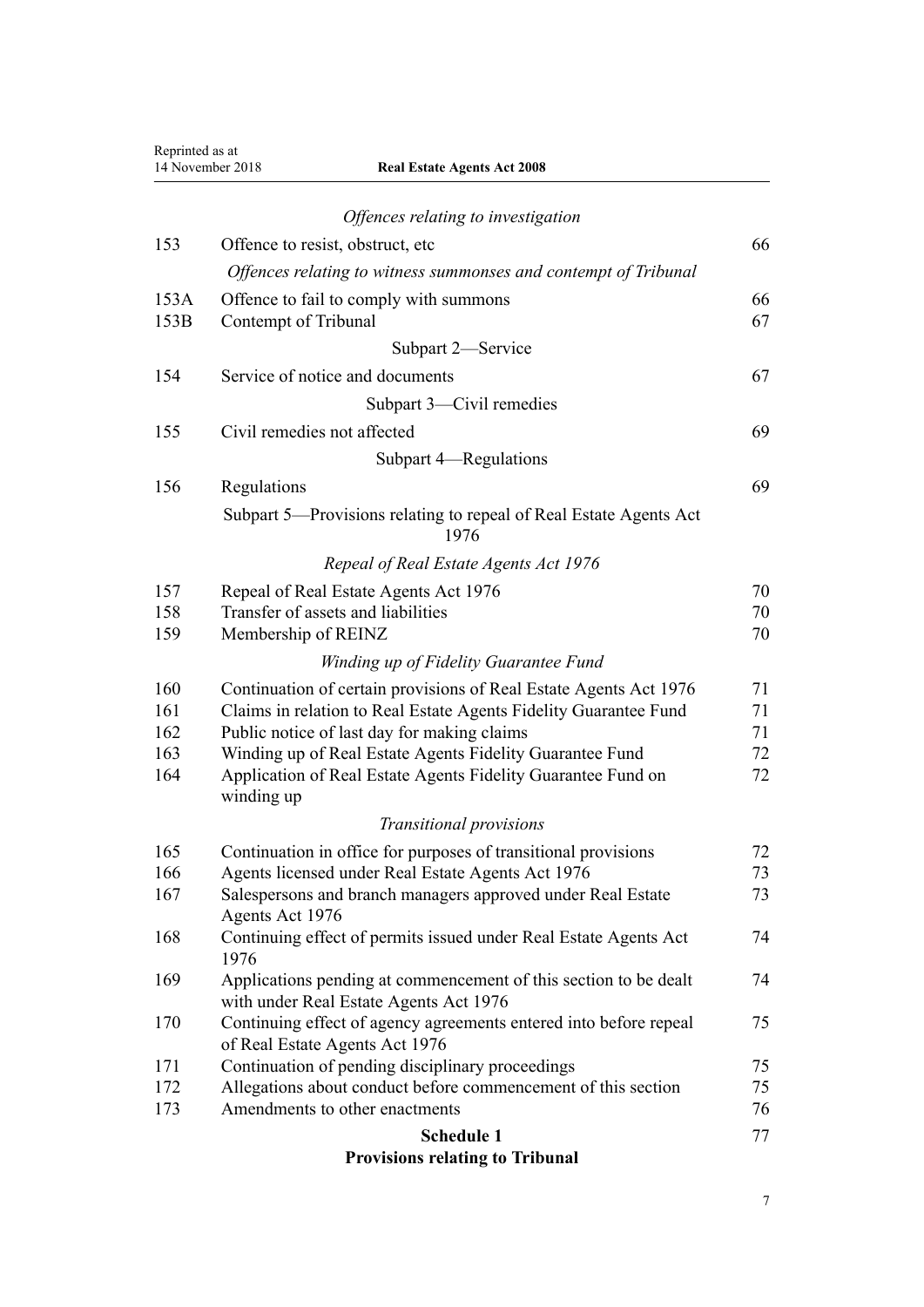[81](#page-80-0)

## **[Schedule 2](#page-80-0) [Amendments to other enactments](#page-80-0)**

#### <span id="page-7-0"></span>**The Parliament of New Zealand enacts as follows:**

**1 Title**

This Act is the Real Estate Agents Act 2008.

#### **2 Commencement**

- (1) [Sections 10](#page-12-0) to 24, [33,](#page-20-0) [75,](#page-36-0) [76,](#page-37-0) [100,](#page-45-0) and [156](#page-68-0) of this Act come into force on the day after the date on which it receives the Royal assent.
- (2) The rest of this Act comes into force on the day that is 14 months after the date it receives the Royal assent.

## **Part 1 Interpretation and application**

#### **3 Purpose of Act**

- (1) The purpose of this Act is to promote and protect the interests of consumers in respect of transactions that relate to real estate and to promote public confidence in the performance of real estate agency work.
- (2) The Act achieves its purpose by—
	- (a) regulating agents, branch managers, and salespersons:
	- (b) raising industry standards:
	- (c) providing accountability through a disciplinary process that is independent, transparent, and effective.

#### **4 Interpretation**

(1) In this Act, unless the context otherwise requires,—

**agency agreement** means an agreement under which an agent is authorised to undertake real estate agency work for a client in respect of a transaction

**agent** means a real estate agent who holds, or is deemed to hold, a current licence as an agent under this Act

**Authority** means the Real Estate Agents Authority established by [section 10](#page-12-0)

**branch manager** means a person who holds, or is deemed to hold, a current licence as a branch manager under this Act

**client** means the person on whose behalf an agent carries out real estate agency work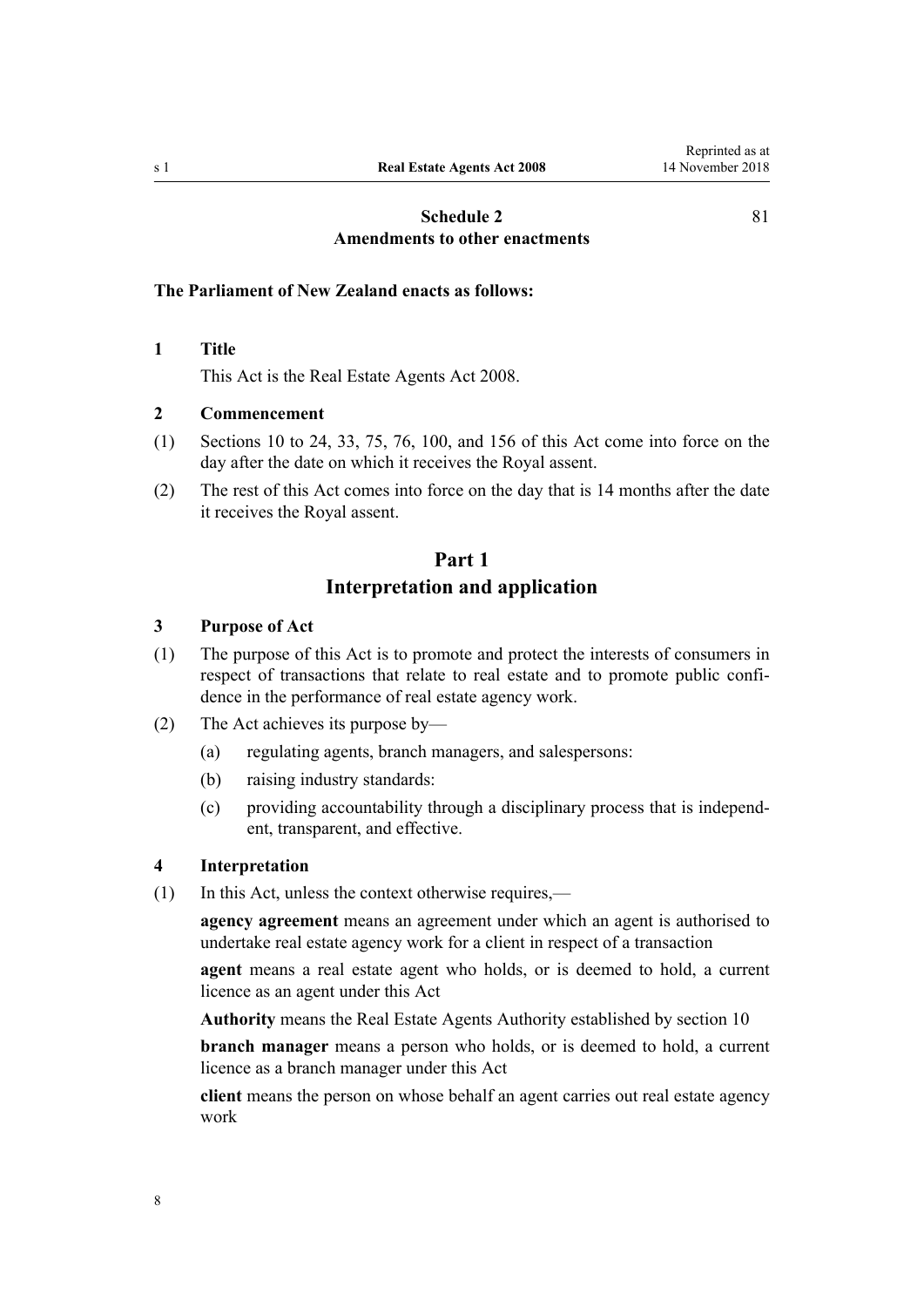**company** means a company within the meaning of the [Companies Act 1993](http://prd-lgnz-nlb.prd.pco.net.nz/pdflink.aspx?id=DLM319569), and includes a building society within the meaning of the [Building Societies](http://prd-lgnz-nlb.prd.pco.net.nz/pdflink.aspx?id=DLM367767) [Act 1965,](http://prd-lgnz-nlb.prd.pco.net.nz/pdflink.aspx?id=DLM367767) and a limited partnership registered under the [Limited Partnerships](http://prd-lgnz-nlb.prd.pco.net.nz/pdflink.aspx?id=DLM1139100) [Act 2008](http://prd-lgnz-nlb.prd.pco.net.nz/pdflink.aspx?id=DLM1139100)

**contractual document**, in relation to a transaction, means a document that contains or records an agreement or a proposed agreement to enter into or effect the transaction, and includes a document that contains or records an offer that, on its acceptance, gives rise to such an agreement

**commission** means remuneration by way of commission, fee, gain, or reward for services provided by an agent in respect of a transaction

**Complaints Assessment Committee** or **Committee** means a Complaints Assessment Committee established under [section 75](#page-36-0)

**crime involving dishonesty** has the same meaning as in [section 2\(1\)](http://prd-lgnz-nlb.prd.pco.net.nz/pdflink.aspx?id=DLM327394) of the Crimes Act 1961

**Disciplinary Tribunal** or **Tribunal** means the Disciplinary Tribunal established under [section 100](#page-45-0)

**expenses** means any sum or reimbursement for expenses or charges incurred in connection with services provided by an agent in the capacity of agent

**former licensee** means a person who was, but is no longer, a licensee, and includes a person who was a real estate agent, branch manager, or salesperson under the [Real Estate Agents Act 1976](http://prd-lgnz-nlb.prd.pco.net.nz/pdflink.aspx?id=DLM437937)

**land** includes all estates and interests, whether freehold or chattel, in real property, and includes any building and any part of a building, and any licence that is registrable under the [Land Transfer Act 2017,](http://prd-lgnz-nlb.prd.pco.net.nz/pdflink.aspx?id=DLM6731002) and any occupation right agreement within the meaning of the [Retirement Villages Act 2003;](http://prd-lgnz-nlb.prd.pco.net.nz/pdflink.aspx?id=DLM220364) and, in relation to any transaction relating to land that also relates to any goods, chattels, or other property, also includes those goods or chattels and that other property

**lawyer** has the meaning given to it by [section 6](http://prd-lgnz-nlb.prd.pco.net.nz/pdflink.aspx?id=DLM364948) of the Lawyers and Conveyancers Act 2006

**licence** means a licence granted under this Act to act as an agent, branch manager, or salesperson

**licensee** means an agent, a branch manager, or a salesperson

**Minister** means the Minister who is for the time being responsible for the administration of this Act

**officer**, in relation to a licensee that is a company,—

(a) means every director, manager, or secretary of the company who, on behalf and in the name of the company, carries on the company's business as a real estate agent; and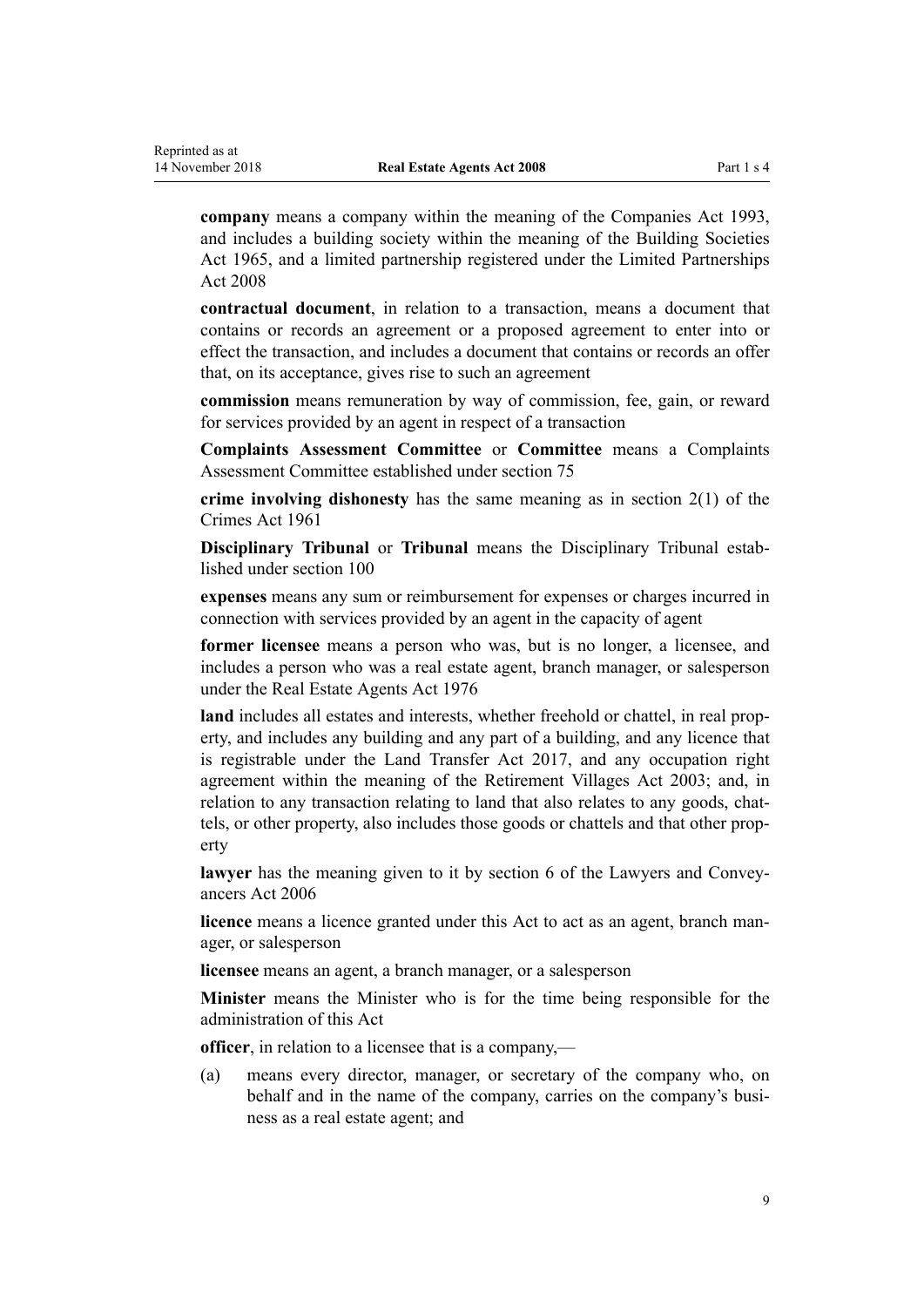(b) includes any person, however designated, who is responsible for the management of the company and any person who is responsible for the management of any branch of the company, or (in relation to any company that carries on any other business in addition to its business as a real estate agent) the person responsible for the management of the company's real estate agency work

#### **real estate agency work** or **agency work**—

- (a) means any work done or services provided, in trade, on behalf of another person for the purpose of bringing about a transaction; and
- (b) includes any work done by a branch manager or salesperson under the direction of, or on behalf of an agent to enable the agent to do the work or provide the services described in paragraph (a); but
- (c) does not include—
	- (i) the provision of general advice or materials to assist owners to locate and negotiate with potential buyers; or
	- (ii) the publication of newspapers, journals, magazines, or websites that include advertisements for the sale or other disposal of any land or business; or
	- (iii) the broadcasting of television or radio programmes that include advertisements for the sale or other disposal of any land or business; or
	- (iv) the lending of money on mortgage or otherwise; or
	- (v) the provision of investment advice; or
	- (vi) the provision of conveyancing services within the meaning of the [Lawyers and Conveyancers Act 2006](http://prd-lgnz-nlb.prd.pco.net.nz/pdflink.aspx?id=DLM364938)

**register** means the register required to be established by the Registrar under [section 63](#page-32-0)

**REINZ** means the Real Estate Institute of New Zealand Incorporated

**residential property** means any property used, or intended to be used, exclusively or principally for residential purposes

**salesperson** means a person who holds, or is deemed to hold, a current licence as a salesperson under this Act

**sole agency agreement** means an agreement between an agent and a client in which the client agrees not to instruct any other agent to act for the client in respect of the transaction to which the agreement relates

**transaction** means any 1 or more of the following:

(a) the sale, purchase, or other disposal or acquisition of a freehold estate or interest in land: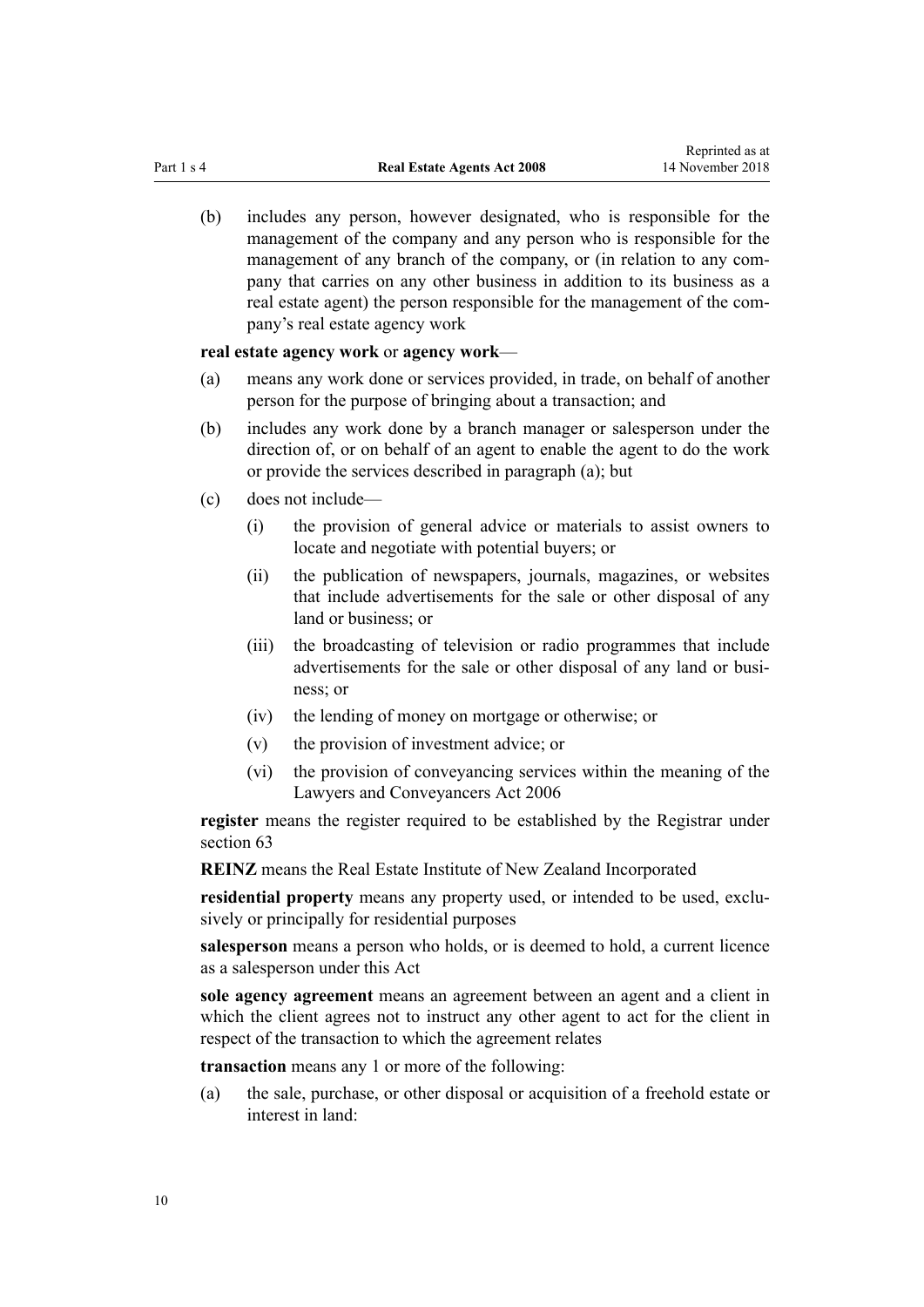- <span id="page-10-0"></span>(b) the grant, sale, purchase, or other disposal or acquisition of a leasehold estate or interest in land (other than a tenancy to which the [Residential](http://prd-lgnz-nlb.prd.pco.net.nz/pdflink.aspx?id=DLM94277) [Tenancies Act 1986](http://prd-lgnz-nlb.prd.pco.net.nz/pdflink.aspx?id=DLM94277) applies):
- (c) the grant, sale, purchase, or other disposal or acquisition of a licence that is registrable under the [Land Transfer Act 2017:](http://prd-lgnz-nlb.prd.pco.net.nz/pdflink.aspx?id=DLM6731002)
- (d) the grant, sale, purchase, or other disposal or acquisition of an occupation right agreement within the meaning of the [Retirement Villages Act](http://prd-lgnz-nlb.prd.pco.net.nz/pdflink.aspx?id=DLM220364) [2003](http://prd-lgnz-nlb.prd.pco.net.nz/pdflink.aspx?id=DLM220364):
- (e) the sale, purchase, or other disposal or acquisition of any business (either with or without any interest in land).
- (2) To avoid doubt, the sale, purchase, or other disposal or acquisition of shares comes within the definition of transaction in subsection (1) if, and only if, the shares entitle the holder to a licence that is registrable under [subpart 6](http://prd-lgnz-nlb.prd.pco.net.nz/pdflink.aspx?id=DLM6731274) of Part 3 of the Land Transfer Act 2017.

Section 4(1) **land**: amended, on 12 November 2018, by [section 250](http://prd-lgnz-nlb.prd.pco.net.nz/pdflink.aspx?id=DLM6731493) of the Land Transfer Act 2017 (2017 No 30).

Section 4(1) **transaction** paragraph (c): amended, on 12 November 2018, by [section 250](http://prd-lgnz-nlb.prd.pco.net.nz/pdflink.aspx?id=DLM6731493) of the Land Transfer Act 2017 (2017 No 30).

Section 4(2): amended, on 12 November 2018, by [section 250](http://prd-lgnz-nlb.prd.pco.net.nz/pdflink.aspx?id=DLM6731493) of the Land Transfer Act 2017 (2017 No 30).

## **5 Act binds the Crown**

This Act binds the Crown.

## **6 Persons may not carry out real estate agency work unless licensed or exempt**

- (1) A person must not carry out any real estate agency work unless the person—
	- (a) is licensed under this Act and acts within the scope of that licence; or
	- (b) is exempt from the licensing requirement under any of sections 7 to 9 or under another enactment.
- (2) No person may hold himself or herself out to the public as ready to carry out any agency work if that person is not licensed under this Act or exempt from the licensing requirement under any of sections 7 to 9 or under another enactment.
- (3) For the purposes of this section, it is immaterial whether or not a person carries out any agency work as a business in its own right or as part of, or in connection with, any other business.

Compare: 1976 No 9 [s 3\(1\)](http://prd-lgnz-nlb.prd.pco.net.nz/pdflink.aspx?id=DLM438106)

## **7 Exemption for lawyers and conveyancers**

(1) This section applies to any person who is—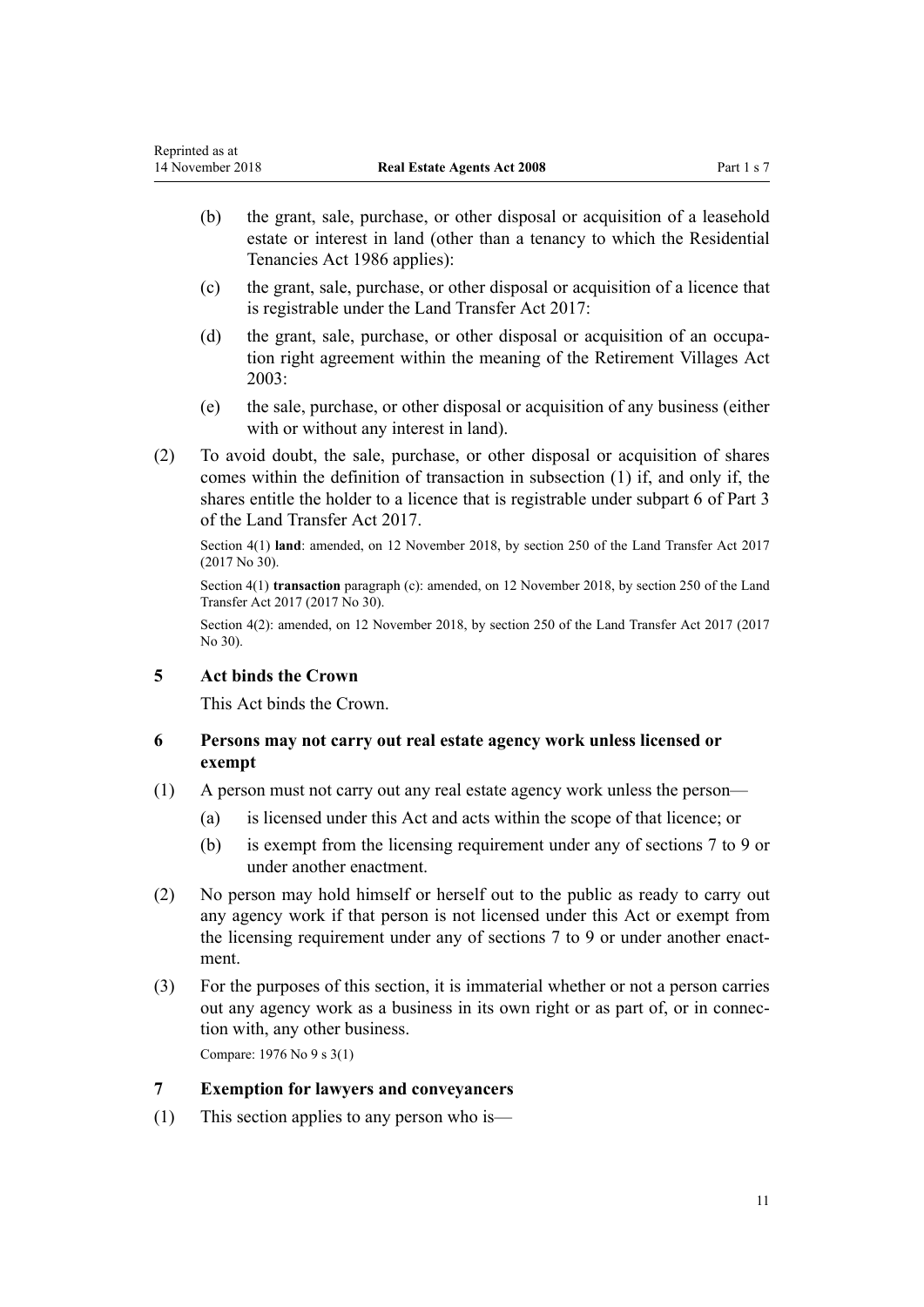- <span id="page-11-0"></span>(b) a conveyancing practitioner within the meaning of the [Lawyers and Con](http://prd-lgnz-nlb.prd.pco.net.nz/pdflink.aspx?id=DLM364938)[veyancers Act 2006](http://prd-lgnz-nlb.prd.pco.net.nz/pdflink.aspx?id=DLM364938) or a person acting under the supervision of such a conveyancing practitioner; or
- (c) an incorporated firm within the meaning of the [Lawyers and Conveyanc](http://prd-lgnz-nlb.prd.pco.net.nz/pdflink.aspx?id=DLM364938)[ers Act 2006.](http://prd-lgnz-nlb.prd.pco.net.nz/pdflink.aspx?id=DLM364938)
- (2) A person to whom this section applies may carry out any real estate agency work but, in respect of the sale or other disposal of any land or business, is not entitled to be remunerated for that work by commission in addition to, or instead of, the professional charges of that lawyer or conveyancing practitioner.
- (3) When any person to whom this section applies carries out any real estate agency work, that person—
	- (a) is deemed not to be doing so as an agent; and
	- (b) is not subject to any of the provisions of this Act; but
	- (c) is deemed to be acting in his or her capacity—
		- (i) as a lawyer within the meaning of the [Lawyers and Conveyancers](http://prd-lgnz-nlb.prd.pco.net.nz/pdflink.aspx?id=DLM364938) [Act 2006;](http://prd-lgnz-nlb.prd.pco.net.nz/pdflink.aspx?id=DLM364938) or
		- (ii) as a person acting under the supervision of a lawyer within the meaning of the [Lawyers and Conveyancers Act 2006;](http://prd-lgnz-nlb.prd.pco.net.nz/pdflink.aspx?id=DLM364938) or
		- (iii) as a conveyancing practitioner within the meaning of the [Lawyers](http://prd-lgnz-nlb.prd.pco.net.nz/pdflink.aspx?id=DLM364938) [and Conveyancers Act 2006](http://prd-lgnz-nlb.prd.pco.net.nz/pdflink.aspx?id=DLM364938); or
		- (iv) as a person acting under the supervision of a conveyancing practitioner within the meaning of the [Lawyers and Conveyancers Act](http://prd-lgnz-nlb.prd.pco.net.nz/pdflink.aspx?id=DLM364938) [2006](http://prd-lgnz-nlb.prd.pco.net.nz/pdflink.aspx?id=DLM364938); or
		- (v) as an incorporated firm within the meaning of the [Lawyers and](http://prd-lgnz-nlb.prd.pco.net.nz/pdflink.aspx?id=DLM364938) [Conveyancers Act 2006;](http://prd-lgnz-nlb.prd.pco.net.nz/pdflink.aspx?id=DLM364938) and
	- (d) is subject accordingly to the provisions of the [Lawyers and Conveyanc](http://prd-lgnz-nlb.prd.pco.net.nz/pdflink.aspx?id=DLM364938)[ers Act 2006.](http://prd-lgnz-nlb.prd.pco.net.nz/pdflink.aspx?id=DLM364938)

Compare: 1976 No 9 [s 3\(7\),](http://prd-lgnz-nlb.prd.pco.net.nz/pdflink.aspx?id=DLM438106) (8)

#### **8 Exemption for licensed auctioneers**

A person who is registered as an auctioneer under the [Auctioneers Act 2013](http://prd-lgnz-nlb.prd.pco.net.nz/pdflink.aspx?id=DLM5788503) may sell or offer to sell any land by auction.

Section 8: amended, on 18 December 2013, by [section 28\(3\)](http://prd-lgnz-nlb.prd.pco.net.nz/pdflink.aspx?id=DLM5788558) of the Auctioneers Act 2013 (2013 No 148).

## **9 Exemption under regulations**

A person who is exempted by a regulation made under section  $156(1)(a)$  may, in accordance with that regulation, carry out real estate agency work.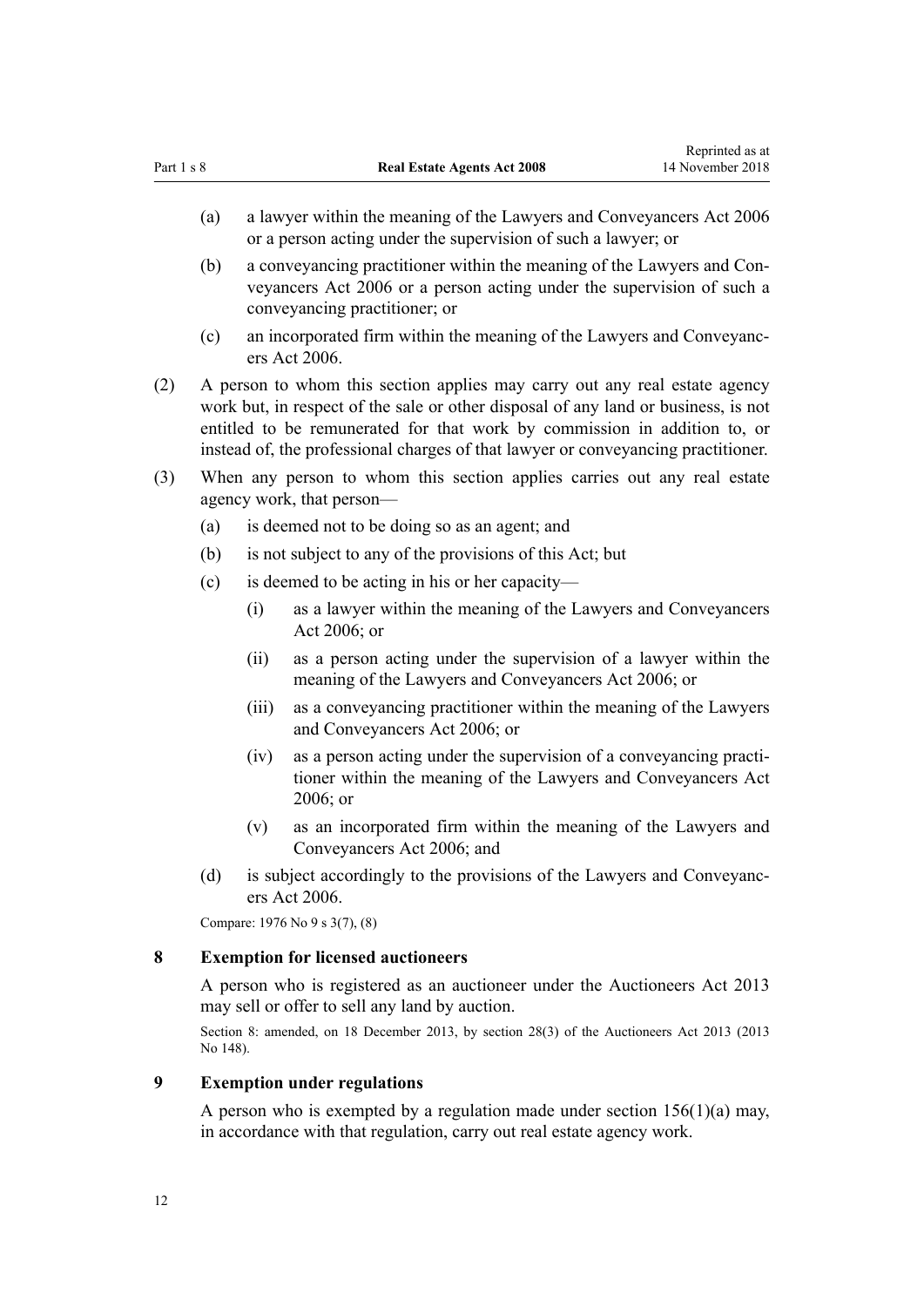## **Part 2 Real Estate Agents Authority**

#### *Establishment of Authority*

#### <span id="page-12-0"></span>**10 Authority established**

This section establishes the Real Estate Agents Authority.

*Nature of Authority*

#### **11 Authority a Crown entity**

- (1) The Authority is a Crown entity for the purposes of [section 7](http://prd-lgnz-nlb.prd.pco.net.nz/pdflink.aspx?id=DLM329641) of the Crown Entities Act 2004.
- (2) The [Crown Entities Act 2004](http://prd-lgnz-nlb.prd.pco.net.nz/pdflink.aspx?id=DLM329630) applies to the Authority except to the extent that this Act expressly provides otherwise.

#### *Authority's functions*

#### **12 Authority's functions**

- (1) The functions of the Authority are to—
	- (a) administer the licensing regime for agents, branch managers, and salespeople, including the granting and renewal of licence applications; and
	- (b) appoint a Registrar of the register of licensees; and
	- (c) ensure that the register of licensees is established, kept, and maintained; and
	- (d) develop practice rules for the Minister's approval and maintain these rules for licensees, including ethical responsibilities; and
	- (e) set fees and levies; and
	- (f) appoint Complaints Assessment Committees and maintain a panel of persons suitable to serve as members of Complaints Assessment Committees; and
	- (g) develop consumer information on matters relating to real estate transactions, including approved guides on agency agreements and sale and purchase agreements; and
	- (h) develop and provide consumer information on matters relating to the provision of real estate services, including providing the public with information on how to make a complaint; and
	- (i) set professional standards for agents; and
	- (j) investigate and initiate proceedings in relation to offences under this Act and any other enactment; and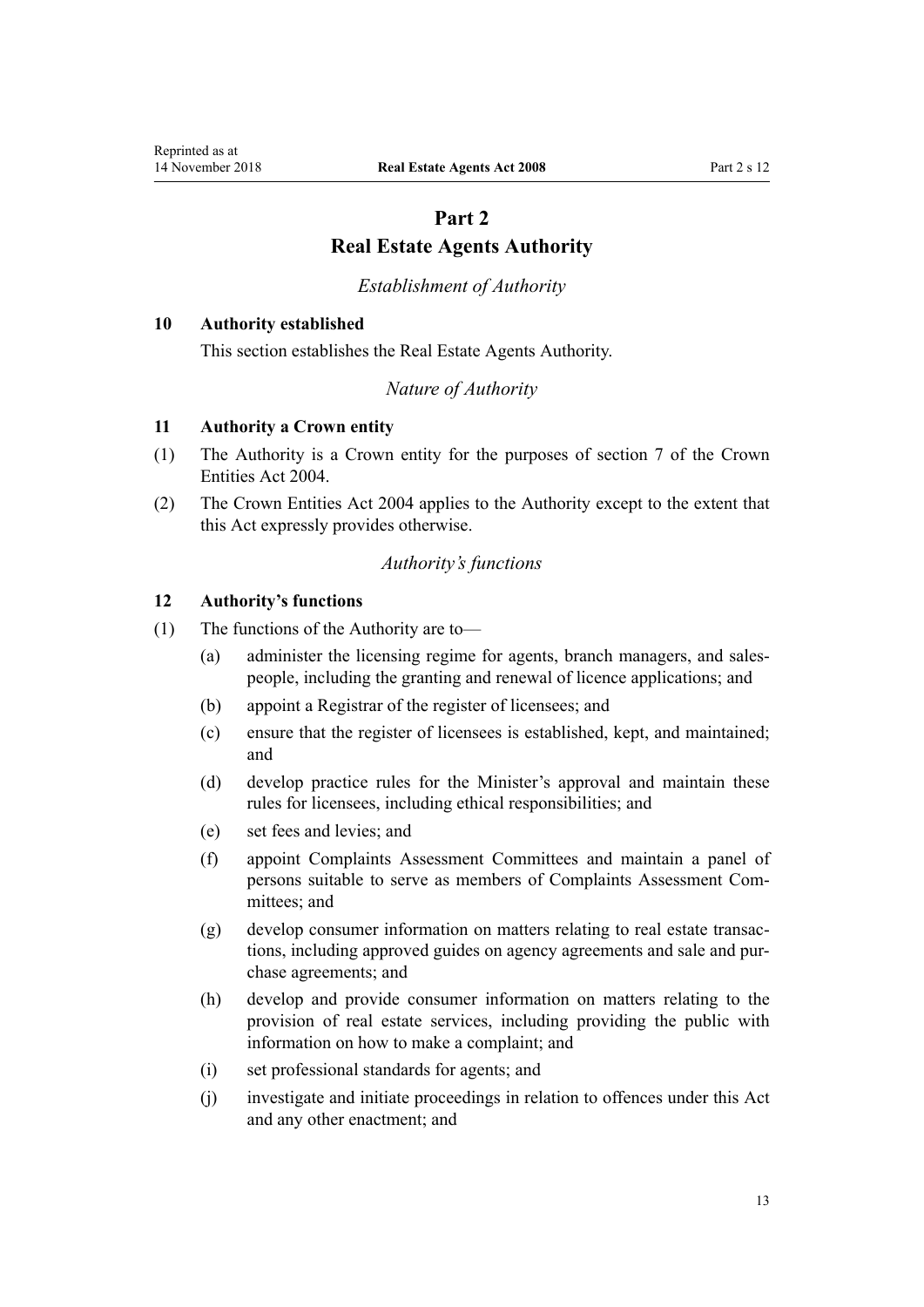- <span id="page-13-0"></span>(k) investigate of its own motion any act, omission, allegation, practice, or other matter which indicates or appears to indicate unsatisfactory conduct or misconduct on the part of a licensee; and
- (l) provide procedures for the lodging of complaints; and
- (m) receive complaints relating to the conduct of licensees; and
- (n) carry out any other function that the Minister may direct the Authority to perform in accordance with [section 112](http://prd-lgnz-nlb.prd.pco.net.nz/pdflink.aspx?id=DLM330360) of the Crown Entities Act 2004; and
- (o) carry out any other functions that may be conferred on the Authority by this Act or any other enactment.
- (2) The Authority may, where it considers it appropriate to do so, consult with representatives of the real estate industry about any matter that relates to the functions of the Authority.
- (3) For the avoidance of doubt, nothing in subsection (1) affects the role of an industry training organisation for the time being recognised under the [Industry](http://prd-lgnz-nlb.prd.pco.net.nz/pdflink.aspx?id=DLM266245) [Training and Apprenticeships Act 1992](http://prd-lgnz-nlb.prd.pco.net.nz/pdflink.aspx?id=DLM266245) as an industry training organisation for the real estate industry.

Section 12(3): amended, on 23 April 2014, by [section 23](http://prd-lgnz-nlb.prd.pco.net.nz/pdflink.aspx?id=DLM5640500) of the Industry Training and Apprenticeships Amendment Act 2014 (2014 No 16).

## *Membership of Authority*

#### **13 Membership of Authority**

- (1) The Authority consists of no more than 7 members.
- (2) Members of the Authority are the board for the purposes of the [Crown Entities](http://prd-lgnz-nlb.prd.pco.net.nz/pdflink.aspx?id=DLM329630) [Act 2004.](http://prd-lgnz-nlb.prd.pco.net.nz/pdflink.aspx?id=DLM329630)
- (3) The Minister must appoint 1 member to be the chairperson of the board and that member must be a lawyer of not less than 7 years' legal experience.
- (4) The Minister must appoint at least 2 members who are licensees or former licensees.
- (5) The Minister must consult with REINZ when making the first appointment of licensees or former licensees under subsection (4).
- (6) In addition to the criteria for appointments set out in [section 29](http://prd-lgnz-nlb.prd.pco.net.nz/pdflink.aspx?id=DLM329955) of the Crown Entities Act 2004, the Minister must, when making any appointment, consider the need for the Authority to represent the views of a broad range of interests, including consumer and industry interests.

#### *Practice rules*

### **14 Code of professional conduct and client care**

(1) The Authority may, by notice in the *Gazette*, make any practice rules to enable it to discharge the duty imposed on it by subsection (2).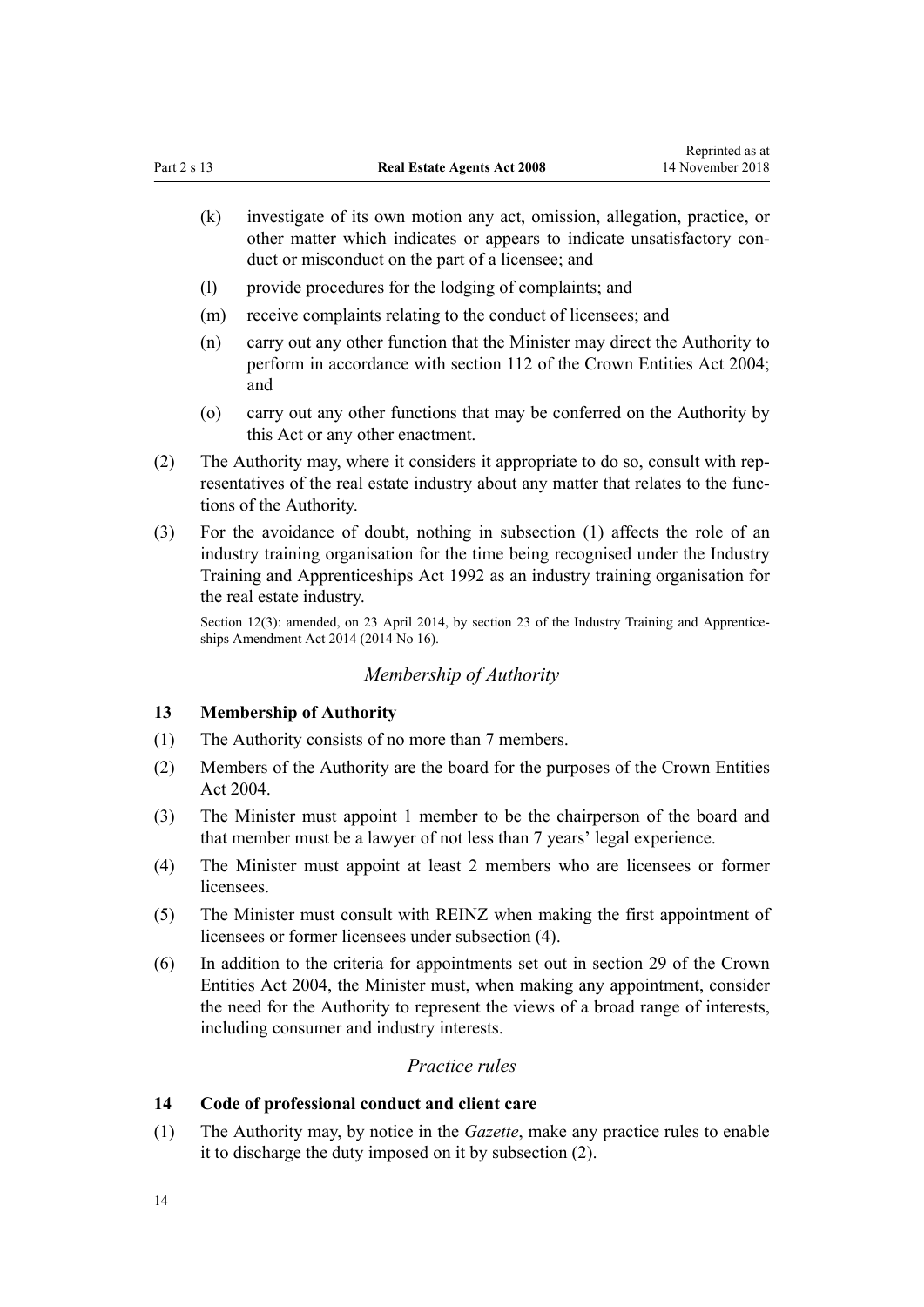<span id="page-14-0"></span>(2) The Authority must have rules that include or provide for a code of professional conduct and client care, which will be a reference point for discipline and which will focus on, but need not be limited to, the duties of agents to their clients.

## **15 Continuing education**

The Authority may, by notice in the *Gazette*, make practice rules that—

- (a) provide for the times or frequencies at which continuing education must be undertaken and the topics to be addressed:
- (b) require that particular continuing education be undertaken, or (in addition or as an alternative) require that the continuing education comply with specified requirements:
- (c) exempt, or provide for the exemption of, any agent, branch manager, or salesperson from all or any practice rules made under paragraph (b).

## **16 Consultation in relation to practice rules**

Practice rules are made by the Authority with the approval of the Minister and after consultation with—

- (a) agents, branch managers, and salespersons that the Authority considers to be representative of the real estate industry; and
- (b) any other persons or groups that the Minister may direct.

## **17 Criteria in relation to approval of practice rules by Minister**

The Minister must, in deciding whether to approve any practice rules, have regard, among other things, to—

- (a) the principle that it may be necessary or expedient to impose duties or restrictions on agents, branch managers, or salespersons in order to protect the interests of consumers:
- (b) the principle that the burden of a duty or restriction should be proportionate to the benefits that are expected to result from the imposition of the duty or restriction:
- (c) the consistency of the rules with New Zealand's international obligations:
- (d) the provisions of this Act and all rights and obligations of agents under the law.

#### **18 Power of Minister to amend practice rules**

(1) If the Minister considers any practice rules to be deficient in any respect, the Minister may, by notice in the *Gazette* and subject to subsections (2) and (3), make any amendments to those rules that are necessary to remedy the deficiency.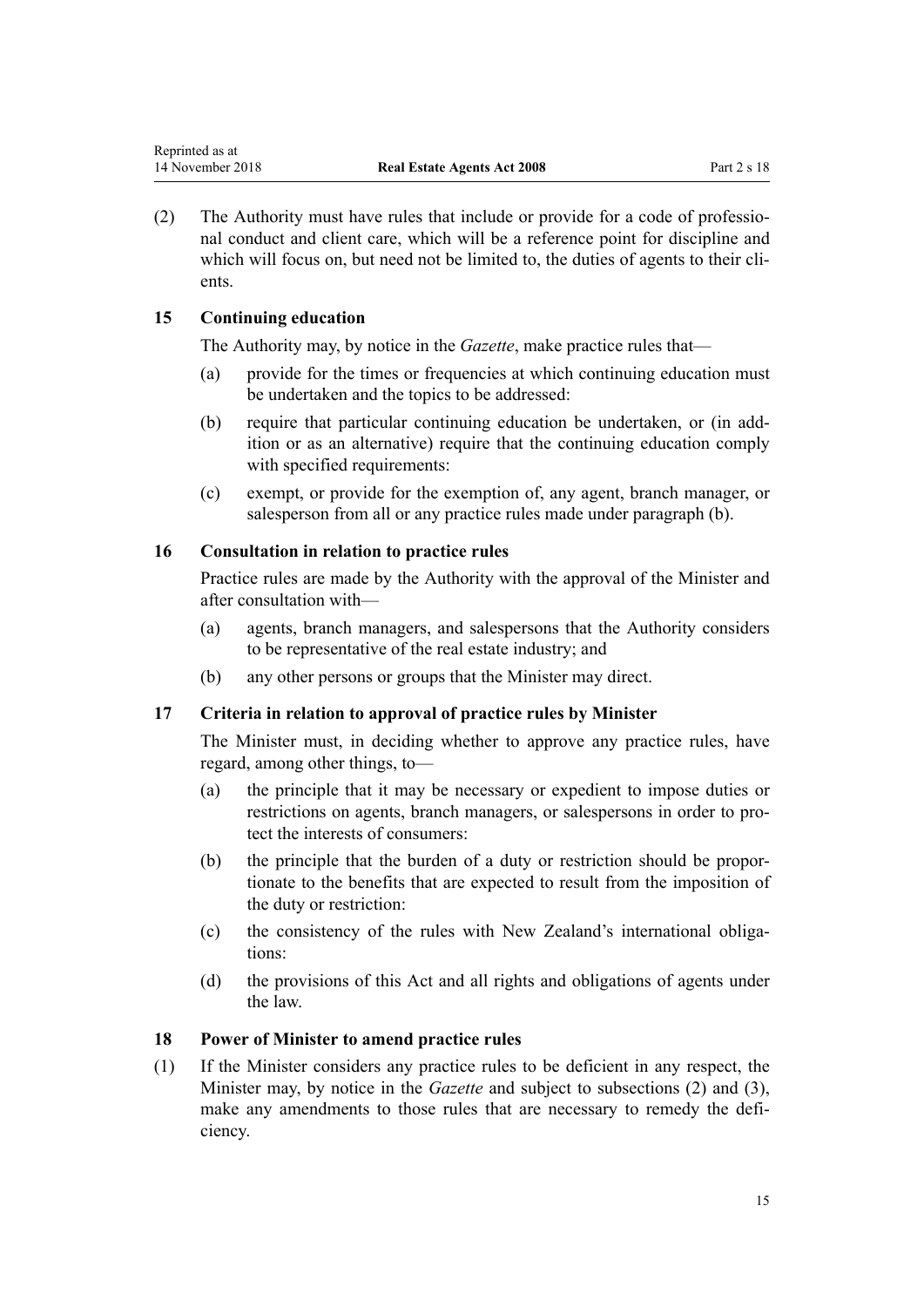- <span id="page-15-0"></span>(3) The Minister, in deciding whether to make amendments under subsection (1) to any practice rules,—
	- (a) must consult the Authority; and
	- (b) may consult with agents, branch managers, and salespersons that the Minister considers to be representative of the real estate industry; and
	- (c) may consult with any other persons or groups that the Minister thinks fit.

## **19 Further provisions relating to practice rules**

- (1) Every notice under [section 14](#page-13-0), [15,](#page-14-0) or [18](#page-14-0) comes into force on a date specified in the notice, being not less than 28 days after the date of publication of the notice in the *Gazette*.
- (2) A notice under [section 14](#page-13-0), [15,](#page-14-0) or [18](#page-14-0) is a legislative instrument and a disallowable instrument for the purposes of the [Legislation Act 2012](http://prd-lgnz-nlb.prd.pco.net.nz/pdflink.aspx?id=DLM2997643) and must be presented to the House of Representatives under [section 41](http://prd-lgnz-nlb.prd.pco.net.nz/pdflink.aspx?id=DLM2998573) of that Act.
- (3) The Authority must ensure that an up-to-date version of each notice that the Authority has published under either of [section 14](#page-13-0), [15](#page-14-0), or [18](#page-14-0) is—
	- (a) available on the Authority's website; and
	- (b) available at the office of the Authority during business hours, so that members of the public may—
		- (i) inspect the notice free of charge; or
		- (ii) obtain a photocopy of the notice for a reasonable fee.

Section 19(2): replaced, on 5 August 2013, by [section 77\(3\)](http://prd-lgnz-nlb.prd.pco.net.nz/pdflink.aspx?id=DLM2998633) of the Legislation Act 2012 (2012) No 119).

## *Fees and levies*

## **20 Authority may prescribe fees**

- (1) The Authority may from time to time, by notice in the *Gazette*, prescribe the fees payable for any action that a person wishes the Registrar to perform under this Act.
- (2) Different fees may be prescribed under this section for different kinds of action and for different classes of person, depending on the kind of licence that they have, or wish to obtain or renew.
- (3) Any notice prescribing any fee under this section may exempt any class or classes of person from liability to pay any such fee, and may provide for the waiver or refund of any such fee.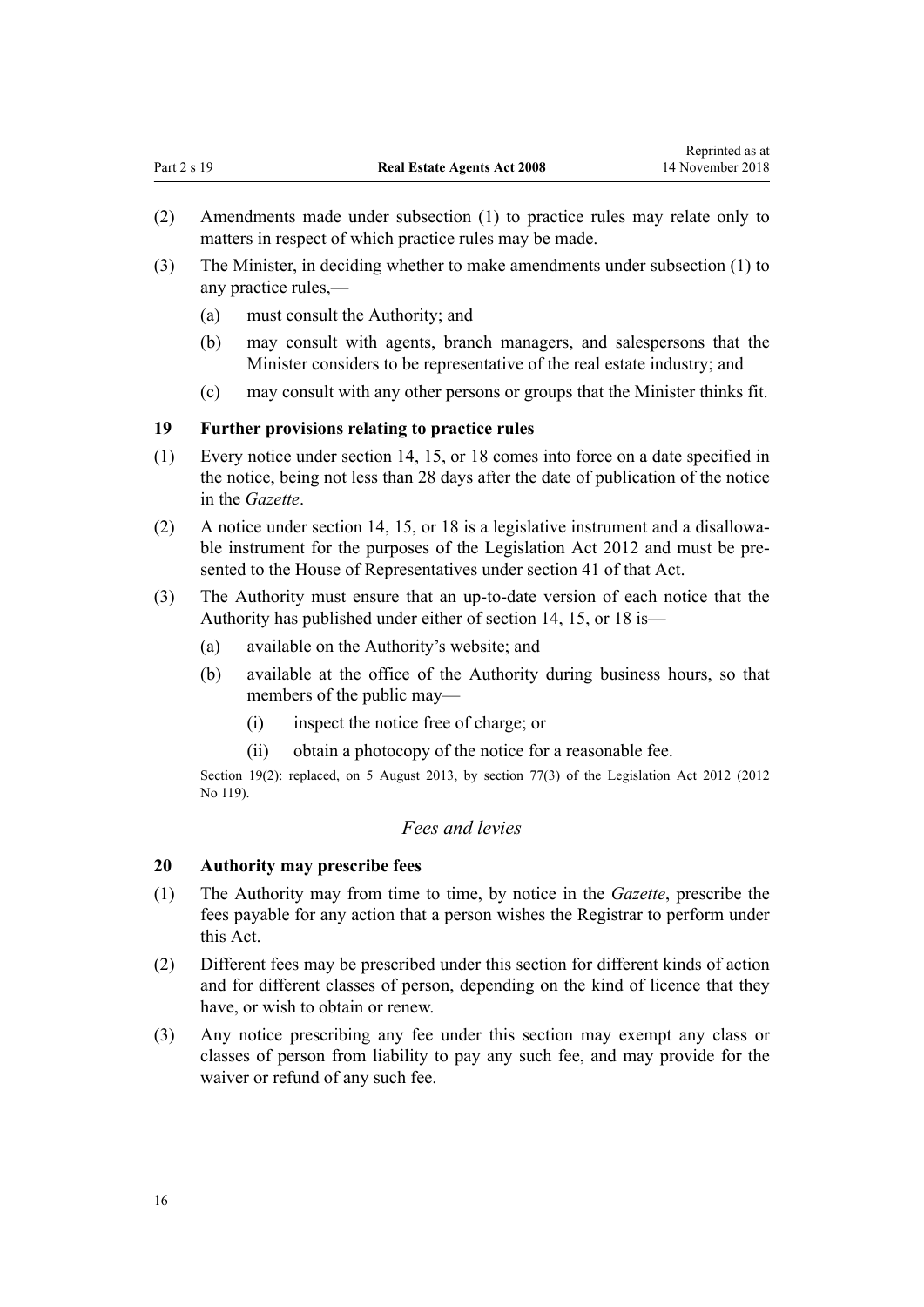## <span id="page-16-0"></span>**21 Operational levy**

- (1) The Authority may from time to time, by notice in the *Gazette*, impose on every licensee an operational levy of any amount that the Authority thinks fit for the purpose of funding the costs arising from any or all of the following:
	- (a) the performance of the functions of the Authority:
	- (b) the performance of the functions of the Registrar:
	- (c) any investigation by, or proceeding of, a Complaints Assessment Committee.
- (2) Any notice imposing any levy under this section may do either or both of the following:
	- (a) prescribe different amounts as the levy payable by different classes of licensee:
	- (b) exempt from liability to pay that levy, in whole or in part, any class or classes of licensee, and may provide for the waiver or refund of the whole or part of that levy.

#### **22 Disciplinary levy**

- (1) The Authority may from time to time, by notice in the *Gazette*, impose on every licensee a disciplinary levy of any amount that the Authority thinks fit for the purpose of funding the costs arising from any proceeding of the Tribunal.
- (2) Any notice imposing any levy under this section may do either or both of the following:
	- (a) prescribe different amounts as the levy, in whole or in part, payable by different classes of licensee:
	- (b) exempt from liability to pay that levy, in whole or in part, any class or classes of licensee, and may provide for the waiver or refund of the whole or part of that levy.

Compare: 2003 No 48 [s 131](http://prd-lgnz-nlb.prd.pco.net.nz/pdflink.aspx?id=DLM204354)

#### **23 Further provisions relating to fees and levies**

- (1) Every notice under any of [sections 20](#page-15-0) to 22 comes into force on a date specified in the notice, being not less than 28 days after the date of publication of the notice in the *Gazette*.
- (2) A notice under any of [sections 20 to 22](#page-15-0) is a legislative instrument and a disallowable instrument for the purposes of the [Legislation Act 2012](http://prd-lgnz-nlb.prd.pco.net.nz/pdflink.aspx?id=DLM2997643) and must be presented to the House of Representatives under [section 41](http://prd-lgnz-nlb.prd.pco.net.nz/pdflink.aspx?id=DLM2998573) of that Act.
- (3) The Authority must ensure that an up-to-date version of each notice that the authority has published under any of [sections 20](#page-15-0) to 22 is—
	- (a) available on the Authority's website; and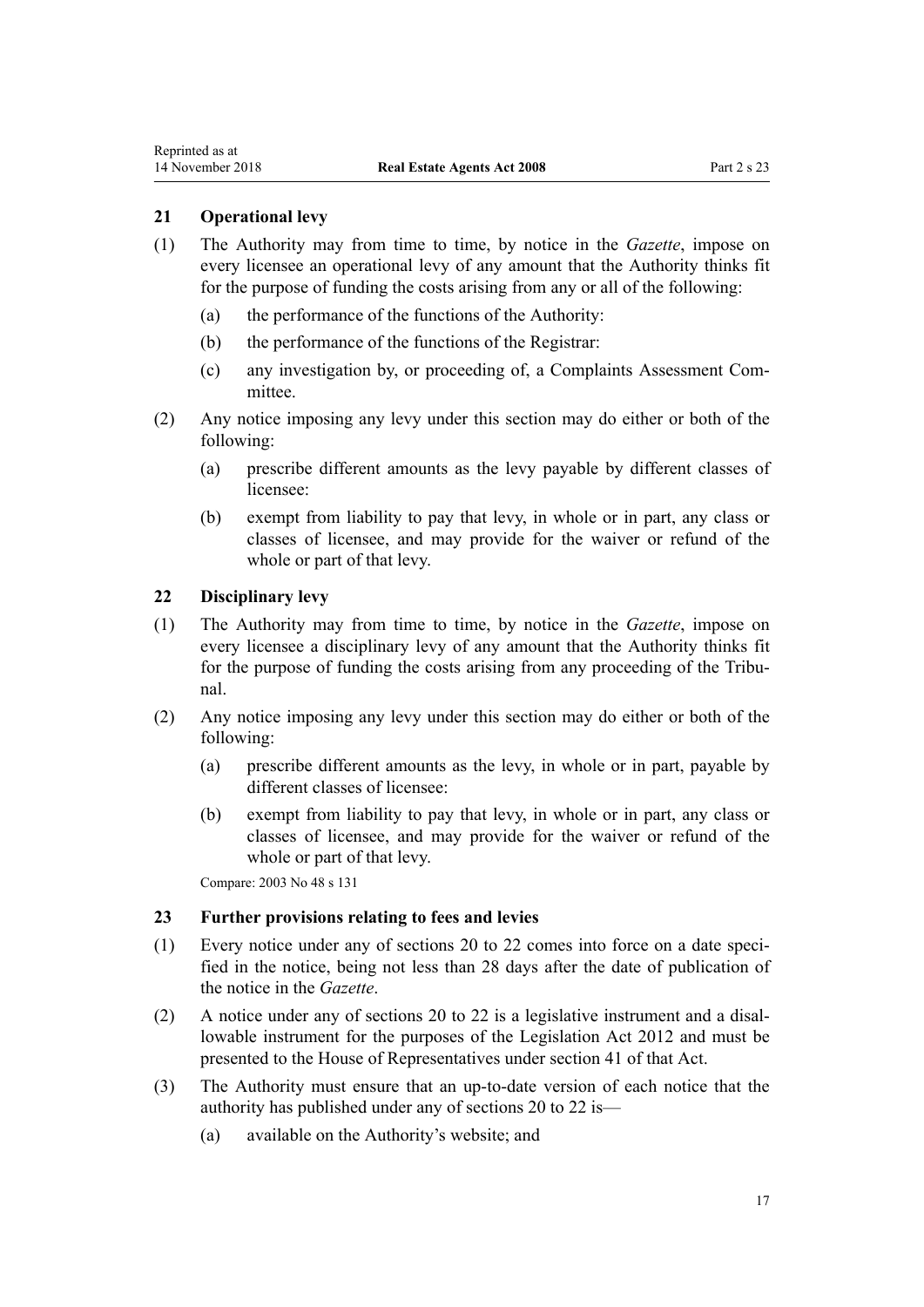- <span id="page-17-0"></span>(b) available at the office of the Authority during business hours, so that members of the public may—
	- (i) inspect the notice free of charge; or
	- (ii) obtain a photocopy of the notice for a reasonable fee.
- (4) Every levy imposed by the Authority under [sections 20](#page-15-0) to 22, is payable, and recoverable as a debt due, to the Authority.
- (5) The Authority receives any levies imposed under [section 22](#page-16-0) as agent for the chief executive of the Ministry of Justice.
- (6) If any fee is payable to the Authority under this Act, the Registrar may decline to do any act, or to permit any act to be done, or to receive any document in respect of which that fee is payable, until the fee is paid.

Compare: 2003 No 48 [s 132](http://prd-lgnz-nlb.prd.pco.net.nz/pdflink.aspx?id=DLM204355)

Section 23(2): replaced, on 5 August 2013, by [section 77\(3\)](http://prd-lgnz-nlb.prd.pco.net.nz/pdflink.aspx?id=DLM2998633) of the Legislation Act 2012 (2012 No 119).

#### **24 Payment of fees, levies, and fines**

- (1) All fees and levies required to be paid under this Act are payable to the Registrar or the Authority, except fees paid under regulations made under [sec](#page-68-0)tion  $156(1)(g)$ , which must be paid to the Ministry of Justice.
- (2) All fines imposed on a person by a Complaints Assessment Committee or by the Disciplinary Tribunal are payable to the Registrar.

Section 24(1): amended, on 14 November 2018, by [section 230](http://prd-lgnz-nlb.prd.pco.net.nz/pdflink.aspx?id=DLM7374535) of the Tribunals Powers and Procedures Legislation Act 2018 (2018 No 51).

#### *Powers of intervention*

#### **25 Grounds for intervention**

The grounds for exercising a power conferred by any of [sections 26](#page-18-0) to 28 in respect of any agent are—

- (a) that there are reasonable grounds to believe that the agent, or, if the agent is a company, any officer of the company, has been guilty of theft or of any improper conduct in relation to the money or other property of any other person; or
- (b) that there are reasonable grounds to believe that any money or other property entrusted to the agent has been stolen by his or her employee, salesperson, or person acting on behalf of the agent, or, if the agent is a company, by any officer, employee, salesperson, or person acting on behalf of the company; or
- (c) that the agent is, owing to physical or mental disability, unable to properly administer the agent's trust account; or
- (d) that the agent has died; or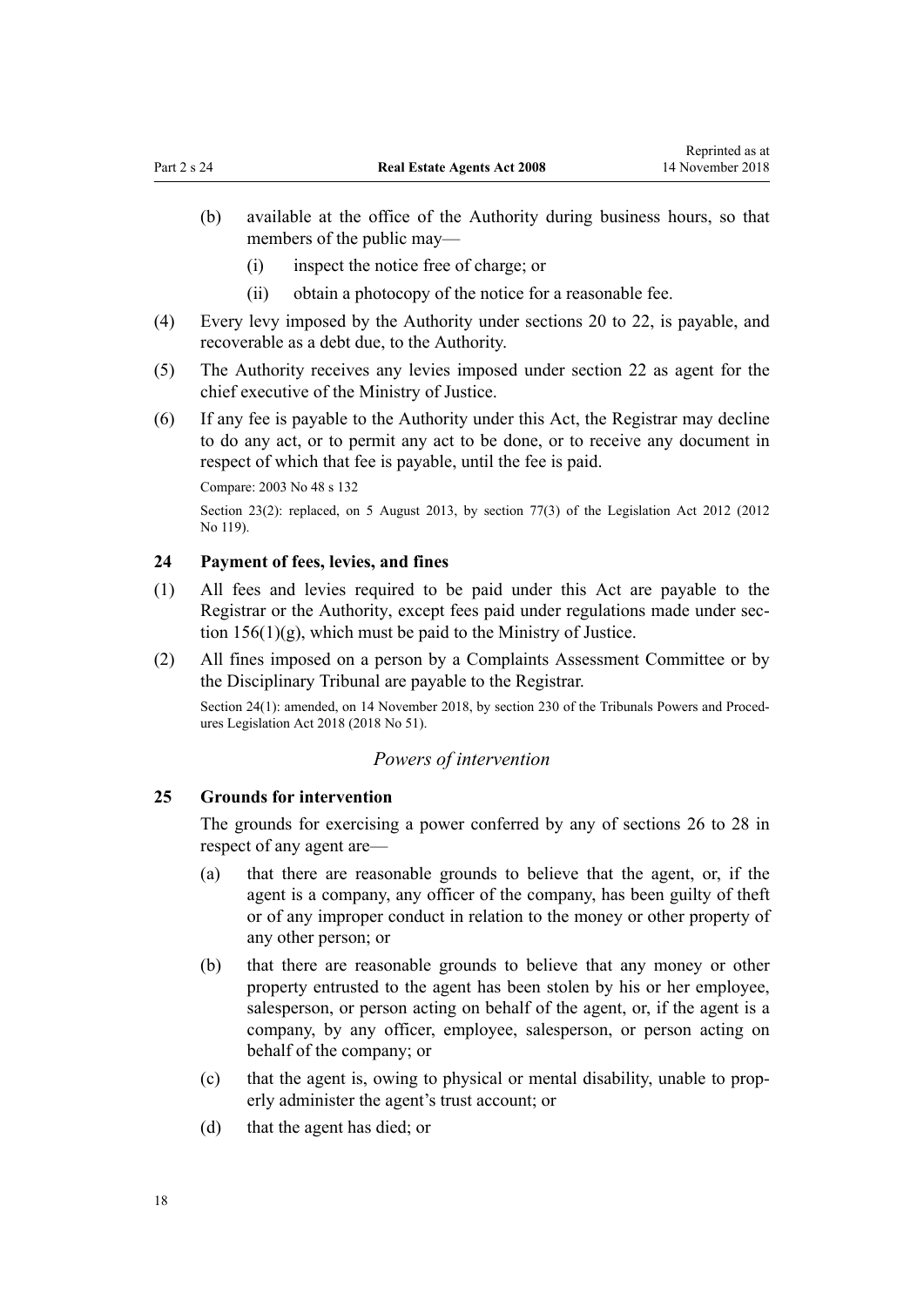- <span id="page-18-0"></span>(e) that the agent has been adjudicated a bankrupt or has been subject to [subpart 4](http://prd-lgnz-nlb.prd.pco.net.nz/pdflink.aspx?id=DLM387707) of Part 5 of the Insolvency Act 2006, or has been placed in receivership or liquidation under the [Companies Act 1993;](http://prd-lgnz-nlb.prd.pco.net.nz/pdflink.aspx?id=DLM319569) or
- (f) if the agent is a building society, that the building society is being dissolved; or
- (g) that the licence of the agent has been cancelled or suspended; or
- (h) that there are reasonable grounds to believe that the agent has ceased to carry on business and has neglected to wind up the agent's trust account after reasonable notice has been given to the agent by the Authority requiring the agent to do so; or
- (i) that there are reasonable grounds to believe that the agent has not administered the trust account in accordance with this Act and any regulations made under it; or
- (j) that there are reasonable grounds to believe that the agent operates a trust account that has been administered fraudulently or recklessly.

Compare: 1976 No 9 [s 88](http://prd-lgnz-nlb.prd.pco.net.nz/pdflink.aspx?id=DLM438588)

## **26 Power to take possession of documents**

- (1) In this section, **documents** includes financial records and deeds.
- (2) If the Authority is satisfied that 1 or more of the grounds specified in [section](#page-17-0) [25](#page-17-0) apply to an agent, the Authority may, if in its opinion it is appropriate to do so, by notice, require any person to give the Authority possession of any documents that—
	- (a) belong to the agent; or
	- (b) in the course of the agent's business, are, or have been, in the possession or control of—
		- (i) the agent; or
		- (ii) if the agent is a company, any officer, employee, or person acting on behalf of the company.

Compare: 1976 No 9 [s 88\(2\)](http://prd-lgnz-nlb.prd.pco.net.nz/pdflink.aspx?id=DLM438588)

#### **27 Administration of trust account in certain cases**

- (1) If the Authority is satisfied that 1 or more grounds specified in [section 25](#page-17-0) apply to an agent, the Authority may, if in its opinion it is appropriate to do so, make an order appointing a suitable person as the administrator of the agent's trust account for a period specified by the Authority.
- (2) A copy of every order made by the Authority under this section must be served on the banker, and on receipt of that copy the bank in which the trust account is kept must allow the person appointed by the order to administer the trust account.

Compare: 1976 No 9 [s 33](http://prd-lgnz-nlb.prd.pco.net.nz/pdflink.aspx?id=DLM438257)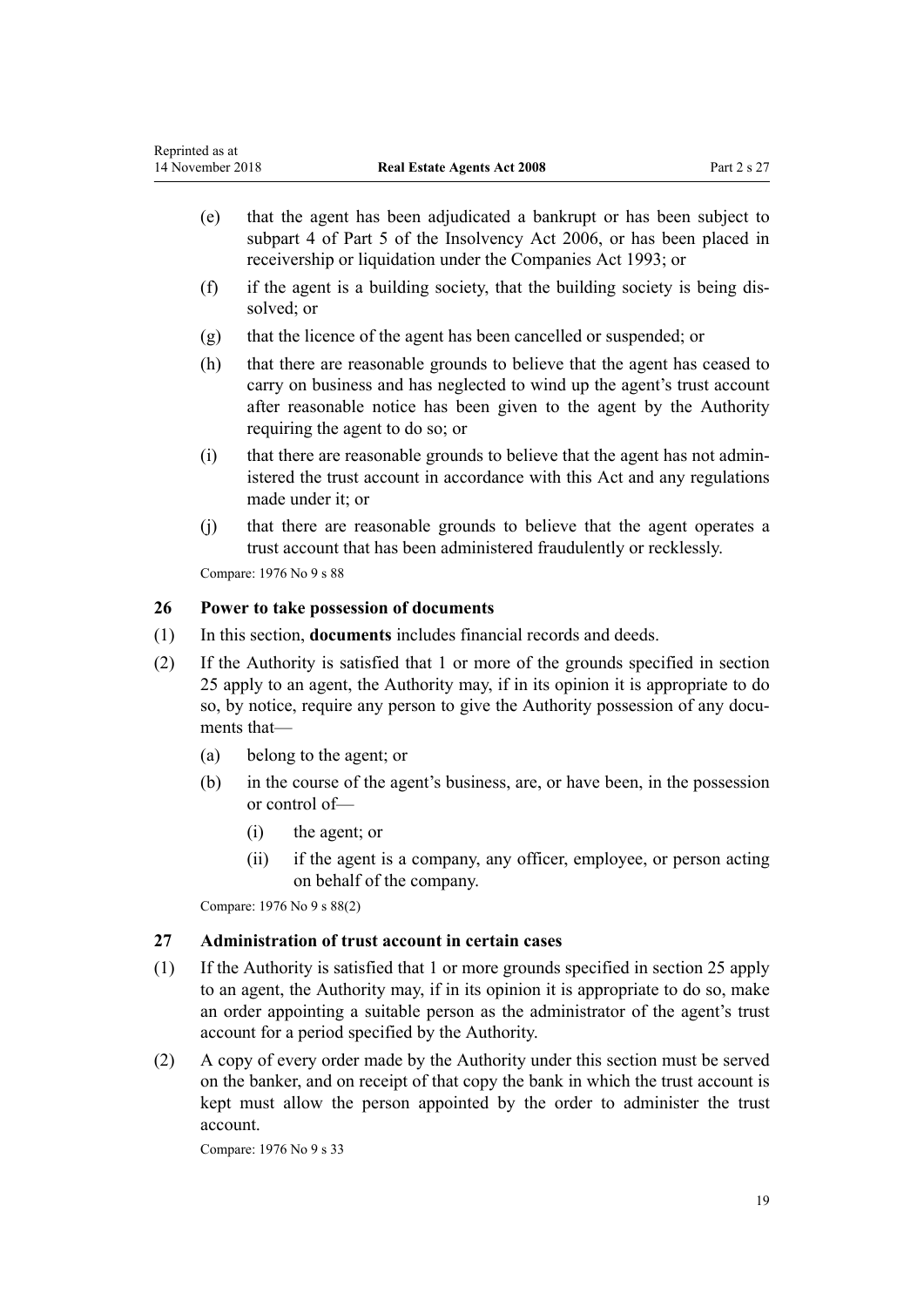## <span id="page-19-0"></span>**28 Appointment of interim administrator in certain cases**

- (1) The Authority may make an order appointing an appropriate person as an interim administrator of an agent's trust account if the Authority—
	- (a) reasonably suspects that any money entrusted to the agent may be at risk; and
	- (b) is satisfied that 1 or more of the grounds specified in [section 25](#page-17-0) apply to that agent.
- (2) The function of the interim administrator is to preserve the assets until the termination of the order under subsection (1).
- (3) An order under subsection (1) is terminated when—
	- (a) the Authority notifies the agent concerned that the Authority no longer considers that money entrusted to the agent is at risk; or
	- (b) an order is made under [section 27](#page-18-0).
- (4) [Section 27\(2\)](#page-18-0) applies, with all necessary modifications, to an order made under this section.

## **29 Authority may direct audit of agent's trust account**

- (1) The Authority may direct an audit of an agent's trust account at any time and appoint an auditor to carry out that audit.
- (2) No person is qualified for appointment as an auditor of the trust account unless the person is a qualified auditor (within the meaning of [section 35](http://prd-lgnz-nlb.prd.pco.net.nz/pdflink.aspx?id=DLM4632944) of the Financial Reporting Act 2013).

Section 29(2): inserted, on 1 April 2014, by [section 126](http://prd-lgnz-nlb.prd.pco.net.nz/pdflink.aspx?id=DLM5740665) of the Financial Reporting (Amendments to Other Enactments) Act 2013 (2013 No 102).

### **30 Authority may inspect certain financial records**

- (1) This section applies if the Authority has reasonable grounds to believe that any money entrusted to an agent or to any person acting on behalf of the agent has been stolen by any of the following persons:
	- (a) by the agent or by a person who is, or has been, employed or engaged by the agent:
	- (b) in the case of a company that is an agent, by a person who is, or has been, an officer of the company or who is, or has been, employed or engaged by the company.
- (2) The Authority may, by notice, require any person (including, without limitation, any banker) who has possession or control of financial records or other records that relate to any money received by any person specified in subsection (1) to produce those records to a person authorised by the Authority and to permit that person to inspect and copy those records.

Compare: 1976 No 9 [s 89](http://prd-lgnz-nlb.prd.pco.net.nz/pdflink.aspx?id=DLM438595)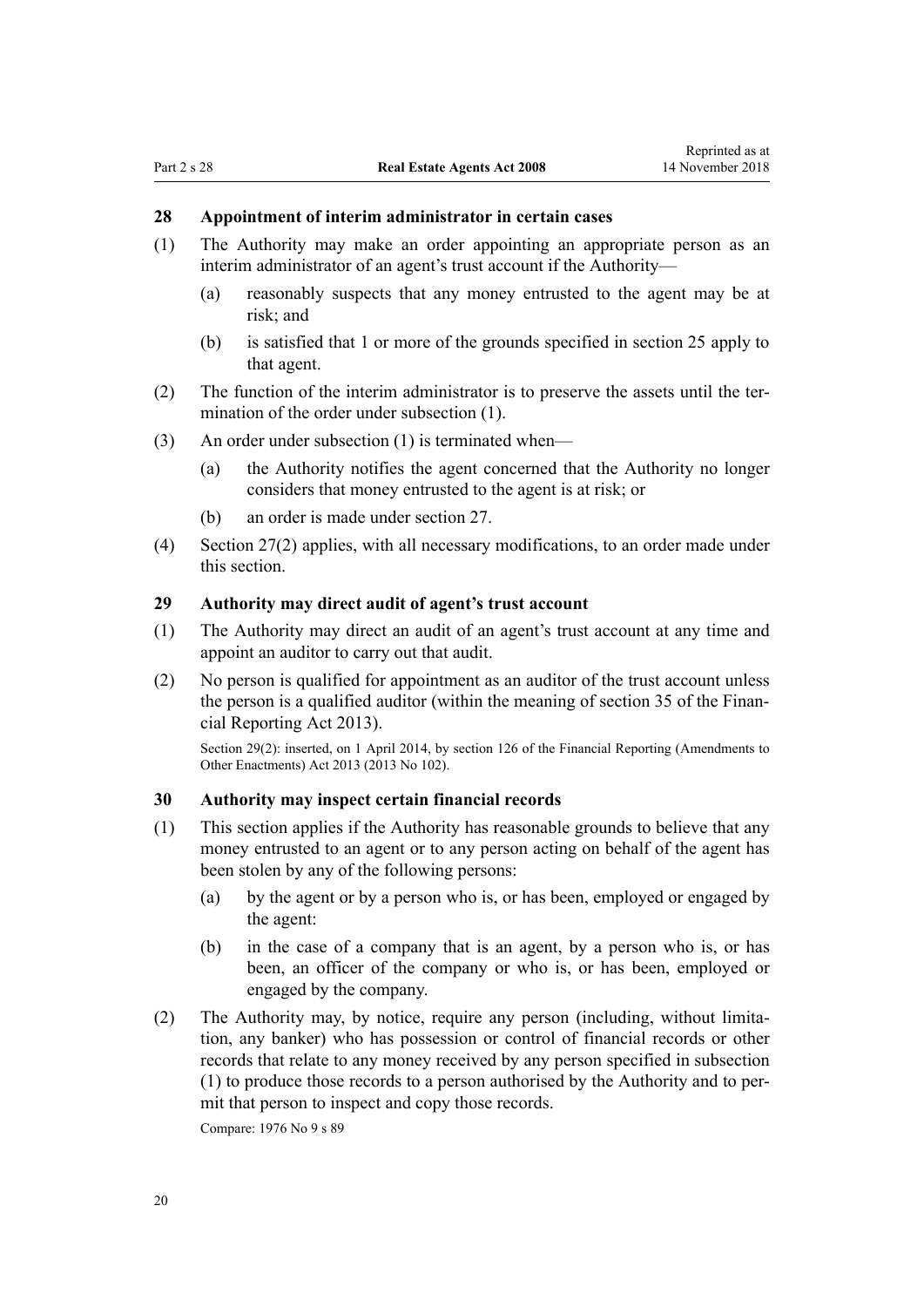### <span id="page-20-0"></span>**31 District Court Judge may order Authority to return documents**

- (1) Upon taking possession of any document under [section 26,](#page-18-0) the Authority must, without delay, serve on the agent concerned a notice giving particulars of the document and the date on which it was taken into the Authority's possession.
- (2) Within 14 days after the notice has been served, the agent, or any of his or her partners, may apply to a District Court Judge for an order directing the Authority to return any document specified in the order to the person from whom it was received, or for any other order that the District Court Judge thinks fit. Compare: 1976 No 9 [s 90](http://prd-lgnz-nlb.prd.pco.net.nz/pdflink.aspx?id=DLM438599)

## **32 High Court Judge may give directions to administrator of trust account or cancel appointment**

- (1) If the Authority makes an order, under [section 27](#page-18-0) or [28,](#page-19-0) appointing an administrator or interim administrator, the Authority must, without delay, serve a copy of the order on—
	- (a) the agent concerned; and
	- (b) if the agent carries out agency work in partnership, any partner in the partnership; and
	- (c) any person who, to the knowledge of the Authority, is or may be entitled to any money held in the trust account administered by the administrator.
- (2) A person on whom a copy of the order is served may, within 14 days after service of the order, apply to the High Court for an order under subsection (4).
- (3) The following persons may, at any time while an order under [section 27](#page-18-0) or [28](#page-19-0) is in force, apply for an order under subsection (4):
	- (a) the administrator or interim administrator:
	- (b) the banker with whom the trust account is kept:
	- (c) a person who claims to be entitled to any money held in the trust account, but who has not been served under subsection (1)(c).
- (4) On an application under this section, a High Court Judge may, by order—
	- (a) direct the administrator, interim administrator, or the banker on the action to be taken in relation to the administration of the trust account (including the winding-up of that account):
	- (b) rescind or vary the order of the Authority by which the administrator or interim administrator was appointed.

## *Registrar*

## **33 Authority to appoint Registrar**

The Authority must appoint one of its employees as Registrar of the register of licensees.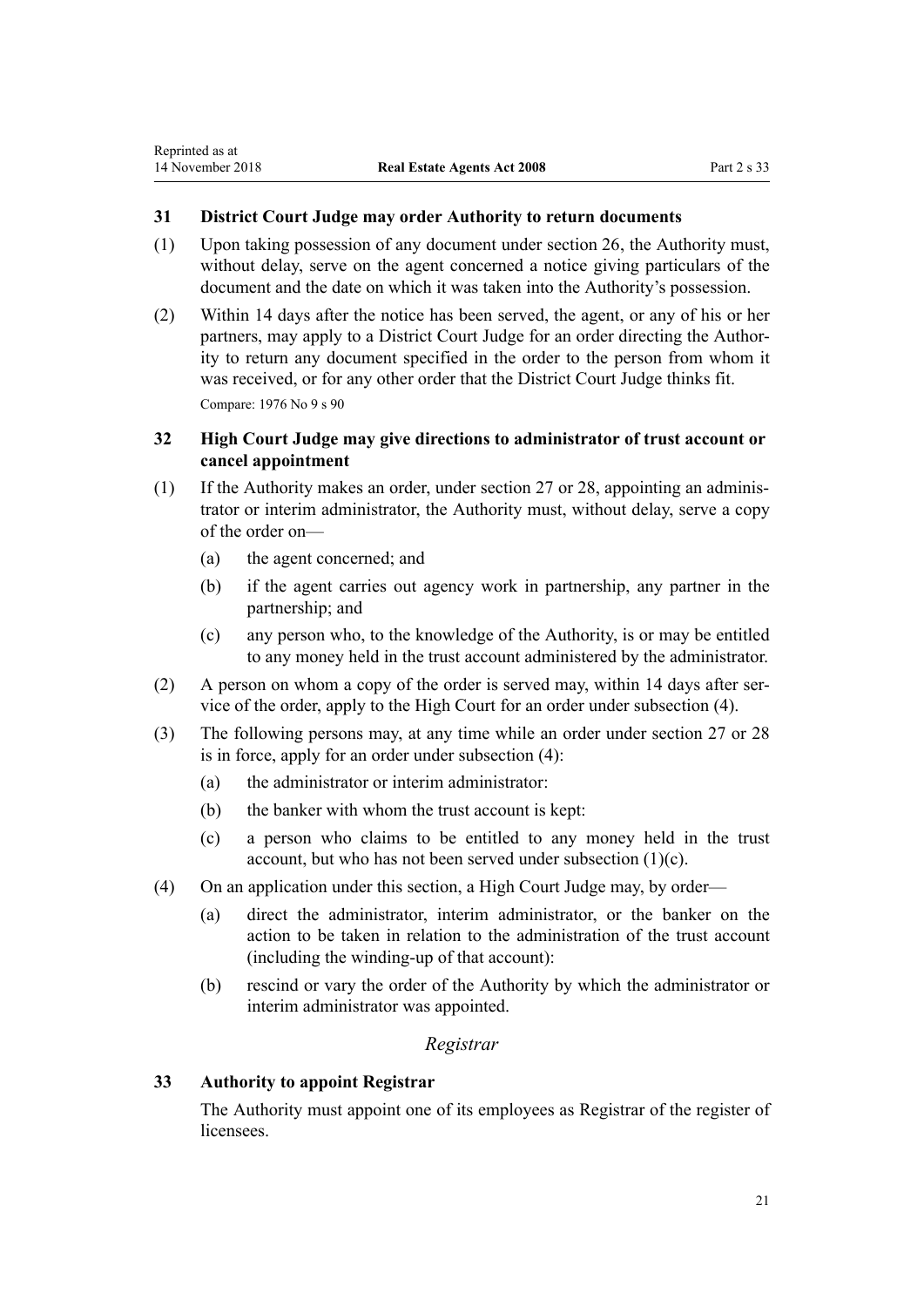#### <span id="page-21-0"></span>**34 Functions of Registrar**

The functions of the Registrar are to—

- (a) establish, keep, and maintain the register under [section 63;](#page-32-0) and
- (b) make decisions about whether persons meet the requirements for licensing or continued licensing; and
- (c) issue, cancel, and suspend licences, and to perform the other functions relating to licensing under [Part 3;](#page-22-0) and
- (d) provide administrative support for the board of the Authority sufficient to enable the board to perform its functions efficiently and effectively; and
- (e) perform any other function conferred on the Registrar by this Act or any other enactment.

#### **35 Power of Registrar to delegate**

- (1) Except as provided in subsection (2), the Registrar may delegate to any person (whether an employee of the State services or not), either generally or particularly, any of the Registrar's functions, duties, and powers.
- (2) The Registrar must not delegate the Registrar's general power of delegation and must not, without the prior approval of the Authority, delegate any of the Registrar's functions, duties, and powers set out in section 34(b) or (c).
- (3) A delegation—
	- (a) must be in writing; and
	- (b) may be made subject to any restrictions and conditions that the Registrar thinks fit; and
	- (c) is revocable at any time, in writing; and
	- (d) does not prevent the performance or exercise of a function or duty or exercise of any power by the Registrar.
- (4) A person to whom any functions, duties, or powers are delegated may perform those functions and duties and exercise those powers in the same manner and with the same effect as if they had been conferred directly by this Act and not by delegation.
- (5) A person who appears to act under a delegation is presumed to be acting in accordance with its terms in the absence of evidence to the contrary.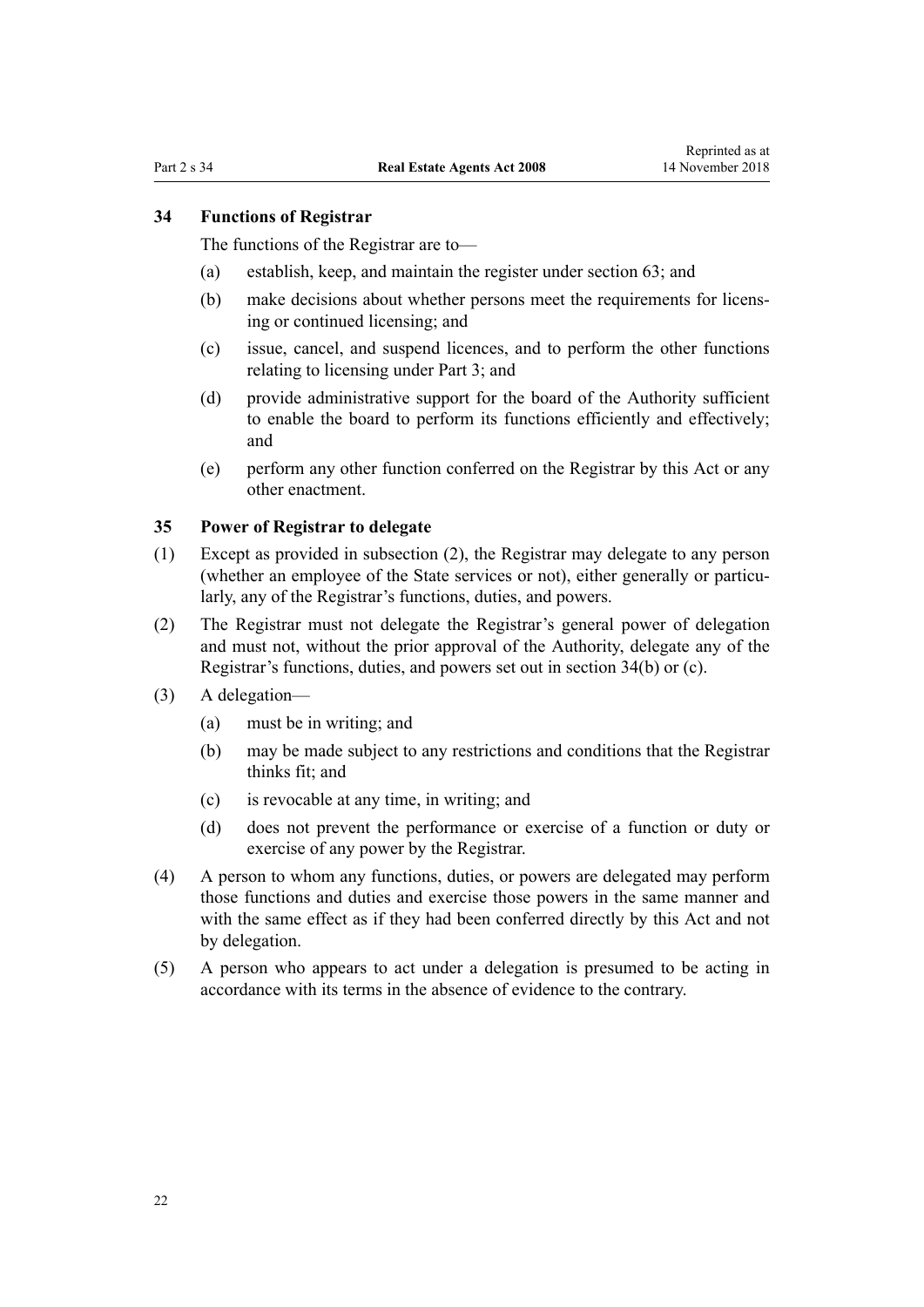## **Part 3 Licensing**

### *How to become licensed*

### <span id="page-22-0"></span>**36 Entitlement to licence**

- (1) An individual may be licensed as an agent or branch manager if the individual satisfies the Registrar that he or she—
	- (a) has attained the age of 18 years; and
	- (b) is not prohibited from holding a licence under section 37; and
	- (c) is a fit and proper person to hold a licence; and
	- (d) has the prescribed qualifications; and
	- (e) has obtained 3 years' experience in real estate agency work within the 10 years preceding the application to be licensed as an agent or branch manager under this Act.
- (2) An individual may be licensed as a salesperson if the individual satisfies the Registrar that he or she—
	- (a) has attained the age of 18 years; and
	- (b) is not prohibited from holding a licence under section 37; and
	- (c) is a fit and proper person to hold a licence; and
	- (d) has the prescribed qualifications.
- (3) A company may be licensed as an agent if at least 1 officer of the company satisfies the Registrar of the matters set out in subsection (1). Compare: 1976 No 9 [s 17\(1\)](http://prd-lgnz-nlb.prd.pco.net.nz/pdflink.aspx?id=DLM438177), (3)

## **37 Persons prohibited from being licensed**

- (1) The following persons are not eligible to hold a licence:
	- (a) a person who has been convicted, whether in New Zealand or another country, of a crime involving dishonesty (or of a crime that, if committed in New Zealand, would be a crime involving dishonesty) within the 10 years preceding the application for a licence:
	- (b) a person who has been convicted of an offence under sections [12A](http://prd-lgnz-nlb.prd.pco.net.nz/pdflink.aspx?id=DLM6156605), [14](http://prd-lgnz-nlb.prd.pco.net.nz/pdflink.aspx?id=DLM96911), [17](http://prd-lgnz-nlb.prd.pco.net.nz/pdflink.aspx?id=DLM96942) to 22, or [24](http://prd-lgnz-nlb.prd.pco.net.nz/pdflink.aspx?id=DLM96950) of the Fair Trading Act 1986, within the 5 years preceding the application for a licence:
	- (c) a person whose licence or certificate of approval has been cancelled within the preceding 5 years or whose licence is suspended at the time of application under the [Real Estate Agents Act 1976](http://prd-lgnz-nlb.prd.pco.net.nz/pdflink.aspx?id=DLM437937):
	- (d) a person—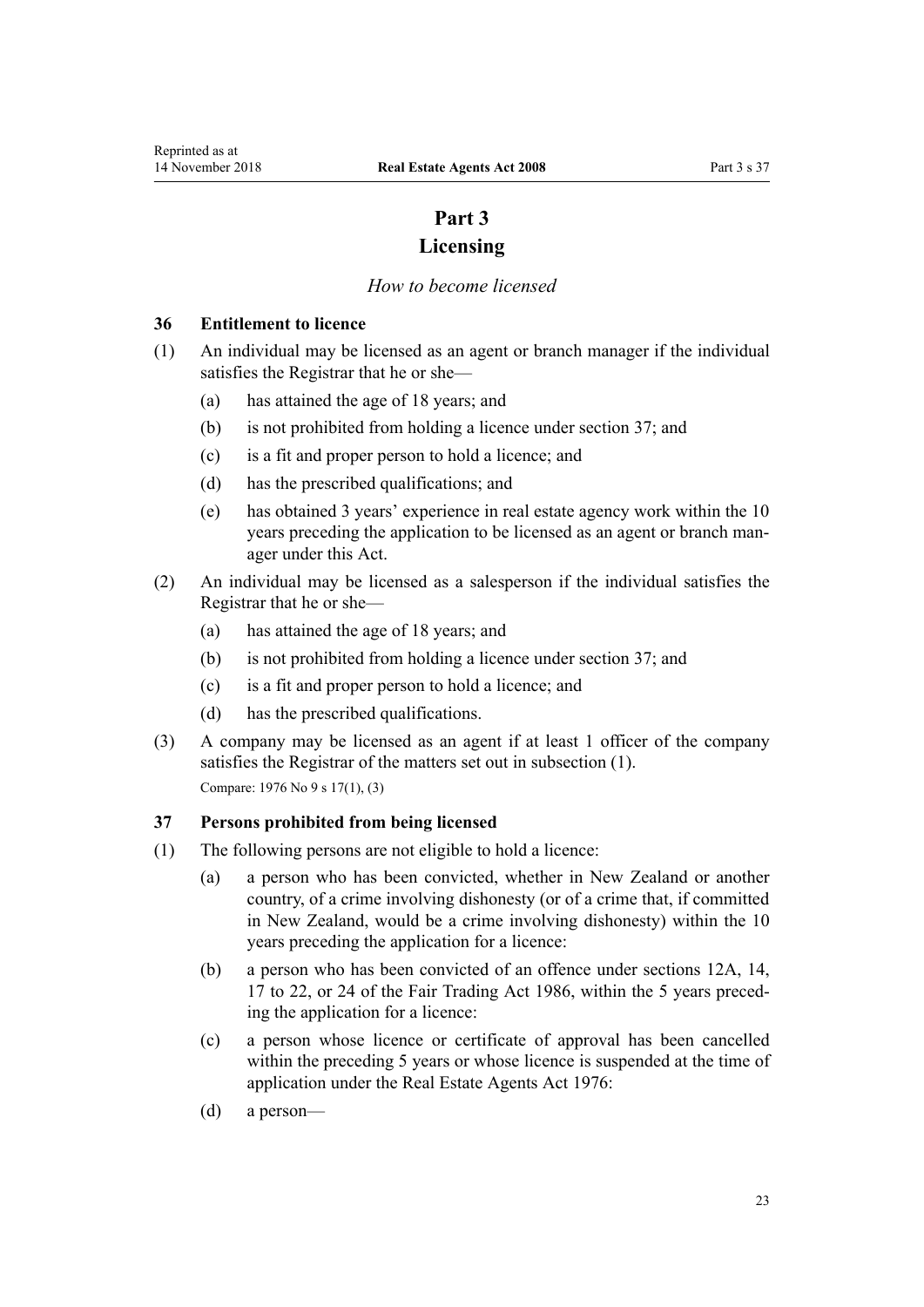- <span id="page-23-0"></span>(i) whose licence has, within the preceding 5 years, been cancelled under section  $54(c)$  to (h); or
- (ii) whose licence is currently suspended under [section 110\(2\)\(c\)](#page-48-0) or [115](#page-51-0):
- (e) a person subject to an order made, or a notice given, under the law of a country, State, or territory outside New Zealand, within the preceding 5 years who is prohibited from acting as an agent, branch manager, or salesperson (or equivalent) in that country, State, or territory, unless the person satisfies the Authority that he or she is a fit and proper person to hold a licence:
- (f) a person who is an officer of a licensee company, a chief executive officer of a licensee company, or a branch manager and who has been disqualified from holding a licence or whose licence has been suspended under the [Real Estate Agents Act 1976](http://prd-lgnz-nlb.prd.pco.net.nz/pdflink.aspx?id=DLM437937):
- (g) a person who is prohibited from being a director or promoter of, or being concerned or taking part in the management of, an incorporated body under the [Companies Act 1993](http://prd-lgnz-nlb.prd.pco.net.nz/pdflink.aspx?id=DLM319569), the [Financial Markets Conduct Act](http://prd-lgnz-nlb.prd.pco.net.nz/pdflink.aspx?id=DLM4090503) [2013](http://prd-lgnz-nlb.prd.pco.net.nz/pdflink.aspx?id=DLM4090503), or the [Takeovers Act 1993:](http://prd-lgnz-nlb.prd.pco.net.nz/pdflink.aspx?id=DLM325508)
- (h) a company, or other corporate entity or partnership, where a person concerned in its management is disqualified from being licensed in his or her own right under paragraph (a):
- (i) a person described in [section 7\(1\)](#page-10-0) (which relates to the exemption of lawyers and conveyancers from this Act) who is subject to the provisions of the [Lawyers and Conveyancers Act 2006.](http://prd-lgnz-nlb.prd.pco.net.nz/pdflink.aspx?id=DLM364938)
- (2) A person is not eligible to hold an agent's licence if he or she is an undischarged bankrupt or is subject to [subpart 4](http://prd-lgnz-nlb.prd.pco.net.nz/pdflink.aspx?id=DLM387707) of Part 5 of the Insolvency Act 2006.

Compare: 1976 No 9 [s 17\(2\)](http://prd-lgnz-nlb.prd.pco.net.nz/pdflink.aspx?id=DLM438177)

Section 37(1)(b): amended, on 17 June 2014, by [section 41\(2\)](http://prd-lgnz-nlb.prd.pco.net.nz/pdflink.aspx?id=DLM3673107) of the Fair Trading Amendment Act 2013 (2013 No 143).

Section 37(1)(d): replaced, on 12 December 2012, by [section 4](http://prd-lgnz-nlb.prd.pco.net.nz/pdflink.aspx?id=DLM4991112) of the Real Estate Agents Amendment Act 2012 (2012 No 112).

Section 37(1)(g): amended, on 1 December 2014, by [section 150](http://prd-lgnz-nlb.prd.pco.net.nz/pdflink.aspx?id=DLM5561603) of the Financial Markets (Repeals and Amendments) Act 2013 (2013 No 70).

#### **38 Application for licence**

An application for a licence under this Part must—

- (a) be made to the Registrar in the prescribed form; and
- (b) be accompanied by a declaration made in the form prescribed in the [Oaths and Declarations Act 1957](http://prd-lgnz-nlb.prd.pco.net.nz/pdflink.aspx?id=DLM314552) that the person is eligible to obtain a licence by virtue of [section 36](#page-22-0) and is not prohibited from being licensed under [section 37](#page-22-0); and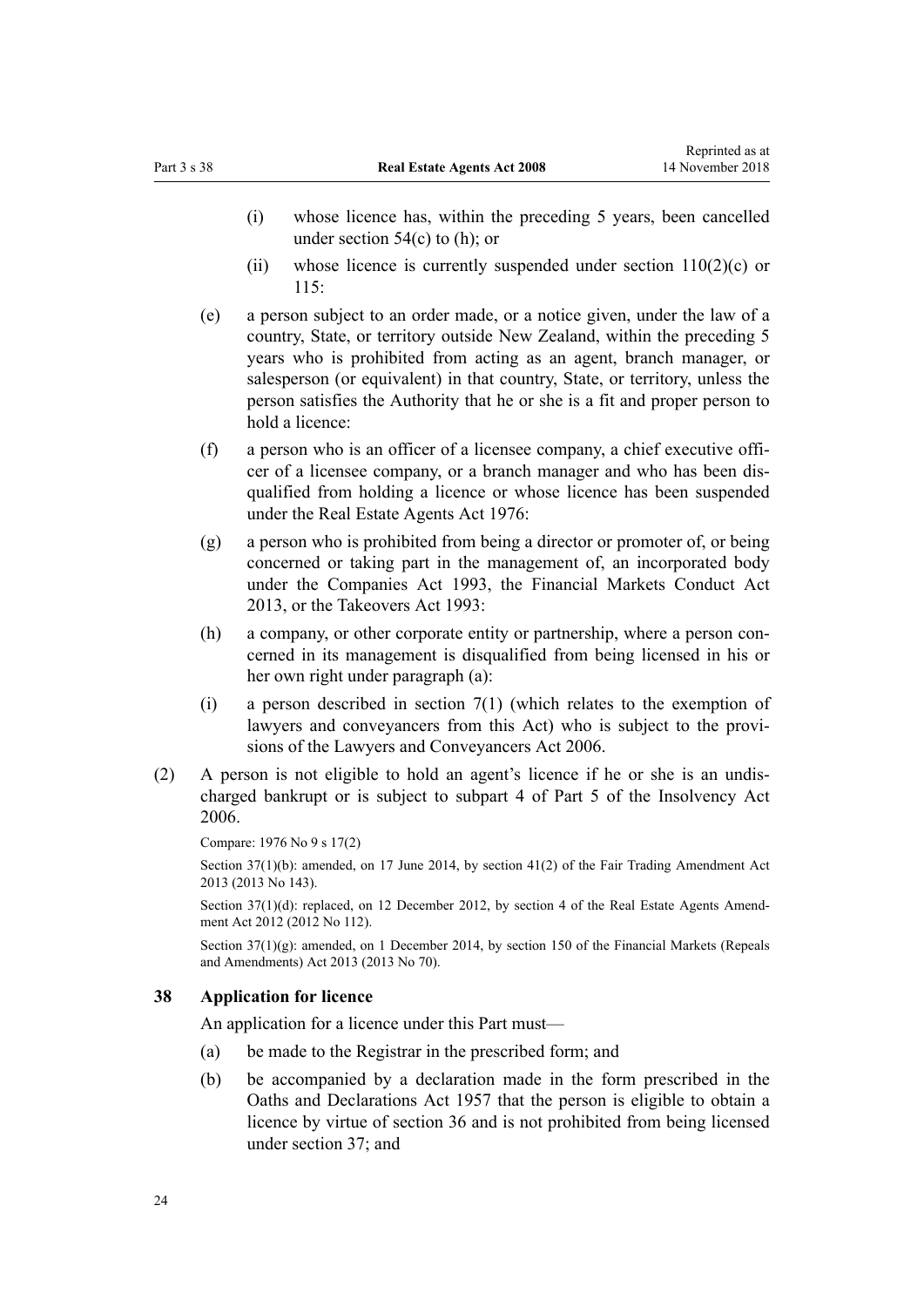<span id="page-24-0"></span>(c) be accompanied by the prescribed fee (if any).

Compare: 1976 No 9 [s 18](http://prd-lgnz-nlb.prd.pco.net.nz/pdflink.aspx?id=DLM438187)

#### **39 Applicant must advertise application**

The applicant must advertise the application for a licence in the prescribed manner.

Compare: 1976 No 9 [s 20\(1\)](http://prd-lgnz-nlb.prd.pco.net.nz/pdflink.aspx?id=DLM438195)

#### **40 Objections to issue of licence**

- (1) A person may, within the prescribed time and in the prescribed manner, give the Registrar written notice of his or her desire to object to the issue of a licence to the applicant.
- (2) No objection may be made under subsection (1) except on 1 or more of the following grounds:
	- (a) that the applicant is not eligible to obtain a licence by virtue of [section](#page-22-0) [36](#page-22-0) or [37:](#page-22-0)
	- (b) if the applicant is a company, that any person who will be an officer of the company if the application is granted is not, by reason of his or her personal character or financial position, a proper person to be an officer of a licensee company.
- (3) The notice of objection must include a statement of the grounds relied on and any prescribed matters.
- (3A) The notice of objection may include a request for a hearing under [section](#page-25-0) [42\(4\)](#page-25-0).
- (4) The Registrar must send a copy of the notice to the applicant.

Compare: 1976 No 9 [s 20\(2\)–\(5\)](http://prd-lgnz-nlb.prd.pco.net.nz/pdflink.aspx?id=DLM438195)

Section 40(3A): inserted, on 5 December 2013, by [section 4](http://prd-lgnz-nlb.prd.pco.net.nz/pdflink.aspx?id=DLM5624108) of the Real Estate Agents Amendment Act 2013 (2013 No 129).

#### **41 Written submission in response by applicant**

- (1) An applicant to whom a notice of objection has been sent may, within the prescribed time, send to the Registrar a written submission in response to the notice of objection.
- (2) If an applicant sends a written response to the Registrar, the Registrar must send a copy of it to the person who gave notice of an objection.
- (3) A written response to the Registrar may include a request for a hearing under [section 42\(4\).](#page-25-0)

Section 41(3): inserted, on 5 December 2013, by [section 5](http://prd-lgnz-nlb.prd.pco.net.nz/pdflink.aspx?id=DLM5149018) of the Real Estate Agents Amendment Act 2013 (2013 No 129).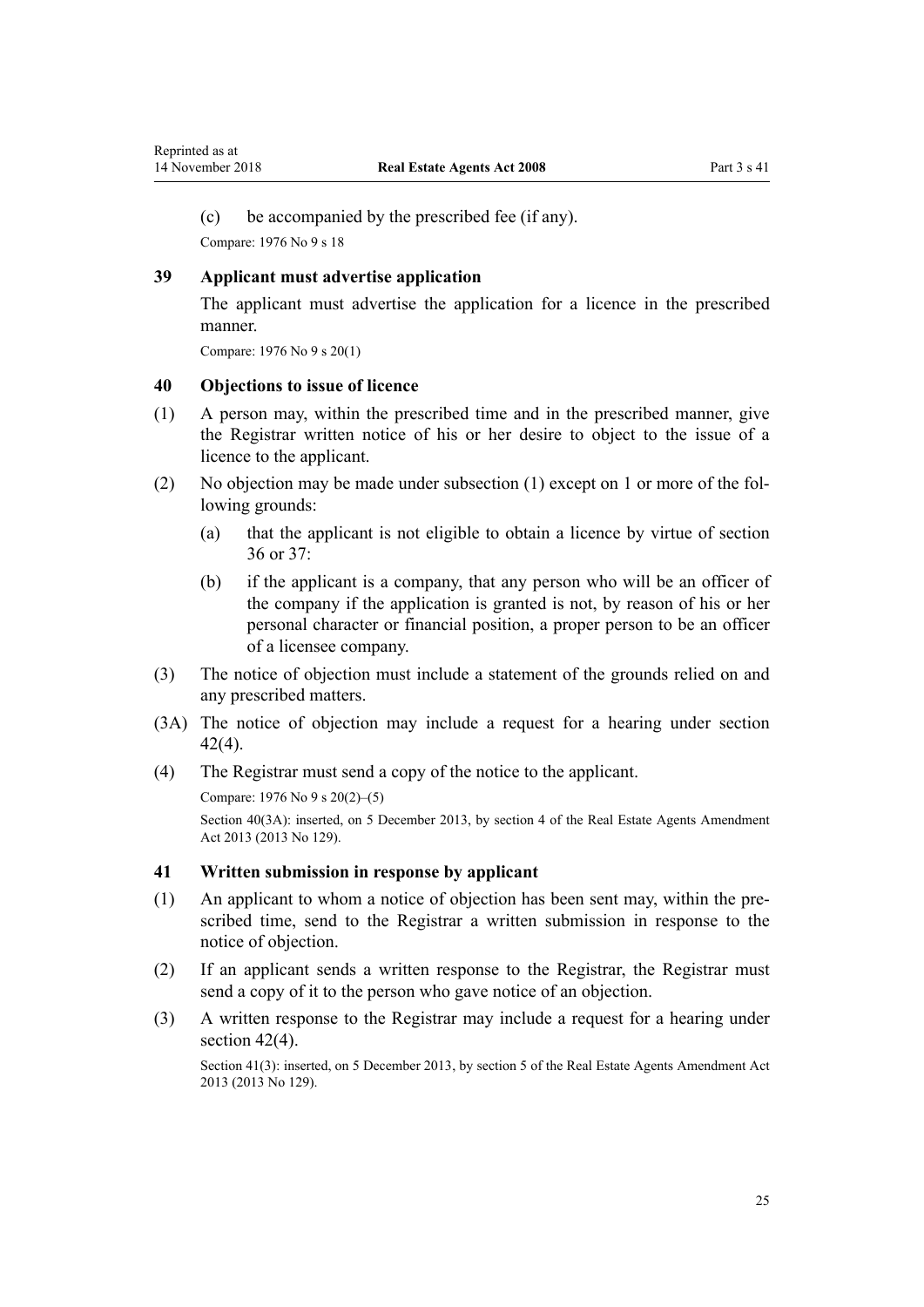## <span id="page-25-0"></span>**42 Procedure in Registrar determining licence application and objection**

- (1) This section applies if notice of an objection to an application is made under [section 40](#page-24-0).
- (2) Unless subsection (4) applies, the Registrar may consider the application and notice of objection to that application on the papers or by a hearing in accordance with subsection (5).
- (3) If the Registrar considers the application and notice of objection to that application on the papers, he or she must consider any written submission in response that is provided by the applicant under [section 41](#page-24-0).
- (4) If the Registrar has received a request for a hearing under [section 40\(3A\)](#page-24-0) or [41\(3\)](#page-24-0), the Registrar must hold a hearing in accordance with subsection (5).
- (5) If the Registrar elects to hold a hearing under subsection (2) or is required to hold a hearing under subsection (4), the Registrar must,—
	- (a) as soon as practicable, appoint a time and place for hearing the application and objection; and
	- (b) give at least 14 days' notice of the hearing to the applicant and to any person objecting to the issue of the licence; and
	- (c) hear the applicant and any person objecting to the issue of the licence; and
	- (d) consider the evidence put before him or her, including any written submission in response that is provided by the applicant under [section 41.](#page-24-0)

Section 42: replaced, on 5 December 2013, by [section 6](http://prd-lgnz-nlb.prd.pco.net.nz/pdflink.aspx?id=DLM5624110) of the Real Estate Agents Amendment Act 2013 (2013 No 129).

#### **43 Registrar to license applicant or decline application**

- (1) The Registrar must grant a licence to the applicant if, after considering or hearing any objection to the issue of a licence, the Registrar is satisfied that—
	- (a) the applicant is entitled to be licensed as an agent, branch manager, or salesperson under [section 36](#page-22-0); and
	- (b) the applicant is not prohibited from being licensed as an agent, branch manager, or salesperson under [section 37](#page-22-0); and
	- (c) if the applicant is a company, any person who will be an officer of the company if the application is granted is, by reason of both his or her personal character and his or her financial position, a proper person to be an officer of a licensee company.
- (2) The Registrar, on granting the licence, must—
	- (a) issue to the applicant 1 of the following classes of licence:
		- (i) an agent's licence; or
		- (ii) a branch manager's licence; or
		- (iii) a salesperson's licence; and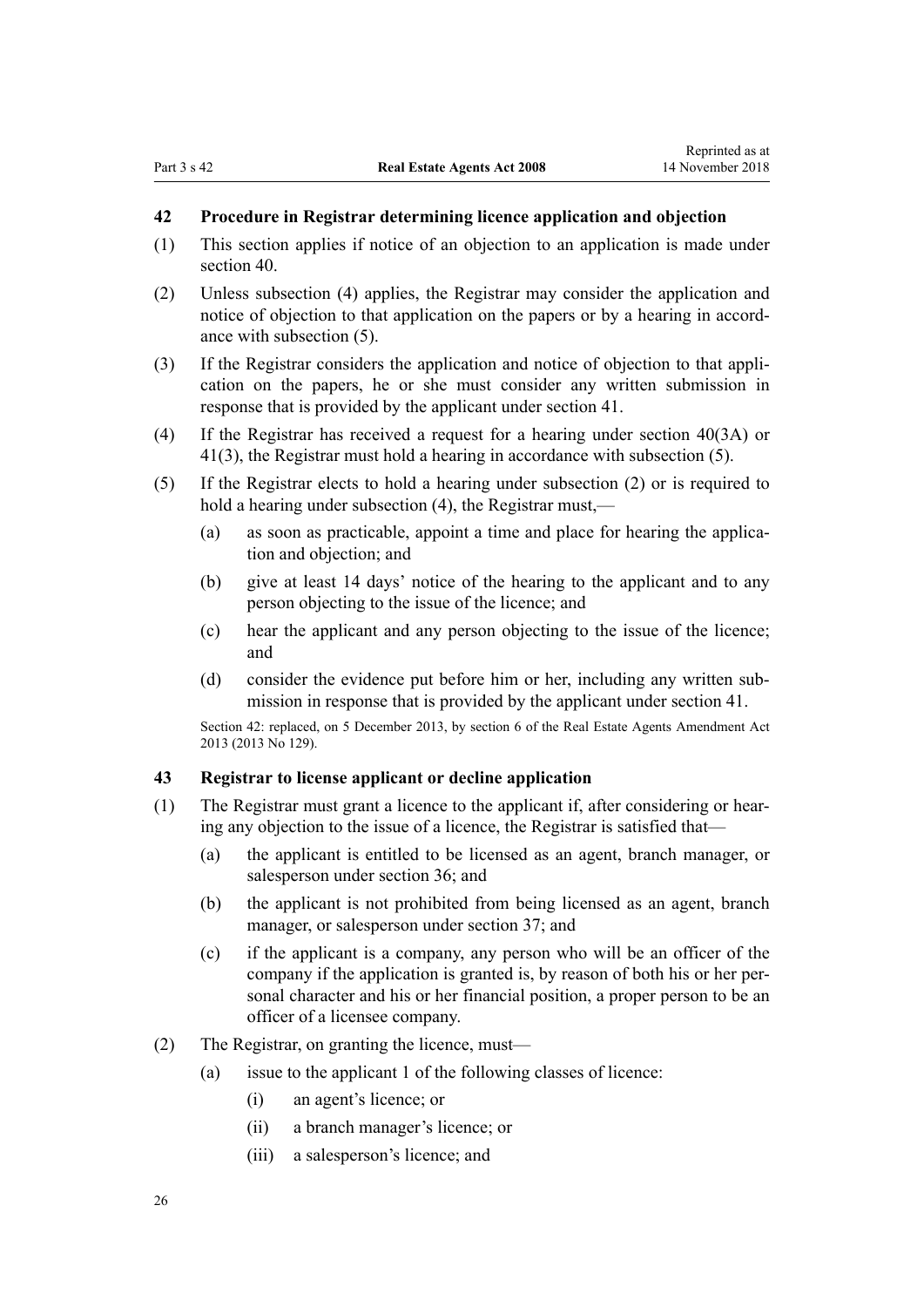- <span id="page-26-0"></span>(b) send to the applicant evidence of the issue of that licence, in the prescribed form; and
- (c) enter the applicant's name in the register; and
- (d) issue a registration number to the applicant and notify the applicant as to what the registration number is.
- (3) If the Registrar is not satisfied that the applicant is entitled to be licensed as an agent, branch manager, or salesperson, the Registrar must—
	- (a) decline the application; and
	- (b) notify the applicant of the Registrar's decision and the reasons for it; and
	- (c) notify the applicant of his or her right of review by the Tribunal against the decision.

Compare: 1976 No 9 [s 23](http://prd-lgnz-nlb.prd.pco.net.nz/pdflink.aspx?id=DLM438206)

Section 43(1): amended, on 5 December 2013, by [section 7](http://prd-lgnz-nlb.prd.pco.net.nz/pdflink.aspx?id=DLM5624112) of the Real Estate Agents Amendment Act 2013 (2013 No 129).

Section 43(1)(c): amended, on 12 December 2012, by [section 5](http://prd-lgnz-nlb.prd.pco.net.nz/pdflink.aspx?id=DLM4991113) of the Real Estate Agents Amendment Act 2012 (2012 No 112).

### *Provisions relating to licences*

## **44 Special provisions in respect of partnerships and companies**

- (1) A person must not, after the issue to him or her of an agent's licence, enter into partnership with any person in respect of his or her business as an agent without the prior approval of the Authority; and the Authority must refuse to grant its approval unless it is satisfied that the proposed partner holds an agent's licence.
- (2) If a company is the holder of an agent's licence, at least 1 officer of the company must, at any given time, hold an agent's licence. Compare: 1976 No 9 [s 30](http://prd-lgnz-nlb.prd.pco.net.nz/pdflink.aspx?id=DLM438238)

#### **45 Duty to produce evidence of issue of licence**

A licensee must, if asked by any person, produce for inspection by that person either—

- (a) the evidence of the issue of a licence sent to that person under [section](#page-25-0) [43;](#page-25-0) or
- (b) a copy of that evidence.

### **46 Term of licence**

- (1) A licence continues in force for a period of 12 months commencing on the date that the Registrar enters the applicant's name in the register, unless—
	- (a) the licence is cancelled under [section 54](#page-29-0); or
	- (b) the licensee is suspended under [section 58](#page-30-0),  $110(2)(c)$ , or [115](#page-51-0); or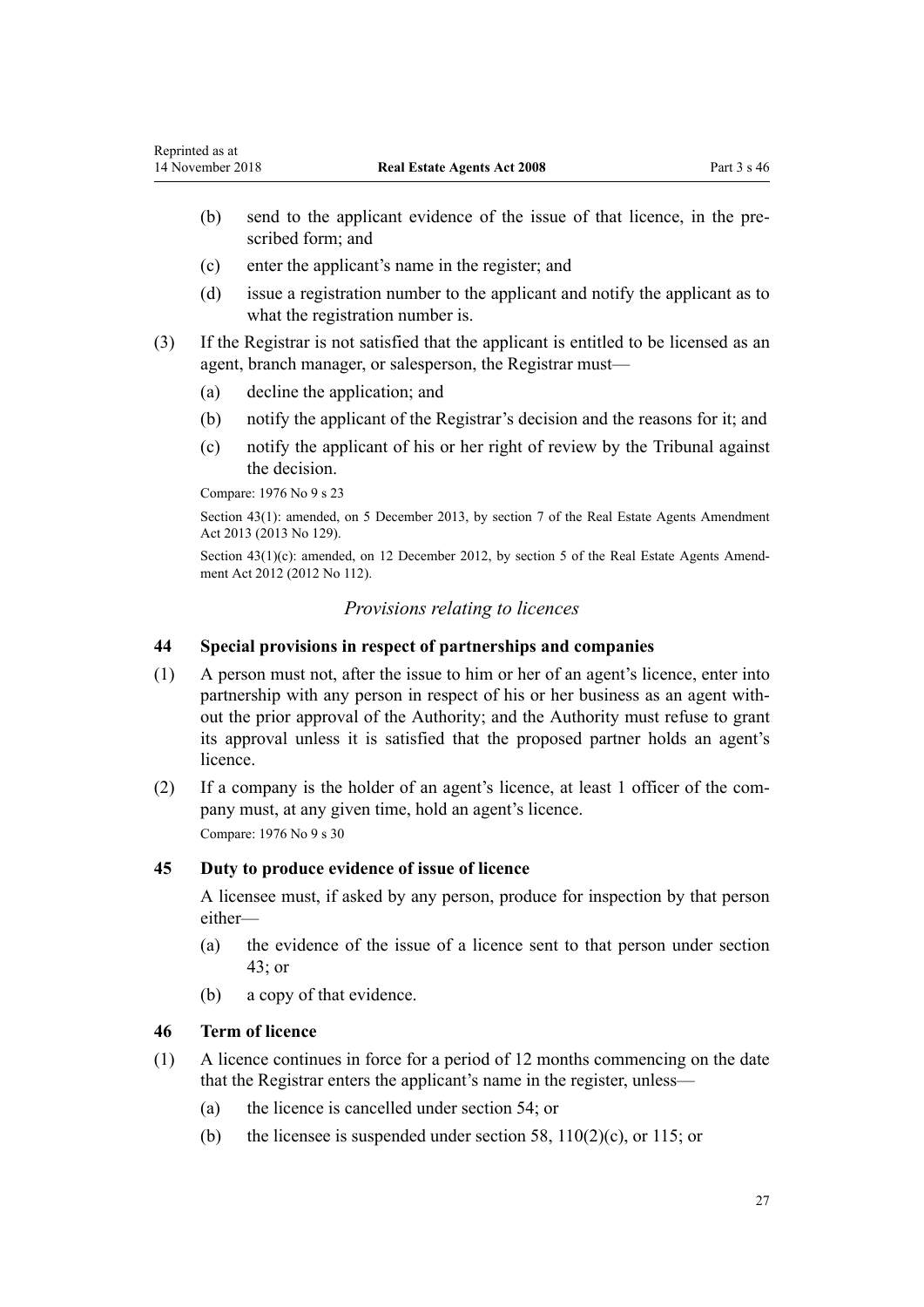- (c) the licence is surrendered under [section 61](#page-31-0).
- <span id="page-27-0"></span>(2) A licence may be renewed for further periods of 12 months in accordance with [section 52](#page-28-0).

#### **47 Licence may not be transferred**

A licence may not be transferred and may not vest by operation of law in any person other than the person to whom the licence was granted.

## *Effect of licences and status of licensees*

#### **48 Agent's licence**

- (1) An agent's licence authorises the licensee to carry out real estate agency work on his or her own account, whether in partnership or otherwise.
- (2) An agent's licence authorises the licensee to sell or offer to sell land by auction, and operates as an exemption from the requirement in the [Auctioneers Act](http://prd-lgnz-nlb.prd.pco.net.nz/pdflink.aspx?id=DLM5788503) [2013](http://prd-lgnz-nlb.prd.pco.net.nz/pdflink.aspx?id=DLM5788503) to be registered as an auctioneer.
- (3) However, every licensee who conducts an auction of land must comply with the rules about the conduct of auctions set out in [sections 36Y to 36ZE](http://prd-lgnz-nlb.prd.pco.net.nz/pdflink.aspx?id=DLM6156666) (but not the rule in [section 36ZF](http://prd-lgnz-nlb.prd.pco.net.nz/pdflink.aspx?id=DLM6156674)) of the Fair Trading Act 1986.

Section 48(2): replaced, on 18 December 2013, by [section 28\(3\)](http://prd-lgnz-nlb.prd.pco.net.nz/pdflink.aspx?id=DLM5788558) of the Auctioneers Act 2013 (2013 No 148).

Section 48(3): inserted, on 18 December 2013, by [section 28\(3\)](http://prd-lgnz-nlb.prd.pco.net.nz/pdflink.aspx?id=DLM5788558) of the Auctioneers Act 2013 (2013 No 148).

#### **49 Branch manager's or salesperson's licence**

- (1) A branch manager's licence or a salesperson's licence authorises the licensee to carry out real estate agency work for or on behalf of an agent.
- (2) The licence also authorises the licensee to sell or to offer to sell, on behalf of the agent, any land by auction, and operates as an exemption from the requirement in the [Auctioneers Act 2013](http://prd-lgnz-nlb.prd.pco.net.nz/pdflink.aspx?id=DLM5788503) to be registered as an auctioneer.
- (3) However, every licensee who conducts an auction of land must comply with the rules about the conduct of auctions set out in [sections 36Y to 36ZE](http://prd-lgnz-nlb.prd.pco.net.nz/pdflink.aspx?id=DLM6156666) (but not the rule in [section 36ZF](http://prd-lgnz-nlb.prd.pco.net.nz/pdflink.aspx?id=DLM6156674)) of the Fair Trading Act 1986.

Section 49(2): amended, on 8 September 2018, by [section 86\(1\)](http://prd-lgnz-nlb.prd.pco.net.nz/pdflink.aspx?id=DLM7227212) of the Statutes Amendment Act 2018 (2018 No 27).

Section 49(3): inserted, on 8 September 2018, by [section 86\(2\)](http://prd-lgnz-nlb.prd.pco.net.nz/pdflink.aspx?id=DLM7227212) of the Statutes Amendment Act 2018 (2018 No 27).

#### **50 Salespersons must be supervised**

(1) A salesperson must, in carrying out any agency work, be properly supervised and managed by an agent or a branch manager.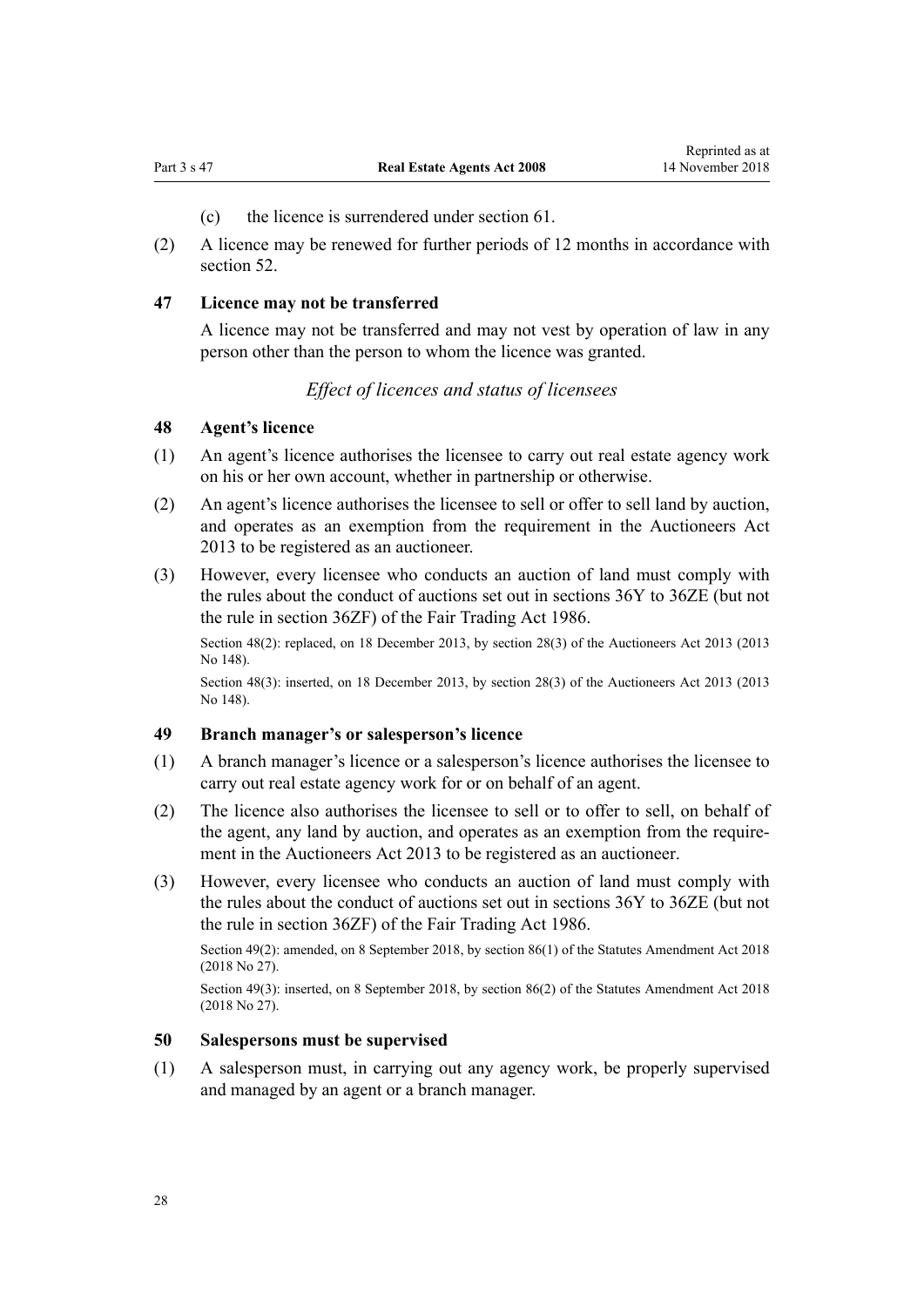- <span id="page-28-0"></span>(2) In this section **properly supervised and managed** means that the agency work is carried out under such direction and control of either a branch manager or an agent as is sufficient to ensure—
	- (a) that the work is performed competently; and
	- (b) that the work complies with the requirements of this Act.

## **51 Employment status of salesperson**

- (1) A salesperson may be employed by an agent as an employee or may be engaged by an agent as an independent contractor.
- (2) Any written agreement between an agent and a salesperson is conclusive so far as it expressly states that the relationship between the agent and the salesperson is that of employer and independent contractor.
- (3) An agent who engages a salesperson as an independent contractor is liable for the acts and omissions of the salesperson in the same manner, and to the same extent, as if the agent had employed the salesperson as an employee.

## *Renewal of licence*

## **52 Renewal of licence**

- (1) An application for renewal of a licence must, before the date on which the licence expires,—
	- (a) be made to the Registrar in the prescribed form; and
	- (b) be accompanied by the prescribed fee (if any).
- (2) Subject to subsection (3), [sections 36](#page-22-0), [37](#page-22-0), and [43](#page-25-0) apply, with any necessary modifications, to an application for renewal of a licence.
- (3) The Registrar must, in addition to the matters specified in [section 43\(1\),](#page-25-0) be satisfied that the applicant for renewal of a licence has completed any continuing education required by practice rules made by the Authority pursuant to [sec](#page-14-0)[tion 15](#page-14-0).
- (4) If an application for renewal of a licence has been made but not determined before the date on which the licence is due to expire, the licence continues in force until the application is determined.
- (5) The grant of a renewal of a licence takes effect from the date of expiry of the previous licence.

Compare: 1976 No 9 [s 29](http://prd-lgnz-nlb.prd.pco.net.nz/pdflink.aspx?id=DLM438227)

## **53 Expiry of licence**

If no application for the renewal of a licence is made on or before the date on which the licence would otherwise expire, the Registrar must record the expiry of the licence in the register as soon as practicable after that date.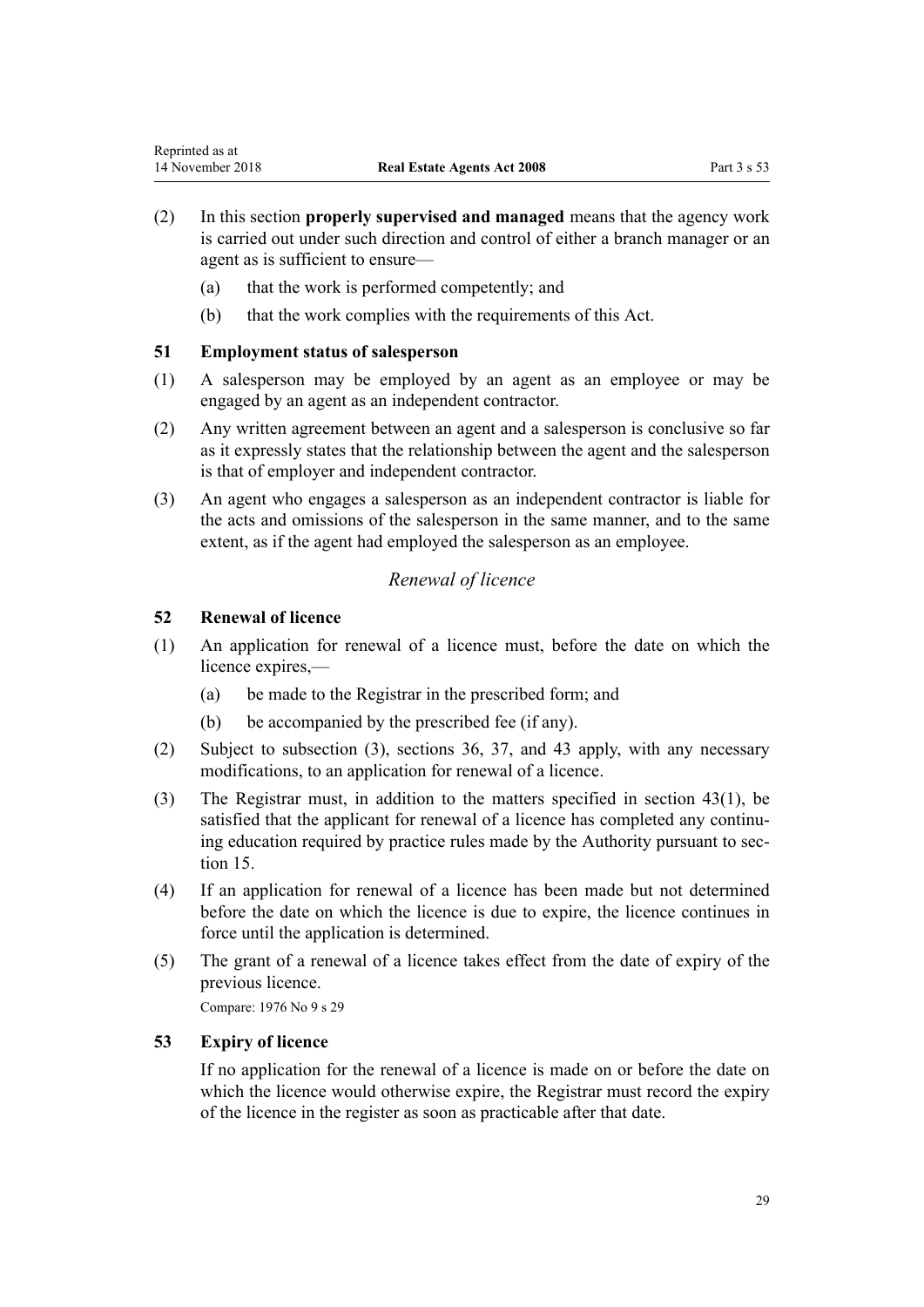*Cancellation, suspension, surrender of licence, etc*

## <span id="page-29-0"></span>**54 Cancellation of licence**

The Registrar must cancel a person's licence and remove that person's name from the register,—

- (a) in the case of an individual, if the person dies; or
- (b) if the person gives written notice to the Registrar requesting that the Registrar cancel his or her licence; or
- (c) if the person has failed to maintain the prescribed qualifications; or
- (d) if the person has failed to complete any continuing education required by practice rules made by the Authority pursuant to [section 15;](#page-14-0) or
- (e) in accordance with [section 99;](#page-44-0) or
- (f) in accordance with section  $110(2)(b)$ ; or
- (g) if the licence was granted on the basis of any false or fraudulent representation or declaration made orally or in writing; or
- (h) if the person has failed to pay any prescribed fees or levies, or payment of the fee or levy has subsequently been dishonoured.

#### **55 Process for cancellation**

- (1) The process for cancellation of a licence, other than by determination of the Tribunal under [section 110](#page-48-0) or at the request of the licensee under section 54(b), is as follows:
	- (a) the Registrar must give the licensee written notice of the Registrar's intention to cancel the licence; and
	- (b) the notice must—
		- (i) contain or be accompanied by a statement of the Registrar's reasons for the cancellation; and
		- (ii) state that the licensee has 10 working days within which to make written representations to the Registrar as to why the licence should not be cancelled; and
	- (c) if any written representations are made by the licensee in accordance with paragraph  $(b)(ii)$ , the Registrar must take those representations into account when deciding whether to cancel the licence; and
	- (d) the Registrar must then decide whether to cancel the licence and notify the licensee of the Registrar's decision as soon as practicable.
- (2) If the Registrar decides to cancel the licence, the Registrar must—
	- (a) include in the notice referred to in subsection  $(1)(d)$  the grounds for the decision and the date on which the cancellation takes effect; and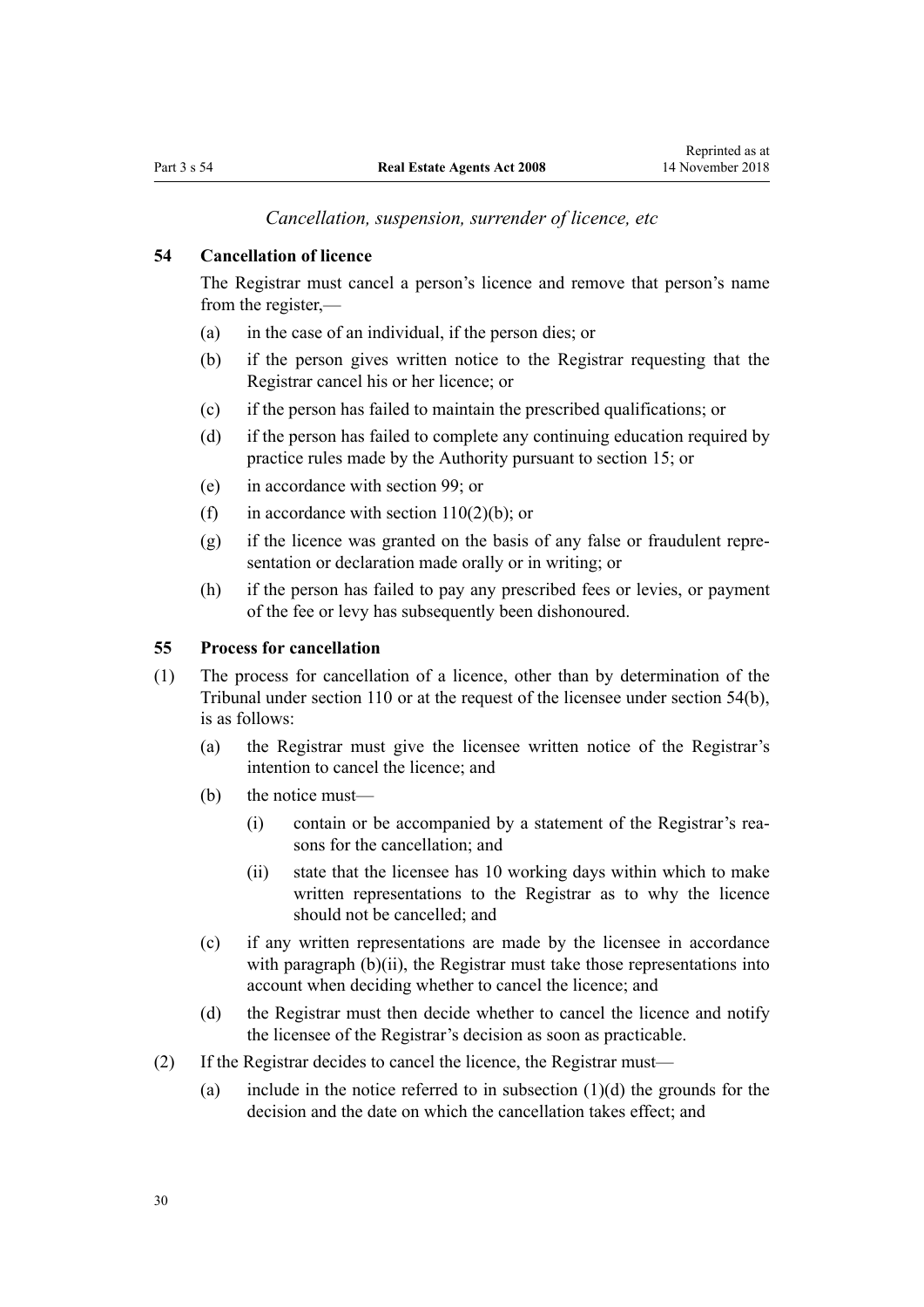- <span id="page-30-0"></span>(b) specify in the notice that the licensee has a right of appeal to the Tribunal under [section 112;](#page-51-0) and
- (c) record the cancellation on the register as soon as practicable.

## **56 Effective date of cancellation**

The cancellation takes effect on the date specified by the Registrar in the notice given to the licensee under section  $55(1)(d)$ , which must be a date after the date of that notice.

## *Suspension of licence*

## **57 Recording of suspension of licence**

The Registrar must, on receiving notice from the Tribunal that the licence of a licensee has been suspended under [section 110\(2\)\(c\)](#page-48-0) or [115,](#page-51-0) record that suspension on the register for the period specified in the notice.

### **58 Voluntary suspension of licence**

- (1) A licensee may, by written notice to the Registrar, request that the Registrar suspend his or her or its licence for a period specified in the notice.
- (2) The Registrar must suspend the person's licence and record the suspension in the register for that specified period.
- (3) A person whose licence is suspended under this section may, by written notice to the Registrar, request that the Registrar revive that person's licence.
- (4) The Registrar must then revive that person's licence unless there is some other ground for cancellation or suspension of that person's licence under [section 54](#page-29-0), [110\(2\)\(c\)](#page-48-0), or [115](#page-51-0).

## **59 Effect of suspension of licence**

- (1) A person is not a licensed agent, branch manager, or salesperson for the purposes of this Act for the period during which his or her licence is suspended.
- (2) At the end of the period of suspension the person's licence is immediately revived unless there is some other ground for cancellation or suspension of that person's licence under [section 54,](#page-29-0) [110\(2\)\(c\),](#page-48-0) or [115.](#page-51-0)

## **60 Effective date of suspension**

- (1) The suspension of a licence under section  $110(2)(c)$  or [115](#page-51-0) takes effect on the date notified in the Tribunal's decision communicated under [section 113](#page-51-0) or [115](#page-51-0).
- (2) The suspension of a licence under section 58 takes effect on the date the suspension is recorded in the register.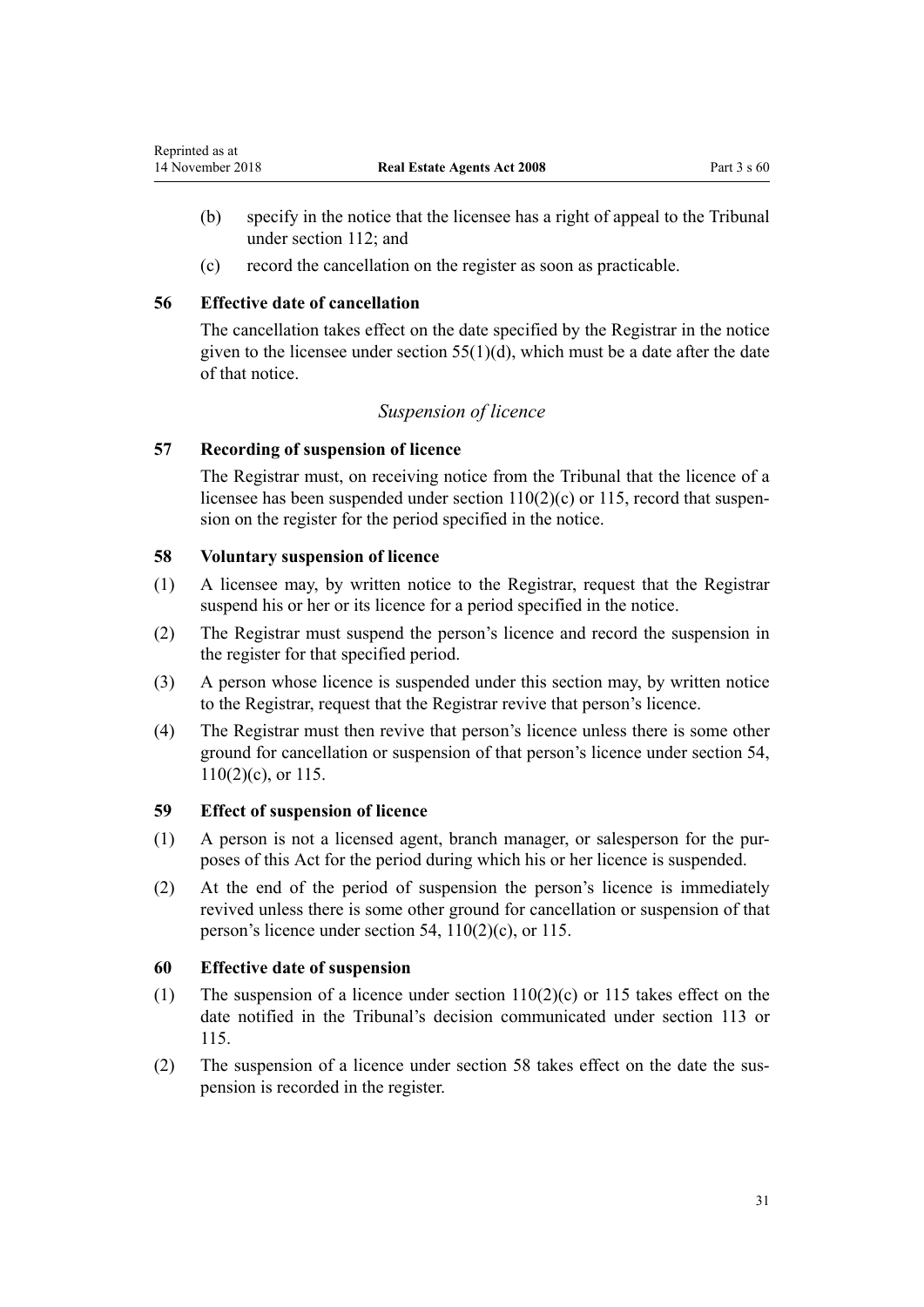#### *Surrender of licence*

#### <span id="page-31-0"></span>**61 Voluntary surrender of licence**

- (1) A licensee may, by written notice to the Registrar, surrender his or her licence.
- (2) A written notice under subsection (1) must be accompanied by the licence.
- (3) The Registrar must cancel the person's licence and record the cancellation in the register.
- (4) The cancellation takes effect on the date the cancellation is recorded in the register.
- (5) The surrender of a licence under this section does not affect the licensee's liability—
	- (a) to pay any fees or other money payable or to be payable in accordance with this Act on or before the date on which the licence would, but for its surrender, expire:
	- (b) to perform any obligation required to be performed by him or her by or under this Act on or before that date:
	- (c) for any act done or default made before the date on which the licence ceased to have effect.

#### *Temporary licence*

#### **62 Temporary licence**

- (1) A reference in this section to a licensee is a reference to a licensee who is an agent.
- (2) Any of the following persons may apply to the Registrar in the prescribed form for permission to carry on or appoint some other person to carry on the licensee's business as an agent for a period specified by the Registrar:
	- (a) in the case of a licensee who is a person subject to a property order under the [Protection of Personal and Property Rights Act 1988](http://prd-lgnz-nlb.prd.pco.net.nz/pdflink.aspx?id=DLM126527), the manager of his or her estate; or
	- (b) in the case of a licensee who is deceased, his or her personal representative; or
	- (c) in the case of a licensee who has been adjudicated bankrupt, his or her assignee in bankruptcy; or
	- (d) in the case of a licensee company that is in liquidation or receivership, the liquidator or receiver of that company, as the case may be; or
	- (e) in the case of a licensee who is sick, absent, or is otherwise temporarily prevented from carrying on business as a real estate agent, his or her nominated representative; or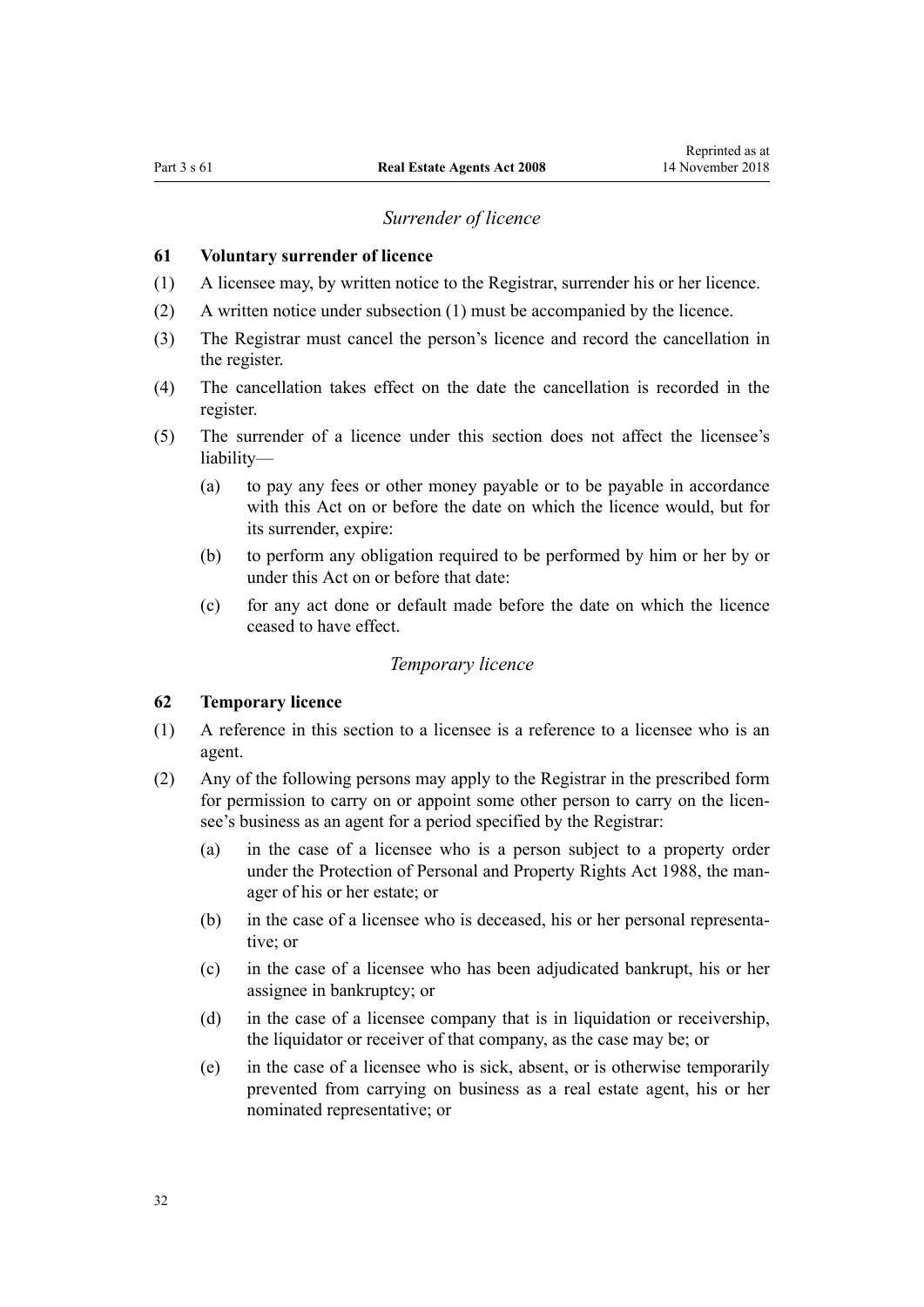- <span id="page-32-0"></span>(f) in the case of a licensee building society that is being dissolved, the liquidator or other person conducting its dissolution, or a trustee appointed under an instrument of dissolution of the building society.
- (3) If, under subsection (2), a person mentioned in that subsection has applied to the Registrar for permission to carry on or to appoint some other person to carry on a licensee's business, then, until the application has been determined, the Registrar may, in writing, authorise the applicant to carry on the licensee's business, either personally or by an agent, for any period not exceeding 2 months.
- (4) Despite subsection (3), an authority given under that subsection in any event ceases to have effect when the application for the Registrar's permission under subsection (2) is determined.

Compare: 1976 No 9 [s 32](http://prd-lgnz-nlb.prd.pco.net.nz/pdflink.aspx?id=DLM438248)

## *Register of licensees*

### **63 Register of licensees**

- (1) The Registrar must establish, keep, and maintain, in accordance with this Act, a register of licensees.
- (2) The Registrar must enter in the register—
	- (a) the name of every licensee; and
	- (b) the information about that licensee that is specified in [section 66,](#page-33-0) to the extent that the information is relevant to that person.
- (3) The Registrar must make any other entries in the register that may be required, permitted, or directed to be entered by or under this Act or the regulations. Compare: 1976 No 9 [s 36](http://prd-lgnz-nlb.prd.pco.net.nz/pdflink.aspx?id=DLM438266)

## **64 Purpose of register**

The purpose of the register is—

- (a) to enable the public to—
	- (i) determine whether a person is a licensed agent, branch manager, or salesperson and, if so, the status and history of that person's licence; and
	- (ii) choose a suitable agent or salesperson from a list of agents and salespersons; and
	- (iii) know how to contact the agent or salesperson; and
	- (iv) know which licensees have been disciplined within the last 3 years; and
- (b) to facilitate the administrative, disciplinary, and other functions of the Authority, Registrar, and Disciplinary Tribunal under this Act.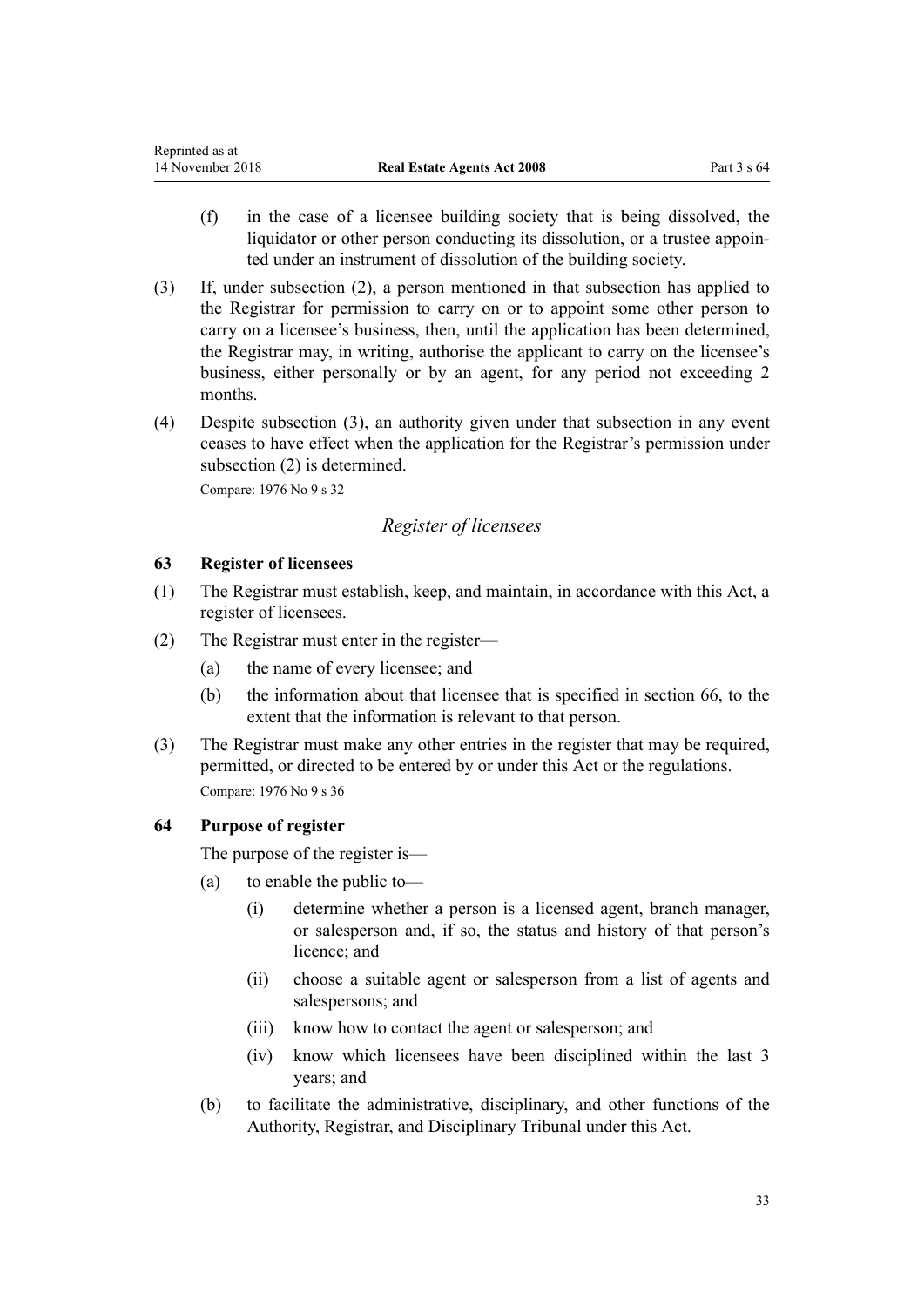#### <span id="page-33-0"></span>**65 Form of register**

- (1) The register may be kept—
	- (a) as an electronic register (for example, on the Authority's website); or
	- (b) in any other manner that the Registrar thinks fit.
- (2) The register must be operated at all times, unless the Registrar suspends the operation of the register, in whole or in part, in accordance with subsection (3).
- (3) The Registrar may refuse access to the register or otherwise suspend the operation of the register, in whole or in part, if the Registrar considers that it is not practicable to provide access to the register.

#### **66 Matters to be contained in register**

- (1) The register must contain all of the following information for each licensee whose name is entered in the register:
	- (a) the full name and business address or, in the case of a company, registered office address:
	- (b) any aliases:
	- (c) the registration number issued by the Registrar:
	- (d) the address for communications under this Act:
	- (e) the name of any company, body corporate, or other agent that is associated with the licensee:
	- (f) any information about the status and history of the person's licence, particularly—
		- (i) the class of licence held by the person; and
		- (ii) the date on which the person's name was entered in the register; and
		- (iii) the date of expiry of the person's licence, or as the case may be, the date of renewal of the licence; and
		- (iv) the date on which the term of renewal of the licence expires; and
		- (v) any action taken on a disciplinary matter in respect of the person in the last 3 years:
	- (g) whether the licensee has completed any continuing education required by practice rules made by the Authority pursuant to [section 15:](#page-14-0)
	- (h) any other information that the Registrar considers necessary for the purposes of the register.
- (2) The register must also show—
	- (a) whether a licence was suspended in the last 3 years; and
	- (b) if paragraph (a) applies,—
		- (i) the ground under this Act for the suspension; and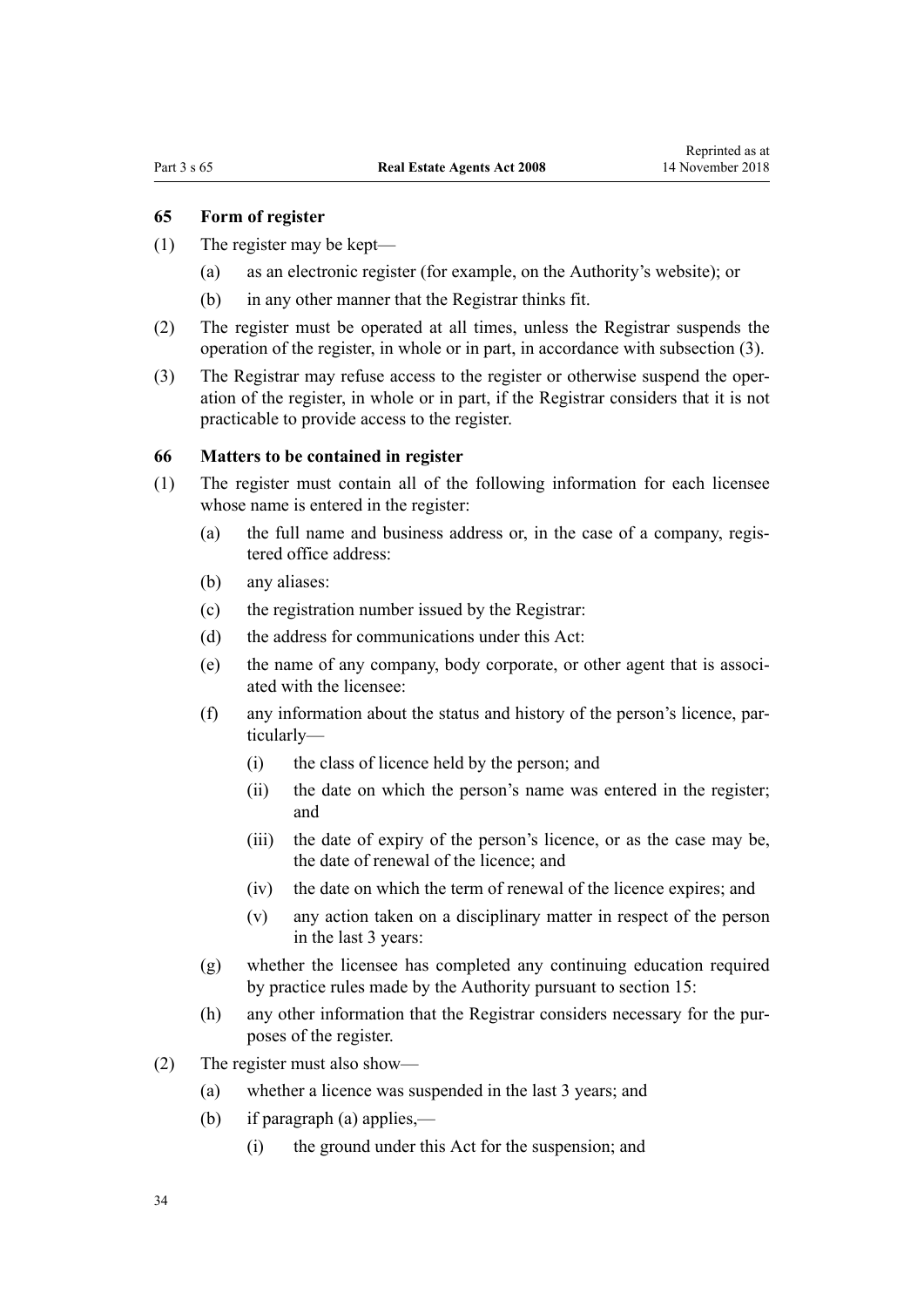- (ii) the period of the suspension; and
- (iii) any conditions for termination of the suspension.

#### <span id="page-34-0"></span>**67 Obligation to notify Registrar**

(1) Each applicant for a licence, and each licensee, must give written notice to the Registrar of any change in circumstances within 10 working days after the change.

#### (2) In this section, **change of circumstances** means—

- (a) any change in the information recorded in the register; and
- (b) any change in the real estate business for which the agent, branch manager, or salesperson works (if any); and
- (c) any change that may be prescribed.

#### **68 Alterations to register**

The Registrar may at any time make any amendments to the register that are necessary to—

- (a) reflect any changes in the name of the licensee or the information specified in [section 66;](#page-33-0) or
- (b) correct a mistake caused by any error or omission on the part of the Registrar or any person to whom the Registrar has delegated his or her functions, duties, or powers.

Compare: 1976 No 9 [s 38](http://prd-lgnz-nlb.prd.pco.net.nz/pdflink.aspx?id=DLM438274)

#### **69 Search of register**

- (1) A person may search the register, on payment of the prescribed fee (if any), for a purpose set out in [section 64](#page-32-0).
- (2) The Registrar must make the register available for public inspection—
	- (a) during the hours when the office of the Registrar is open to the public for the transaction of business on a working day; and
	- (b) at any other time that the Registrar allows.
- (3) The Registrar must supply copies of all or part of the register on request and on payment of a reasonable charge for the production of the copy if the provision of those copies is consistent with the register's purposes.

Section 69(1): amended, on 7 July 2010, by [section 4](http://prd-lgnz-nlb.prd.pco.net.nz/pdflink.aspx?id=DLM3044005) of the Real Estate Agents Amendment Act 2010 (2010 No 82).

#### **70 When search constitutes interference with privacy of individual**

A person who searches the register for a purpose that is not a purpose set out in [section 64](#page-32-0) must be treated, for the purposes of [Part 8](http://prd-lgnz-nlb.prd.pco.net.nz/pdflink.aspx?id=DLM297439) of the Privacy Act 1993, as if that person has breached an information privacy principle under [section](http://prd-lgnz-nlb.prd.pco.net.nz/pdflink.aspx?id=DLM297441)  $66(1)(a)(i)$  of that Act.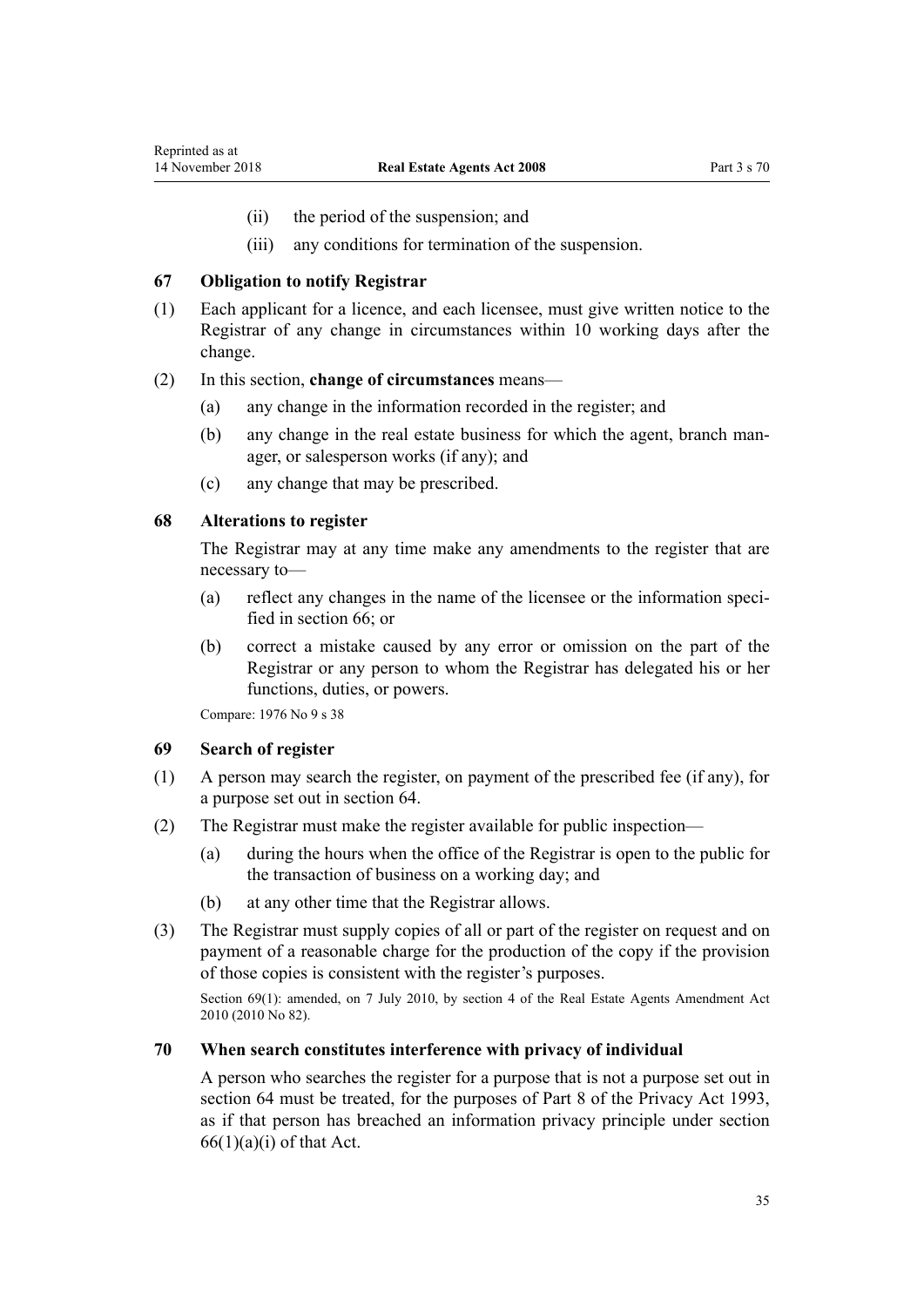## **Part 4 Complaints and discipline**

#### *Interpretation*

#### <span id="page-35-0"></span>**71 Meaning of licensee in this Part**

In this Part, unless the context otherwise requires, **licensee** has the meaning given to it by [section 4](#page-7-0) and includes—

- (a) a former licensee; and
- (b) a person who is or has been an officer of a company that is, or has been, a licensee.

#### *Unsatisfactory conduct and misconduct*

#### **72 Unsatisfactory conduct**

For the purposes of this Act, a licensee is guilty of unsatisfactory conduct if the licensee carries out real estate agency work that—

- (a) falls short of the standard that a reasonable member of the public is entitled to expect from a reasonably competent licensee; or
- (b) contravenes a provision of this Act or of any regulations or rules made under this Act; or
- (c) is incompetent or negligent; or
- (d) would reasonably be regarded by agents of good standing as being unacceptable.

#### **73 Misconduct**

For the purposes of this Act, a licensee is guilty of misconduct if the licensee's conduct—

- (a) would reasonably be regarded by agents of good standing, or reasonable members of the public, as disgraceful; or
- (b) constitutes seriously incompetent or seriously negligent real estate agency work; or
- (c) consists of a wilful or reckless contravention of—
	- (i) this Act; or
	- (ii) other Acts that apply to the conduct of licensees; or
	- (iii) regulations or rules made under this Act; or
- (d) constitutes an offence for which the licensee has been convicted, being an offence that reflects adversely on the licensee's fitness to be a licensee.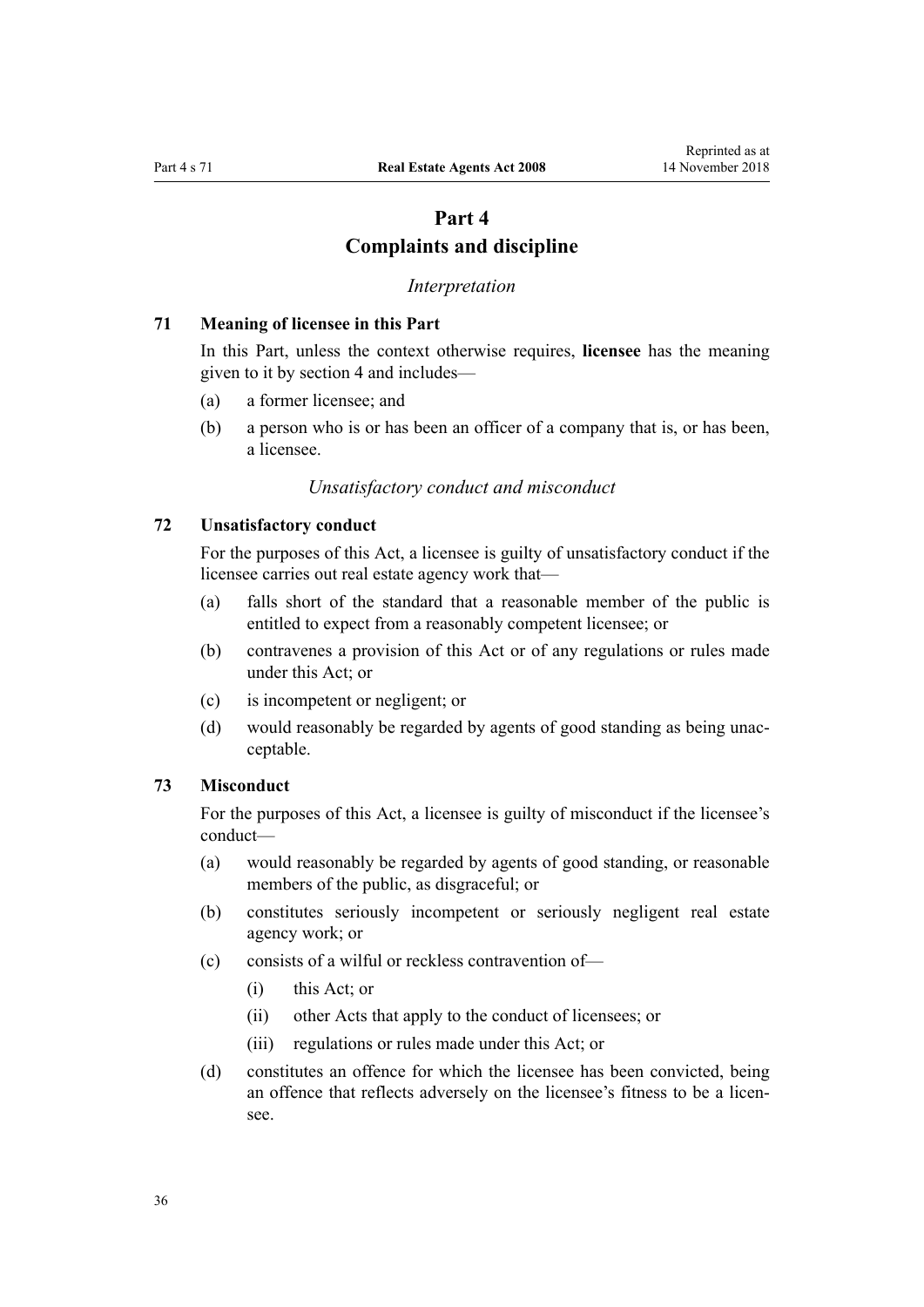## <span id="page-36-0"></span>**74 Complaints about licensees**

- (1) Any person may, in accordance with regulations made under this Act, complain in writing to the Authority about the conduct of a licensee.
- (2) When the Authority receives a complaint under this section, the Authority must—
	- (a) refer the complaint to the Registrar of the register of licensees, who must consider whether to deal with the complaint under subsection (3); and
	- (b) if the Registrar decides not to deal with the complaint under that subsection, refer the complaint to a Committee for determination and notify the person complained about of the reference.
- (3) The Registrar may determine that—
	- (a) the complaint discloses only an inconsequential matter, and for that reason need not be pursued:
	- (b) the complaint is frivolous or vexatious or not made in good faith, and for that reason need not be pursued:
	- (c) the complaint should be referred to another agency, and refer it accordingly:
	- (d) the complaint has been resolved to the complainant's satisfaction and no further action is needed.

Section 74(2): replaced, on 14 November 2018, by [section 231](http://prd-lgnz-nlb.prd.pco.net.nz/pdflink.aspx?id=DLM7374536) of the Tribunals Powers and Procedures Legislation Act 2018 (2018 No 51).

Section 74(3): inserted, on 14 November 2018, by [section 231](http://prd-lgnz-nlb.prd.pco.net.nz/pdflink.aspx?id=DLM7374536) of the Tribunals Powers and Procedures Legislation Act 2018 (2018 No 51).

### *Complaints Assessment Committees*

## **75 Authority to appoint Complaints Assessment Committees**

- (1) The Authority must appoint as many Complaints Assessment Committees as, in its opinion, are required to deal effectively with complaints and allegations about licensees.
- (2) Each Committee consists of 3 members appointed from the panel maintained under [section 76](#page-37-0).
- (3) *[Repealed]*
- (4) *[Repealed]*
- (5) One of the members of each Committee must be a lawyer of not less than 7 years' legal experience.
- (6) The Authority must designate one of the members as the chairperson of the Committee, and another member as the deputy chairperson.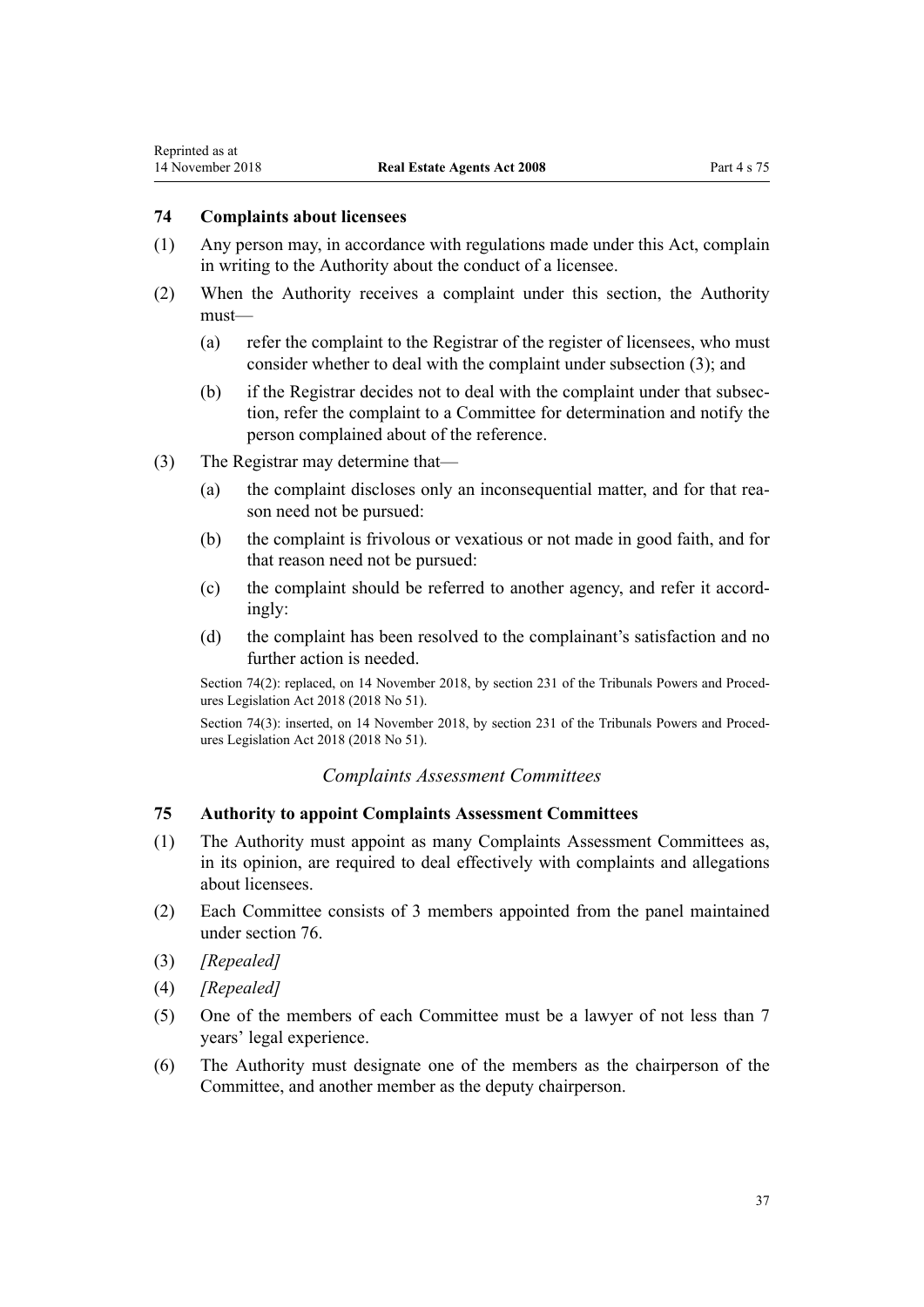<span id="page-37-0"></span>Section 75(2): amended, on 5 December 2013, by [section 8\(1\)](http://prd-lgnz-nlb.prd.pco.net.nz/pdflink.aspx?id=DLM5624113) of the Real Estate Agents Amendment Act 2013 (2013 No 129).

Section 75(3): repealed, on 5 December 2013, by [section 8\(2\)](http://prd-lgnz-nlb.prd.pco.net.nz/pdflink.aspx?id=DLM5624113) of the Real Estate Agents Amendment Act 2013 (2013 No 129).

Section 75(4): repealed, on 5 December 2013, by [section 8\(2\)](http://prd-lgnz-nlb.prd.pco.net.nz/pdflink.aspx?id=DLM5624113) of the Real Estate Agents Amendment Act 2013 (2013 No 129).

Section 75(5): amended, on 5 December 2013, by [section 8\(3\)](http://prd-lgnz-nlb.prd.pco.net.nz/pdflink.aspx?id=DLM5624113) of the Real Estate Agents Amendment Act 2013 (2013 No 129).

## **76 Panel**

- (1) The Authority must maintain a panel of up to 20 persons who are suitable to serve as members of Complaints Assessment Committees.
- (2) In considering the suitability of any person for inclusion on the panel, the Authority must have regard not only to the person's personal attributes but also to the person's knowledge and experience of matters likely to come before a Committee.
- (3) The knowledge and experience referred to in subsection (2) includes, without limitation, experience and knowledge of—
	- (a) law:
	- (b) the real estate industry:
	- (c) consumer affairs.
- (4) The name of a person must be removed from the panel when 5 years have elapsed since the Authority approved the inclusion of the person's name on the panel or if the person resigns from the panel.
- (5) If subsection (4) applies, the name of the person must not be removed from the panel until any current matters that the person is considering as a member of a Committee have been disposed of by the Committee.

### **77 Constitution of Committees for consideration of matters before it**

For the purposes of considering any matter before it, each Committee consists of—

- (a) the chairperson of the Committee or, if the chairperson is absent from duty for any reason, the deputy chairperson of the Committee; and
- (b) 1 other member or, if the chairperson or deputy chairperson so directs, 2 members.

### **78 Functions of Committees**

The functions of each Committee are—

- (a) to inquire into and investigate complaints made under [section 74:](#page-36-0)
- (b) on its own initiative, to inquire into and investigate allegations about any licensee: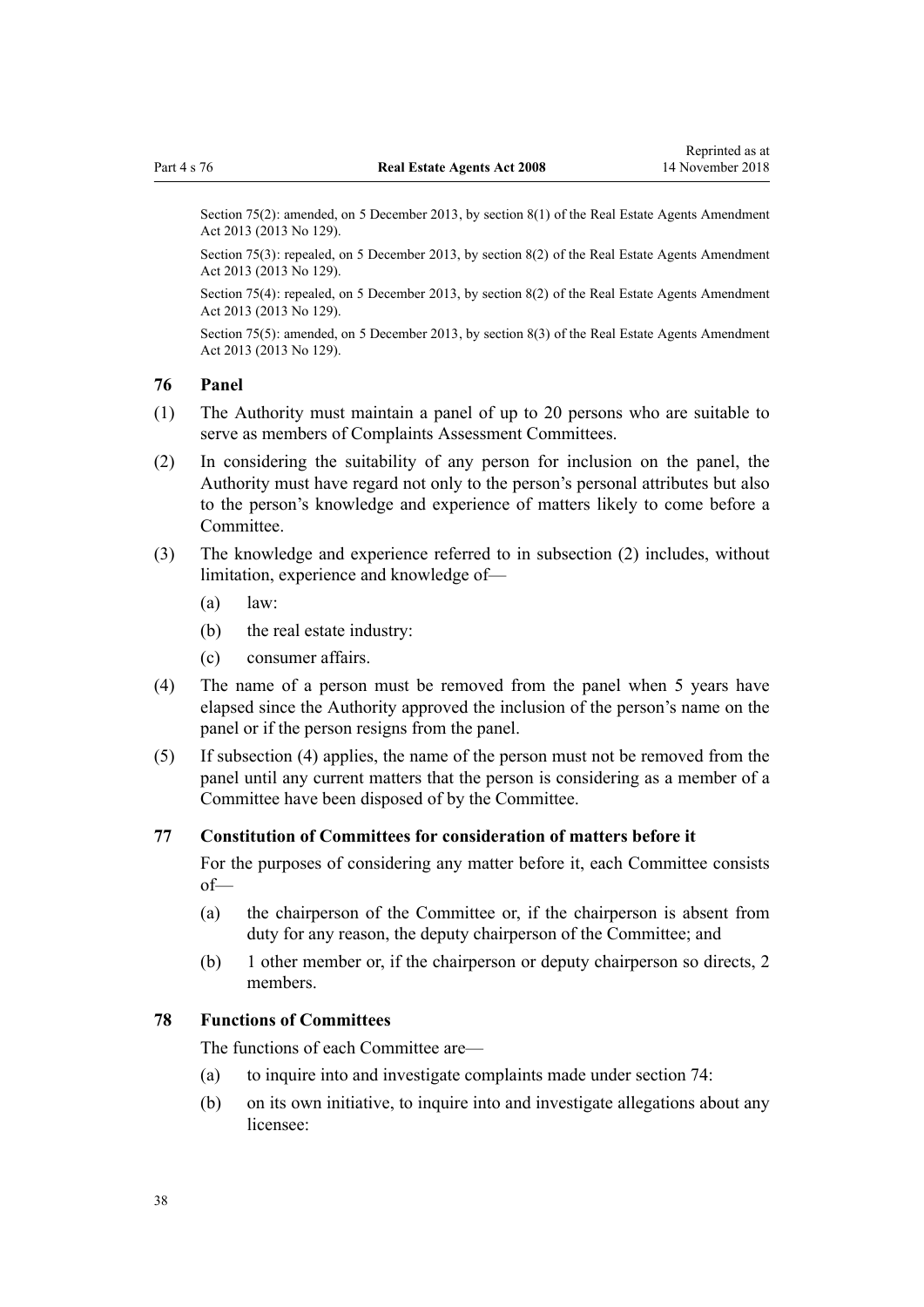- <span id="page-38-0"></span>(c) to promote, in appropriate cases, the resolution of complaints by negotiation, conciliation, or mediation:
- (d) to make final determinations in relation to complaints, inquiries, or investigations:
- (e) to lay, and prosecute, charges before the Disciplinary Tribunal:
- (f) in appropriate cases, to refer the complaint to another agency:
- (g) to inform the complainant and the person complained about of its decision, reasons for the decision, and appeal rights:
- (h) to publish its decisions.

## **79 Procedure on receipt of complaint**

- (1) As soon as practicable after receiving a complaint concerning a licensee, a Committee must consider the complaint and determine whether to inquire into it.
- (2) The Committee may—
	- (a) determine that the complaint alleges neither unsatisfactory conduct nor misconduct and dismiss it accordingly:
	- (b) determine that the complaint discloses only an inconsequential matter, and for this reason need not be pursued:
	- (c) determine that the complaint is frivolous or vexatious or not made in good faith, and for this reason need not be pursued:
	- (d) determine that the complaint should be referred to another agency, and refer it accordingly:
	- (e) determine to inquire into the complaint.

Section 79(2)(c): amended, on 14 November 2018, by [section 232](http://prd-lgnz-nlb.prd.pco.net.nz/pdflink.aspx?id=LMS104657) of the Tribunals Powers and Procedures Legislation Act 2018 (2018 No 51).

## **80 Decision to take no action on complaint**

- (1) A Committee may, in its discretion, decide to take no action or, as the case may require, no further action on any complaint if, in the opinion of the Committee,—
	- (a) the length of time that has elapsed between the date when the subject matter of the complaint arose and the date when the complaint was made is such that an investigation of the complaint is no longer practicable or desirable; or
	- (b) the subject matter of the complaint is inconsequential.
- (2) Despite anything in subsection (1), the Committee may, in its discretion, decide not to take any further action on a complaint if, in the course of the investiga-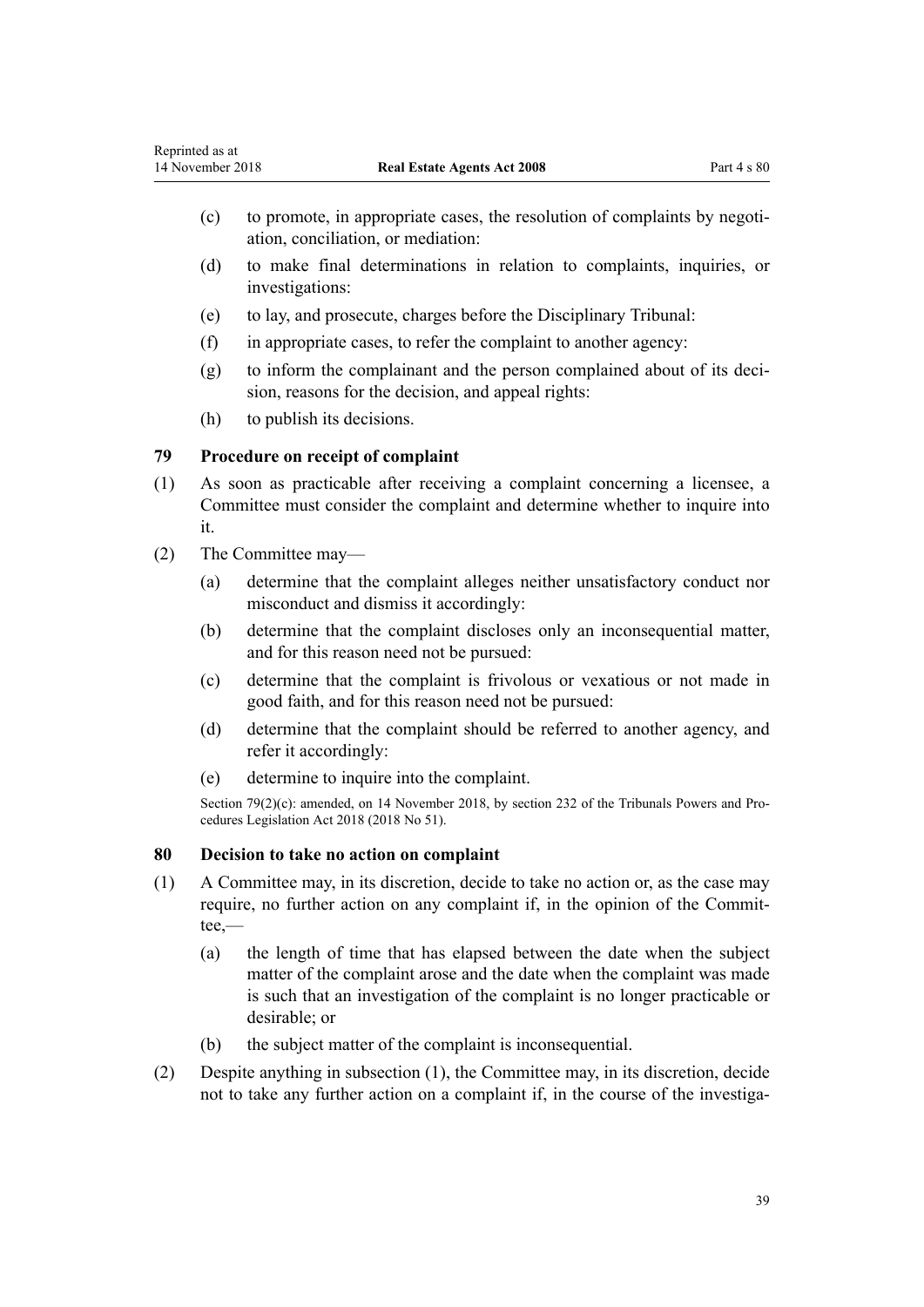<span id="page-39-0"></span>tion of the complaint, it appears to the Committee that, having regard to all the circumstances of the case, any further action is unnecessary or inappropriate. Compare: 2006 No 1 [s 138](http://prd-lgnz-nlb.prd.pco.net.nz/pdflink.aspx?id=DLM366176)

### **81 Notice of decision**

- (1) In any case where a Committee decides to take no action on a complaint, the Committee must promptly give written notice of that decision to—
	- (a) the complainant; and
	- (b) the person complained about.
- (2) The notice must—
	- (a) state the decision and the reasons for it; and
	- (b) describe the right of appeal conferred by [section 111](#page-50-0).

Compare: 2006 No 1 [s 139](http://prd-lgnz-nlb.prd.pco.net.nz/pdflink.aspx?id=DLM366177)

## **82 Inquiry by Committee**

- (1) If a Committee decides to inquire into a complaint or into matters raised by allegations about a licensee, it must inquire into the complaint or those matters as soon as practicable.
- (2) The Committee may authorise any person to assist it with its inquiry. Compare: 2006 No 1 [s 140](http://prd-lgnz-nlb.prd.pco.net.nz/pdflink.aspx?id=DLM366178)

## **83 Notice to licensee**

A Committee—

- (a) must send particulars to the licensee, and invite the licensee to make a written explanation in relation to the complaint (if any):
- (b) may require the licensee to appear before it to make an explanation in relation to the inquiry:
- (c) may, by written notice served on the licensee, request that specified information be supplied to the Committee in writing.

Compare: 2006 No 1 [s 141](http://prd-lgnz-nlb.prd.pco.net.nz/pdflink.aspx?id=DLM366179)

#### **84 Procedure of Committee**

- (1) A Committee must exercise its powers and perform its duties and functions in a way that is consistent with the rules of natural justice.
- (2) The Committee may, subject to subsection (1), direct such publication of its decisions under [sections 80,](#page-38-0) [89](#page-42-0), and [93](#page-43-0) as it considers necessary or desirable in the public interest.
- (3) The Committee may regulate its procedure in any manner that it thinks fit as long as it is consistent with this Act and any regulations made under it. Compare: 2006 No 1 [s 142](http://prd-lgnz-nlb.prd.pco.net.nz/pdflink.aspx?id=DLM366180)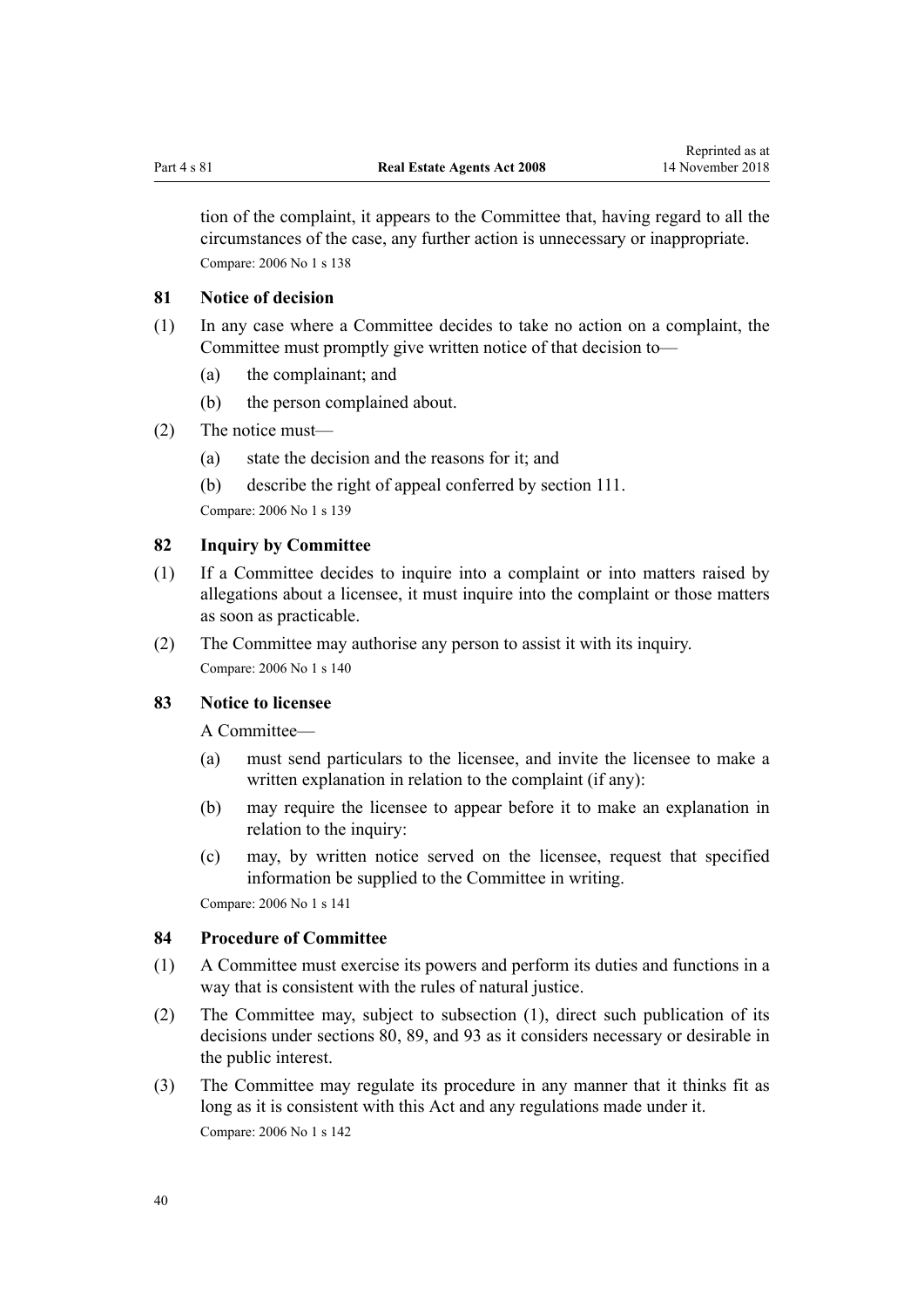# <span id="page-40-0"></span>**85 Powers to call for information or documents**

- (1) If the conditions stated in subsection (2) are satisfied, a Committee may, by notice in writing, require any person to produce to the Committee any papers, documents, records, or things.
- (2) The conditions referred to in subsection (1) are that—
	- (a) the members of the Committee believe, on reasonable grounds, that the exercise of the powers conferred by that subsection is necessary to enable the Committee to carry out its inquiry; and
	- (b) the person to whom a notice under that subsection is to be given has failed to comply with a previous request to produce to the Committee, within a reasonable time, the papers, documents, records, or things required by the notice; and
	- (c) the members of the Committee believe, on reasonable grounds, that—
		- (i) it is not reasonably practicable to obtain the information required by the Committee from another source; or
		- (ii) for the purposes of the investigation, it is necessary to obtain the papers, documents, records, or things to verify or refute information obtained from another source.

Compare: 2003 No 48 [s 77](http://prd-lgnz-nlb.prd.pco.net.nz/pdflink.aspx?id=DLM203883)

## **86 Compliance with requirement to provide information or document**

- (1) A person who receives a notice under section 85 must, without charge, comply with the requirement stated in the notice in the manner and within the period (being not less than 10 working days after the notice is given to the person) specified in the notice.
- (2) Subsection (1) does not require a person to provide any information or produce any document that would be privileged in a court of law.
- (3) No person is required to produce to the Committee any papers, records, documents, or things if compliance with that requirement would be in breach of an obligation of secrecy or non-disclosure imposed on the person by an enactment (other than this Act, the [Official Information Act 1982](http://prd-lgnz-nlb.prd.pco.net.nz/pdflink.aspx?id=DLM64784), or the [Privacy Act](http://prd-lgnz-nlb.prd.pco.net.nz/pdflink.aspx?id=DLM296638) [1993](http://prd-lgnz-nlb.prd.pco.net.nz/pdflink.aspx?id=DLM296638)).

Compare: 2003 No 48 [s 78](http://prd-lgnz-nlb.prd.pco.net.nz/pdflink.aspx?id=DLM203884)

## **87 Negotiation, conciliation, and mediation**

- (1) A Committee may give, in relation to any complaint received by it, a direction that, within a time or before a date fixed by the Committee, the parties both—
	- (a) explore the possibility of resolving, by negotiation, conciliation, or mediation,—
		- (i) the complaint; or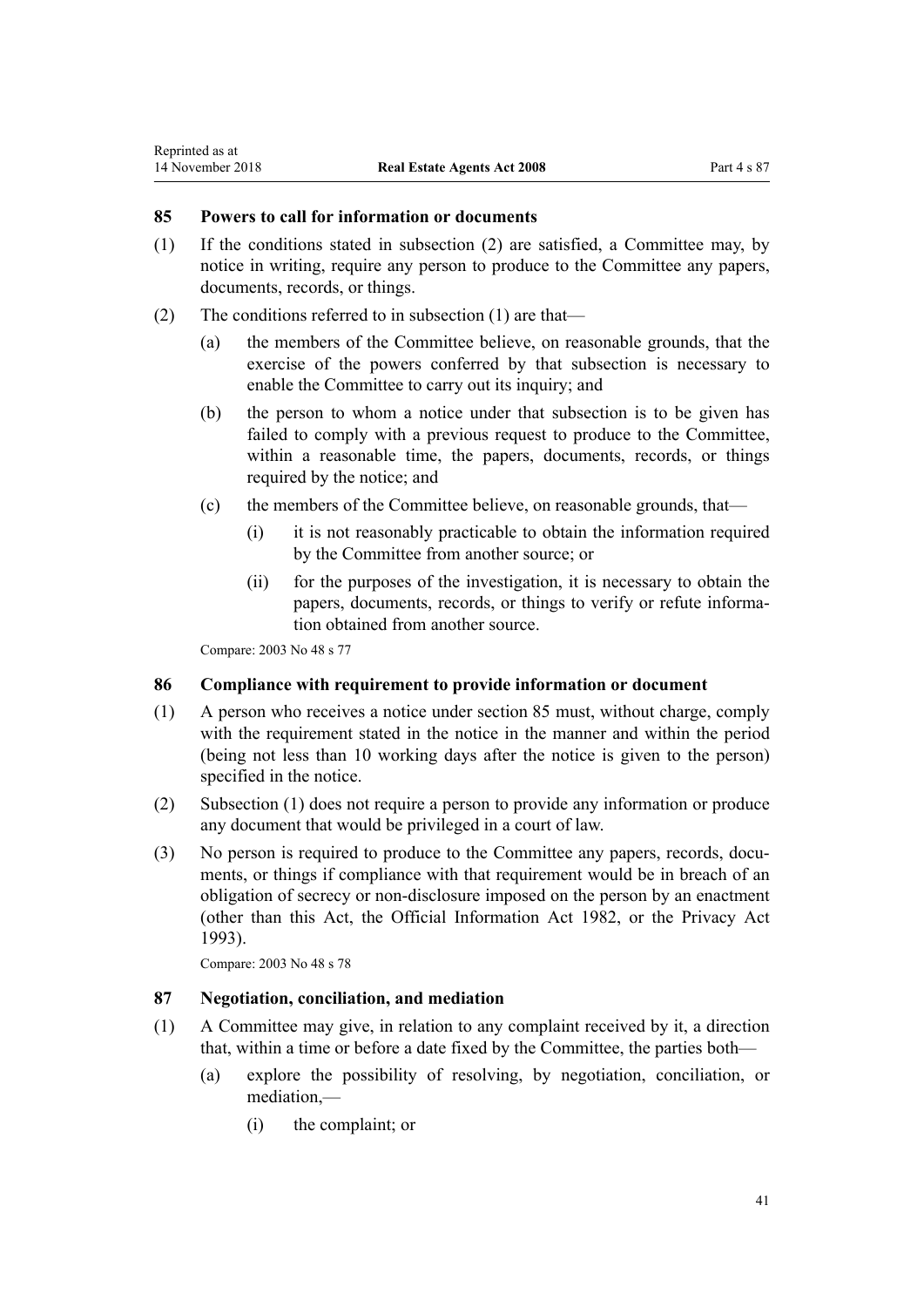- (ii) any issues relating to the complaint as the Committee specifies; and
- (b) report to the Committee.
- (2) The Committee must not give a direction under subsection (1) if it considers that such a direction—
	- (a) would not contribute constructively to resolving the complaint; or
	- (b) would not, in all the circumstances, be in the public interest; or
	- (c) would undermine the urgent nature of the complaint.
- (3) If the parties reach an agreed settlement in relation to the complaint or any issue involved in the complaint, the Committee—
	- (a) may record the terms of the settlement; and
	- (b) may, by consent of the parties, declare all or some of the terms of the settlement to be all or part of a final determination of the complaint by the Committee.
- (4) No evidence is admissible in any court or before any person acting judicially or before the Committee or before the Disciplinary Tribunal of any information, statement, or admission disclosed or made to any person in the course of any negotiation, conciliation, or mediation conducted, in accordance with a direction given under subsection (1), for the purpose of resolving a complaint or any issue involved in a complaint.
- (5) Nothing in this section prevents the discovery or affects the admissibility of any evidence (being evidence which is otherwise discoverable or admissible and which existed independently of any negotiation, conciliation, or mediation conducted under a direction given under subsection (1) for the purpose of resolving a complaint or any issue involved in a complaint) merely because the evidence was presented in the course of the negotiation, conciliation, or mediation.

Compare: 2006 No 1 [s 143](http://prd-lgnz-nlb.prd.pco.net.nz/pdflink.aspx?id=DLM366181)

## **88 Evidence**

- (1) A Committee may receive in evidence any statement, document, information, or matter that may in its opinion assist it to deal effectively with the matters before it, whether or not the statement, document, information, or matter would be admissible in a court of law.
- (2) The Committee may take evidence on oath, and for that purpose, any member or officer of the Committee may administer an oath.
- (3) The Committee may permit a person appearing as a witness before it to give evidence by tendering a written statement and, if the Committee thinks fit, verifying that statement by oath.
- (4) The [Evidence Act 2006](http://prd-lgnz-nlb.prd.pco.net.nz/pdflink.aspx?id=DLM393462) applies (subject to subsections (1) to (3)) to the Committee in the same manner as if it were a court within the meaning of that Act.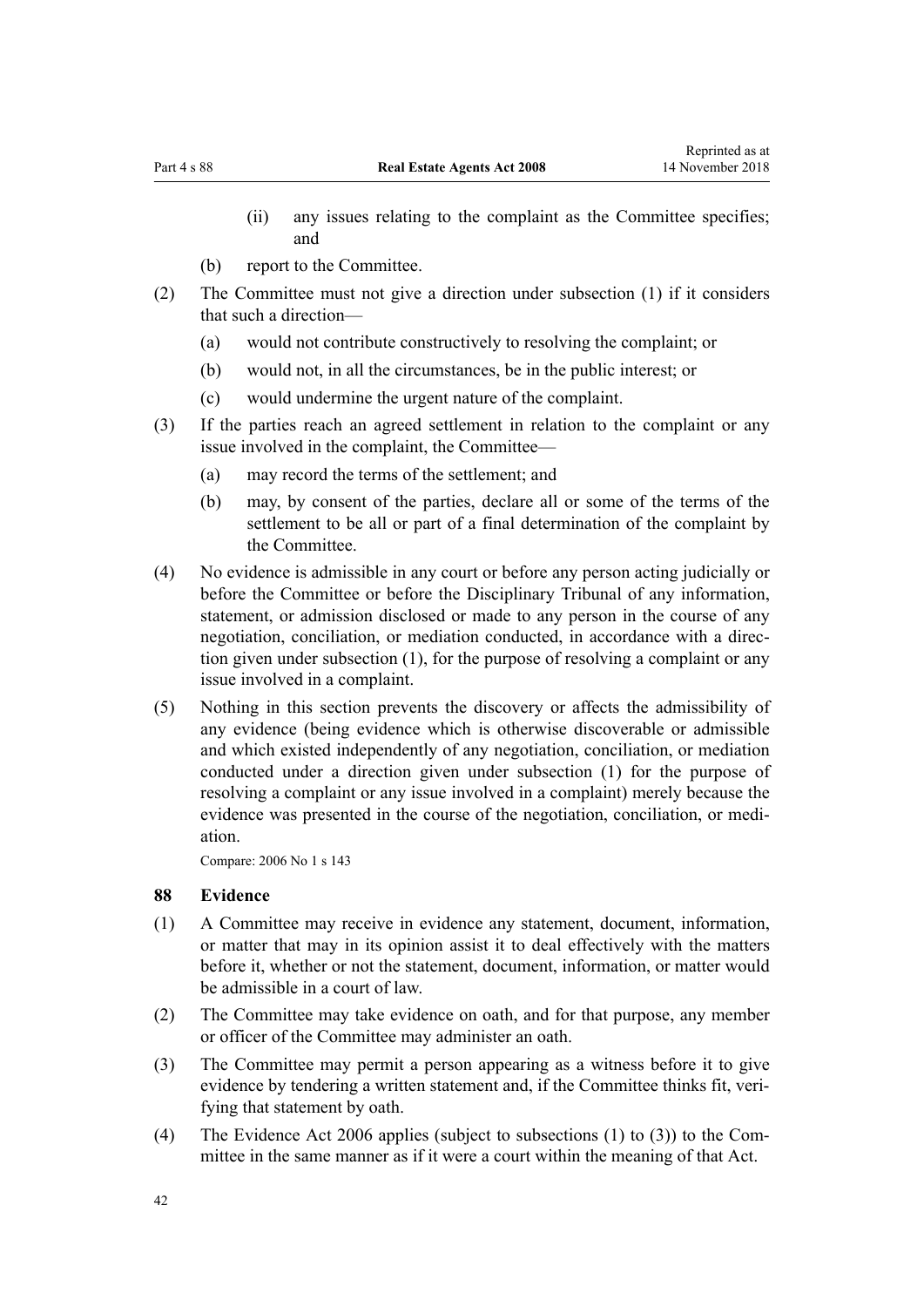<span id="page-42-0"></span>(5) This section is subject to [sections 84\(1\)](#page-39-0) and [87\(4\).](#page-40-0) Compare: 2006 No 1 [s 151](http://prd-lgnz-nlb.prd.pco.net.nz/pdflink.aspx?id=DLM366190)

### **89 Power of Committee to determine complaint or allegation**

- (1) A Committee may make 1 or more of the determinations described in subsection (2) after both inquiring into a complaint or allegation and conducting a hearing with regard to that complaint or allegation.
- (2) The determinations that the Committee may make are as follows:
	- (a) a determination that the complaint or allegation be considered by the Disciplinary Tribunal:
	- (b) a determination that it has been proved, on the balance of probabilities, that the licensee has engaged in unsatisfactory conduct:
	- (c) a determination that the Committee take no further action with regard to the complaint or allegation or any issue involved in the complaint or allegation.
- (3) Nothing in this section limits the power of the Committee to make, at any time, a decision under [section 80](#page-38-0) with regard to a complaint.

Compare: 2006 No 1 [s 152\(1\)–\(3\)](http://prd-lgnz-nlb.prd.pco.net.nz/pdflink.aspx?id=DLM366192)

## **90 Hearings on papers**

- (1) A hearing conducted under section 89(1) by a Committee is to be a hearing on the papers, unless the Committee otherwise directs.
- (2) If the Committee conducts the hearing on the papers, the Committee must make its determination on the basis of the written material before it.
- (3) Consideration of the written material may be undertaken in whatever manner the Committee thinks fit.

Compare: 2006 No 1 [s 153\(1\),](http://prd-lgnz-nlb.prd.pco.net.nz/pdflink.aspx?id=DLM366193) (7), (8)

# **91 Reference of complaint to Disciplinary Tribunal**

If a Committee makes a determination that the complaint or allegation be determined by the Disciplinary Tribunal, the Committee must—

- (a) frame an appropriate charge and lay it before the Disciplinary Tribunal by submitting it in writing to the Tribunal; and
- (b) give written notice of that determination and a copy of the charge to the person to whom the charge relates and to the complainant.

Compare: 2006 No 1 [s 154](http://prd-lgnz-nlb.prd.pco.net.nz/pdflink.aspx?id=DLM366194)

# **92 Application for suspension of licence**

If, under section 91(a), a Committee lays before the Disciplinary Tribunal a charge against a licensee, the Committee may apply to the Tribunal for an order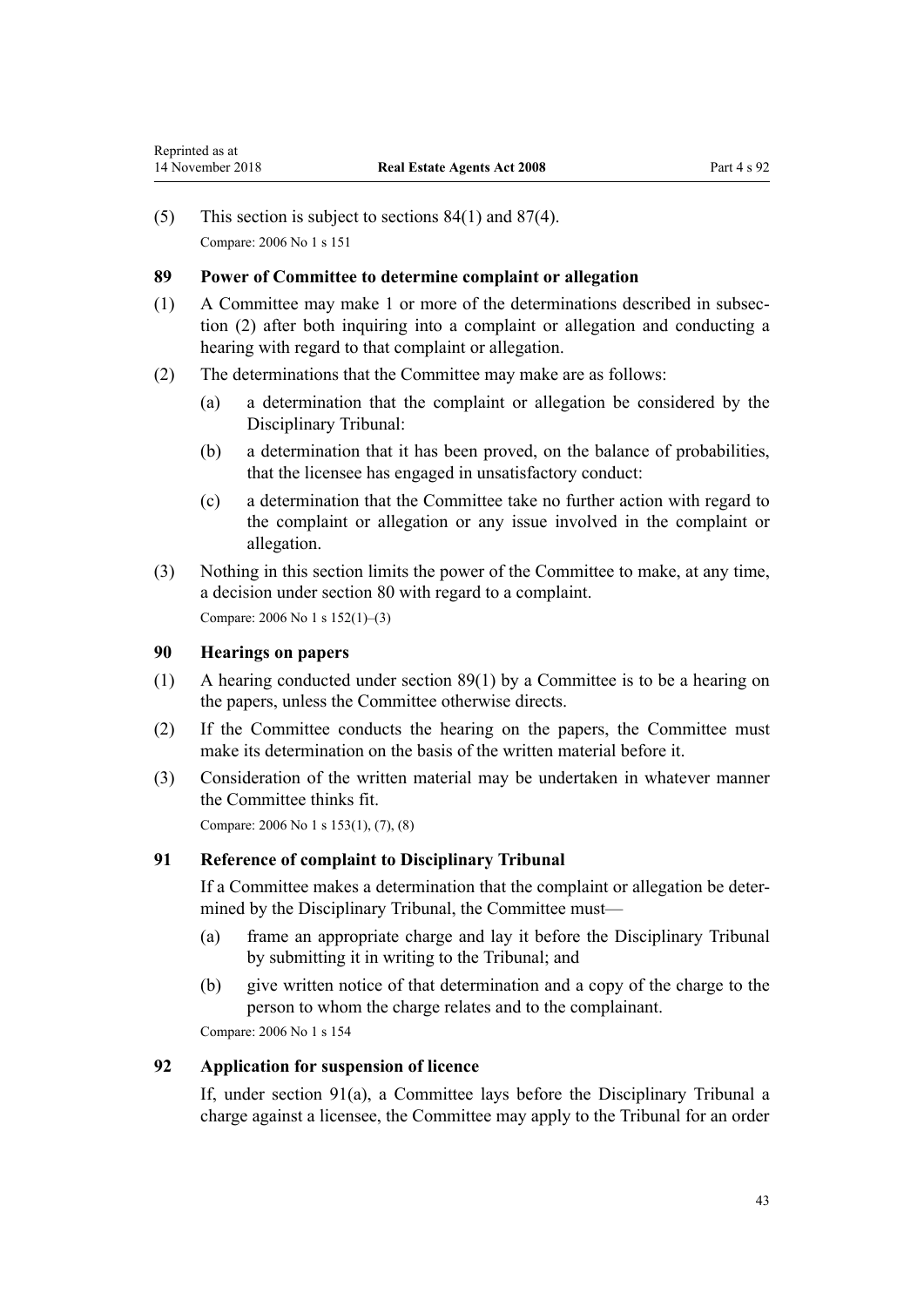<span id="page-43-0"></span>that, pending the determination of the charge, the licence of the licensee be suspended.

Compare: 2006 No 1 [s 155](http://prd-lgnz-nlb.prd.pco.net.nz/pdflink.aspx?id=DLM366195)

## **93 Power of Committee to make orders**

- (1) If a Committee makes a determination under [section 89\(2\)\(b\)](#page-42-0), the Committee may do 1 or more of the following:
	- (a) make an order censuring or reprimanding the licensee:
	- (b) order that all or some of the terms of an agreed settlement between the licensee and the complainant are to have effect, by consent, as all or part of a final determination of the complaint:
	- (c) order that the licensee apologise to the complainant:
	- (d) order that the licensee undergo training or education:
	- (e) order the licensee to reduce, cancel, or refund fees charged for work where that work is the subject of the complaint:
	- (f) order the licensee—
		- (i) to rectify, at his or her or its own expense, any error or omission; or
		- (ii) where it is not practicable to rectify the error or omission, to take steps to provide, at his or her or its own expense, relief, in whole or in part, from the consequences of the error or omission:
	- (g) order the licensee to pay to the Authority a fine not exceeding \$10,000 in the case of an individual or \$20,000 in the case of a company:
	- (h) order the licensee, or the agent for whom the person complained about works, to make his or her or its business available for inspection or take advice in relation to management from persons specified in the order:
	- (i) order the licensee to pay the complainant any costs or expenses incurred in respect of the inquiry, investigation, or hearing by the Committee.
- (2) An order under this section may be made on and subject to any terms and conditions that the Committee thinks fit.

Compare: 2006 No 1 [s 156\(1\)](http://prd-lgnz-nlb.prd.pco.net.nz/pdflink.aspx?id=DLM366196)

```
section 233(1) of the Tribunals Powers and
Procedures Legislation Act 2018 (2018 No 51).
```
## **94 Notice of determination**

- (1) When a Committee makes a determination under [section 89,](#page-42-0) the Committee must promptly give written notice of that determination to the complainant and to the licensee.
- (2) The notice must—
	- (a) state the determination and the reasons for it; and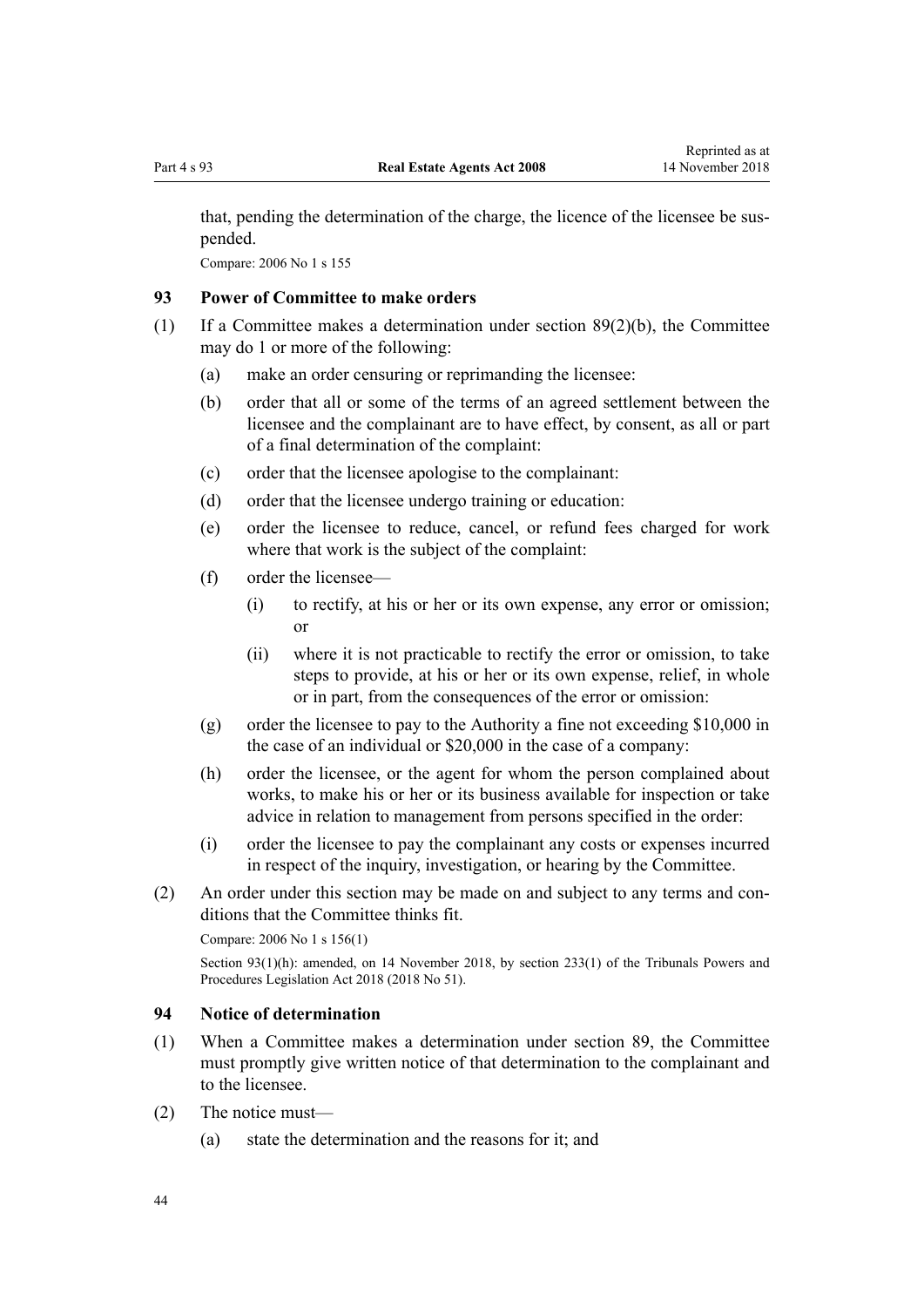(c) describe the right of appeal conferred by [section 111](#page-50-0).

Compare: 2006 No 1 [s 158](http://prd-lgnz-nlb.prd.pco.net.nz/pdflink.aspx?id=DLM366700)

Reprinted as at

### **95 Members of Committee not personally liable**

- (1) A person who is a member of a Committee or any person authorised by a Committee to assist it with any investigation or proceeding is not under any civil or criminal liability in respect of—
	- (a) any act done or omitted to be done in the course of performing or exercising any of that person's functions, duties, or powers under this Act or done or omitted to be done to assist in that performance or exercise; or
	- (b) any words spoken or written at, or for the purpose of, the hearing of any proceedings under this Act; or
	- (c) anything contained in any notice given under this Act.
- (2) Subsection (1) does not apply if the person acts in bad faith. Compare: 2006 No 1 [s 185](http://prd-lgnz-nlb.prd.pco.net.nz/pdflink.aspx?id=DLM366730)

### **96 Protection and privileges of witnesses**

Every person has the same privileges and immunities as a witness has in a court of law in relation to—

- (a) the giving of information to a Committee; and
- (b) the giving of evidence to, or the answering of questions put by, the Committee; and
- (c) the production of papers, documents, records, or things to the Committee.

Compare: 2006 No 1 [s 186\(1\)](http://prd-lgnz-nlb.prd.pco.net.nz/pdflink.aspx?id=DLM366731)

## **97 Privileges and immunities of counsel**

Every counsel appearing before a Committee has the same privileges and immunities as counsel in a court of law.

Compare: 2006 No 1 [s 187](http://prd-lgnz-nlb.prd.pco.net.nz/pdflink.aspx?id=DLM366733)

## **98 Enforcement of orders**

An order made by a Committee may be enforced in all respects as if it were an order of the District Court on the filing of a sealed copy in that court.

## **99 Non-payment of fines or costs**

If money payable by a person under an order by a Committee or by the Disciplinary Tribunal remains unpaid for 60 days or longer after the date of the order, the Committee may suspend the person's licence until the person pays the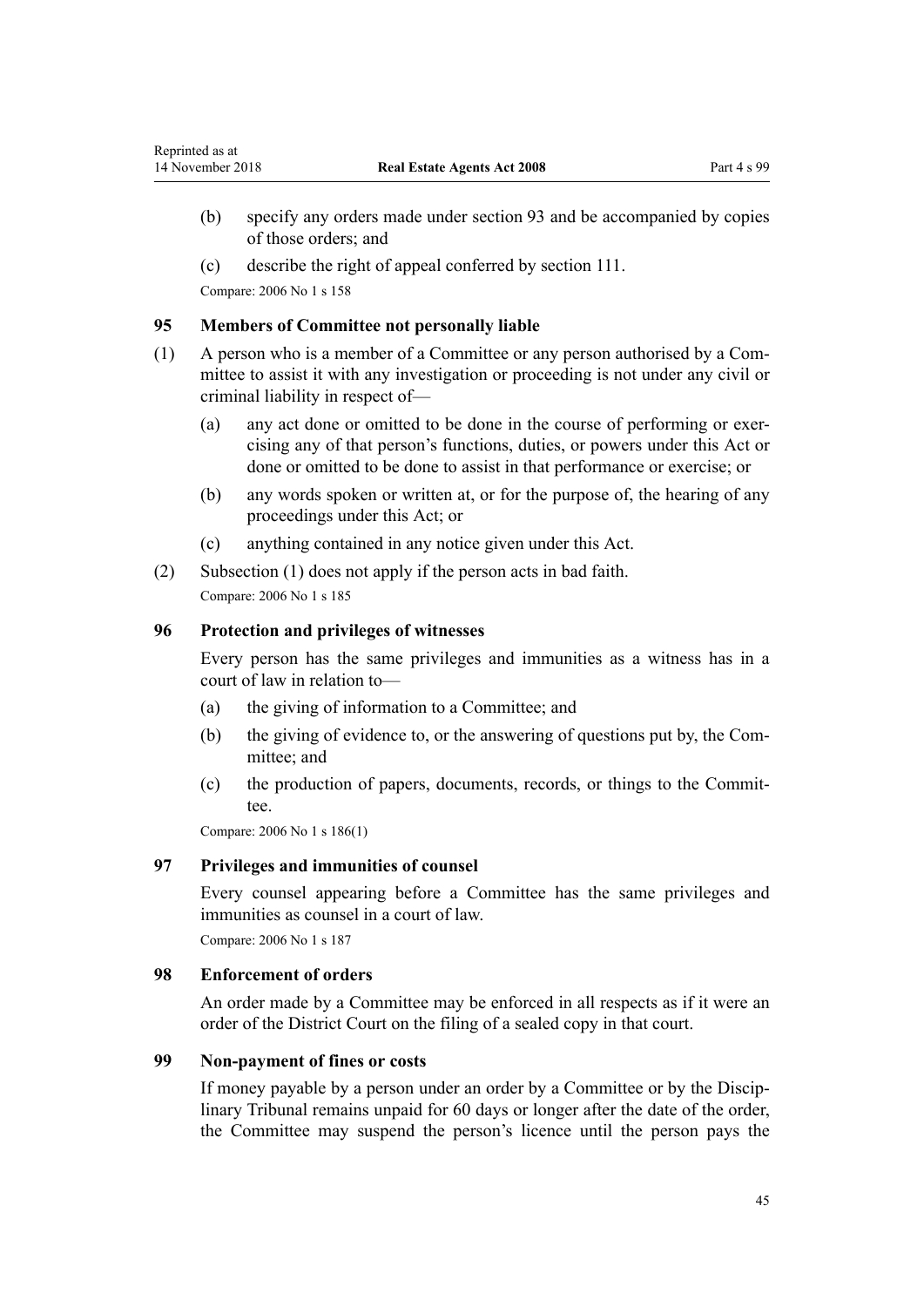money and, if he or she does not do so within 12 months, cancel his or her licence and direct the Registrar to remove the person's name from the register.

*Real Estate Agents Disciplinary Tribunal*

## **100 Real Estate Agents Disciplinary Tribunal established**

- (1) This section establishes a body to be known as the Real Estate Agents Disciplinary Tribunal.
- (2) The Tribunal consists of—
	- (a) a person to act as chairperson of the Tribunal, who must be a barrister or solicitor with not less than 7 years' legal experience; and
	- (b) at least 3 other members, at least one of whom must be a licensee.
- (3) The members of the Tribunal are appointed by the Minister.
- (4) The Minister must consult with REINZ when making the first appointment of a licensee under subsection (2)(b).
- (5) The Minister must designate one of the members referred to in subsection (2)(b) as the deputy chairperson of the Tribunal.

Section 100(2)(a): amended, on 14 November 2018, by [section 234\(1\)](http://prd-lgnz-nlb.prd.pco.net.nz/pdflink.aspx?id=DLM7374538) of the Tribunals Powers and Procedures Legislation Act 2018 (2018 No 51).

Section 100(2)(b): amended, on 14 November 2018, by [section 234\(2\)](http://prd-lgnz-nlb.prd.pco.net.nz/pdflink.aspx?id=DLM7374538) of the Tribunals Powers and Procedures Legislation Act 2018 (2018 No 51).

## **101 Constitution of Tribunal for hearings**

For the purposes of each hearing, the Tribunal consists of—

- (a) the chairperson of the Tribunal, or, if he or she is absent from duty for any reason, the deputy chairperson of the Tribunal; and
- (b) 2 other members.

Section 101(a): replaced, on 14 November 2018, by [section 235](http://prd-lgnz-nlb.prd.pco.net.nz/pdflink.aspx?id=DLM7374539) of the Tribunals Powers and Procedures Legislation Act 2018 (2018 No 51).

#### **102 Functions of Tribunal**

The functions of the Tribunal are—

- (a) to hear and determine any application made by a Complaints Assessment Committee for the suspension of the licence of a licensee pending the determination of a charge that the Committee has laid against the licensee:
- (b) to hear and determine any charge against a licensee brought by the Committee:
- (c) to hear any appeal under [section 111](#page-50-0) against a determination by the Committee (including a determination to take no action):
- (d) to conduct any review, under [section 112](#page-51-0), of a decision of the Registrar: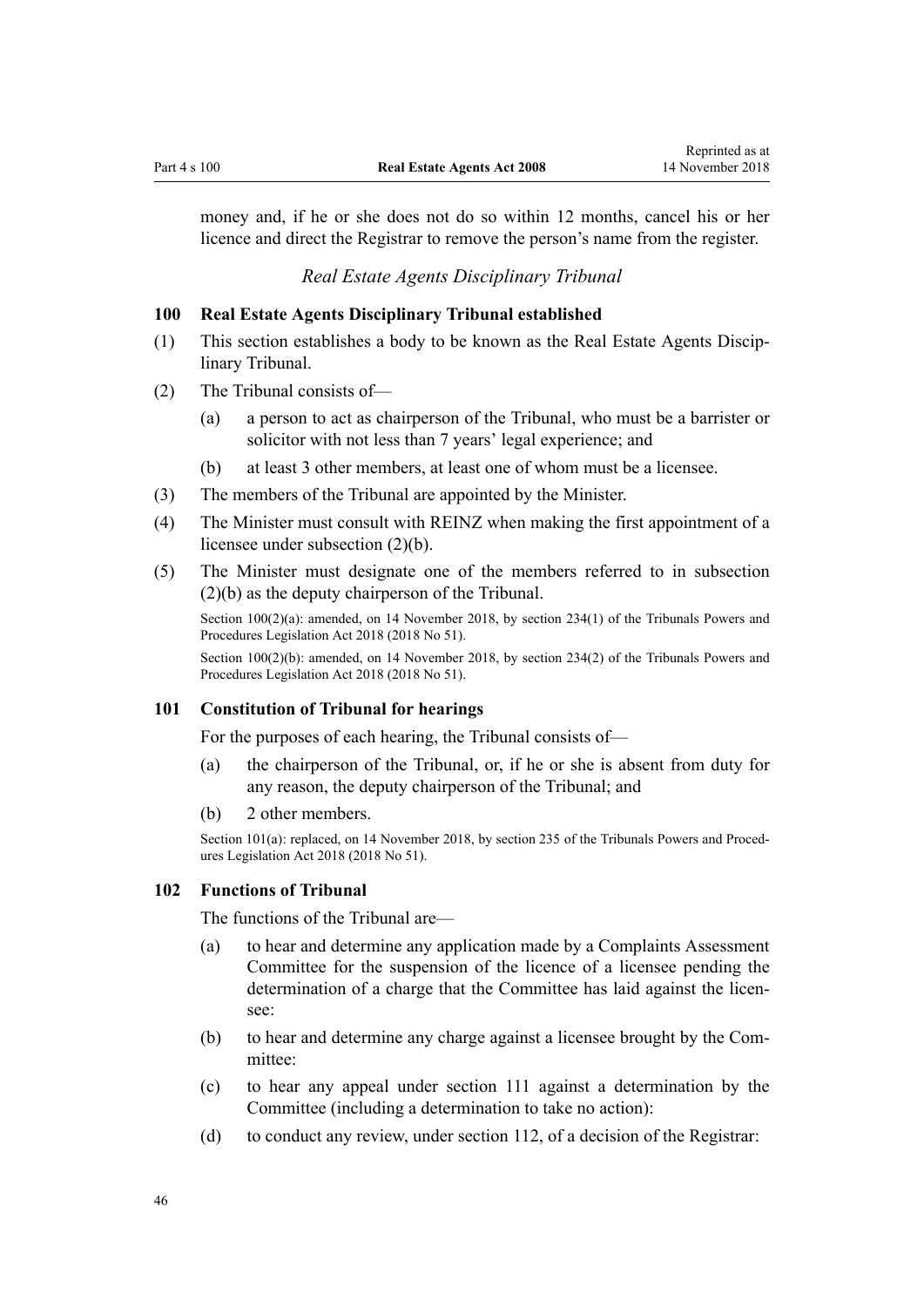## <span id="page-46-0"></span>(e) any other functions conferred by this Act.

Section 102(e): inserted, on 14 November 2018, by [section 236](http://prd-lgnz-nlb.prd.pco.net.nz/pdflink.aspx?id=LMS35582) of the Tribunals Powers and Procedures Legislation Act 2018 (2018 No 51).

### **103 Services for Tribunal**

The Ministry of Justice must furnish such secretarial, recording, and clerical services as may be necessary to enable the Tribunal to discharge its functions.

### **104 Further provisions in relation to Tribunal and its proceedings**

The provisions of [Schedule 1](#page-76-0) have effect in relation to the Tribunal and its proceedings.

### **105 Proceeding before Tribunal**

- (1) The Tribunal may regulate its procedures as it thinks fit.
- (2) Subsection (1) is subject to the rules of natural justice, this Act, any regulations made under this Act, and any practice notes issued under [section 115A.](#page-52-0)

Section 105(2): amended, on 14 November 2018, by [section 237](http://prd-lgnz-nlb.prd.pco.net.nz/pdflink.aspx?id=LMS104658) of the Tribunals Powers and Procedures Legislation Act 2018 (2018 No 51).

## **106 Representation before Disciplinary Tribunal**

- (1) Every person whose rights may be affected by a proceeding of the Disciplinary Tribunal (other than a review under [section 112](#page-51-0)) is entitled to appear and be heard at the hearing of that proceeding and to be represented by counsel or otherwise.
- (2) A charge made by the Committee against a licensee is, at the hearing, to be prosecuted by the Committee, which, for that purpose, may be represented by counsel or otherwise.

## **107 Hearings**

- (1) Every hearing of the Disciplinary Tribunal must be held in public.
- (2) Subsection  $(1)$ 
	- (a) does not apply to reviews under [section 112;](#page-51-0) and
	- (b) is subject to subsections (3) and (4) and to [section 108.](#page-47-0)
- (3) If the Disciplinary Tribunal is of the opinion that it is proper to do so, having regard to the interest of any person (including (without limitation) the privacy of the complainant (if any)) and to the public interest, it may hold a hearing or part of a hearing in private.
- (4) The Disciplinary Tribunal may, in any case, deliberate in private on its decision or on any question arising in the course of a hearing.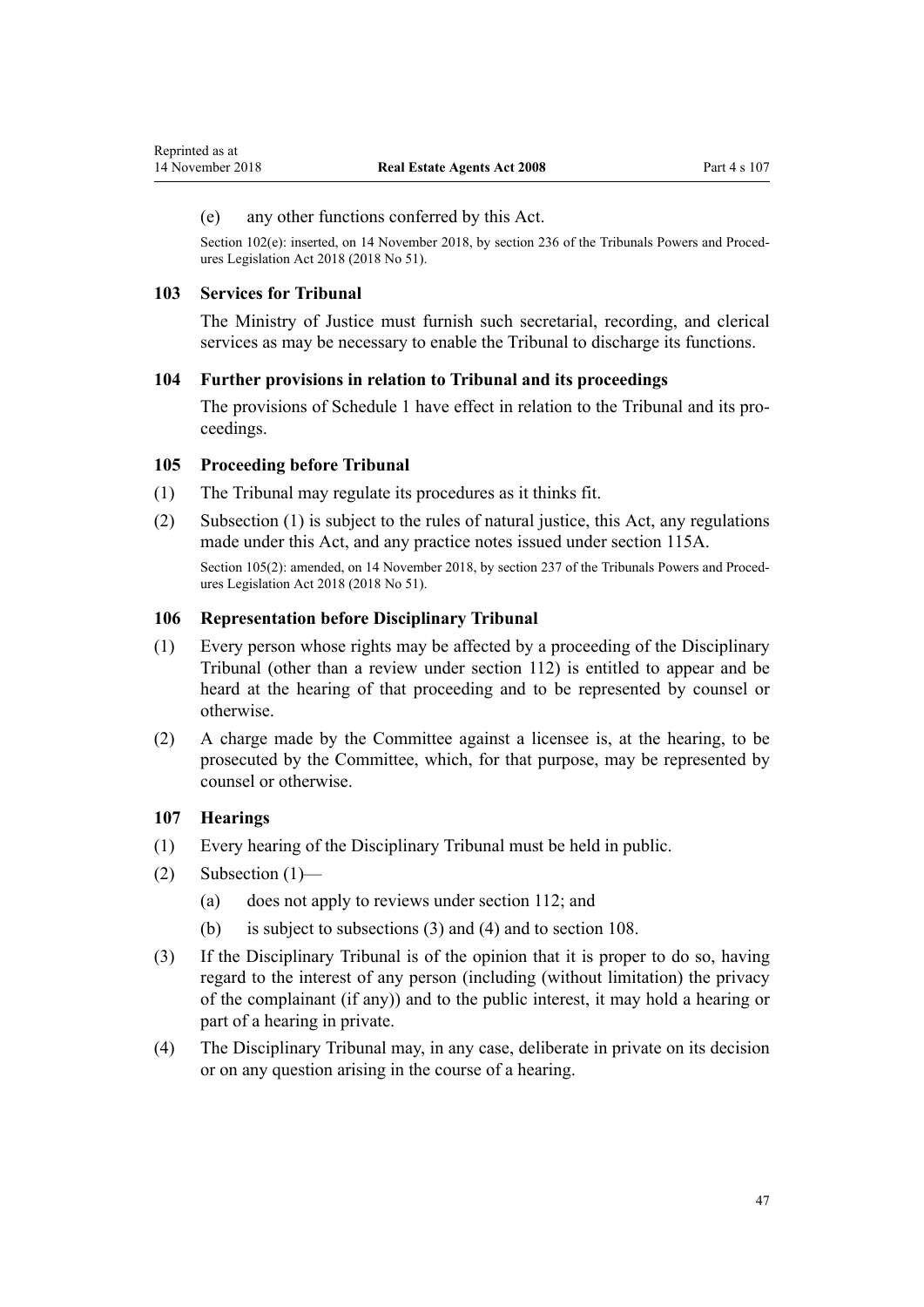<span id="page-47-0"></span>(5) The hearing of a matter, or any part of it, may be conducted by telephone, audiovisual link, or other remote access facility if the chairperson or the Tribunal considers it appropriate and the necessary facilities are available.

Compare: 2006 No 1 [s 238](http://prd-lgnz-nlb.prd.pco.net.nz/pdflink.aspx?id=DLM366792)

Section 107 heading: replaced, on 14 November 2018, by [section 238\(1\)](http://prd-lgnz-nlb.prd.pco.net.nz/pdflink.aspx?id=DLM7374540) of the Tribunals Powers and Procedures Legislation Act 2018 (2018 No 51).

Section 107(5): inserted, on 14 November 2018, by [section 238\(2\)](http://prd-lgnz-nlb.prd.pco.net.nz/pdflink.aspx?id=DLM7374540) of the Tribunals Powers and Procedures Legislation Act 2018 (2018 No 51).

### **107A Hearing on papers**

- (1) Despite anything in this Act to the contrary, the Disciplinary Tribunal may determine a proceeding on the papers if the Tribunal considers it appropriate.
- (2) Before doing so, the Tribunal must give the parties a reasonable opportunity to comment on whether the proceeding should be dealt with in that manner.

Section 107A: inserted, on 14 November 2018, by [section 239](http://prd-lgnz-nlb.prd.pco.net.nz/pdflink.aspx?id=DLM7374541) of the Tribunals Powers and Procedures Legislation Act 2018 (2018 No 51).

#### **108 Restrictions on publication**

- (1) If the Disciplinary Tribunal is of the opinion that it is proper to do so, having regard to the interest of any person (including (without limitation) the privacy of the complainant (if any)) and to the public interest, it may make 1 or more of the following orders:
	- (a) an order prohibiting the publication of any report or account of any part of any proceedings before it, whether held in public or in private:
	- (b) an order prohibiting the publication of the whole or any part of any books, papers, or documents produced at any hearing:
	- (c) an order prohibiting the publication of the name or any particulars of the affairs of the person charged or any other person.
- (2) Unless it is reversed or modified in respect of its currency by the High Court on appeal under [section 116,](#page-52-0) an order made under subsection (1) continues in force as specified in the order, or, if no time is specified, until the Disciplinary Tribunal, in its discretion, revokes it on the application of any party to the proceedings in which the order was made or of any other person.
- (3) Subsection (1)(c) does not apply to any communications between the Disciplinary Tribunal and the Authority.
- (4) A person who breaches an order made under this section is liable on conviction to a fine not exceeding \$3,000.

Compare: 2006 No 1 [s 240](http://prd-lgnz-nlb.prd.pco.net.nz/pdflink.aspx?id=DLM366795)

Section 108(4): inserted, on 14 November 2018, by [section 240](http://prd-lgnz-nlb.prd.pco.net.nz/pdflink.aspx?id=DLM7374543) of the Tribunals Powers and Procedures Legislation Act 2018 (2018 No 51).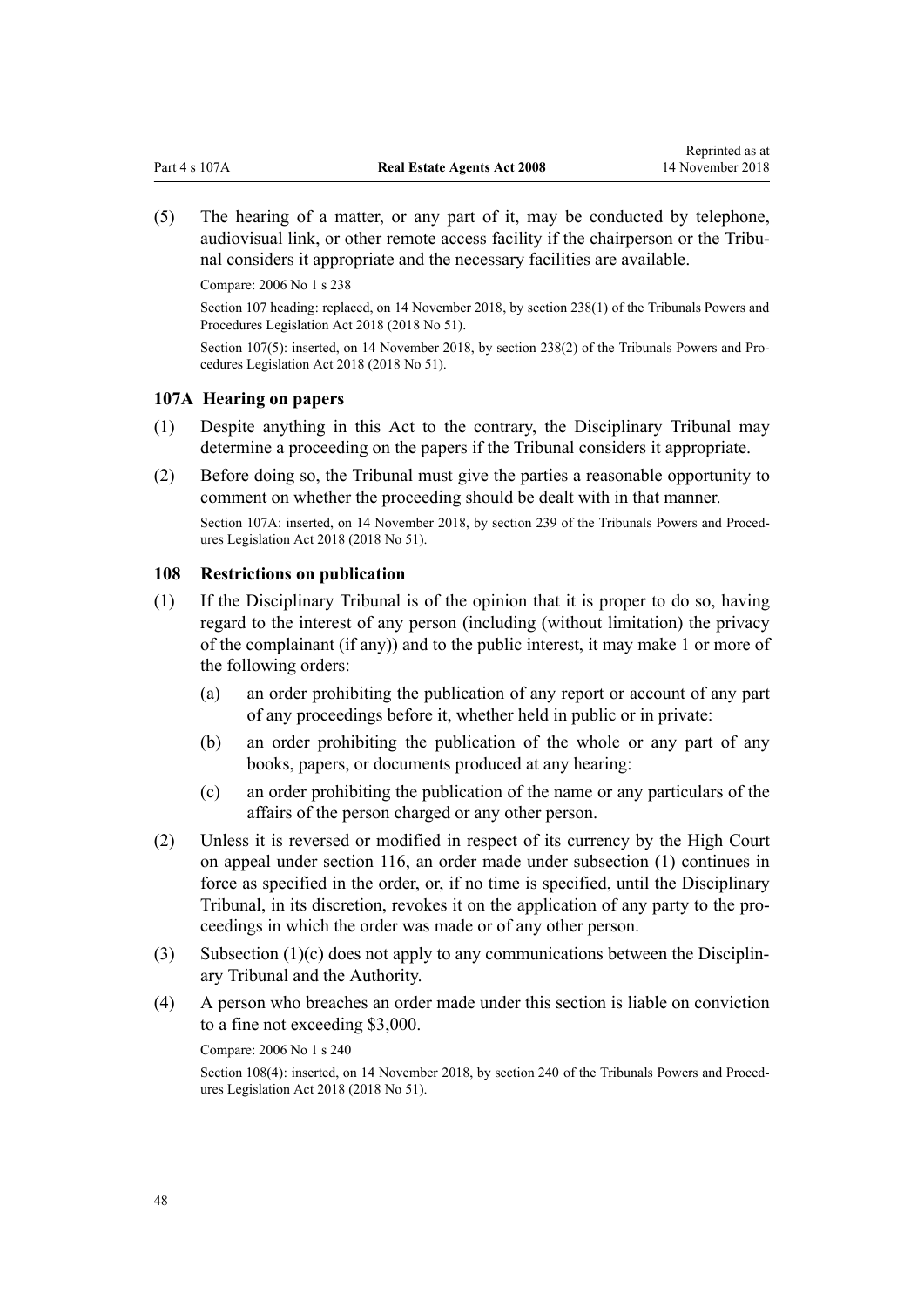## <span id="page-48-0"></span>**109 Evidence**

- (1) Subject to [section 105,](#page-46-0) the Disciplinary Tribunal may receive as evidence any statement, document, information, or thing that may, in its opinion, assist it to deal effectively with the matters before it, whether or not that statement, document, information, or thing would be admissible in a court of law.
- (2) The Disciplinary Tribunal may take evidence on oath and, for that purpose, any member of the Disciplinary Tribunal may administer an oath.
- (3) The Disciplinary Tribunal may permit a person appearing as a witness before it to give evidence by tendering a written statement and verifying that statement by oath.
- (4) Subject to subsections (1) to (3), the [Evidence Act 2006](http://prd-lgnz-nlb.prd.pco.net.nz/pdflink.aspx?id=DLM393462) applies to the Disciplinary Tribunal in the same manner as if the Disciplinary Tribunal were a court within the meaning of that Act.
- (5) A hearing before the Disciplinary Tribunal is a judicial proceeding within the meaning of [section 108](http://prd-lgnz-nlb.prd.pco.net.nz/pdflink.aspx?id=DLM328793) of the Crimes Act 1961 (which relates to perjury). Compare: 2006 No 1 [s 239](http://prd-lgnz-nlb.prd.pco.net.nz/pdflink.aspx?id=DLM366793)

Section 109(1): amended, on 14 November 2018, by [section 241](http://prd-lgnz-nlb.prd.pco.net.nz/pdflink.aspx?id=DLM7374544) of the Tribunals Powers and Procedures Legislation Act 2018 (2018 No 51).

## **109A Disciplinary Tribunal may strike out, determine, or adjourn proceeding**

- (1) The Disciplinary Tribunal may strike out, in whole or in part, a proceeding if satisfied that it—
	- (a) discloses no reasonable cause of action; or
	- (b) is likely to cause prejudice or delay; or
	- (c) is frivolous or vexatious; or
	- (d) is otherwise an abuse of process.
- (2) If a party is neither present nor represented at the hearing of a proceeding, the Disciplinary Tribunal may,—
	- (a) if the party is required to be present, strike out the proceeding; or
	- (b) determine the proceeding in the absence of the party; or
	- (c) adjourn the hearing.

Section 109A: inserted, on 14 November 2018, by [section 242](http://prd-lgnz-nlb.prd.pco.net.nz/pdflink.aspx?id=DLM7374545) of the Tribunals Powers and Procedures Legislation Act 2018 (2018 No 51).

## **110 Determination of charges and orders that may be made if charge proved**

- (1) If the Disciplinary Tribunal, after hearing any charge against a licensee, is satisfied that it has been proved on the balance of probabilities that the licensee has been guilty of misconduct, it may, if it thinks fit, make 1 or more of the orders specified in subsection (2).
- (2) The orders are as follows: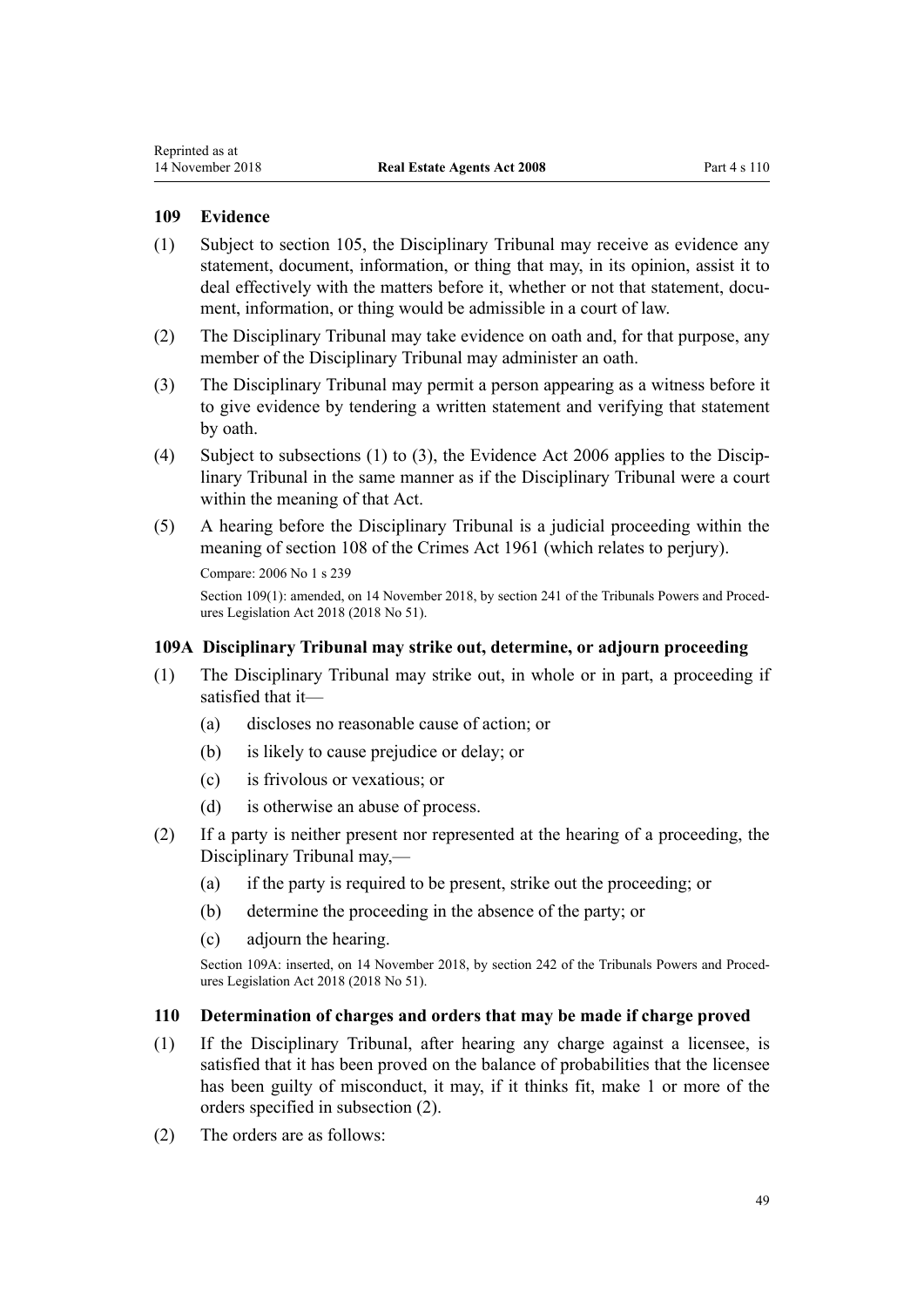- (a) 1 or more of the orders that can be made by a Committee under [section](#page-43-0) [93:](#page-43-0)
- (b) an order cancelling the licence of the licensee and, in the case of a licensee that is a company, also cancelling the licence of any officer of the company:
- (c) an order suspending the licence of the licensee for a period not exceeding 24 months and, in the case of a licensee that is a company, also suspending the licence of any officer of the company for a period not exceeding 24 months:
- (d) an order that a licensee not perform any supervisory functions until authorised by the Board to do so:
- (e) an order, in the case of a licensee who is an employee or independent contractor, or former employee or former independent contractor, that any current employment or engagement of that person by a licensee be terminated and that no agent employ or engage that person in connection with real estate agency work:
- (f) an order that a licensee who is an individual pay a fine not exceeding \$15,000 and order a licensee that is a company pay a fine not exceeding \$30,000:
- (g) where it appears to the Tribunal that any person has suffered loss by reason of the licensee's misconduct, an order that the licensee pay to that person a sum by way of compensation as is specified in the order, being a sum not exceeding \$100,000.
- (3) The making of an order under this section for the payment of compensation to any person does not affect the right (if any) of that person to recover damages in respect of the same loss, but any sum ordered to be paid under this section, and the effect of any order made under this section for the reduction, cancellation, or refund of fees, must be taken into account in assessing any such damages.
- (4) If the Disciplinary Tribunal, after hearing any charge against a licensee, is satisfied that the licensee, although not guilty of misconduct, has engaged in unsatisfactory conduct, the Tribunal may make any of the orders that a Complaints Assessment Committee may make under [section 93](#page-43-0).

## **110A Costs**

- (1) In any proceedings under this Act, the Disciplinary Tribunal may make any award as to costs that it thinks fit, whether or not it grants any other remedy.
- (2) Without limiting the matters that the Disciplinary Tribunal may consider in determining whether to make an award of costs under this section, the Disciplinary Tribunal may take into account whether, and to what extent, any party to the proceedings—
	- (a) has participated in good faith in the proceedings: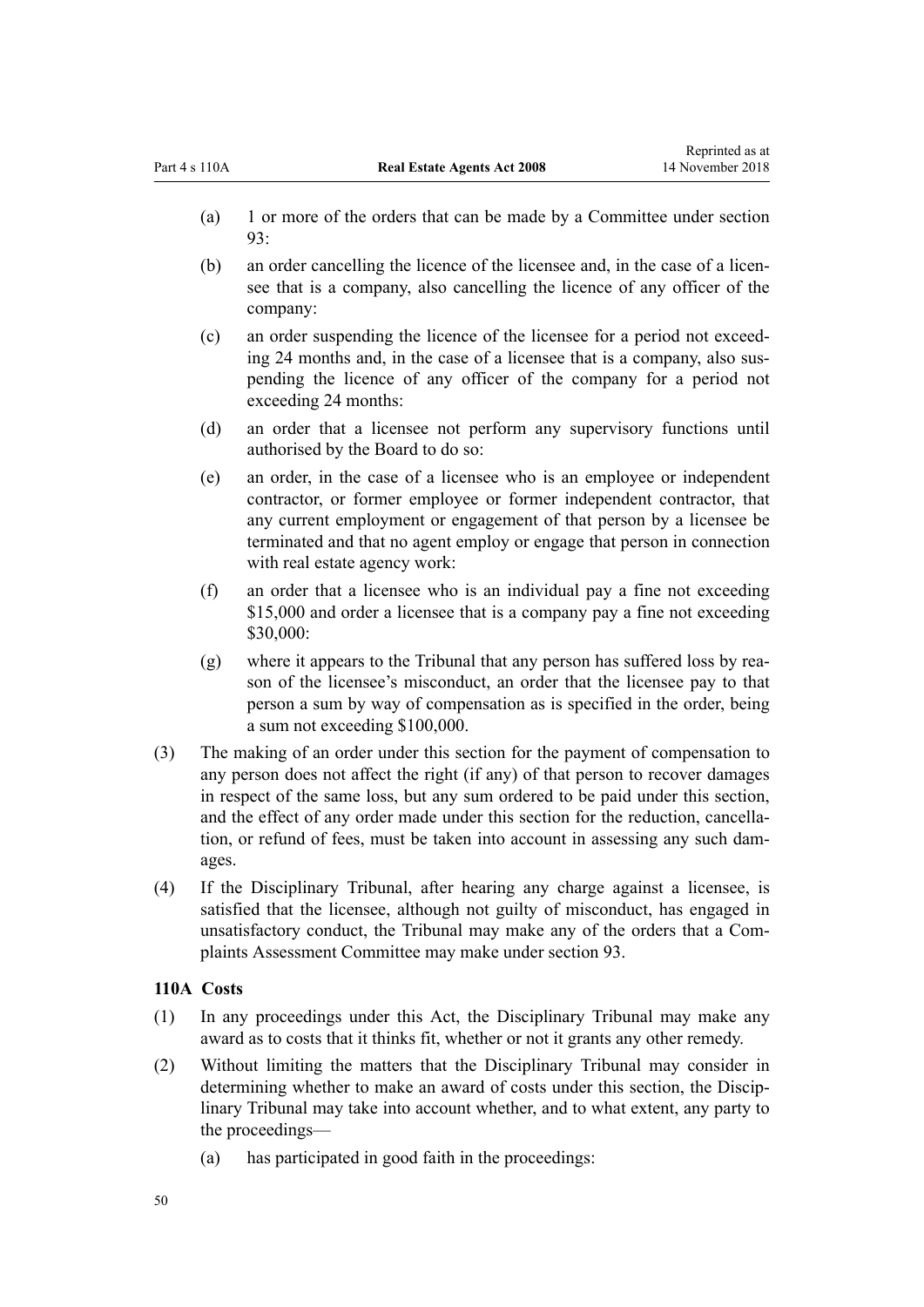- <span id="page-50-0"></span>(b) has facilitated or obstructed the process of information gathering by the Disciplinary Tribunal:
- (c) has acted in a manner that facilitated the resolution of the issues that were the subject of the proceedings.
- (3) If a party fails to prosecute any proceedings at the time fixed for a hearing or to give adequate notice of the abandonment of any proceedings, the Disciplinary Tribunal, if it considers it proper to do so, may order the party in default to pay costs to the Crown in a sum that it considers reasonable.
- (4) A person to whom costs are awarded under this section, but who has not been paid in full, may file a copy of the order in the District Court, where it may be enforced for so much of the amount that is still owing as if it were a judgment of the District Court.

Section 110A: inserted, on 14 November 2018, by [section 244](http://prd-lgnz-nlb.prd.pco.net.nz/pdflink.aspx?id=DLM7374548) of the Tribunals Powers and Procedures Legislation Act 2018 (2018 No 51).

# **111 Appeal to Tribunal against determination by Committee**

- (1) A person affected by a determination of a Committee may appeal to the Disciplinary Tribunal against the determination within 20 working days after the day on which notice of the relevant decision was given under [section 81](#page-39-0) or [94](#page-43-0), except that no appeal may be made against a determination under [section](#page-42-0) [89\(2\)\(a\)](#page-42-0) that a complaint or an allegation be considered by the Disciplinary Tribunal.
- (1A) The Disciplinary Tribunal may accept a late appeal no later than 60 working days after the day on which notice was given to the appellant if it is satisfied that exceptional circumstances prevented the appeal from being made in time.
- (2) The appeal is by way of written notice to the Tribunal of the appellant's intention to appeal, accompanied by—
	- (a) a copy of the notice given to the person under [section 81](#page-39-0) or [94](#page-43-0); and
	- (ab) the prescribed fee, if any; and
	- (b) any other information that the appellant wishes the Tribunal to consider in relation to the appeal.
- (3) The appeal is by way of rehearing.
- (4) After considering the appeal, the Tribunal may confirm, reverse, or modify the determination of the Committee.
- (5) If the Tribunal reverses or modifies a determination of the Committee, it may exercise any of the powers that the Committee could have exercised.

Section 111(1): replaced, on 14 November 2018, by [section 245\(1\)](http://prd-lgnz-nlb.prd.pco.net.nz/pdflink.aspx?id=DLM7374550) of the Tribunals Powers and Procedures Legislation Act 2018 (2018 No 51).

Section 111(1A): inserted, on 14 November 2018, by [section 245\(1\)](http://prd-lgnz-nlb.prd.pco.net.nz/pdflink.aspx?id=DLM7374550) of the Tribunals Powers and Procedures Legislation Act 2018 (2018 No 51).

Section 111(2)(ab): inserted, on 14 November 2018, by [section 245\(2\)](http://prd-lgnz-nlb.prd.pco.net.nz/pdflink.aspx?id=DLM7374550) of the Tribunals Powers and Procedures Legislation Act 2018 (2018 No 51).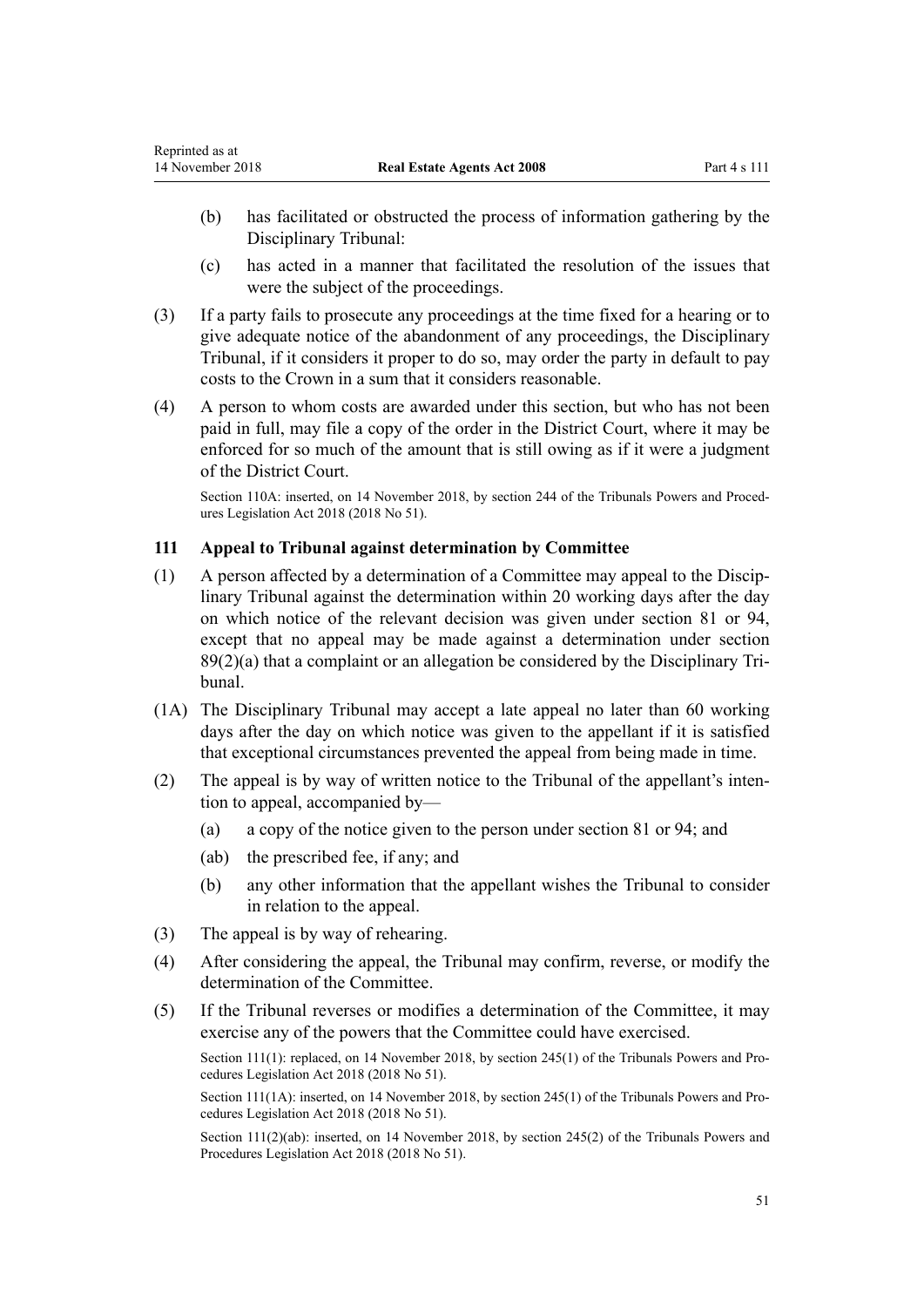## <span id="page-51-0"></span>**112 Application to Tribunal to review determination by Registrar**

- (1) An applicant may apply to the Tribunal against a determination of the Registrar that adversely affects the applicant within 20 working days after the date the applicant is notified of the determination.
- (2) The application must be made by way of written notice to the Tribunal of the applicant's intention to apply, accompanied by—
	- (a) a copy of the notification; and
	- (ab) the prescribed fee, if any; and
	- (b) any other information that the applicant wishes the Tribunal to consider in relation to the appeal.
- (3) The review must be conducted on the papers unless the applicant requests to be heard in his or her application.
- (4) After conducting the review, the Tribunal may confirm, reverse, or modify the decision of the Registrar.
- (5) If the Tribunal reverses or modifies a determination of the Registrar, it may exercise any of the powers that the Registrar could have exercised.

Section 112(2)(ab): inserted, on 14 November 2018, by [section 246](http://prd-lgnz-nlb.prd.pco.net.nz/pdflink.aspx?id=DLM7374551) of the Tribunals Powers and Procedures Legislation Act 2018 (2018 No 51).

#### **113 Notification by Tribunal**

When the Tribunal determines a matter in a proceeding, the Tribunal must notify every person involved in the proceeding, the Authority, and the Registrar of the determination in writing, setting out the reasons for the decision and the right of appeal to the High Court.

#### **114 Enforcement of order**

Any order made by the Tribunal under [section 110](#page-48-0) may be enforced in all respects as if it were an order of the District Court on the filing of a sealed copy in that court.

## **115 Suspension of licence pending outcome of hearing**

- (1) The Tribunal may suspend the licence of a licensee where—
	- (a) a licensee has been charged under [section 91;](#page-42-0) and
	- (b) the Tribunal considers that it is necessary or desirable to suspend the licence having regard to the interests of the public.
- (2) The process for suspending a licence under this section is as follows:
	- (a) the Tribunal must give a licensee written notice of its intention to suspend the licence; and
	- (b) the notice must—
		- (i) contain the Tribunal's reasons for the intended suspension; and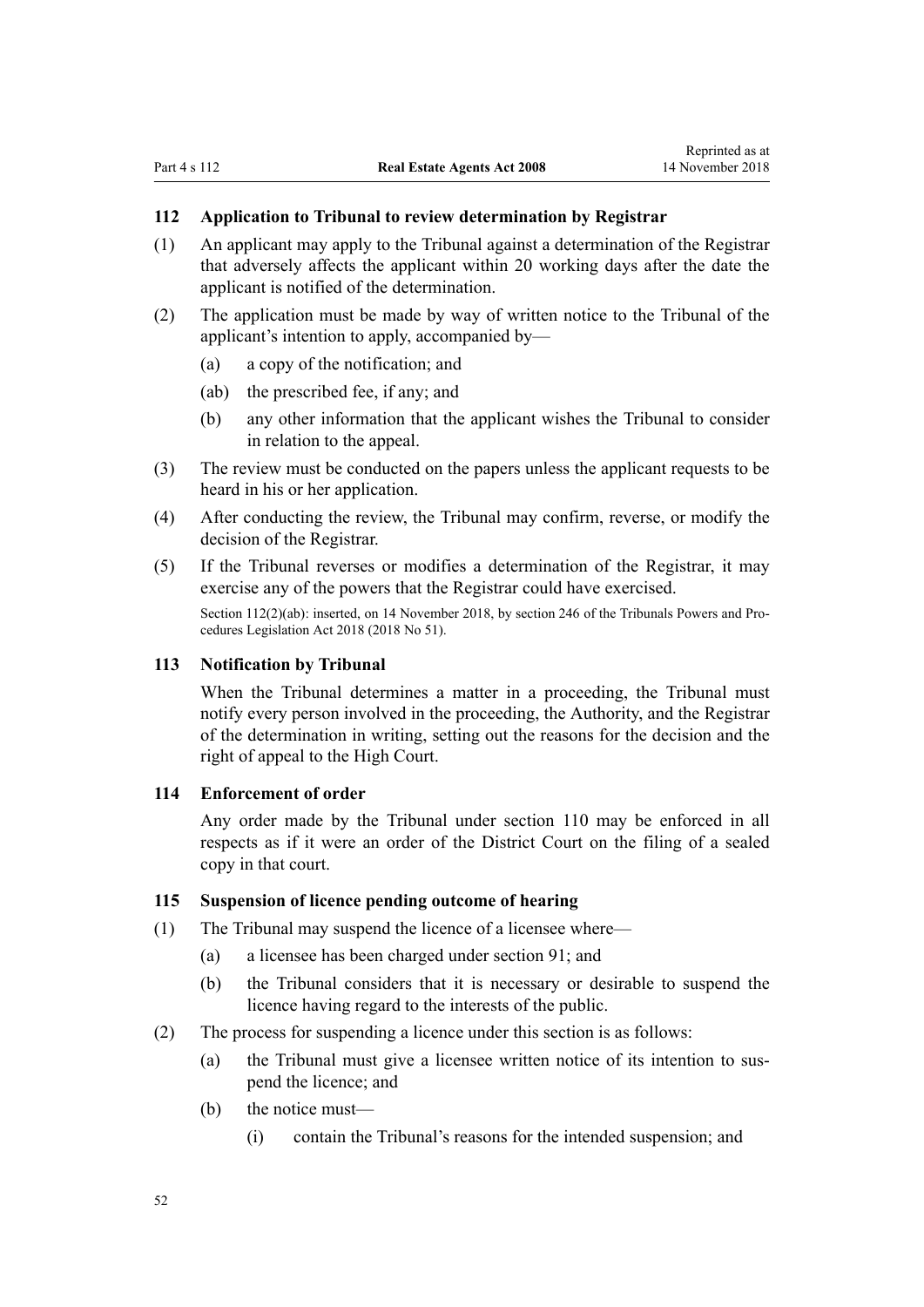- <span id="page-52-0"></span>(ii) state that the licensee has 10 working days within which to make written representations to the Tribunal as to why the licence should not be suspended; and
- (iii) state the proposed period, or otherwise describe the proposed duration, of the suspension; and
- (c) if any written representations are made by the licensee within the period referred to in paragraph (b)(ii), the Tribunal must take those representations into account in deciding whether to suspend the licence and the period or duration of any suspension; and
- (d) the Tribunal must then decide whether to suspend the licence, and notify the licensee accordingly, as soon as practicable.
- (3) If the Tribunal decides to suspend the licence, the Tribunal must give the licensee and the Registrar written notice of its decision and—
	- (a) include in the notice the grounds for the decision, the date on which the suspension takes effect, and the period or duration of the suspension; and
	- (b) specify in the notice the right of the licensee to appeal to the High Court under section 116.

## **115A Practice notes**

- (1) The chairperson of the Disciplinary Tribunal may issue practice notes as he or she thinks fit.
- (2) The practice notes must not be inconsistent with this Act or any regulations made under it, and are for the guidance of the members of the Disciplinary Tribunal, officers of the Disciplinary Tribunal, and parties before the Tribunal.

Section 115A: inserted, on 14 November 2018, by [section 247](http://prd-lgnz-nlb.prd.pco.net.nz/pdflink.aspx?id=DLM7374552) of the Tribunals Powers and Procedures Legislation Act 2018 (2018 No 51).

# *Appeals against decisions of Tribunal*

## **116 Right of appeal**

A person who is affected by a decision of the Tribunal may appeal to the High Court against the decision.

## **116A Time for appeal to High Court**

- (1) An appeal to the High Court must, subject to subsection (2), be made in the prescribed manner to the court within 20 working days after the day on which notice of the relevant decision is given to the appellant.
- (2) The court may accept a late appeal no later than 60 working days after the day on which notice was given to the appellant if the court is satisfied that exceptional circumstances prevented the appeal from being made in time.

Section 116A: inserted, on 14 November 2018, by [section 249](http://prd-lgnz-nlb.prd.pco.net.nz/pdflink.aspx?id=DLM7374556) of the Tribunals Powers and Procedures Legislation Act 2018 (2018 No 51).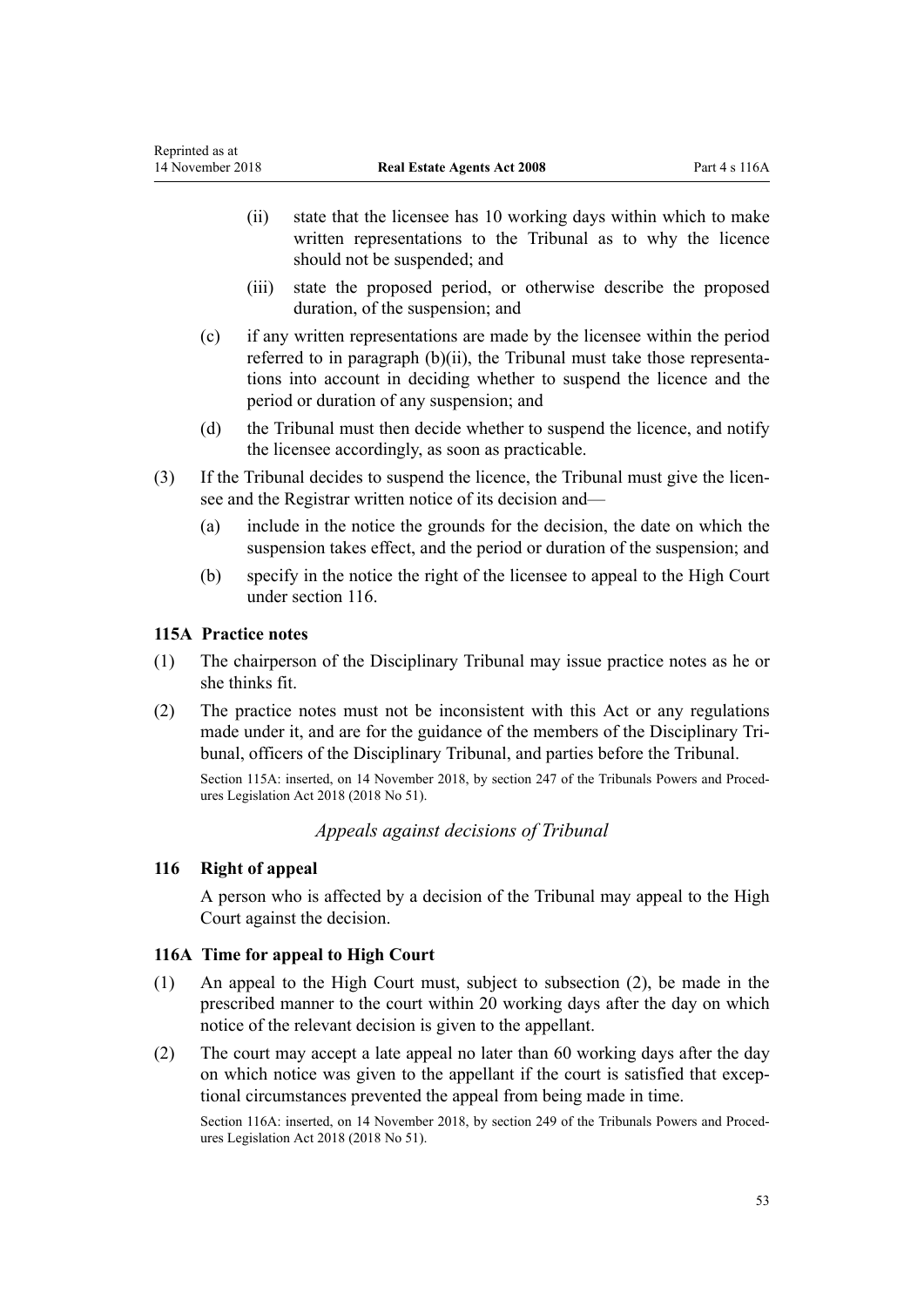## **117 High Court may make interim order**

- (1) At any time before the final determination of an appeal, the High Court may make an interim order allowing an appellant who is a licensee to carry out real estate agency work until the close of the day on which the High Court finally determines the appeal.
- (2) An interim order may be subject to any conditions that the High Court thinks fit.

## **118 Duties of Registrar if interim order made**

- (1) If an interim order is made allowing a licensee to engage in agency work,—
	- (a) that person is to be treated for the purposes of this Act as if he or she were licensed; and
	- (b) the Registrar must, as appropriate, enter, retain, or restore the person's name on the register and enter any conditions contained in the interim order.
- (2) To enable the Registrar to fulfil the duties imposed by this section, the Registrar of the court in which the interim order is made must send a copy of the order to the Registrar as soon as practicable.

Compare: 2007 No 15 [s 83](http://prd-lgnz-nlb.prd.pco.net.nz/pdflink.aspx?id=DLM407396)

## **119 Determination of appeal**

- (1) The High Court's decision in the determination of an appeal is final.
- (2) This section is subject to the right of a party to appeal to the Court of Appeal on a question of law under section 120.

Compare: 2007 No 15 [s 84](http://prd-lgnz-nlb.prd.pco.net.nz/pdflink.aspx?id=DLM407397)

## **120 Appeal to Court of Appeal on question of law**

- (1) If dissatisfied with a decision of the High Court on the ground that it is erroneous in law, a party to an appeal under this Part may appeal to the Court of Appeal on a question of law only.
- (2) The appeal must be heard and determined in accordance with the rules of court.
- (3) The decision of the Court of Appeal on any appeal under this section is final. Compare: 2007 No 15 [s 85](http://prd-lgnz-nlb.prd.pco.net.nz/pdflink.aspx?id=DLM407398)

### **120A Time for appeal to Court of Appeal**

- (1) An appeal to the Court of Appeal must, subject to subsection (2), be made in the prescribed manner to the court within 20 working days after the day on which notice of the relevant decision is given to the appellant.
- (2) The court may accept a late appeal no later than 60 working days after the day on which notice was given to the appellant if the court is satisfied that exceptional circumstances prevented the appeal from being made in time.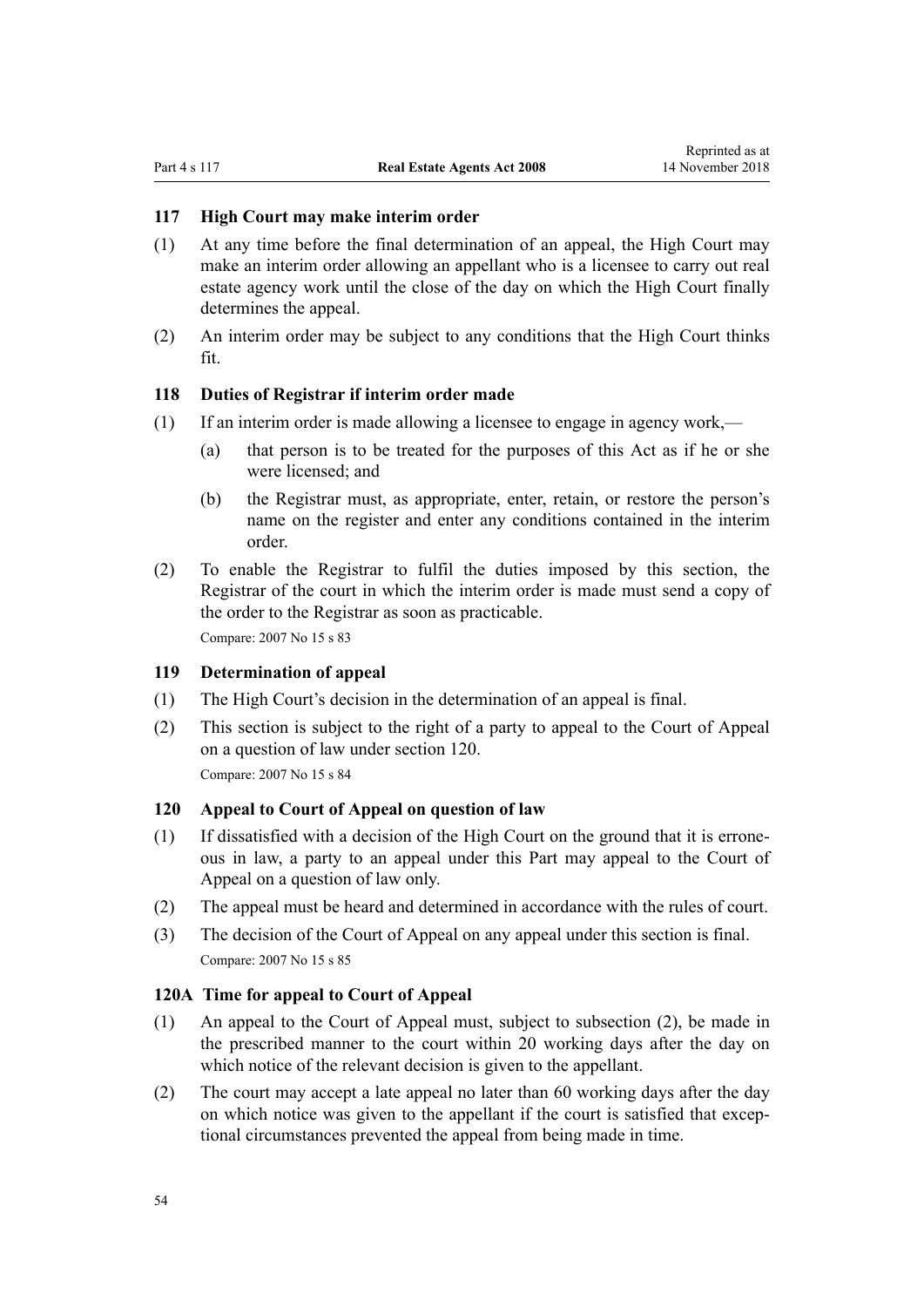(3) In deciding whether to accept a late appeal, the court must have regard to whether the appellant made a late appeal against the original decision, and the appellant's reasons for that late appeal.

Section 120A: inserted, on 14 November 2018, by [section 250](http://prd-lgnz-nlb.prd.pco.net.nz/pdflink.aspx?id=DLM7374558) of the Tribunals Powers and Procedures Legislation Act 2018 (2018 No 51).

# **Part 5**

# **Duties relating to real estate agency work**

### *Business to be identified*

# **121 Agent to display required name information**

(1) In this section,—

**business**, in relation to an agent, means the agent's business as a real estate agent

**required name information**, in relation to an agent, means—

- (a) the name of the agent and the fact that the agent is licensed under this Act; and
- (b) if the agent's business as a real estate agent is not carried on in the agent's name, the name or style under which that business is carried on.
- (2) Every agent must ensure that the required name information is displayed in a prominent place—
	- (a) at each office or shop maintained by the agent for the purposes of the business; and
	- (b) on every website maintained by the agent for the purposes of the business; and
	- (c) on all notices, advertisements, and other material published by or on behalf of the agent in the course of the business; and
	- (d) on all letters, accounts, contractual documents, agreements, and other documents sent or handed out, entered into, or published by or on behalf of the agent in the course of the business.
- (3) The required name information must be capable of being easily read from outside each office or shop maintained by the agent for the purposes of the business.

Compare: 1976 No 9 [s 53](http://prd-lgnz-nlb.prd.pco.net.nz/pdflink.aspx?id=DLM438448)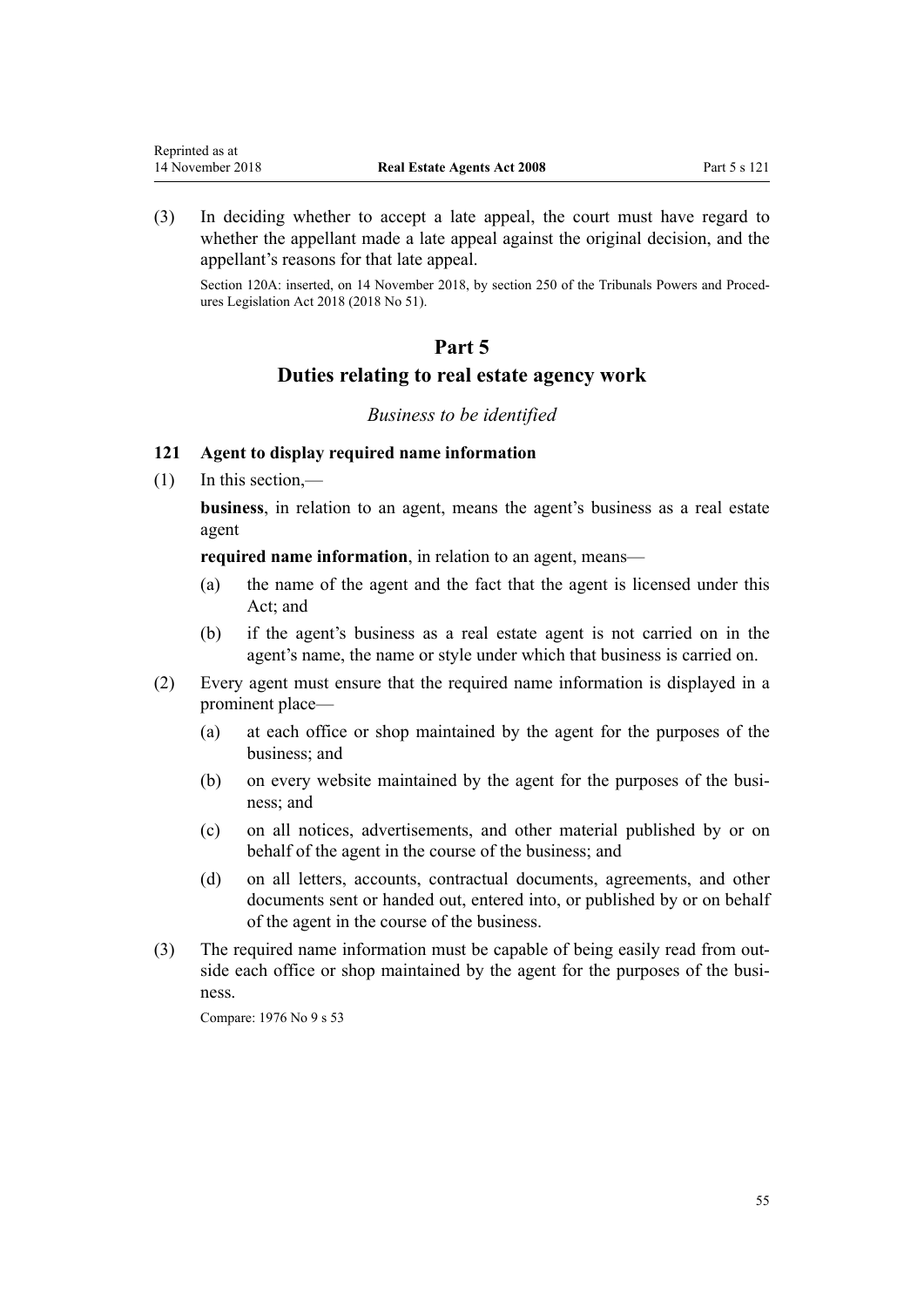## *Receipt of money and audit of accounts*

### <span id="page-55-0"></span>**122 Duty of agent with respect to money received in course of business**

- (1) All money received by an agent in respect of any transaction in his or her capacity as an agent must be paid to the person lawfully entitled to that money or in accordance with that person's directions.
- (2) Despite subsection (1), if an agent is in doubt on reasonable grounds as to the person who is lawfully entitled to the money, he or she must take all reasonable steps to ascertain as soon as practicable the person who is entitled and may retain the money in his or her trust account until that person has been ascertained.
- (3) Pending the payment of any such money, the money must be paid by the agent into a general or separate trust account at any bank carrying on business in New Zealand under the authority of any Act and may not be drawn upon except for the purpose of paying it to the person entitled or as that person may in writing direct.
- (4) No money to which this section applies is available for payment of the agent's debts, nor may it be attached or taken in execution under the order or process of any court at the instance of any of the agent's creditors.
- (5) Nothing in this section takes away or affects any just lien or claim that an agent who holds money to which this section applies has against the money. Compare: 1976 No 9 [s 56](http://prd-lgnz-nlb.prd.pco.net.nz/pdflink.aspx?id=DLM438482)

#### **123 Money to be held by agent for 10 working days**

- (1) When an agent receives any money in respect of any transaction in his or her capacity as an agent, he or she must not pay that money to any person for a period of 10 working days after the date on which he or she received it.
- (2) Despite subsection (1), a court order or an authority signed by all the parties to the transaction may require the agent to pay the money before the expiry of the period specified in that subsection.
- (3) If at any time while holding any money on behalf of any party to the transaction, the agent receives written notice of any requisitions or objections in respect of the title to any land affected by the transaction, the agent must not at any time pay that money to any person except in accordance with a court order or an authority signed by all the parties to the transaction. Compare: 1976 No 9 [s 57](http://prd-lgnz-nlb.prd.pco.net.nz/pdflink.aspx?id=DLM438486)

### **124 Agent to furnish account to client**

(1) As soon as an agent is asked by his or her client to do so, and in any case not later than 28 days after the agent receives any money in respect of the transaction in his or her capacity as an agent, the agent must render to the person law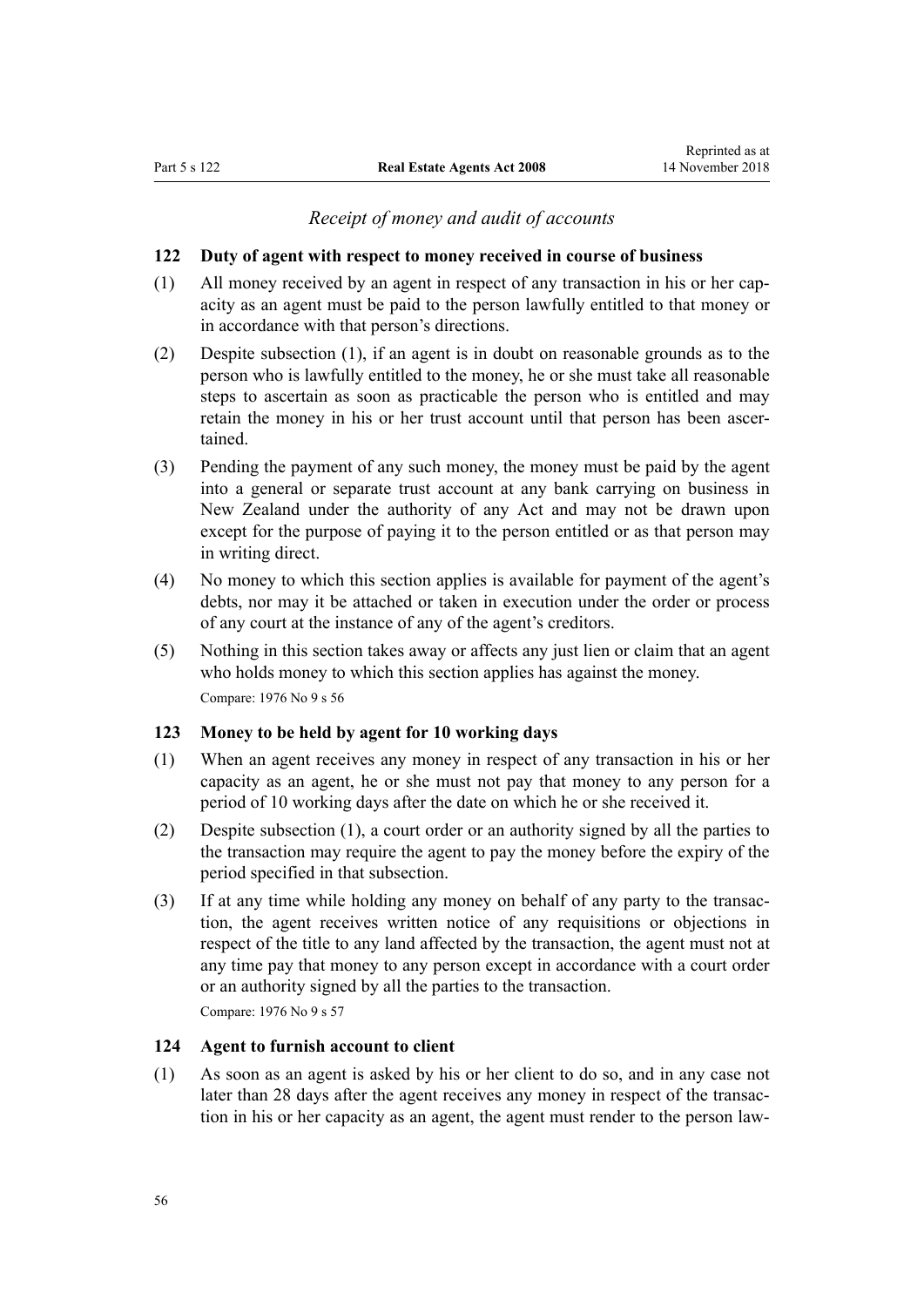<span id="page-56-0"></span>fully entitled to the money an account in writing, setting out particulars of all such money, and its application.

(2) If an agent is in doubt on reasonable grounds as to the person who is lawfully entitled to any money, the agent must take all reasonable steps to ascertain as soon as practicable the person who is entitled and is not required to render an account under this section until the person lawfully entitled has been ascertained.

Compare: 1976 No 9 [s 58](http://prd-lgnz-nlb.prd.pco.net.nz/pdflink.aspx?id=DLM438489)

## **125 Agents' trust accounts to be audited**

- (1) Every general or separate trust account of an agent must be audited at the times and in the manner prescribed by regulations made under this Act.
- (2) All information obtained by an auditor in the course of the audit of any trust account under this Act must be treated as confidential.
- (3) Subsection (2) is subject to any rights of disclosure that may be prescribed for the purposes of the audit.

Compare: 1976 No 9 [s 60](http://prd-lgnz-nlb.prd.pco.net.nz/pdflink.aspx?id=DLM438499)

## *Agency agreements*

## **126 No entitlement to commission or expenses without agency agreement**

- (1) An agent is not entitled to any commission or expenses from a client for or in connection with any real estate agency work carried out by the agent for the client unless—
	- (a) the work is performed under a written agency agreement signed by or on behalf of—
		- (i) the client; and
		- (ii) the agent; and
	- (b) the agency agreement complies with any applicable requirements of any regulations made under [section 156;](#page-68-0) and
	- (c) a copy of the agency agreement signed by or on behalf of the agent was given by or on behalf of the agent to the client within 48 hours after the agreement was signed by or on behalf of the client.
- (2) A court before which proceedings are taken by an agent for the recovery of any commission or expenses from a client may order that the commission or expenses concerned are wholly or partly recoverable despite a failure by the agent to give a copy of the relevant agency agreement to the client within 48 hours after it was signed by or on behalf of the client.
- (3) A court may not make an order described in subsection (2) unless satisfied that—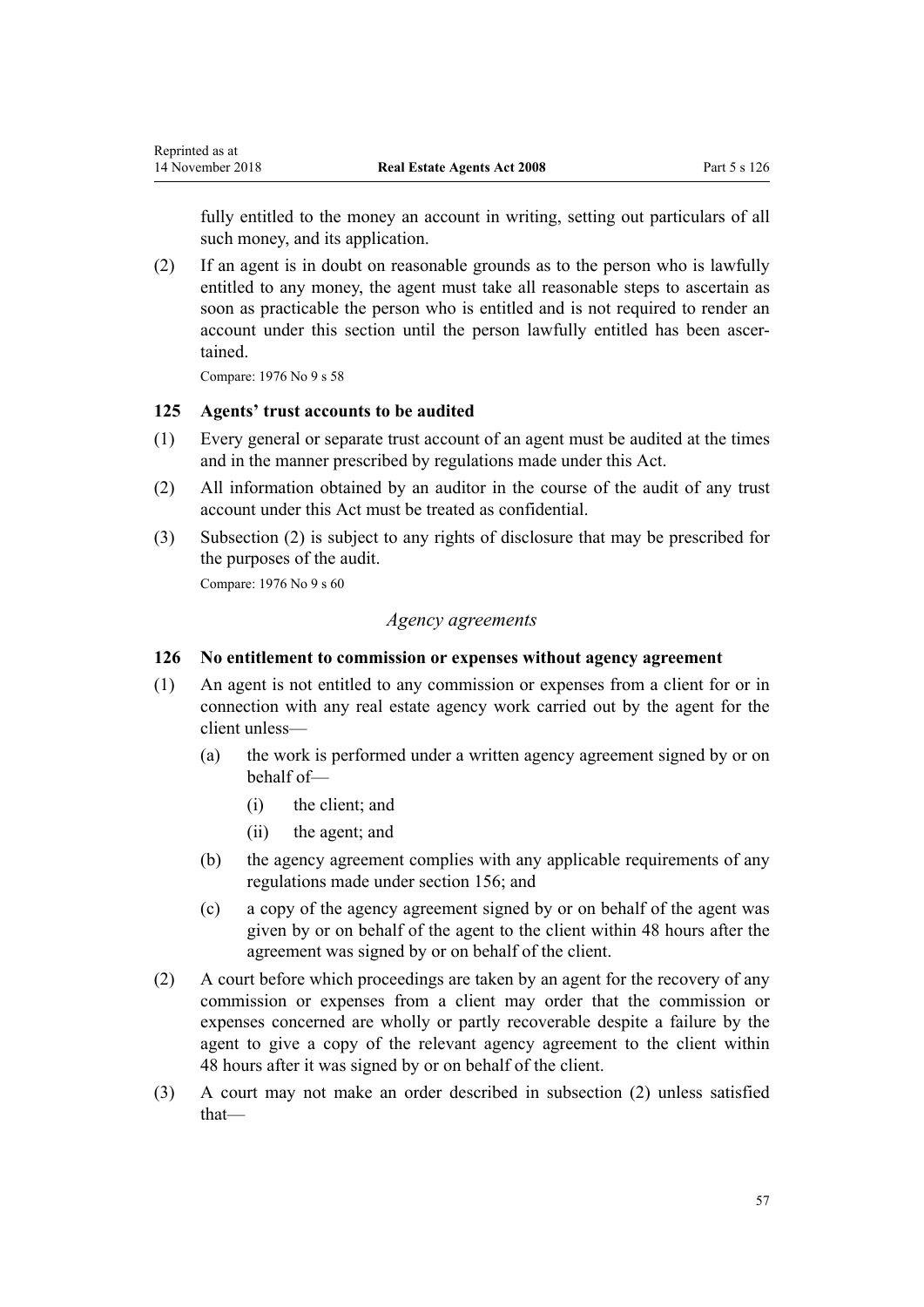- <span id="page-57-0"></span>(a) the failure to give a copy of the agreement within the required time was occasioned by inadvertence or other cause beyond the control of the agent; and
- (b) the commission or expenses that will be recoverable if the order is made are fair and reasonable in all the circumstances; and
- (c) failure to make the order would be unjust.
- (4) This section overrides [subpart 5](http://prd-lgnz-nlb.prd.pco.net.nz/pdflink.aspx?id=DLM6844158) of Part 2 of the Contract and Commercial Law Act 2017.

Compare: Property, Stock and Business Agents Act 2002 s 55(1), (4), (5) (NSW) Section 126(4): amended, on 1 September 2017, by [section 347](http://prd-lgnz-nlb.prd.pco.net.nz/pdflink.aspx?id=DLM6844761) of the Contract and Commercial Law Act 2017 (2017 No 5).

## **127 Approved guide to be provided before agency agreement for residential property signed**

- (1) An agent must not enter into an agency agreement with a person for the sale of residential property unless the agent or a licensee on the agent's behalf—
	- (a) has provided the person with a copy of the approved guide before the agreement is signed by or on behalf of the person; and
	- (b) has received a signed acknowledgment from the person that the person has been given the approved guide.
- (2) In this section—

**approved guide** means a guide that—

- (a) is about the sale of residential property:
- (b) has been approved by the Authority for the purposes of this section

**residential property** does not include any property that—

- (a) has been developed with other properties in a continuous area; and
- (b) is proposed to be sold or otherwise disposed of by a vendor who also proposes to sell or otherwise dispose of, or who has sold or otherwise disposed of, some or all of those other properties.
- (3) A contravention of this section does not affect the validity of the agency agreement.

Compare: Property, Stock and Business Agents Act 2002 s 56 (NSW)

### **128 Agency agreement must disclose rebates, discounts, and commissions**

- (1) An agent is not entitled to any expenses from a client for or in connection with any real estate agency work carried out by the agent for the client in connection with a transaction unless the agency agreement under which the agent performs that work contains a statement that—
	- (a) identifies the source of all rebates, discounts, or commissions that the agent will or is eligible to receive in respect of those expenses; and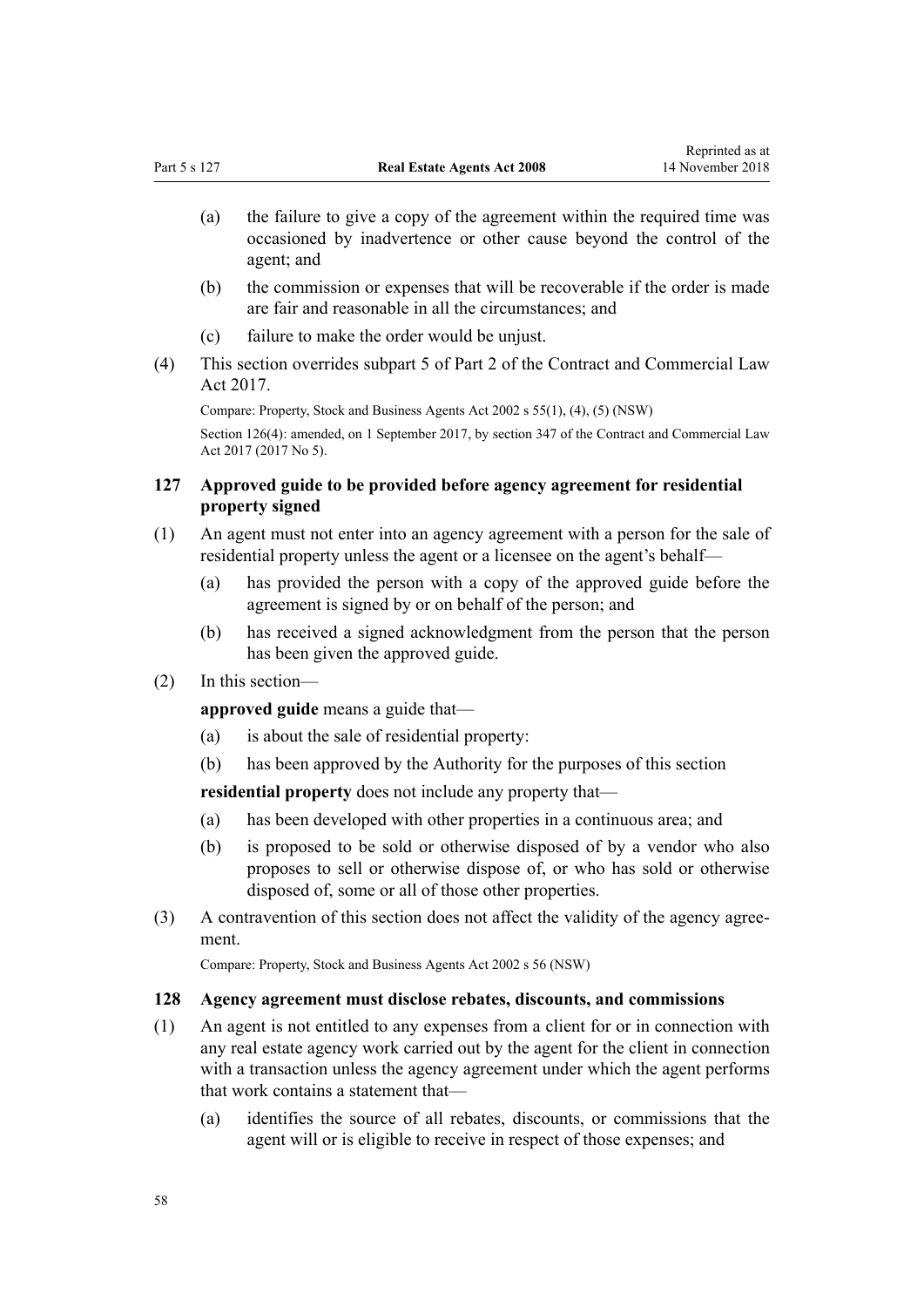- (b) specifies the estimated amount of those rebates, discounts, or commissions (to the extent that the amount can reasonably be estimated).
- (2) This section does not limit the liability of any person under the [Secret Commis](http://prd-lgnz-nlb.prd.pco.net.nz/pdflink.aspx?id=DLM177642)[sions Act 1910](http://prd-lgnz-nlb.prd.pco.net.nz/pdflink.aspx?id=DLM177642).

Compare: Property, Stock and Business Agents Act 2002 s 57(1) (NSW)

## **129 Regulations may make provisions in respect of agency agreements**

Regulations under [section 156](#page-68-0) may provide for 1 or more of the following:

- (a) 1 or more standard forms of agency agreement:
- (b) the manner and form in which disclosure is to be made under [section](#page-57-0) [128](#page-57-0).

Compare: Property, Stock and Business Agents Act 2002 s 55(2) (NSW)

## **130 Client may cancel sole agency agreement by 5 pm next working day**

- (1) A client who is party to a sole agency agreement with an agent may, by 5 pm on the first working day after the day on which a copy of the agreement is given to the client under section  $126(1)(c)$ , cancel the agreement by written notice to the agent.
- (2) A notice under subsection (1) may be served by fax or email.
- (3) Subsection (1) has effect despite any provision to the contrary in any agreement.
- (4) Even though a sole agency agreement has been cancelled, an agent may rely on that agreement if, before that cancellation,—
	- (a) the agent carries out any agency work in accordance with the agreement; and
	- (b) that agency work enables the conclusion of a contract that effects a transaction to which the agreement relates.

## **131 Parties may cancel sole agency agreements in respect of residential property 90 days after agreement is signed**

- (1) Any party to a sole agency agreement that relates to residential property and is for a term longer than 90 days may, at any time after the expiry of the period of 90 days after the agreement is signed, cancel the agreement by written notice to the other party or parties.
- (2) If the parties to a sole agency agreement to which subsection (1) relates agree in writing to renew the sole agency agreement, the signing of the renewal agreement is, for the purposes of that subsection, taken to be the signing of a new sole agency agreement.
- (3) For the purposes of subsection (1), a sole agency agreement is signed when it is signed by or on behalf of the client or, if there is more than 1 client, when the agreement is signed by the last client.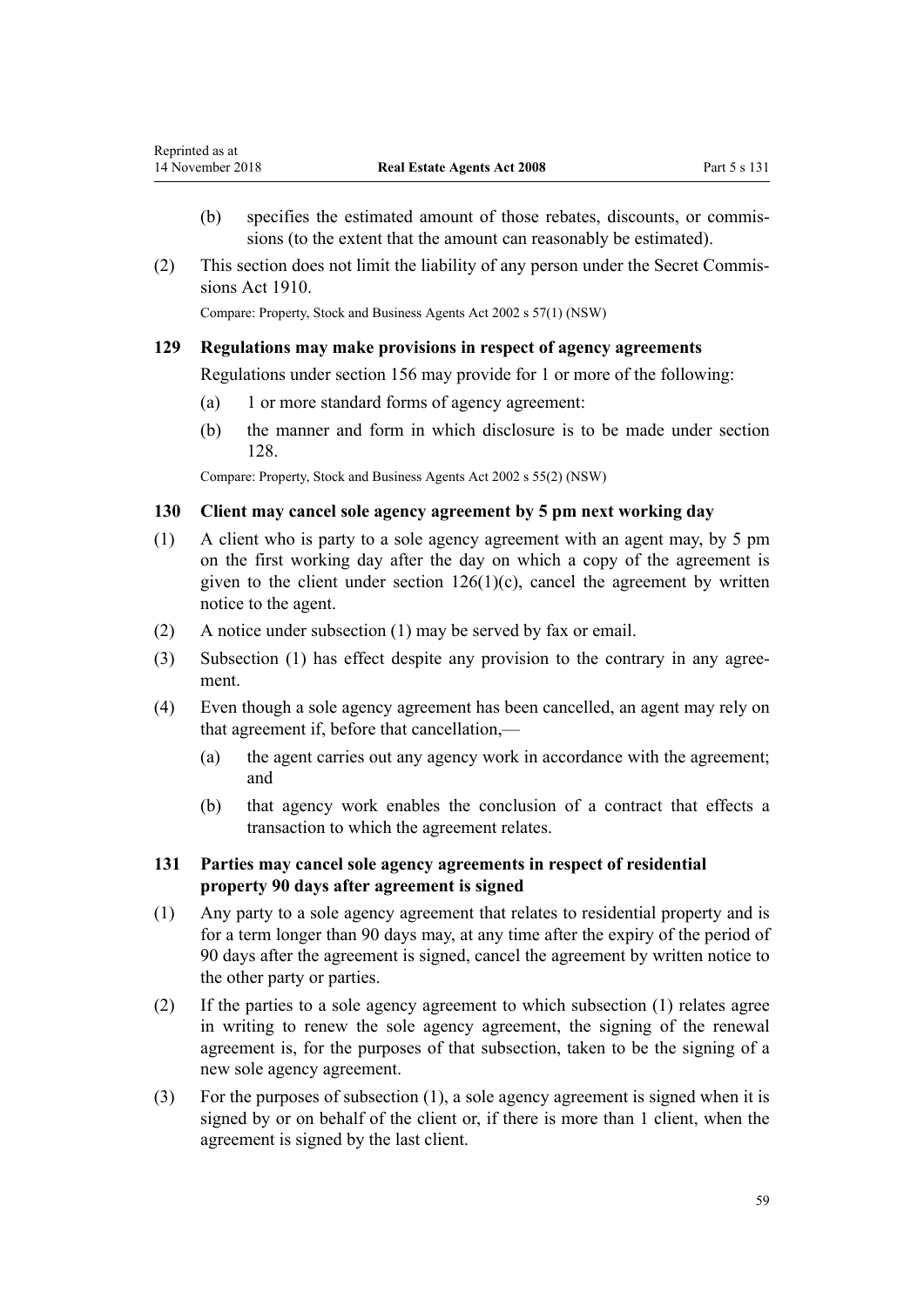- <span id="page-59-0"></span>(4) A notice under subsection (1) may be served by fax or email.
- (5) This section has effect despite any provision to the contrary in any agreement.
- (6) In this section, **residential property** does not include any property that—
	- (a) has been developed with other properties in a continuous area; and
	- (b) is proposed to be sold or otherwise disposed of by a vendor who also proposes to sell or otherwise dispose of, or who has sold or otherwise disposed of, some or all of those other properties.

*Disclosure of information as to transaction and conflicts of interest*

## **132 Licensee to give copy of contractual document**

As soon as practicable after a person signs a contractual document and gives that document to a licensee carrying out real estate agency work in connection with the document, the licensee must give the person an accurate copy of the document.

Compare: 1976 No 9 [s 65](http://prd-lgnz-nlb.prd.pco.net.nz/pdflink.aspx?id=DLM438521)

#### **133 Approved guide to be provided when contractual document provided**

- (1) An agent must ensure that subsection (2) is complied with before a person signs a contractual document if the contractual document—
	- (a) relates to the proposed sale of a residential property in respect of which the agent is carrying out real estate work; and
	- (b) was provided to the person by the agent or by a licensee on behalf of the agent.
- (2) The agent or a licensee on the agent's behalf must have—
	- (a) provided the person with a copy of the approved guide; and
	- (b) received a signed acknowledgment from the person that the person has been given the approved guide.
- (3) In this section—

**approved guide** means a guide that—

- (a) is about the sale of residential property:
- (b) has been approved by the Authority for the purposes of this section.
- (4) A contravention of this section does not affect the validity of any contract.

Section 133(2)(b): amended, on 5 December 2013, by [section 9](http://prd-lgnz-nlb.prd.pco.net.nz/pdflink.aspx?id=DLM5624114) of the Real Estate Agents Amendment Act 2013 (2013 No 129).

#### **134 Contracts for acquisition by licensee or related person may be cancelled**

(1) No licensee may, without the consent of the client for whom he or she carries out real estate agency work in respect of a transaction, directly or indirectly, whether by himself or herself or through any partner, sub-agent, or nominee,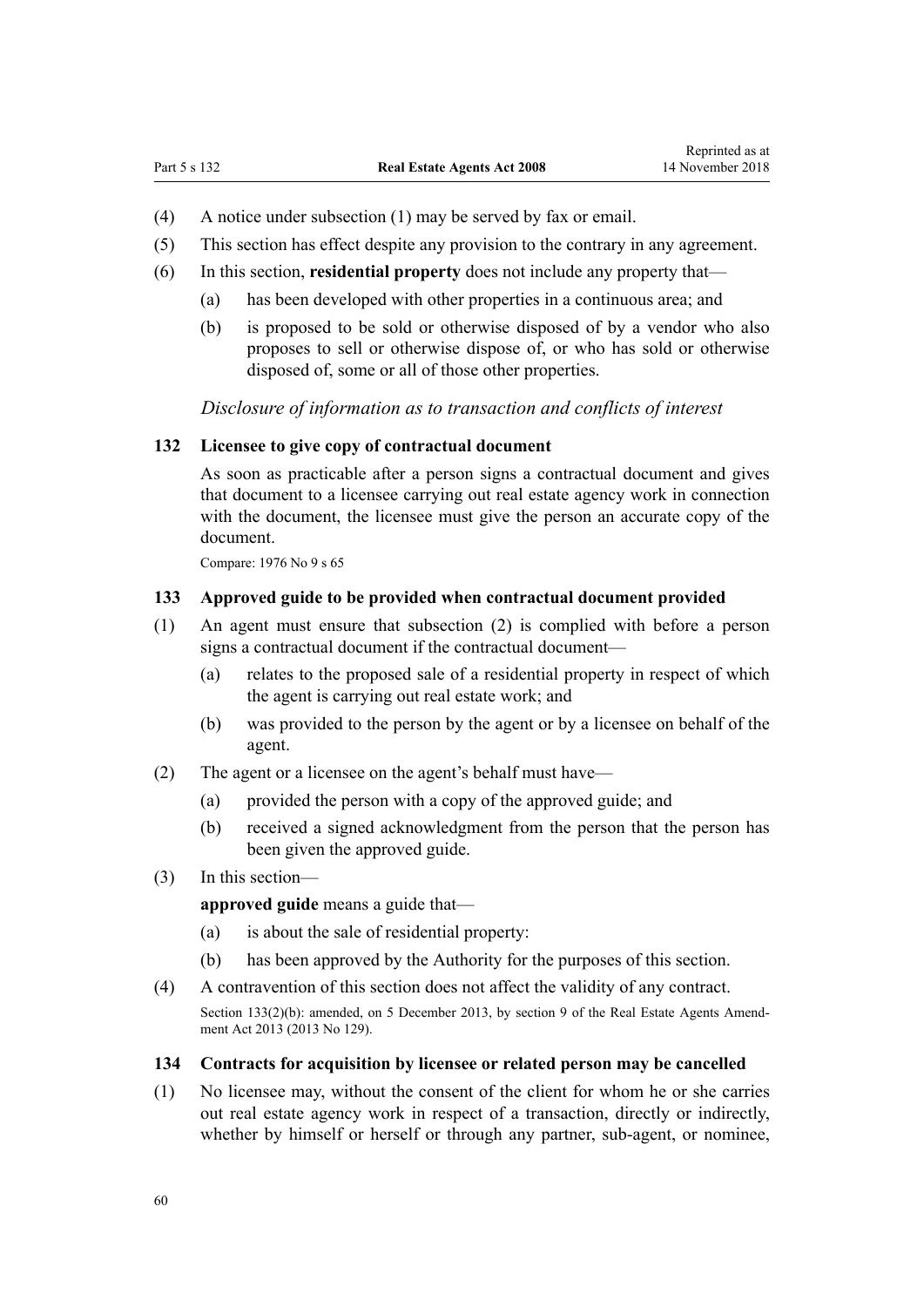acquire the land or business to which the transaction relates or any legal or beneficial interest in that land or business.

- (2) No licensee may, without the consent of the client, carry out or continue to carry out any agency work in respect of a transaction if the licensee knows or should know that the transaction will, or is likely to, result in a person related to the licensee acquiring the land or business to which the transaction relates or any legal or beneficial interest in that land or business.
- (3) The client's consent is effective only if—
	- (a) given in the prescribed form; and
	- (b) the client is provided with a valuation in accordance with section 135.
- (4) The client may cancel any contract—
	- (a) made in contravention of subsection (1); or
	- (b) brought about by agency work carried out in contravention of subsection (2).
- (5) No commission is payable in respect of any contract of the kind described in subsection (4), regardless of whether the client cancels the contract.
- (6) The client may recover any commission paid in respect of any contract of the kind described in subsection (4) as a debt.
- (7) For the purposes of this section, a person who is the client of an agent in respect of a transaction is also the client of any branch manager or salesperson whose work enables the agent to carry out real estate agency work for that client.
- (8) This section and section 135 have effect despite any provision to the contrary in any agreement.

## **135 Client to be provided with valuation**

- (1) For the purposes of [section 134\(3\)](#page-59-0), the licensee must give the client a valuation made at the licensee's expense.
- (2) The valuation must have been made by—
	- (a) an independent registered valuer; or
	- (b) in the case of a business, by an independent qualified statutory accountant (within the meaning of [section 5\(1\)](http://prd-lgnz-nlb.prd.pco.net.nz/pdflink.aspx?id=DLM4632837) of the Financial Reporting Act 2013).
- (3) The licensee must give the client the valuation either—
	- (a) before seeking the consent of the client; or
	- (b) with the agreement of the client, within 14 days after obtaining that consent.
- (4) Every consent given under [section 134](#page-59-0) without the valuation being supplied to the client in accordance with subsection (3) is ineffective.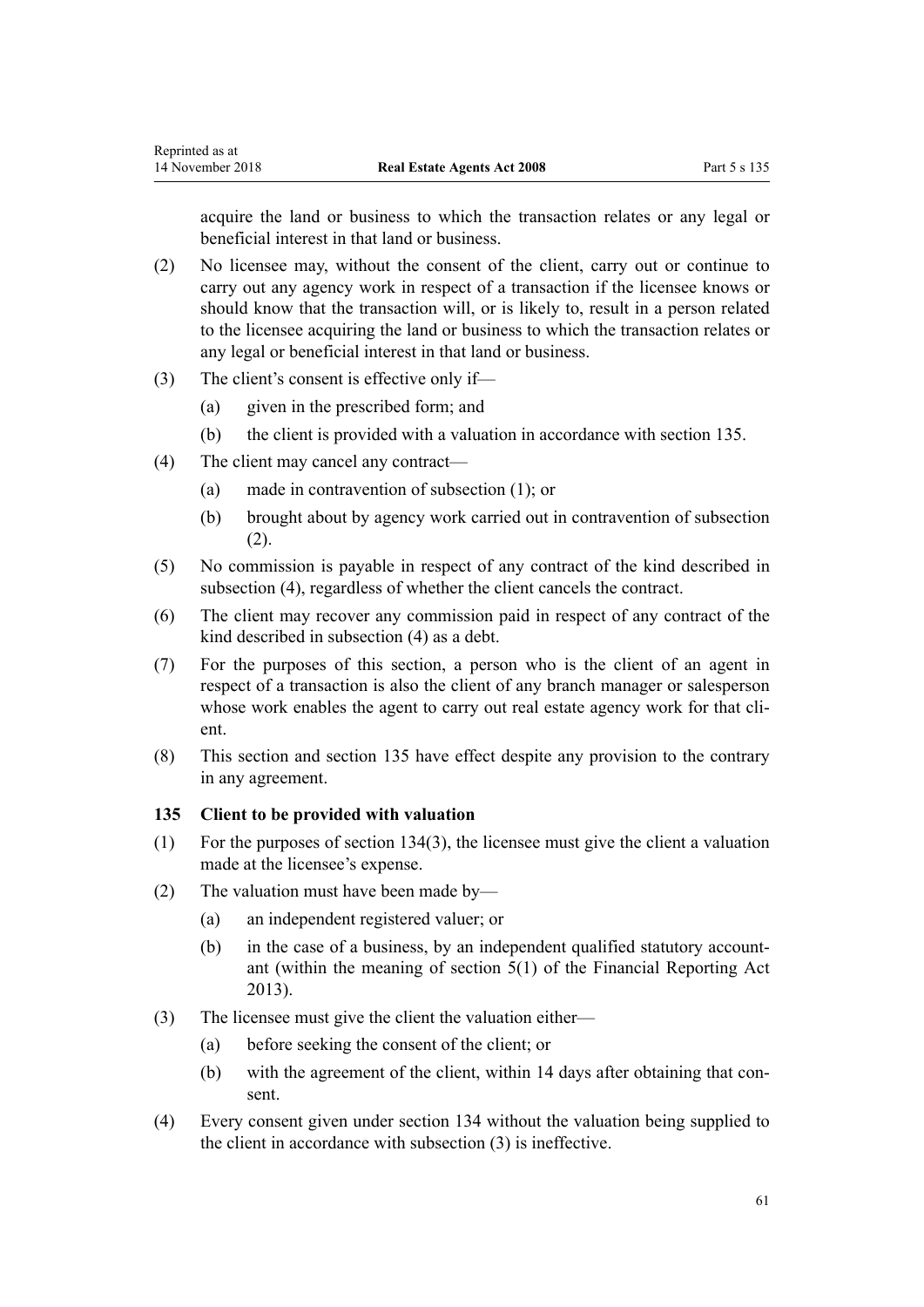- <span id="page-61-0"></span>(5) Any contract to which the client is a party and to which the consent relates is voidable at the option of the client if—
	- (a) the client gives his or her consent in accordance with subsection  $(3)(b)$ ; and
	- (b) the valuation, when supplied, is greater than the valuation specified in the prescribed form of consent as the provisional valuation.

Compare: 1976 No 9 [s 64](http://prd-lgnz-nlb.prd.pco.net.nz/pdflink.aspx?id=DLM438516)

Section 135(2)(b): amended, on 1 July 2015, by [section 17](http://prd-lgnz-nlb.prd.pco.net.nz/pdflink.aspx?id=DLM6188335) of the Financial Reporting Amendment Act 2014 (2014 No 64).

## **136 Disclosure of other benefits that licensee stands to gain from transaction**

- (1) A licensee who carries out real estate agency work in respect of a transaction must disclose in writing to every prospective party to the transaction whether or not the licensee, or any person related to the licensee, may benefit financially from the transaction.
- (2) Subsection (1) does not apply to any matter disclosed under [section 128](#page-57-0) or [134](#page-59-0).
- (3) The licensee must make the disclosure required by subsection (1) before or at the time that the licensee provides the prospective party with any contractual documents that relate to the transaction.
- (4) For the purposes of this section, an agent does not benefit financially from a transaction merely because of any commission payable to the agent under an agency agreement in respect of the transaction.
- (5) A contract entered into in contravention of this section may not be cancelled merely because of that contravention.

## **137 Meaning of licensee and person related to licensee in sections 134 to 136**

- (1) In [sections 134](#page-59-0) to 136, **licensee** includes, in the case of an agent that is a company, every officer and shareholder of the company.
- (2) For the purposes of [sections 134](#page-59-0) to 136, a person is related to a licensee if the person is—
	- (a) a partner of the licensee under a partnership agreement:
	- (b) an employee of the licensee:
	- (c) a branch manager or salesperson engaged by the licensee:
	- (d) the licensee's spouse or civil union partner:
	- (e) the licensee's de facto partner:
	- (f) a child, grandchild, brother, sister, nephew, or niece of the licensee or of any person referred to in paragraphs (d) or (e):
	- (g) any other child who is being, or is to be, cared for on a continuous basis by the licensee or any person referred to in paragraph (d) or (e):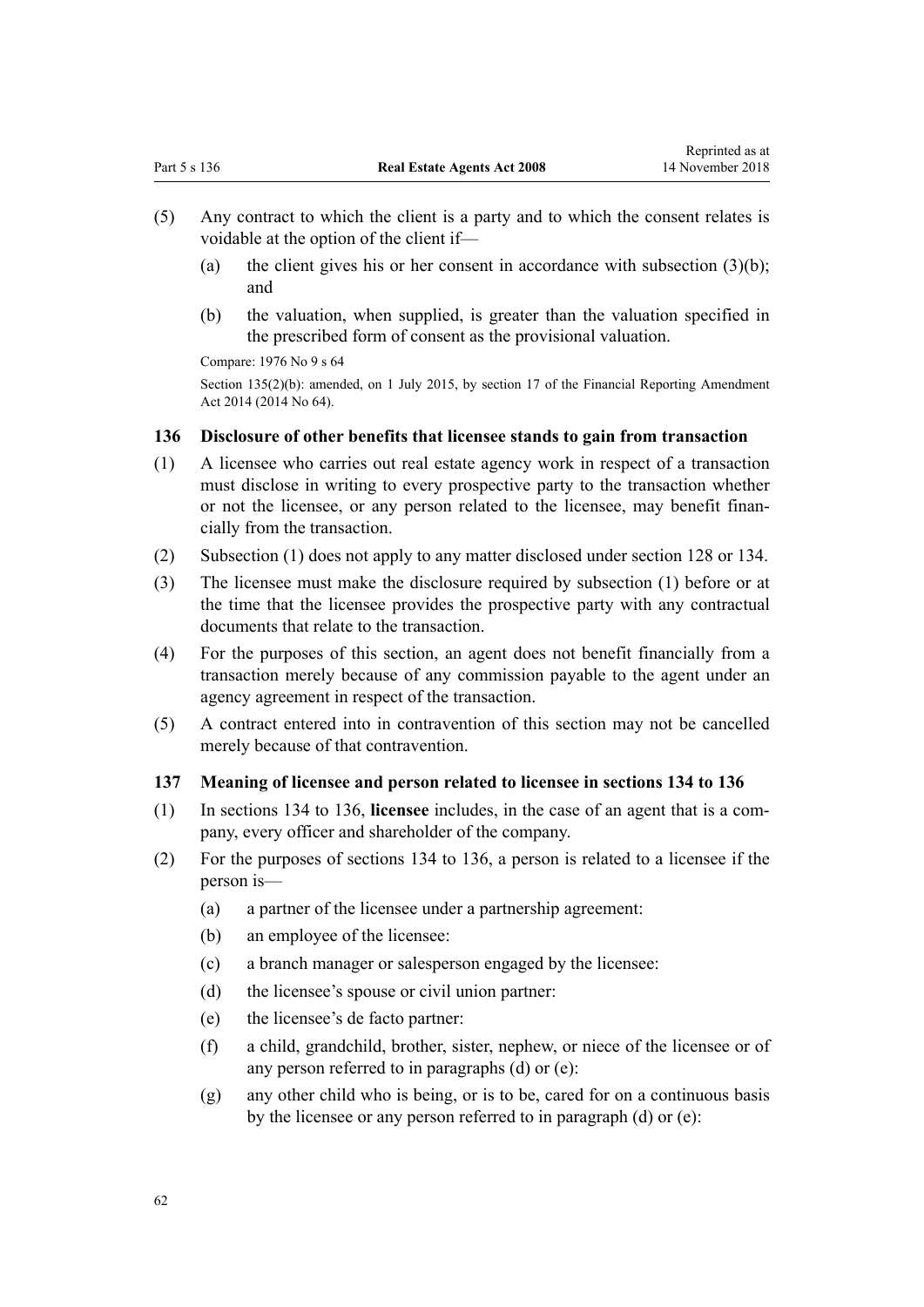- (h) a grandparent, parent, uncle, or aunt of the licensee or of any person referred to in paragraph (d) or (e):
- (i) an entity that has an interest in the licensee or an entity in which the licensee has an interest (except where either interest is in quoted financial products within the meaning given for those terms in [section 6\(1\)](http://prd-lgnz-nlb.prd.pco.net.nz/pdflink.aspx?id=DLM4090590) of the Financial Markets Conduct Act 2013).

Section 137(2)(h): replaced, on 12 December 2012, by [section 7](http://prd-lgnz-nlb.prd.pco.net.nz/pdflink.aspx?id=DLM4991115) of the Real Estate Agents Amendment Act 2012 (2012 No 112).

Section 137(2)(i): replaced, on 1 December 2014, by [section 150](http://prd-lgnz-nlb.prd.pco.net.nz/pdflink.aspx?id=DLM5561603) of the Financial Markets (Repeals and Amendments) Act 2013 (2013 No 70).

## **Part 6**

## **Miscellaneous provisions**

# Subpart 1—Offences and penalties

#### **138 General penalty**

Every person who commits an offence against this Act for which no penalty is provided elsewhere than in this section is liable on conviction,—

- (a) in the case of an individual, to a fine not exceeding \$40,000; or
- (b) in the case of a company, to a fine not exceeding \$100,000.

Section 138: amended, on 1 July 2013, by section 413 of the Criminal Procedure Act 2011 (2011 No 81).

### **139 Forfeiture for certain offences**

- (1) In addition to any fine that may be imposed, a person who commits an offence under [section 141](#page-63-0) or [142](#page-63-0) is liable to forfeit to the Crown all money received by him or her by way of commission, profit, or remuneration for any services or work performed by him or her as an unlicensed agent, branch manager, or salesperson.
- (2) All money forfeited to the Crown under subsection (1) is recoverable at the suit of the Crown in any court of competent jurisdiction, or may be assessed by the court by which the defendant is convicted, and be recoverable as a fine. Compare: 1976 No 9 [s 16\(2\)](http://prd-lgnz-nlb.prd.pco.net.nz/pdflink.aspx?id=DLM438171), (3)

#### **140 Offences to be punishable on summary conviction**

### *[Repealed]*

Section 140: repealed, on 1 July 2013, by [section 413](http://prd-lgnz-nlb.prd.pco.net.nz/pdflink.aspx?id=DLM3360714) of the Criminal Procedure Act 2011 (2011 No 81).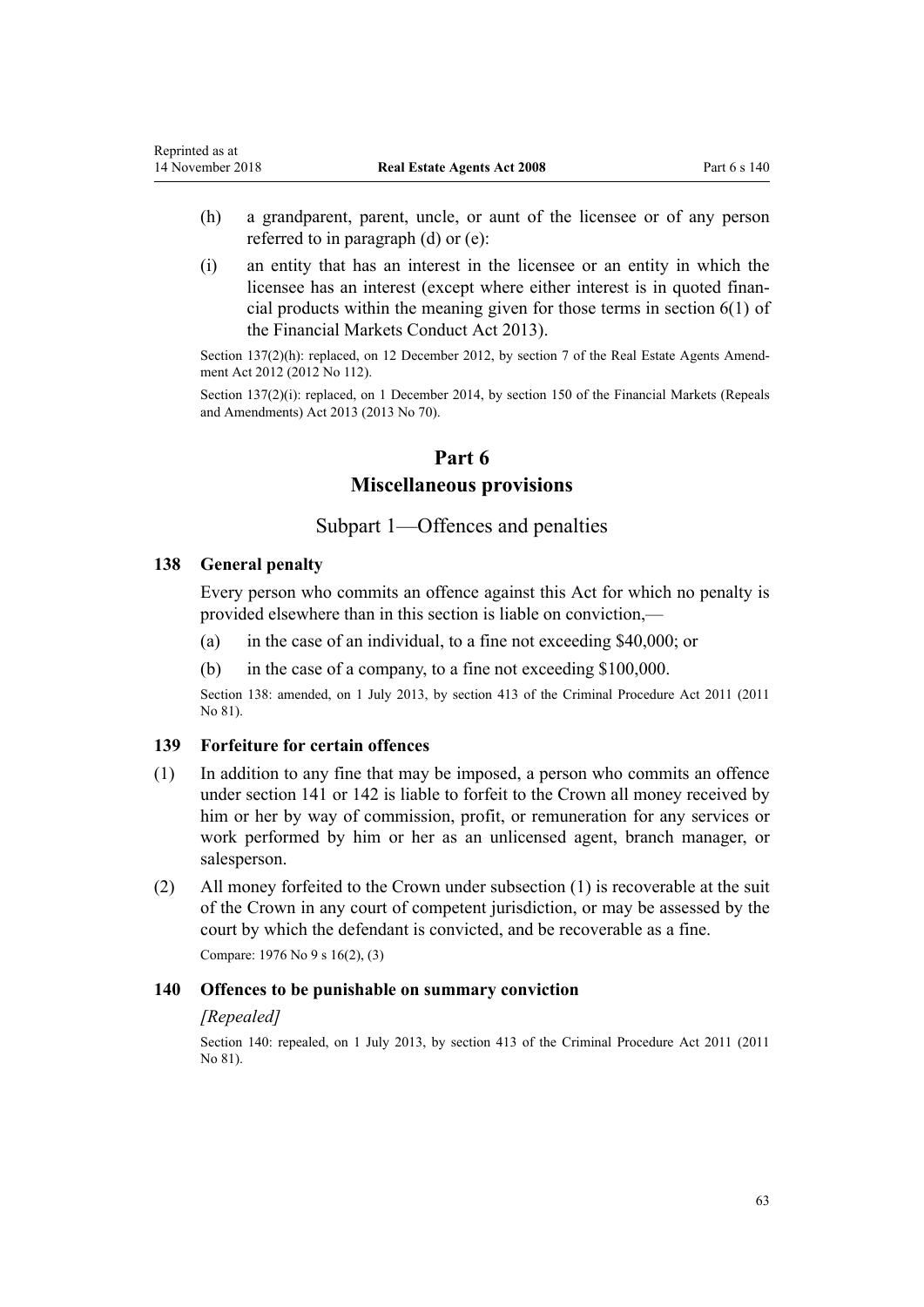### *Offences relating to requirement to be licensed*

## <span id="page-63-0"></span>**141 Offence to carry on business of agent, branch manager, or salesperson unless licensed or exempt**

A person commits an offence if the person carries out any real estate agency work without—

- (a) being licensed to do so under this Act; or
- (b) being exempt from the requirement to be licensed.

# **142 Offence of holding out as agent, branch manager, or salesperson unless licensed or exempt**

A person commits an offence who holds out that any person (including the person himself or herself) who is neither licensed under this Act or exempt from the requirement to be licensed, is an agent, branch manager, or salesperson.

# **143 Offence of employing or contracting unlicensed or non-exempt person as agent, branch manager, or salesperson**

A person commits an offence who employs or contracts, or continues to employ or contract, as an agent, branch manager, or salesperson a person—

- (a) who is not licensed or exempt from the requirement to be licensed under this Act; or
- (b) whose licence has been suspended under this Act; or
- (c) whose licence has been cancelled under this Act; or
- (d) who is prohibited from working for an agent in a real estate business in accordance with an order made under [section 110](#page-48-0).

# *Offences relating to application for licence*

### **144 Offence to provide false or misleading information**

- (1) A person commits an offence who, for the purposes of any application for a licence or for renewal of a licence under this Act, supplies to the Registrar any false or misleading information.
- (2) It is a defence to a charge under subsection (1) that the person to whom the charge relates did not know that he or she was providing false or misleading information and had exercised all reasonable care and due diligence to ensure that the information provided was not false or misleading.

## **145 Offence to fail to notify change in circumstances**

(1) A licensee or applicant for a licence commits an offence who, without reasonable excuse, fails to notify the Registrar of any change in circumstances as required by [section 67.](#page-34-0)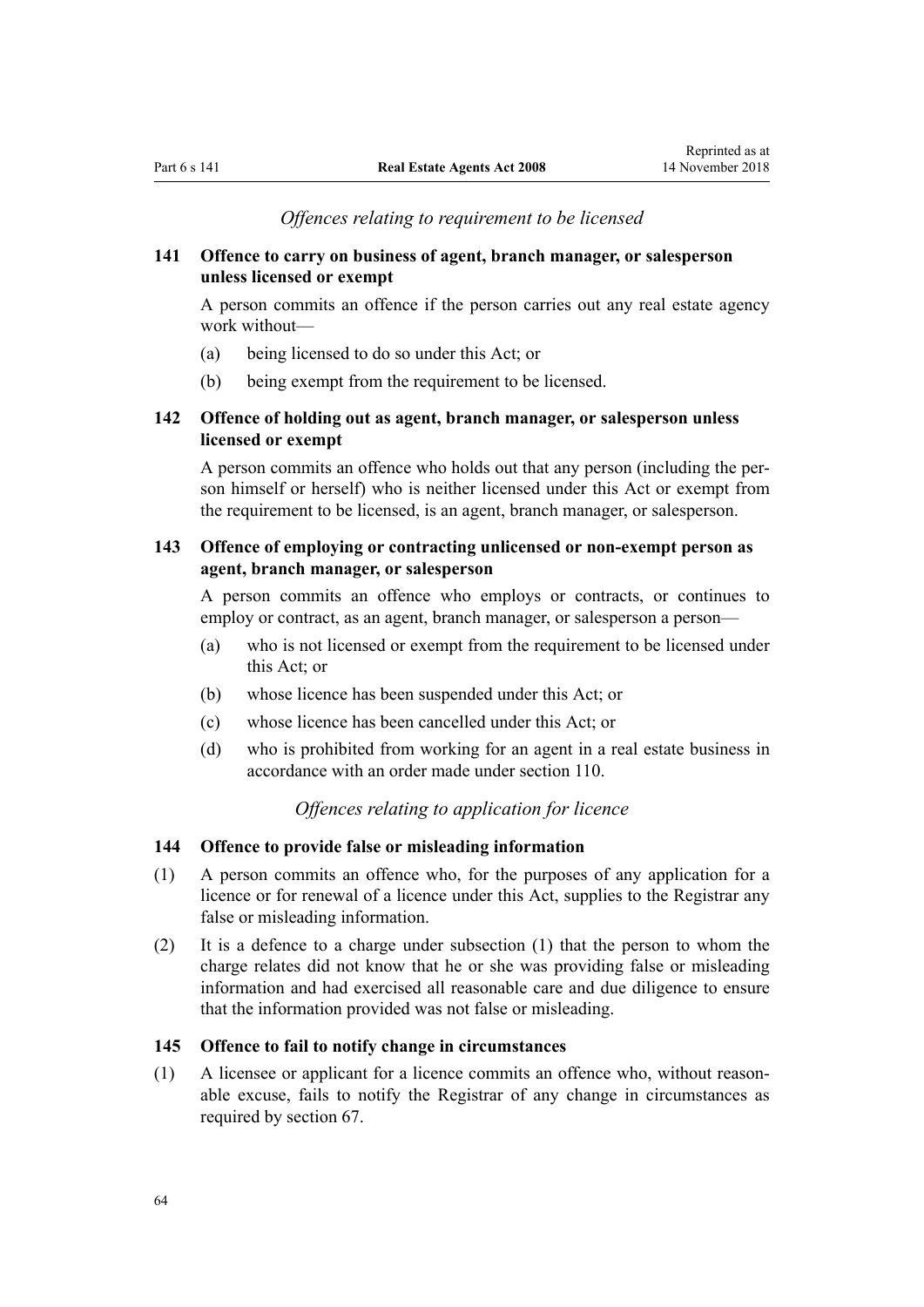- (2) Every person who commits an offence against this section is liable on conviction,—
	- (a) in the case of an individual, to a fine not exceeding \$10,000; or
	- (b) in the case of a company, to a fine not exceeding \$50,000.

Section 145(2): amended, on 1 July 2013, by [section 413](http://prd-lgnz-nlb.prd.pco.net.nz/pdflink.aspx?id=DLM3360714) of the Criminal Procedure Act 2011 (2011 No 81).

# *Offences relating to Authority's powers of possession and inspection of documents*

### **146 Offence to fail to comply with requirement to give possession of documents**

A person commits an offence who, without reasonable excuse, fails to comply with a requirement to give the Authority possession of documents in accordance with a notice given under [section 26.](#page-18-0)

### **147 Offence to fail to comply with requirement to produce financial records**

A person commits an offence who, without reasonable excuse, fails to comply with a requirement stated in a notice given under [section 30\(2\)](#page-19-0) to produce financial records and to permit a person authorised by the Authority to inspect and copy those records.

*Offences relating to requirements for real estate transactions*

## **148 Offence to fail to provide information or document**

- (1) A person commits an offence who, without reasonable excuse, fails to comply with a requirement to produce any papers, documents, records, or things in accordance with a notice given under [section 85](#page-40-0).
- (2) Every person who commits an offence against this section is liable on conviction,—
	- (a) in the case of an individual, to a fine not exceeding \$10,000; or
	- (b) in the case of a company, to a fine not exceeding \$50,000.

Section 148(2): amended, on 1 July 2013, by [section 413](http://prd-lgnz-nlb.prd.pco.net.nz/pdflink.aspx?id=DLM3360714) of the Criminal Procedure Act 2011 (2011 No 81).

## **149 Offence to fail to pay person lawfully entitled to money received**

An agent commits an offence if that agent fails to pay a person lawfully entitled to money received in respect of any transaction in accordance with [sec](#page-55-0)[tion 122](#page-55-0) or otherwise contravenes that section.

#### **150 Offence to fail to hold money**

An agent commits an offence who fails to hold money required to be held by [section 123](#page-55-0) for the period required by that section.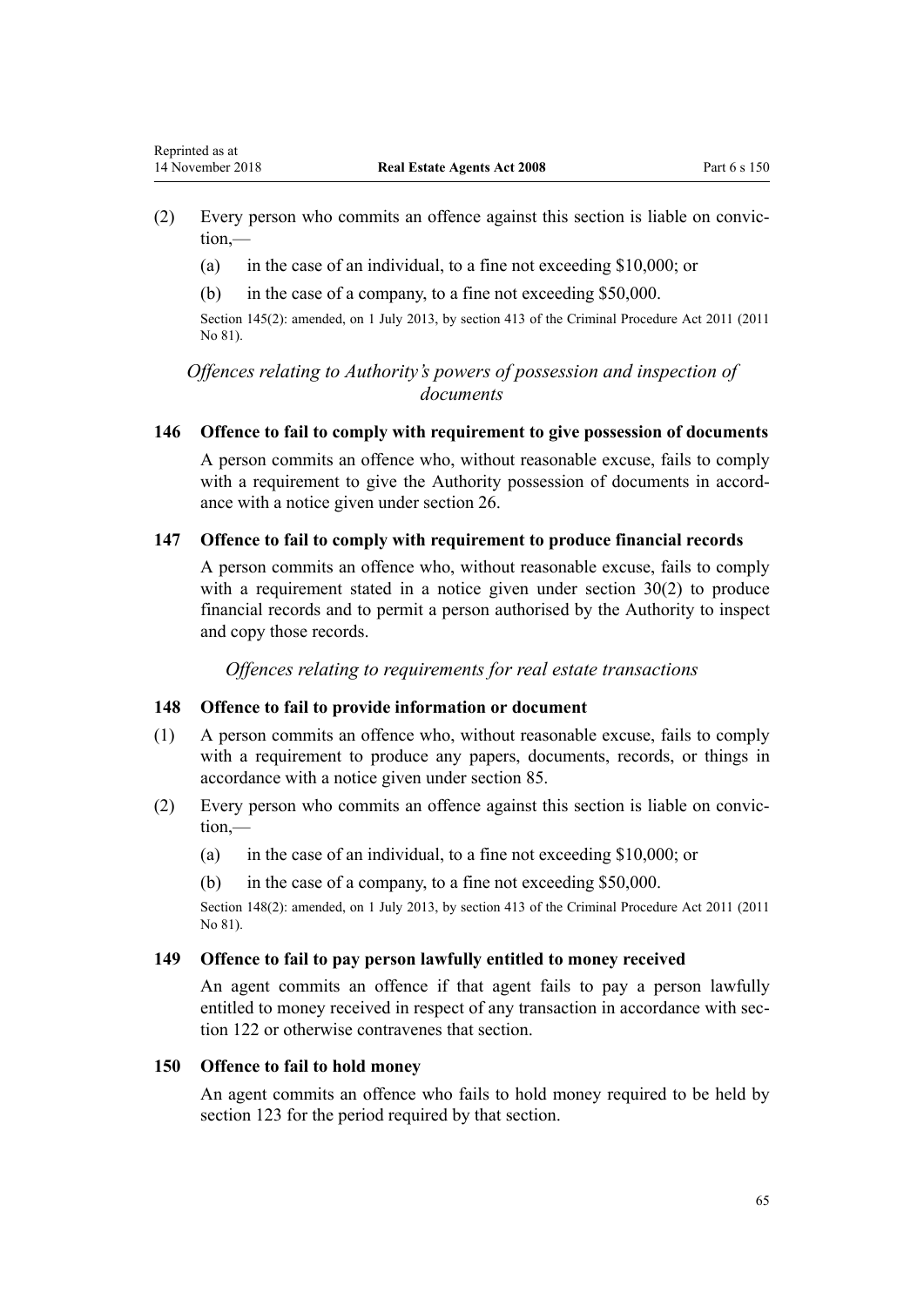## **151 Offence to fail to disclose conflict of interest**

A person commits an offence who fails to disclose information in accordance with [section 136](#page-61-0)

### **152 Offence to render false accounts**

- (1) A person commits an offence who renders an account purporting to be an account for any money received by him or her in his or her capacity as a licensee, knowing the account to be false in a material particular.
- (2) Every person who commits an offence against this section is liable on conviction,—
	- (a) in the case of an individual, to imprisonment for a term not exceeding 2 years or a fine not exceeding \$40,000, or both; or
	- (b) in the case of a company, to a fine not exceeding \$100,000.

Section 152(2): amended, on 1 July 2013, by [section 413](http://prd-lgnz-nlb.prd.pco.net.nz/pdflink.aspx?id=DLM3360714) of the Criminal Procedure Act 2011 (2011 No 81).

## *Offences relating to investigation*

### **153 Offence to resist, obstruct, etc**

A person commits an offence who, without reasonable excuse,—

- (a) resists, obstructs, deceives, or attempts to deceive any person who is exercising or attempting to exercise any power or perform any function under this Act; or
- (b) gives to any person who is exercising or attempting to exercise any power or perform any function under this Act any particulars knowing those particulars are false or misleading in any material respect.

#### *Offences relating to witness summonses and contempt of Tribunal*

Heading: inserted, on 14 November 2018, by [section 251](http://prd-lgnz-nlb.prd.pco.net.nz/pdflink.aspx?id=DLM7374560) of the Tribunals Powers and Procedures Legislation Act 2018 (2018 No 51).

#### **153A Offence to fail to comply with summons**

- (1) A person commits an offence who, after being summoned to attend to give evidence before the Tribunal or to produce to it any document, information, or thing, without sufficient cause—
	- (a) fails to attend in accordance with the summons; or
	- (b) refuses to be sworn or to give evidence, or having been sworn refuses to answer any question that the person is lawfully required by the Tribunal or any member of it to answer; or
	- (c) fails to produce any such document, information, or thing.
- (2) A person commits an offence who—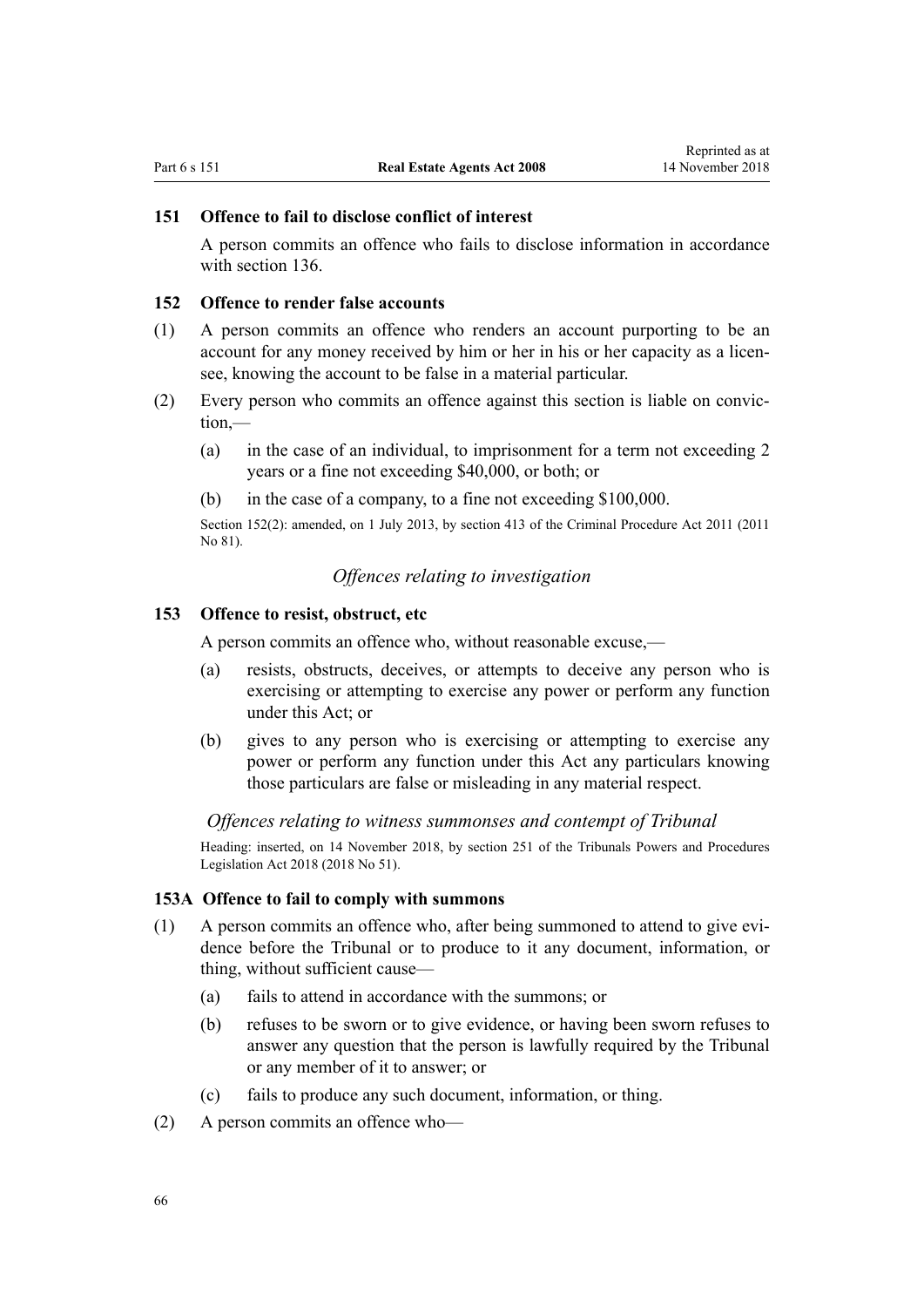- (a) wilfully obstructs or hinders the Tribunal or any member of it in any inspection or examination of any document, information, or thing; or
- (b) without sufficient cause, fails to comply with any requirement of the Tribunal.
- (3) A person who commits an offence against this section is liable on conviction to a fine not exceeding \$1,000.
- (4) No person summoned to attend the hearing may be convicted of an offence against subsection (1) unless at the time of the service of the summons, or at some other reasonable time before the date on which that person was required to attend, there was made to that person a payment or tender of the amount fixed in accordance with [clause 7](#page-78-0) of Schedule 1.

Section 153A: inserted, on 14 November 2018, by [section 251](http://prd-lgnz-nlb.prd.pco.net.nz/pdflink.aspx?id=DLM7374560) of the Tribunals Powers and Procedures Legislation Act 2018 (2018 No 51).

## **153B Contempt of Tribunal**

- (1) A person commits an offence who—
	- (a) wilfully insults or obstructs the Tribunal or any member of it, a witness, or an officer of the Tribunal during a sitting of the Tribunal or while a member, a witness, or an officer is going to, or returning from, a sitting of the Tribunal; or
	- (b) wilfully insults or obstructs any person in attendance at a sitting of the Tribunal; or
	- (c) wilfully interrupts, or otherwise misbehaves at, a sitting of the Tribunal; or
	- (d) wilfully and without lawful excuse disobeys any order or direction of the Tribunal in the course of the hearing of any proceedings.
- (2) A person who commits an offence against subsection (1) is liable on conviction to a fine not exceeding \$1,000.
- (3) The Tribunal may order the exclusion from a sitting of the Tribunal of any person whose behaviour, in the opinion of the Tribunal, constitutes an offence against subsection (1), whether or not the person is charged with the offence; and any officer of the Tribunal or constable may take any steps that are reasonably necessary to enforce the exclusion.

Section 153B: inserted, on 14 November 2018, by [section 251](http://prd-lgnz-nlb.prd.pco.net.nz/pdflink.aspx?id=DLM7374560) of the Tribunals Powers and Procedures Legislation Act 2018 (2018 No 51).

# Subpart 2—Service

## **154 Service of notice and documents**

- (1) Any notice or other document required or authorised by this Act to be given to or served on any person, is sufficiently given or served if—
	- (a) it is delivered to that person; or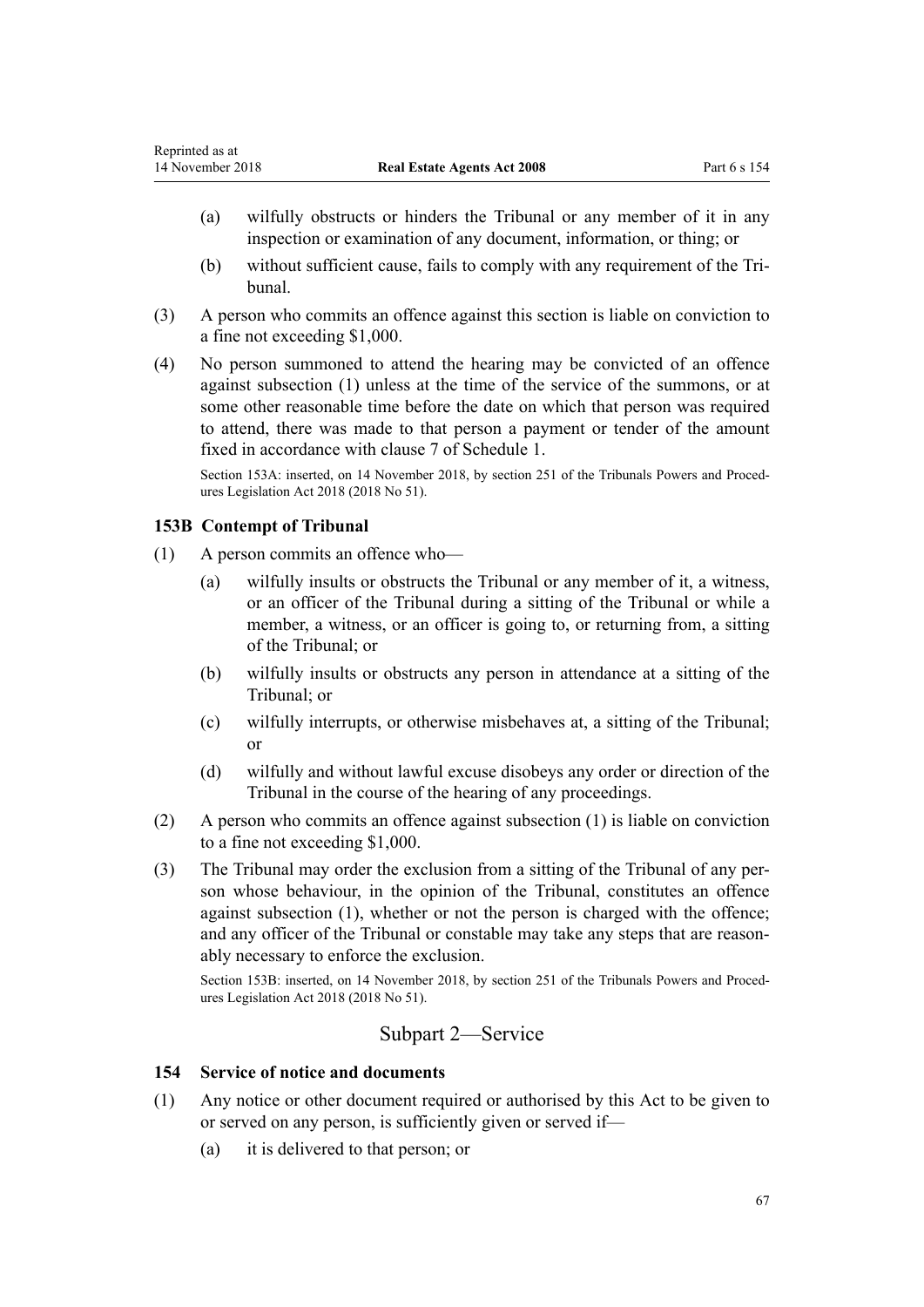- (b) it is left at that person's usual or last known place of abode or business or at an address specified for that purpose in any document received from that person; or
- (c) it is posted in a letter addressed to that person by name at that place of abode or business or address; or
- (ca) it is transmitted to an electronic address or a fax number provided by the person; or
- (d) it is sent in the prescribed manner (if any).
- (2) Any notice or other document required or authorised by this Act to be given to or served on the Authority is sufficiently given or served if—
	- (a) it is delivered to the Registrar; or
	- (b) it is left at the office of the Authority; or
	- (c) it is posted in a letter addressed to the Authority at the office of the Authority; or
	- (d) it is sent in the prescribed manner (if any).
- (3) Any notice or other document required or authorised by this Act to be given or served on a business partnership is taken to be given or served on the partnership if, in accordance with subsection (1), it is given or served on any one of the partners.
- (4) If any notice or other document is sent by post, it is, unless the contrary is shown, treated to have been served 5 working days after it was posted, and, in proving service of the notice, it is sufficient to prove that the letter was properly addressed and posted.
- (4A) If a notice or any other communication is served in electronic form under subsection  $(1)(ca)$ , then, unless the contrary is shown,—
	- (a) the notice or any other communication is served at the time the electronic communication containing the notice or communication first enters an information system outside the control of its originator; and
	- (b) in proving service, it is sufficient to prove that the electronic communication was properly addressed and sent.
- (4B) In this section, **information system** means a system for producing, sending, receiving, storing, displaying, or otherwise processing electronic communications.
- (5) This section does not apply to notices or other documents served or given in any proceedings in any court.

Section 154(1)(ca): inserted, on 14 November 2018, by [section 252\(1\)](http://prd-lgnz-nlb.prd.pco.net.nz/pdflink.aspx?id=DLM7374564) of the Tribunals Powers and Procedures Legislation Act 2018 (2018 No 51).

Section 154(4): amended, on 14 November 2018, by [section 252\(2\)](http://prd-lgnz-nlb.prd.pco.net.nz/pdflink.aspx?id=DLM7374564) of the Tribunals Powers and Procedures Legislation Act 2018 (2018 No 51).

Section 154(4A): inserted, on 14 November 2018, by [section 252\(3\)](http://prd-lgnz-nlb.prd.pco.net.nz/pdflink.aspx?id=DLM7374564) of the Tribunals Powers and Procedures Legislation Act 2018 (2018 No 51).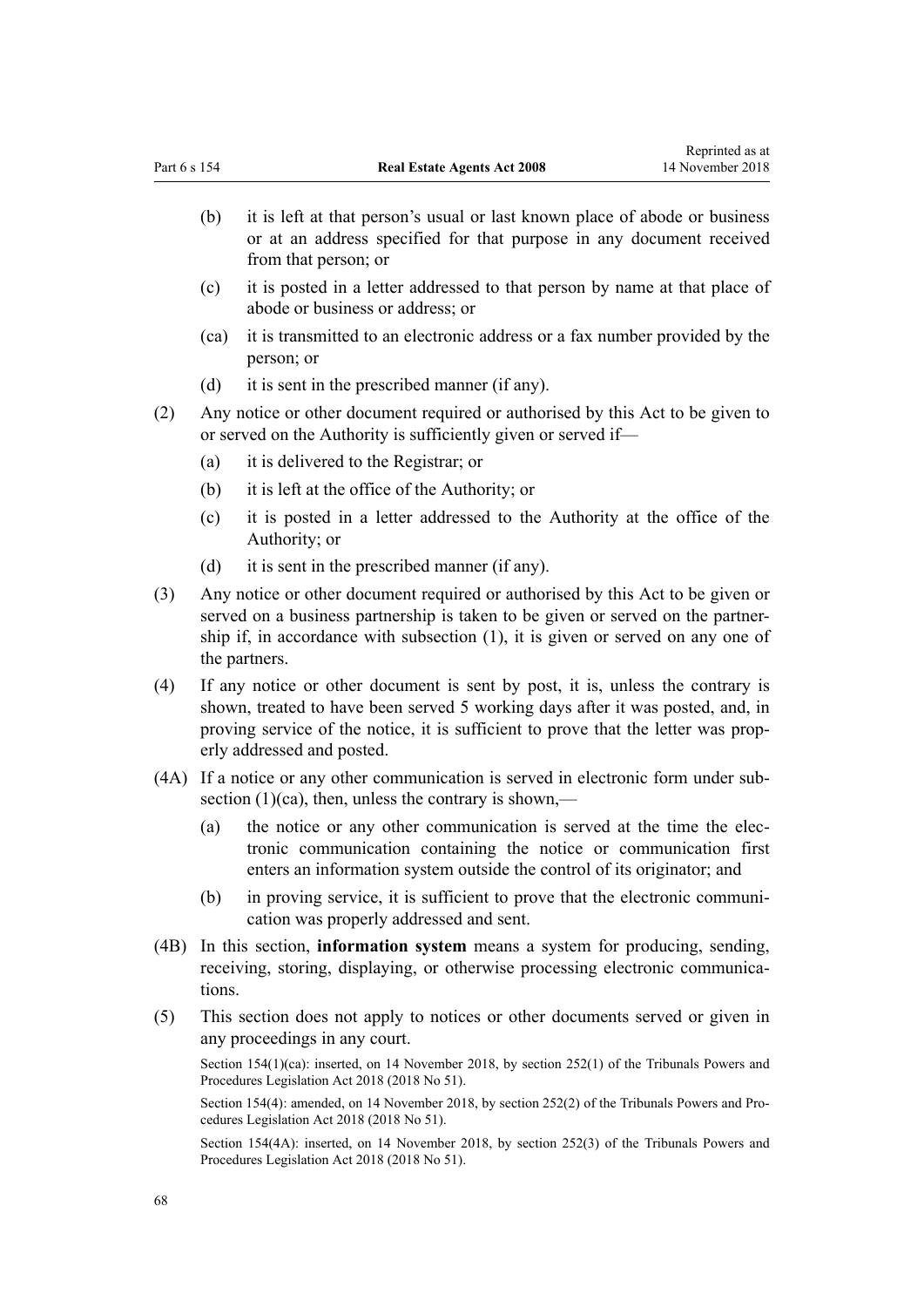<span id="page-68-0"></span>Section 154(4B): inserted, on 14 November 2018, by [section 252\(3\)](http://prd-lgnz-nlb.prd.pco.net.nz/pdflink.aspx?id=DLM7374564) of the Tribunals Powers and Procedures Legislation Act 2018 (2018 No 51).

# Subpart 3—Civil remedies

### **155 Civil remedies not affected**

- (1) Nothing in this Act affects any civil remedy that a person may have against an agent, branch manager, or salesperson.
- (2) Subsection (1) is subject to [section 110\(3\)](#page-48-0). Compare: 1976 No 9 [s 120](http://prd-lgnz-nlb.prd.pco.net.nz/pdflink.aspx?id=DLM438714)

# Subpart 4—Regulations

## **156 Regulations**

- (1) The Governor-General may, by Order in Council, make regulations for all or any of the following purposes:
	- (a) exempting any person or class of persons from the requirement to be licensed under this Act and prescribing any terms and conditions of such an exemption:
	- (b) prescribing the qualifications necessary before a person is entitled to be licensed as an agent, a branch manager, or salesperson:
	- (c) prescribing the form, manner, or content of applications, notices, or any other documentation or information required under this Act:
	- (d) prescribing search criteria for the register:
	- (e) prescribing changes of circumstance that must be notified to the Registrar:
	- (f) prescribing the manner and form in which complaints may be made to the Authority about licensees or former licensees:
	- (g) prescribing any act or thing necessary to supplement or render more effectual the provisions of this Act as to the conduct of proceedings before the Disciplinary Tribunal, or prescribing any fees in relation to the functions of the Disciplinary Tribunal:
	- (h) prescribing for the appointment of auditors, auditing requirements, and conferring such powers, including the power of inspection of documents and records, as may be necessary or desirable for the purposes of carrying out an audit:
	- (i) prescribing the form in which a client's consent must be given for the purposes of [section 134](#page-59-0):
	- (j) *[Repealed]*
	- (k) prescribing offences in respect of the contravention of or non-compliance with any regulations made under this Act, and setting the maximum penalty for each offence, which—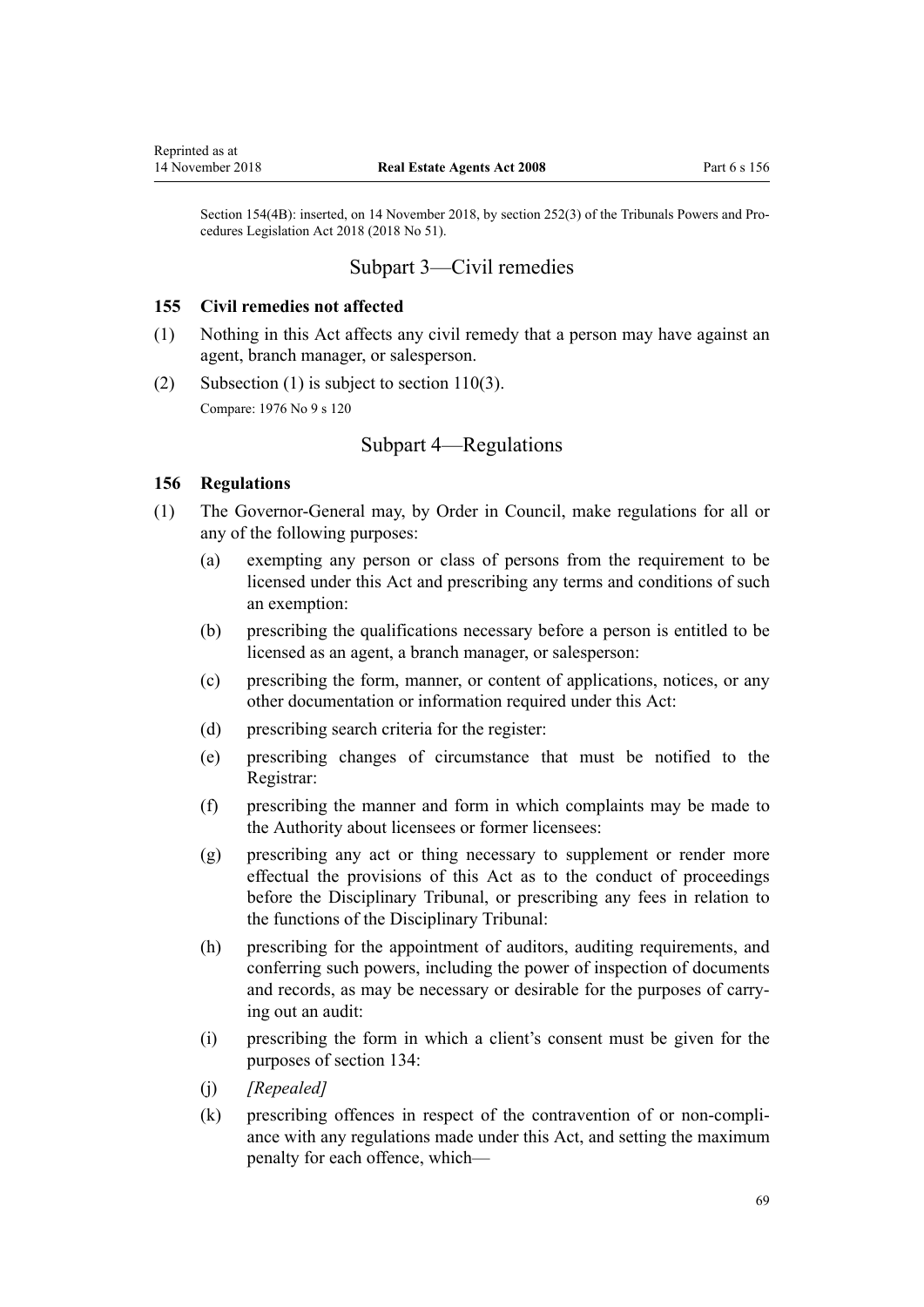- <span id="page-69-0"></span>(i) in the case of an individual, may not exceed \$25,000; or
- (ii) in the case of a company, may not exceed \$50,000:
- (l) prescribing periods of time for the purposes of giving notice, making submissions, and other matters:
- (m) prescribing the manner for giving notice or service under this Act:
- (n) providing for any other matters contemplated by this Act, necessary for its administration, or necessary for giving it full effect.
- (2) Any regulations made under subsection (1)(a) exempting any person or class of persons from the requirement to be licensed under this Act may be made only on the recommendation of the Minister given in accordance with subsection (3).
- (3) The Minister must not make a recommendation under subsection (2) unless the Minister—
	- (a) is satisfied that—
		- (i) there is no material consumer benefit to be gained by requiring the person or class of persons concerned to be licensed; and
		- (ii) there are sufficient processes in place to ensure competent and ethical conduct on the part of that person or those persons; and
	- (b) has consulted with representatives of organisations that, in the opinion of the Minister, have an interest in the proposed exemption.

Section 156(1)(g): amended: on 14 November 2018, by [section 253](http://prd-lgnz-nlb.prd.pco.net.nz/pdflink.aspx?id=DLM7374565) of the Tribunals Powers and Procedures Legislation Act 2018 (2018 No 51).

Section  $156(1)(j)$ : repealed, on 7 July 2010, by [section 5](http://prd-lgnz-nlb.prd.pco.net.nz/pdflink.aspx?id=DLM3044006) of the Real Estate Agents Amendment Act 2010 (2010 No 82).

### Subpart 5—Provisions relating to repeal of Real Estate Agents Act 1976

*Repeal of Real Estate Agents Act 1976*

## **157 Repeal of Real Estate Agents Act 1976**

The [Real Estate Agents Act 1976](http://prd-lgnz-nlb.prd.pco.net.nz/pdflink.aspx?id=DLM437937) (1976 No 9) is repealed.

## **158 Transfer of assets and liabilities**

On the commencement of this section, the assets and liabilities of the Real Estate Agents Licensing Board constituted under [section 4](http://prd-lgnz-nlb.prd.pco.net.nz/pdflink.aspx?id=DLM438119) of the Real Estate Agents Act 1976 vest in REINZ.

#### **159 Membership of REINZ**

A person who immediately before the commencement of section 157 is a member of REINZ continues to be a member of REINZ in accordance with the rules of REINZ until the person's membership is terminated in accordance with those rules or until the person resigns his or her membership.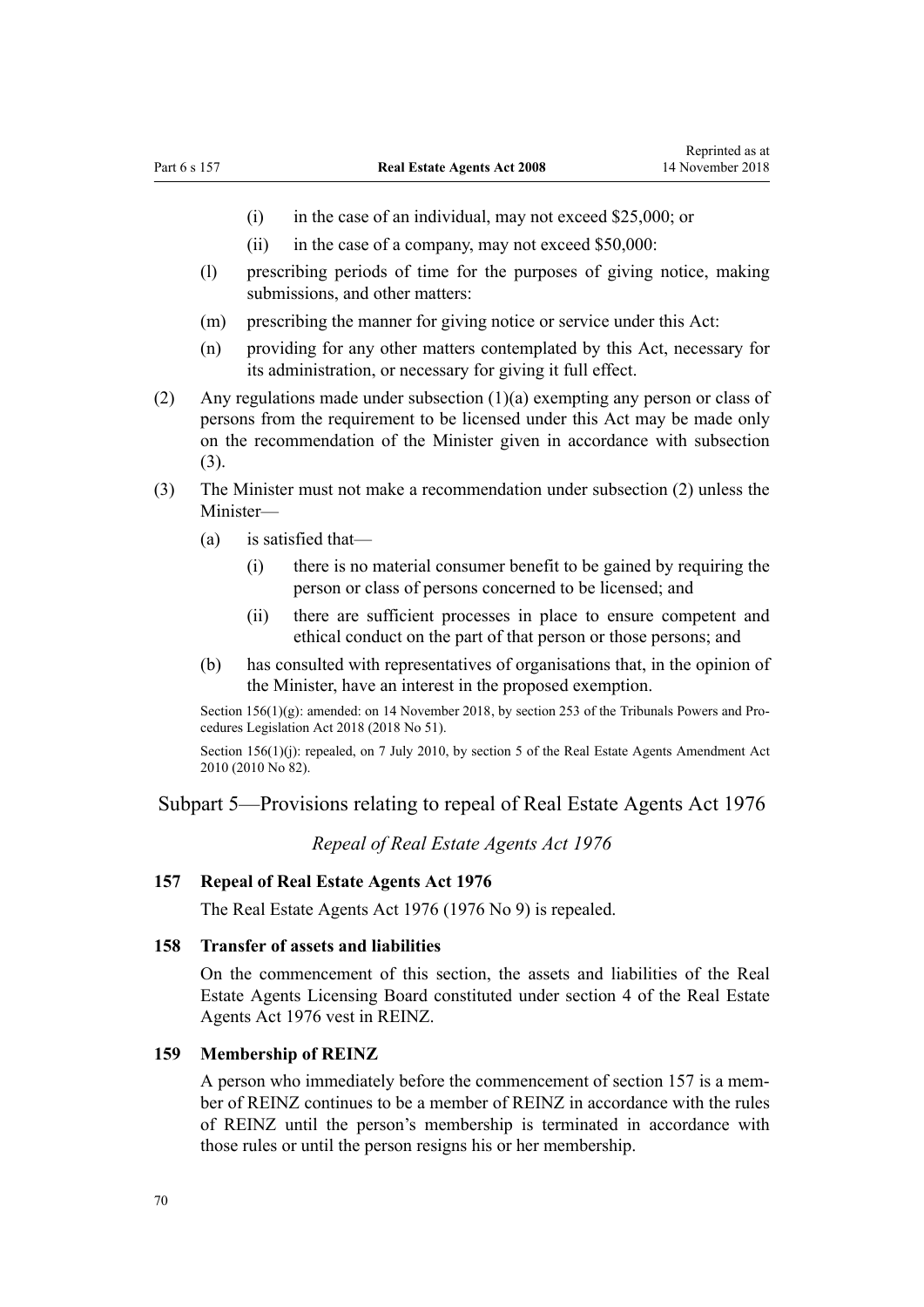## *Winding up of Fidelity Guarantee Fund*

## **160 Continuation of certain provisions of Real Estate Agents Act 1976**

- (1) Despite the repeal of the [Real Estate Agents Act 1976](http://prd-lgnz-nlb.prd.pco.net.nz/pdflink.aspx?id=DLM437937) by [section 157](#page-69-0), the following provisions of that Act continue to be in force until the date on which the Real Estate Agents Fidelity Guarantee Fund is wound up:
	- (a) [sections 71](http://prd-lgnz-nlb.prd.pco.net.nz/pdflink.aspx?id=DLM438546) to 75(1):
	- (b) [sections 79](http://prd-lgnz-nlb.prd.pco.net.nz/pdflink.aspx?id=DLM438566) to 87:
	- (c) the [Schedule](http://prd-lgnz-nlb.prd.pco.net.nz/pdflink.aspx?id=DLM438738).
- (2) For the purposes of subsection (1), [section 79](http://prd-lgnz-nlb.prd.pco.net.nz/pdflink.aspx?id=DLM438566) of the Real Estate Agents Act 1976 has effect as if the references in that section to real estate agents were references to real estate agents within the meaning of this Act.

Compare: 2006 No 1 [s 363](http://prd-lgnz-nlb.prd.pco.net.nz/pdflink.aspx?id=DLM367868)

### **161 Claims in relation to Real Estate Agents Fidelity Guarantee Fund**

- (1) No person has any claim against the Real Estate Agents Fidelity Guarantee Fund in relation to any theft committed on or after the date on which the repeal of the [Real Estate Agents Act 1976](http://prd-lgnz-nlb.prd.pco.net.nz/pdflink.aspx?id=DLM437937) takes effect.
- (2) No person has any claim against the Real Estate Agents Fidelity Guarantee Fund in respect of any theft committed before the date on which the repeal of the [Real Estate Agents Act 1976](http://prd-lgnz-nlb.prd.pco.net.nz/pdflink.aspx?id=DLM437937) takes effect unless that person has, on or before the last date for submitting claims, given notice of the claim in writing to the Council of REINZ or to the committee of management appointed under [section 74\(1\)](http://prd-lgnz-nlb.prd.pco.net.nz/pdflink.aspx?id=DLM438554) of the Real Estate Agents Act 1976.
- (3) The last date for submitting a claim is the last day of the period of 12 months beginning with the date on which a report under [section 163\(1\)](#page-71-0) is submitted by the Council of REINZ to the Minister.

Compare: 2006 No 1 [s 365](http://prd-lgnz-nlb.prd.pco.net.nz/pdflink.aspx?id=DLM367870)

## **162 Public notice of last day for making claims**

- (1) The Council of REINZ must give public notice of the last date for submitting any claim against the Real Estate Agents Fidelity Guarantee Fund in respect of any theft committed before the date on which the repeal of the [Real Estate](http://prd-lgnz-nlb.prd.pco.net.nz/pdflink.aspx?id=DLM437937) [Agents Act 1976](http://prd-lgnz-nlb.prd.pco.net.nz/pdflink.aspx?id=DLM437937) takes effect.
- (2) The public notice under subsection (1) must be given at least twice before that last date, the first such notice being given not less than 3 months before that date and the second being given not more than 1 month and not less than 14 days before that date.

Compare: 2006 No 1 [s 366](http://prd-lgnz-nlb.prd.pco.net.nz/pdflink.aspx?id=DLM367871)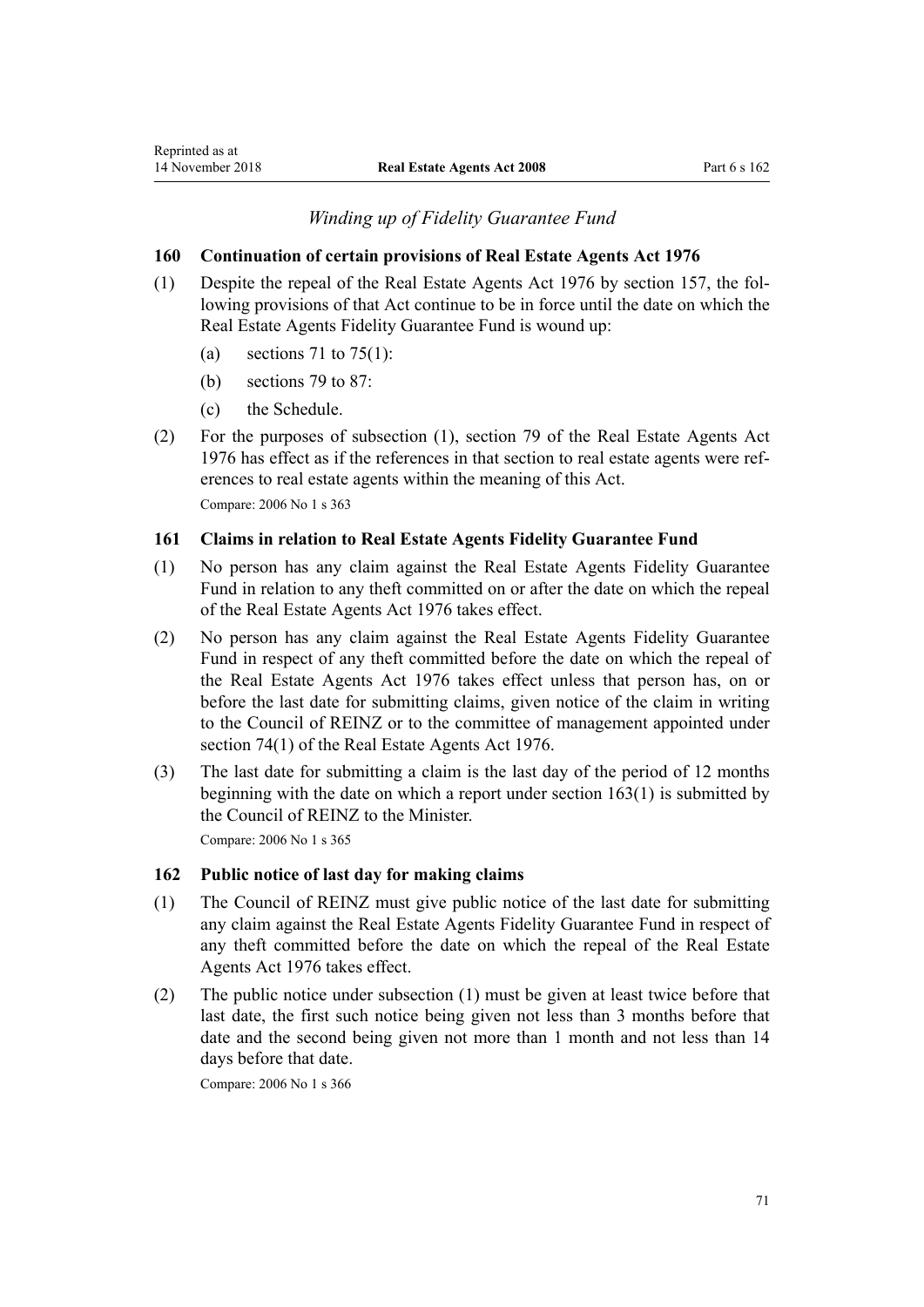## <span id="page-71-0"></span>**163 Winding up of Real Estate Agents Fidelity Guarantee Fund**

- (1) If the Council of REINZ forms the opinion that all claims against the Real Estate Agents Fidelity Guarantee Fund that it is aware of have been received and fully dealt with, it must submit a report to the Minister stating that opinion and outlining the reasons for that opinion.
- (2) If, in the period of 12 months beginning with the date on which the Council of REINZ submits a report under subsection (1), further claims against the Real Estate Agents Fidelity Guarantee Fund are submitted to the Council, it must receive, and deal with, those claims.
- (3) After the expiry of the period of 12 months referred to in subsection (2), the Council of REINZ must decline to receive any further claims against the Real Estate Agents Fidelity Guarantee Fund.
- (4) Subsection (5) applies if—
	- (a) no further claims against the Real Estate Agents Fidelity Guarantee Fund are received in the period referred to in subsection (2); or
	- (b) the Council of REINZ has fully dealt with any further claims against the Real Estate Agents Fidelity Guarantee Fund that were received in the period referred to in subsection (2).
- (5) The Council of REINZ must report to the Minister on the application of this subsection and submit to the Minister its final report and final audited accounts in respect of the Real Estate Agents Fidelity Guarantee Fund.
- (6) The Minister may, on receiving that report and those accounts, recommend to the Governor-General the making of an Order in Council under subsection (7).
- (7) The Governor-General may, by Order in Council, declare that the Real Estate Agents Fidelity Guarantee Fund is wound up on a date specified in the order. Compare: 2006 No 1 [s 367](http://prd-lgnz-nlb.prd.pco.net.nz/pdflink.aspx?id=DLM367872)

## **164 Application of Real Estate Agents Fidelity Guarantee Fund on winding up**

On the date specified in the Order in Council made under section 163(7) on which the Real Estate Agents Fidelity Guarantee Fund is wound up, any remaining assets of the fund continue to be the property of REINZ but cease to be held in trust for the purposes stated in [section 81](http://prd-lgnz-nlb.prd.pco.net.nz/pdflink.aspx?id=DLM438570) of the Real Estate Agents Act 1976.

## *Transitional provisions*

## **165 Continuation in office for purposes of transitional provisions**

(1) For the purposes of [sections 166](#page-72-0) to 172, the Real Estate Agents Licensing Board constituted under [section 4](http://prd-lgnz-nlb.prd.pco.net.nz/pdflink.aspx?id=DLM438119) of the Real Estate Agents Act 1976, the Registrar of Real Estate Agents appointed under [section 35](http://prd-lgnz-nlb.prd.pco.net.nz/pdflink.aspx?id=DLM438265) of that Act, and every Regional Disciplinary Committee, and subcommittee of a Regional Disciplinary Committee, established pursuant to the rules of the Real Estate Insti-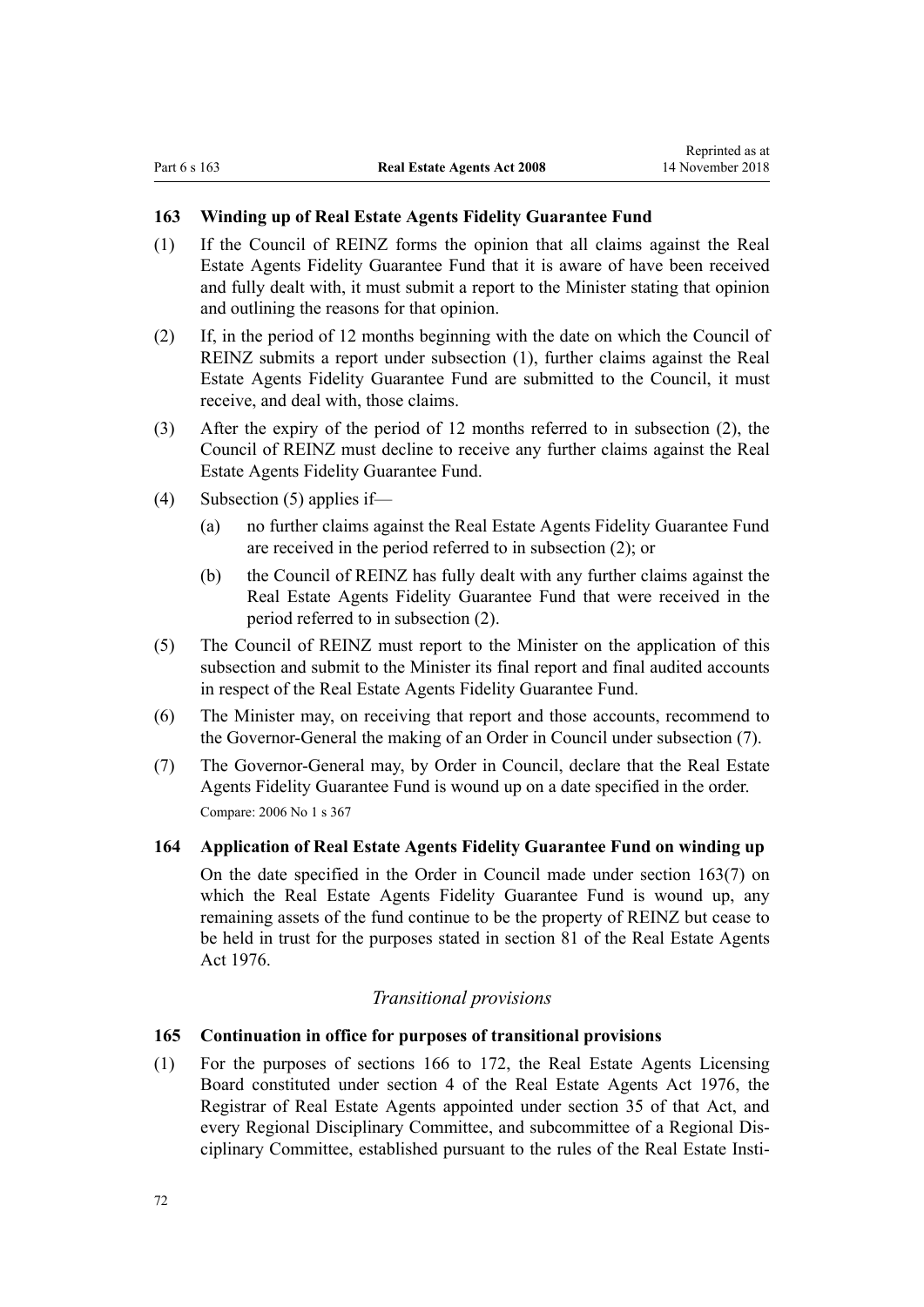tute under [section 70](http://prd-lgnz-nlb.prd.pco.net.nz/pdflink.aspx?id=DLM438537) of that Act continue in office and continue to have all the powers necessary to fulfil those purposes.

(2) If there is a vacancy in any of the bodies or in the office of Registrar referred to in subsection (1), the Minister may appoint any person the Minister considers appropriate to fill the vacancy.

# **166 Agents licensed under Real Estate Agents Act 1976**

- (1) Every person is deemed to hold a licence as an agent under this Act who, immediately before the commencement of this section, holds a current agent's licence under the [Real Estate Agents Act 1976](http://prd-lgnz-nlb.prd.pco.net.nz/pdflink.aspx?id=DLM437937).
- (2) The licence that the person is deemed to hold under subsection (1) continues in force, until the expiration of the year in respect of which the licence was issued under the [Real Estate Agents Act 1976](http://prd-lgnz-nlb.prd.pco.net.nz/pdflink.aspx?id=DLM437937) and may be renewed under this Act.
- (3) Every person is deemed to hold a licence as an agent under this Act if, immediately before the commencement of this section, the person is entitled to apply for a renewal of his or her or its agent's licence under the [Real Estate Agents](http://prd-lgnz-nlb.prd.pco.net.nz/pdflink.aspx?id=DLM437937) [Act 1976](http://prd-lgnz-nlb.prd.pco.net.nz/pdflink.aspx?id=DLM437937) and, on the commencement of this Act, the person's application for that renewal is pending before the Real Estate Agents Licensing Board.
- (4) The licence that the person is deemed to hold under subsection (3) continues in force until the Authority has been notified by the Real Estate Agents Licensing Board under [section 169\(2\)](#page-73-0) of the Board's determination and has taken any appropriate action on that advice.
- (5) This section does not limit the provisions of this Act that authorise the cancellation of a licence or the suspension of a licensee.

# **167 Salespersons and branch managers approved under Real Estate Agents Act 1976**

- (1) Every person is deemed to hold a licence as a salesperson or as a branch manager under this Act who, on the commencement of this section, holds a current certificate of approval as a salesperson or as a branch manager under the [Real](http://prd-lgnz-nlb.prd.pco.net.nz/pdflink.aspx?id=DLM437937) [Estate Agents Act 1976](http://prd-lgnz-nlb.prd.pco.net.nz/pdflink.aspx?id=DLM437937).
- (2) The licence that the person is deemed to hold under subsection (1) continues in force until the expiry of the year in respect of which the licence was issued under the [Real Estate Agents Act 1976](http://prd-lgnz-nlb.prd.pco.net.nz/pdflink.aspx?id=DLM437937) and may be renewed under this Act.
- (3) Every person is deemed to hold a licence as a salesperson or as branch manager under this Act if, immediately before the commencement of this section, the person is entitled to apply for a renewal of his or her certificate of approval under the [Real Estate Agents Act 1976](http://prd-lgnz-nlb.prd.pco.net.nz/pdflink.aspx?id=DLM437937) and, on the commencement of this section, the person's application for that renewal is pending before the Real Estate Agents Licensing Board.
- (4) The licence that the person is deemed to hold under subsection (3) continues in force until the Authority has been notified by the Real Estate Agents Licensing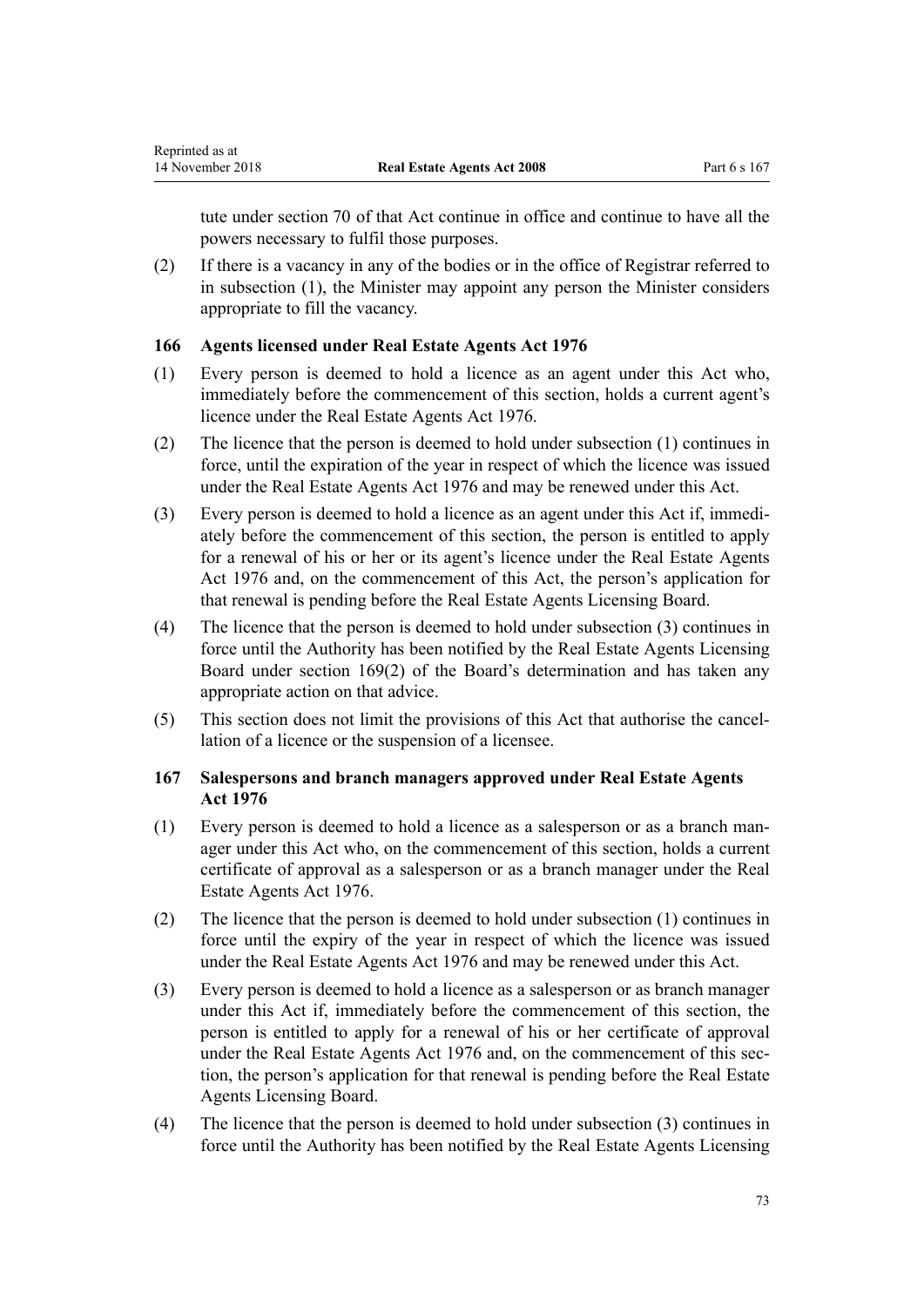<span id="page-73-0"></span>Board under section 169(2) of the Board's determination and has taken any appropriate action on that advice.

- (5) This section does not limit the provisions of this Act that authorise the cancellation of a licence or the suspension of a licensee.
- (6) A person who, by this section, is deemed to hold a licence and who continues to be employed or engaged by the same agent retains the status that the person had before the commencement of this section, whether as employee or as independent contractor, until that status is altered by agreement of the parties.

# **168 Continuing effect of permits issued under Real Estate Agents Act 1976**

- (1) Every permit issued under [section 34](http://prd-lgnz-nlb.prd.pco.net.nz/pdflink.aspx?id=DLM438261) of the Real Estate Agents Act 1976 that is in effect immediately before the commencement of this section continues in effect according to its tenor despite any provision of this Act (other than this section).
- (2) The Authority has, and may exercise, the power conferred on the Real Estate Licensing Board by [section 34\(5\)](http://prd-lgnz-nlb.prd.pco.net.nz/pdflink.aspx?id=DLM438261) of the Real Estate Agents Act 1976.
- (3) Every permit referred to in subsection (1), unless sooner expired or revoked, expires on the date that is 2 years after the commencement of this section.

# **169 Applications pending at commencement of this section to be dealt with under Real Estate Agents Act 1976**

- (1) Every application for a licence or a certificate of approval, or for a renewal of a licence or a certificate of approval, made under the [Real Estate Agents Act](http://prd-lgnz-nlb.prd.pco.net.nz/pdflink.aspx?id=DLM437937) [1976](http://prd-lgnz-nlb.prd.pco.net.nz/pdflink.aspx?id=DLM437937) that is, immediately before the commencement of this section, pending before the Real Estate Agents Licensing Board must be considered and determined as if this Act (other than this section) had not been enacted.
- (2) After determining an application of the kind referred to in subsection (1), the Real Estate Agents Licensing Board must promptly advise the Authority of the determination.
- (3) If the Authority receives advice under subsection (2) that the Real Estate Agents Licensing Board has issued an agent's licence to a person or granted an application for the renewal of such a licence, the Authority must issue a licence as an agent to the person under this Act.
- (4) If the Authority receives advice under subsection (2) that the Real Estate Agents Licensing Board has issued a certificate of approval as a salesperson or branch manager to a person or granted an application for the renewal of such a certificate, the Authority must issue a licence as a salesperson or as branch manager to the person under this Act.
- (5) The Real Estate Agents Licensing Board and any person holding office as Registrar under the [Real Estate Agents Act 1976](http://prd-lgnz-nlb.prd.pco.net.nz/pdflink.aspx?id=DLM437937) continue to have all the powers under that Act that are necessary for performing their duties under this section.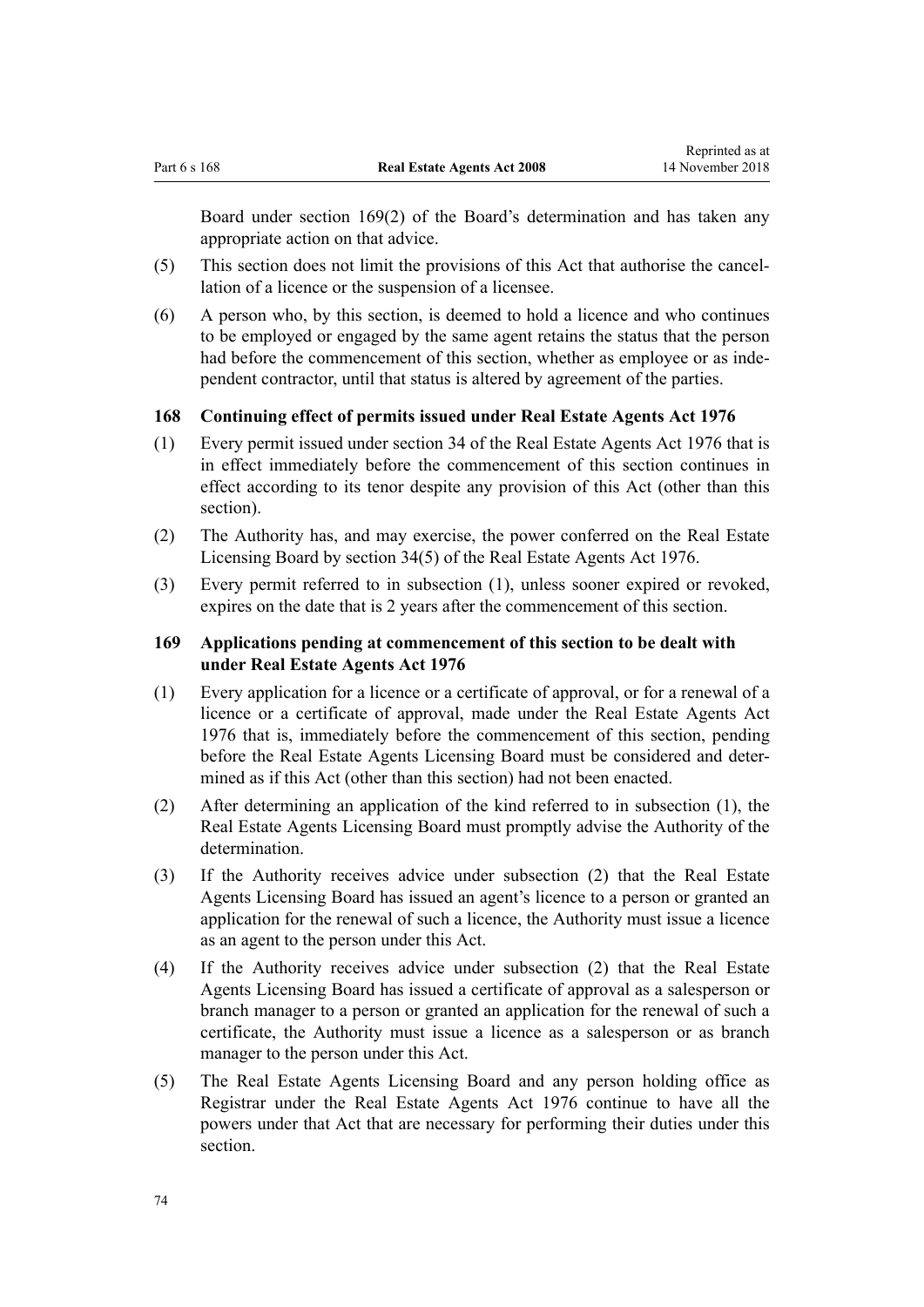# **170 Continuing effect of agency agreements entered into before repeal of Real Estate Agents Act 1976**

- (1) The repeal by [section 157](#page-69-0) of the Real Estate Agents Act 1976 does not affect the continuation of any subsisting contracts of the kind described in [section](http://prd-lgnz-nlb.prd.pco.net.nz/pdflink.aspx?id=DLM438504) [62\(b\)](http://prd-lgnz-nlb.prd.pco.net.nz/pdflink.aspx?id=DLM438504) of that Act, and any such contract continues to be governed by that Act.
- (2) A contract of the kind described in subsection (1) may be renewed only by an agency agreement to which [section 126](#page-56-0) applies.
- (3) [Section 62](http://prd-lgnz-nlb.prd.pco.net.nz/pdflink.aspx?id=DLM438504) of the Real Estate Agents Act 1976 continues to apply to any service or work performed, before the commencement of [section 157](#page-69-0), by any person as a real estate agent under that Act.

# **171 Continuation of pending disciplinary proceedings**

- (1) All applications under any of [sections 94,](http://prd-lgnz-nlb.prd.pco.net.nz/pdflink.aspx?id=DLM438614) [95](http://prd-lgnz-nlb.prd.pco.net.nz/pdflink.aspx?id=DLM438621), and [99](http://prd-lgnz-nlb.prd.pco.net.nz/pdflink.aspx?id=DLM438637) of the Real Estate Agents Act 1976, every inquiry under [section 97](http://prd-lgnz-nlb.prd.pco.net.nz/pdflink.aspx?id=DLM438625) of that Act, every complaint laid under [section 102](http://prd-lgnz-nlb.prd.pco.net.nz/pdflink.aspx?id=DLM438652) of that Act with a Regional Disciplinary Committee, and every matter referred to a subcommittee of a Regional Disciplinary Committee in accordance with rules made under [section 70](http://prd-lgnz-nlb.prd.pco.net.nz/pdflink.aspx?id=DLM438537) of that Act that have been commenced before the commencement of this section and that have not been completed before that commencement are to be continued and completed as if that Act had not been repealed.
- (2) If the Real Estate Agents Licensing Board, in completing any application referred to in subsection (1), determines that the licence of a licensee is to be cancelled or that a licensee is to be suspended, the Board must promptly notify the Authority of that determination and the Authority must give effect to the determination by taking the appropriate action under this Act.
- (3) Subsection (1) is subject to subsection (2).

# **172 Allegations about conduct before commencement of this section**

- (1) A Complaints Assessment Committee may consider a complaint, and the Tribunal may hear a charge, against a licensee or a former licensee in respect of conduct alleged to have occurred before the commencement of this section but only if the Committee or the Tribunal is satisfied that,—
	- (a) at the time of the occurrence of the conduct, the licensee or former licensee was licensed or approved under the [Real Estate Agents Act 1976](http://prd-lgnz-nlb.prd.pco.net.nz/pdflink.aspx?id=DLM437937) and could have been complained about or charged under that Act in respect of that conduct; and
	- (b) the licensee or former licensee has not been dealt with under the [Real](http://prd-lgnz-nlb.prd.pco.net.nz/pdflink.aspx?id=DLM437937) [Estate Agents Act 1976](http://prd-lgnz-nlb.prd.pco.net.nz/pdflink.aspx?id=DLM437937) in respect of that conduct.
- (2) If, after investigating a complaint or hearing a charge of the kind referred to in subsection (1), the Committee or Tribunal finds the licensee or former licensee guilty of unsatisfactory conduct or of misconduct in respect of conduct that occurred before the commencement of this section, the Committee or the Tri-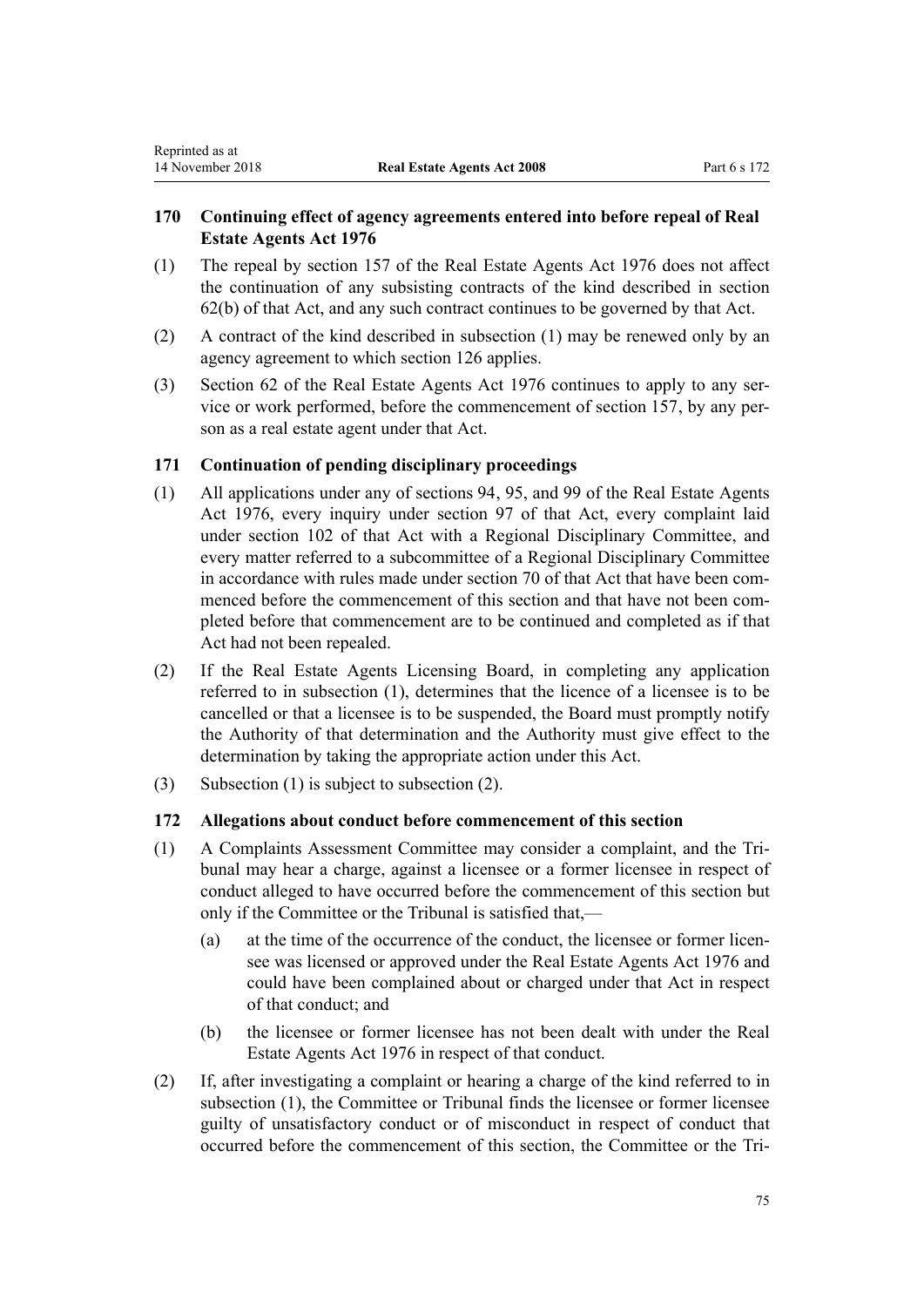<span id="page-75-0"></span>bunal may not make, in respect of that person and in respect of that conduct, any order in the nature of a penalty that could not have been made against that person at the time when the conduct occurred.

# **173 Amendments to other enactments**

The enactments listed in [Schedule 2](#page-80-0) are amended in the manner set out in that schedule.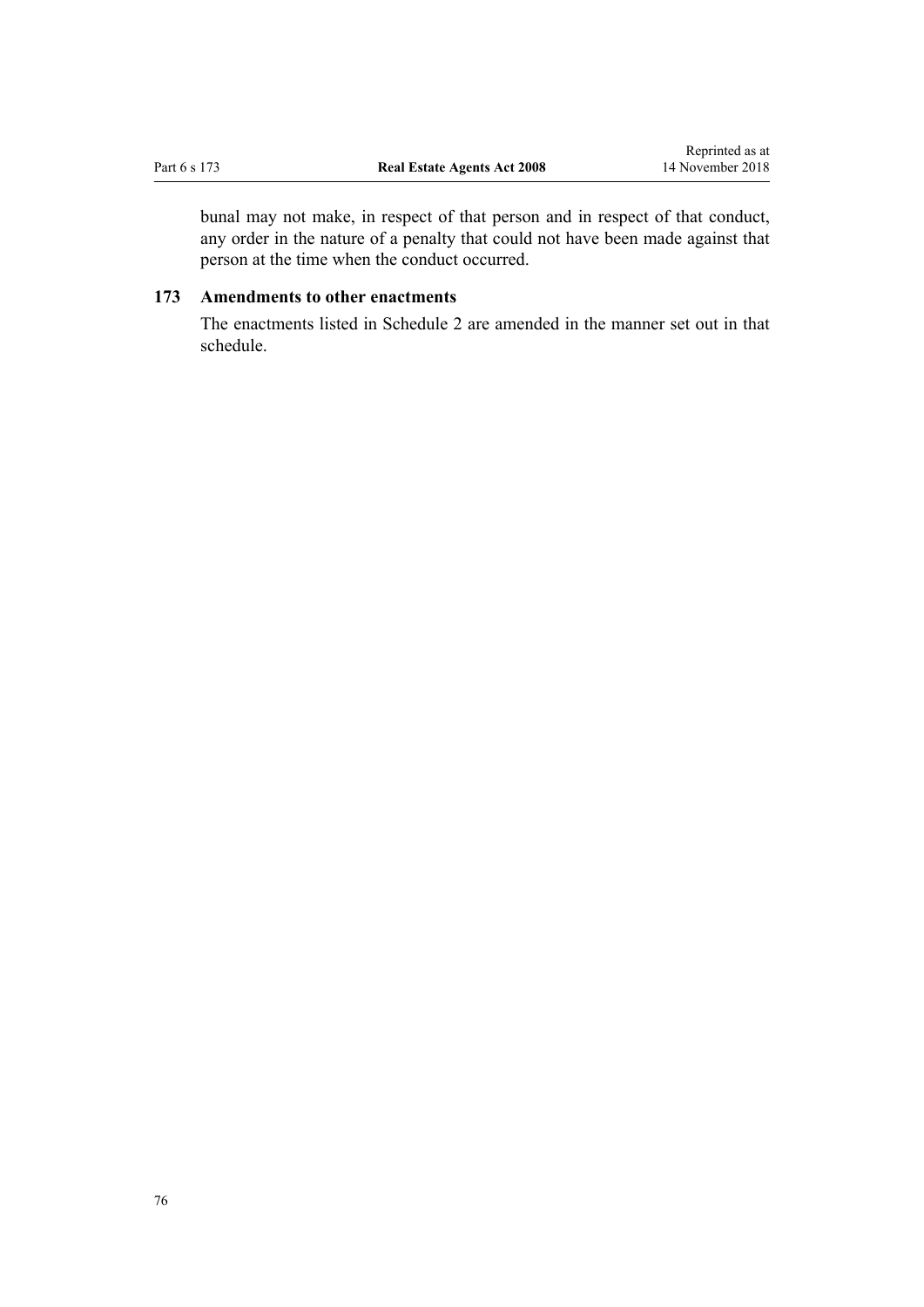# **Schedule 1 Provisions relating to Tribunal**

[s 104](#page-46-0)

# **1 Oath of office**

Each member of the Tribunal must, before entering on the performance of his or her functions as a member of the Tribunal, swear or affirm before a Judge of the High Court that he or she will faithfully and impartially perform his or her duties as a member of the Tribunal.

# **2 Term of office**

- (1) Every member of the Tribunal is to be appointed for a term of up to 5 years.
- (2) A member of the Tribunal is eligible for reappointment from time to time.
- (3) Where the term of office of a member of the Tribunal has expired, that member, unless he or she sooner dies or vacates office under clause 3, continues to hold office, by virtue of the appointment for the term that has expired, until—
	- (a) that member is reappointed; or
	- (b) a successor to that member is appointed; or
	- (c) that member is informed in writing by the Minister that he or she is not to be reappointed and is not to hold office until a successor is appointed.
- (4) A member of the Tribunal who continues in office for any period under subclause (3) may act as a member during that period for the purpose of—
	- (a) completing any proceedings partly or wholly heard by the Tribunal before the expiry of his or her term of office:
	- (b) hearing any other proceedings.
- (5) A member of the Tribunal who has resigned, or whose successor is appointed or who will not be replaced (unless he or she was removed from office), may continue in office for the purpose of completing any proceedings that are partly or wholly heard.

Schedule 1 clause 2(1): amended, on 14 November 2018, by [section 254\(1\)](http://prd-lgnz-nlb.prd.pco.net.nz/pdflink.aspx?id=DLM7374566) of the Tribunals Powers and Procedures Legislation Act 2018 (2018 No 51).

Schedule 1 clause 2(4): inserted, on 14 November 2018, by [section 254\(2\)](http://prd-lgnz-nlb.prd.pco.net.nz/pdflink.aspx?id=DLM7374566) of the Tribunals Powers and Procedures Legislation Act 2018 (2018 No 51).

Schedule 1 clause 2(5): inserted, on 14 November 2018, by [section 254\(2\)](http://prd-lgnz-nlb.prd.pco.net.nz/pdflink.aspx?id=DLM7374566) of the Tribunals Powers and Procedures Legislation Act 2018 (2018 No 51).

# **3 Vacation of office**

(1) A member of the Tribunal may at any time be removed from office by the Governor-General for incapacity affecting performance of duty, neglect of duty, or misconduct, proved to the satisfaction of the Governor-General.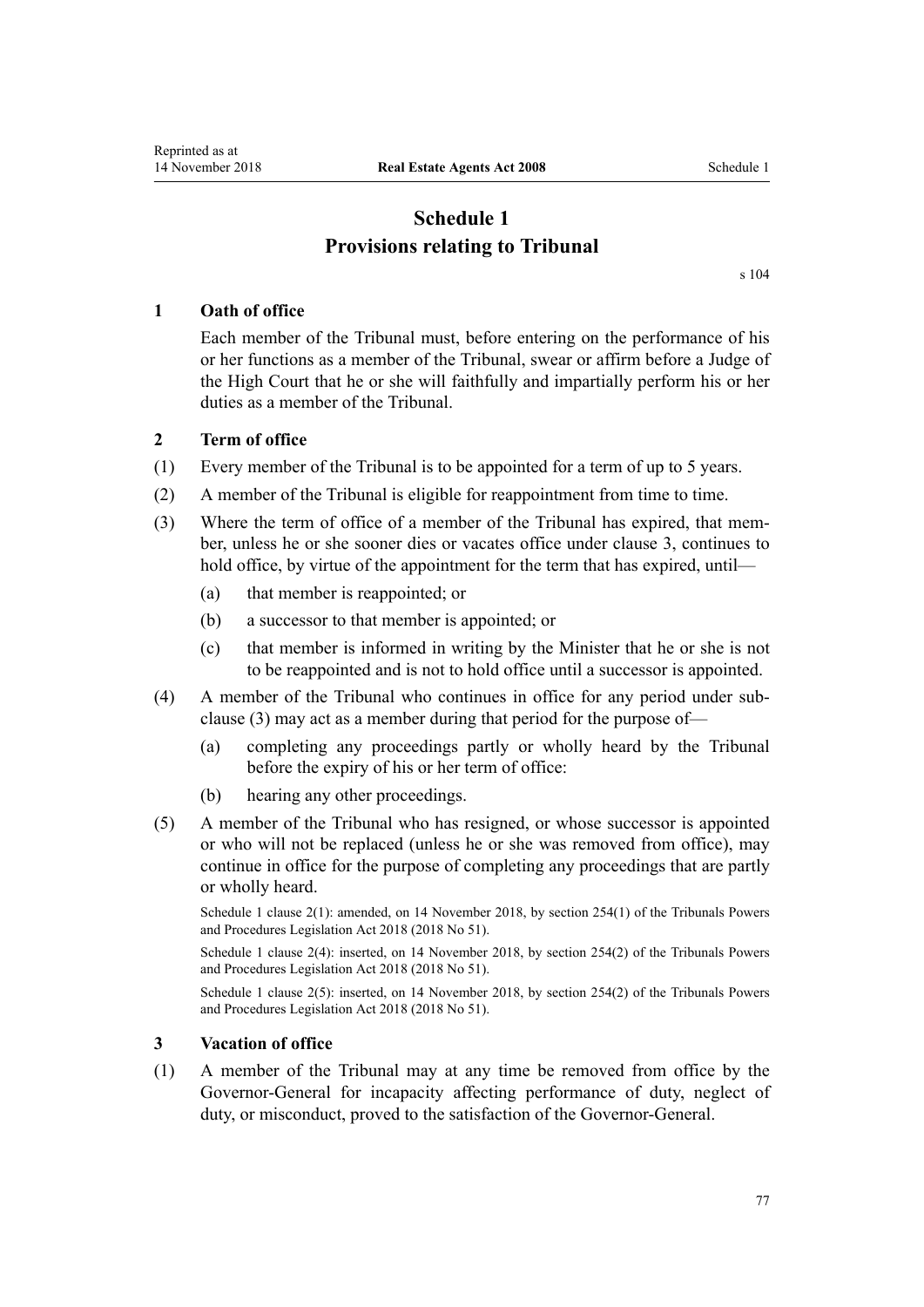(3) A member of the Tribunal may at any time resign his or her office by giving notice in writing to the Minister.

# **3A Appointment of temporary acting chairperson, deputy chairperson, or member**

- (1) If the chairperson, the deputy chairperson, or a member of the Tribunal becomes incapable of acting by reason of illness, absence, or other sufficient cause, or if the chairperson, the deputy chairperson, or a member considers it is not proper or not desirable that he or she should adjudicate on a specified matter, the Minister may appoint a suitable person as the acting chairperson, the acting deputy chairperson, or an acting member for the period or purpose stated in the appointment.
- (2) No person may be appointed as the acting chairperson, the acting deputy chairperson, or an acting member unless he or she is eligible for appointment to the relevant position.
- (3) The acting chairperson, the acting deputy chairperson, or an acting member is, while acting in that position, to be treated as the chairperson, the deputy chairperson, or a member of the Tribunal.
- (4) No appointment of an acting chairperson, acting deputy chairperson, or acting member, no act done by an acting chairperson, acting deputy chairperson, or acting member, and no act done by the Tribunal may be questioned in any proceedings on the ground that the occasion for the appointment had not arisen or had ceased.

Schedule 1 clause 3A: inserted, on 14 November 2018, by [section 254\(3\)](http://prd-lgnz-nlb.prd.pco.net.nz/pdflink.aspx?id=DLM7374566) of the Tribunals Powers and Procedures Legislation Act 2018 (2018 No 51).

# **4 Remuneration**

The chairperson and other members of the Tribunal are to be paid, out of public money, remuneration by way of fees, salary, or allowances and travelling allowances in accordance with the [Fees and Travelling Allowances Act 1951](http://prd-lgnz-nlb.prd.pco.net.nz/pdflink.aspx?id=DLM264952), and the provisions of that Act apply accordingly as if the chairperson or any other member were a member of a statutory board within the meaning of that Act.

Schedule 1 clause 4: amended, on 14 November 2018, by [section 254\(4\)](http://prd-lgnz-nlb.prd.pco.net.nz/pdflink.aspx?id=DLM7374566) of the Tribunals Powers and Procedures Legislation Act 2018 (2018 No 51).

# **5 Members of Tribunal**

No person holding office as a member of the Tribunal is deemed by reason of his or her holding of that office to be employed in the Government service for the purposes of the [Government Superannuation Fund Act 1956](http://prd-lgnz-nlb.prd.pco.net.nz/pdflink.aspx?id=DLM446000) or in the State services for the purposes of the [State Sector Act 1988](http://prd-lgnz-nlb.prd.pco.net.nz/pdflink.aspx?id=DLM129109).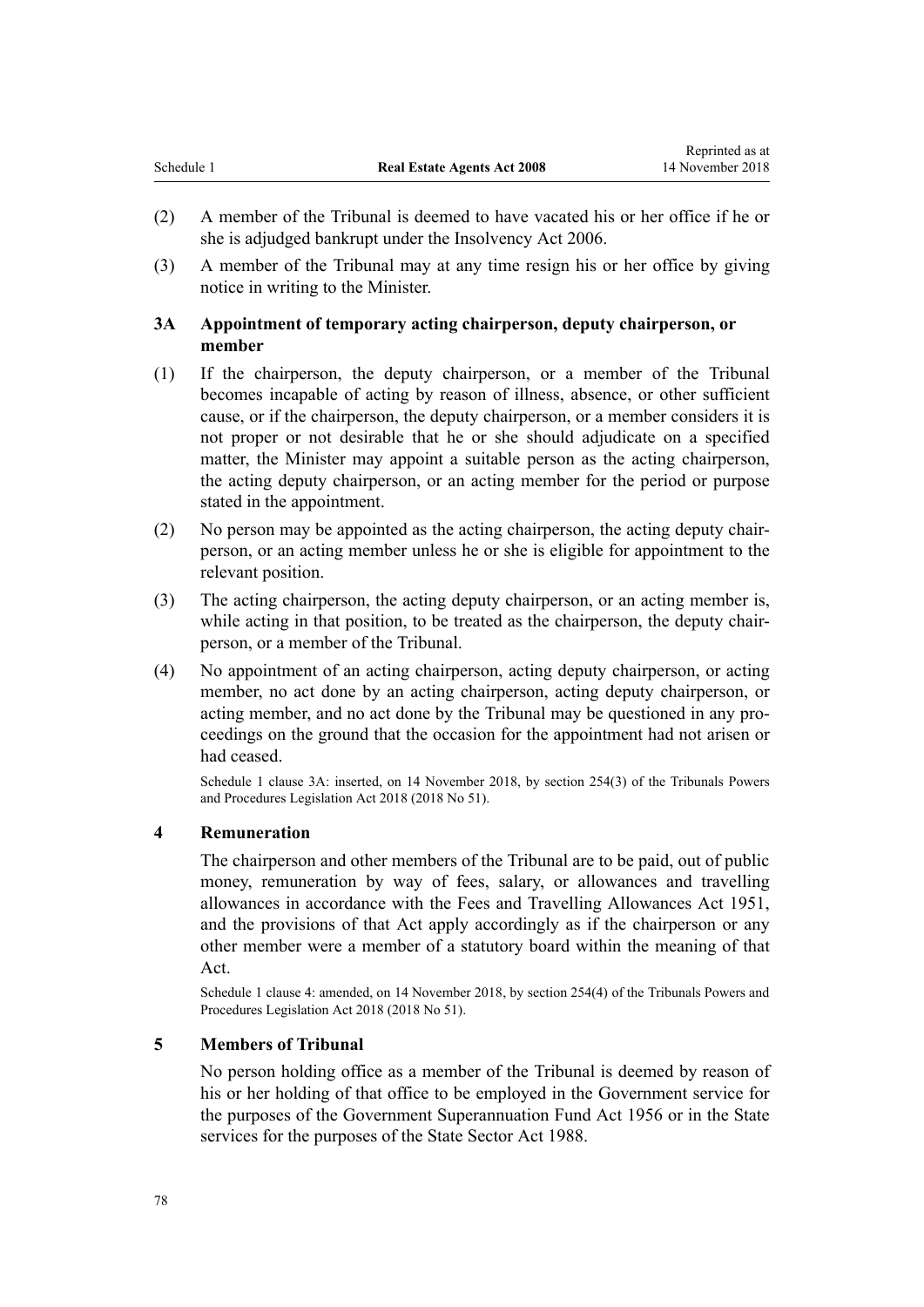Reprinted as at

- (1) For the purposes of any matter before the Tribunal, the Tribunal may, of its own initiative or at the request of a party, issue a summons to any person requiring that person to attend before the Tribunal and give evidence.
- (2) The summons must be in the prescribed form, and may require the person to produce before the Tribunal any document, information, or thing in that person's possession or under that person's control in any way relating to the matter.
- (3) The power to issue a witness summons may be exercised by the Tribunal, the chairperson, or the deputy chairperson, or by any officer of the Tribunal purporting to act by the direction or with the authority of the Tribunal, the chairperson, or the deputy chairperson.

Schedule 1 clause 6(1): amended, on 14 November 2018, by [section 254\(5\)](http://prd-lgnz-nlb.prd.pco.net.nz/pdflink.aspx?id=DLM7374566) of the Tribunals Powers and Procedures Legislation Act 2018 (2018 No 51).

Schedule 1 clause 6(2): amended, on 14 November 2018, by [section 254\(7\)](http://prd-lgnz-nlb.prd.pco.net.nz/pdflink.aspx?id=DLM7374566) of the Tribunals Powers and Procedures Legislation Act 2018 (2018 No 51).

Schedule 1 clause 6(3): replaced, on 14 November 2018, by [section 254\(8\)](http://prd-lgnz-nlb.prd.pco.net.nz/pdflink.aspx?id=DLM7374566) of the Tribunals Powers and Procedures Legislation Act 2018 (2018 No 51).

#### **7 Witnesses' expenses**

- (1) Every person attending the Tribunal on a summons, and every other person giving evidence before the Tribunal, is entitled, subject to subclause (2), to be paid, by the party calling that person, witnesses' fees, allowances, and travelling expenses according to the scales for the time being prescribed by regulations made under the [Criminal Procedure Act 2011,](http://prd-lgnz-nlb.prd.pco.net.nz/pdflink.aspx?id=DLM3359902) and those regulations apply accordingly.
- (2) The Tribunal may disallow the whole or any part of any sum payable under subclause (1).

Schedule 1 clause 7(1): amended, on 1 July 2013, by [section 413](http://prd-lgnz-nlb.prd.pco.net.nz/pdflink.aspx?id=DLM3360714) of the Criminal Procedure Act 2011 (2011 No 81).

#### **8 Power to take evidence on oath**

- (1) The Tribunal may take evidence on oath and, for that purpose, the Tribunal or any other person acting under the express or implied direction of the Tribunal may administer the oath.
- (2) On any charge of perjury it is sufficient to prove that the oath was administered in accordance with subclause (1).

Schedule 1 clause 8(2): amended, on 1 July 2013, by [section 413](http://prd-lgnz-nlb.prd.pco.net.nz/pdflink.aspx?id=DLM3360714) of the Criminal Procedure Act 2011 (2011 No 81).

## **9 Protection and privileges of witnesses**

Every person has the same privileges and immunities as witnesses have in a court of law in relation to—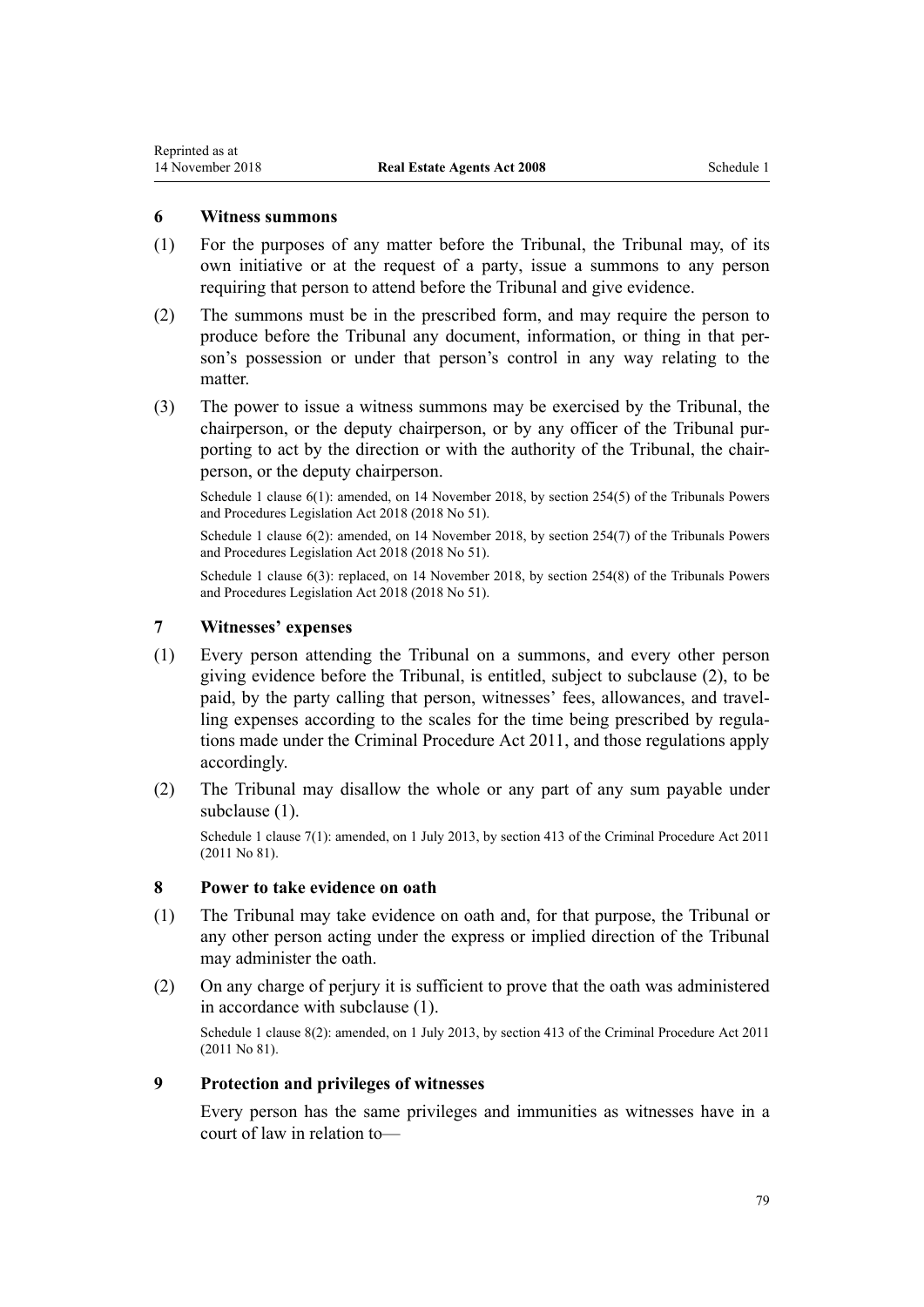- (a) the giving of information to the Tribunal; and
- (b) the giving of evidence to, or the answering of questions put by, the Tribunal; and
- (c) the production of any document, information, or thing to the Tribunal.

Schedule 1 clause 9(c): amended, on 14 November 2018, by [section 254\(9\)](http://prd-lgnz-nlb.prd.pco.net.nz/pdflink.aspx?id=DLM7374566) of the Tribunals Powers and Procedures Legislation Act 2018 (2018 No 51).

### **10 Privileges and immunities of counsel**

Every counsel appearing before the Tribunal has the same privileges and immunities as counsel in a court of law.

#### **11 Tribunal and members, etc, not personally liable**

- (1) Neither the Tribunal, nor any member, officer, or agent of the Tribunal, is under any criminal or civil liability in respect of—
	- (a) any act done or omitted to be done in the course of performing any of their functions or duties, or exercising any powers under this Act; or
	- (b) any words spoken or written at, for the purposes of, the hearing or any inquiry or other proceedings under this Act; or
	- (c) anything contained in any notice given under this Act.
- (2) Subclause (1) does not apply if the Tribunal or the person concerned has acted in bad faith.

#### **12 Tribunal to have seal**

The Tribunal must have a seal, which must be judicially noticed in all courts and for all purposes.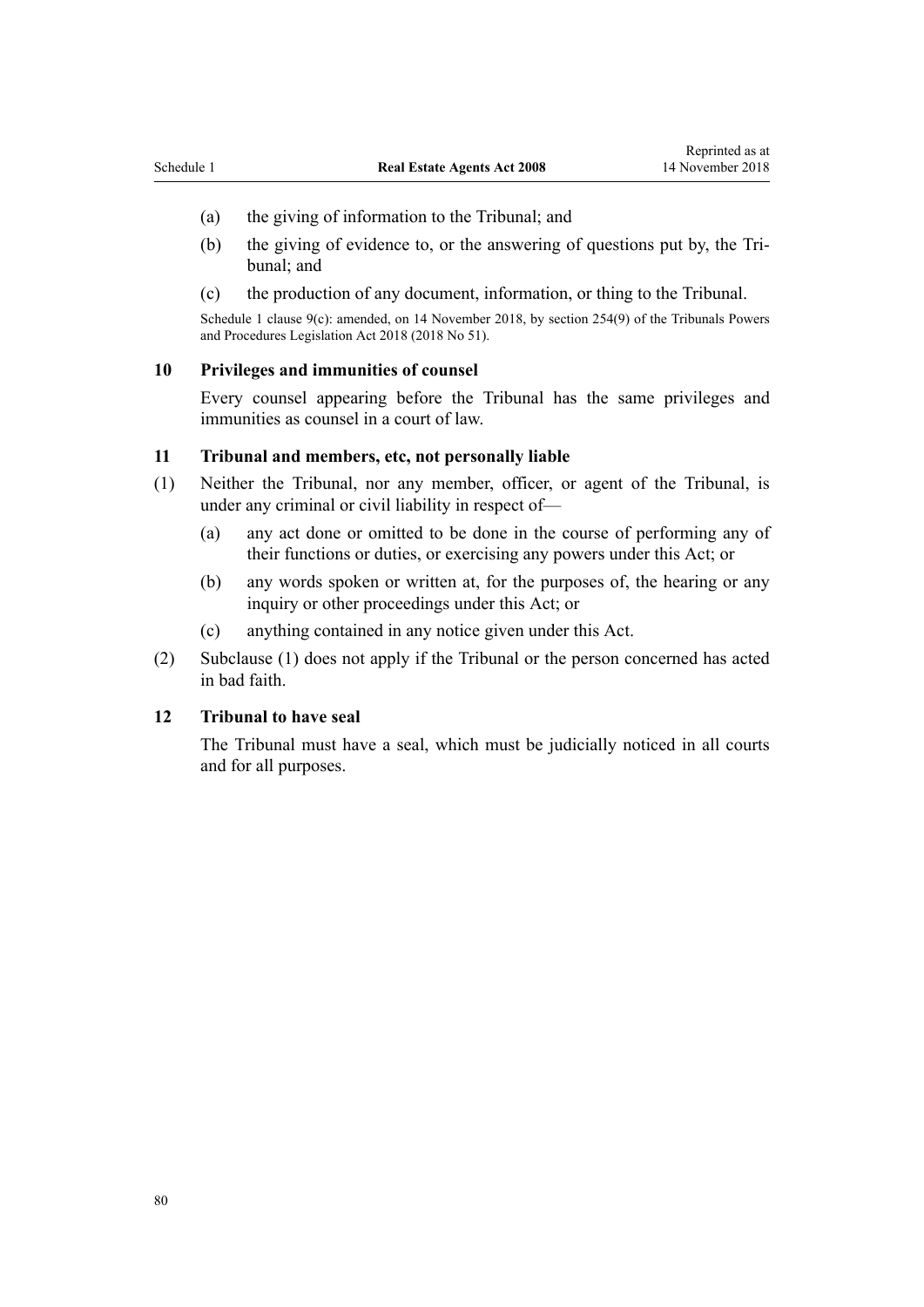# **Schedule 2 Amendments to other enactments**

[s 173](#page-75-0)

### <span id="page-80-0"></span>**Auctioneers Act 1928 (1928 No 29)**

Section 13: repeal.

#### **Crown Entities Act 2004 (2004 No 115)**

Part 1 of Schedule 1: insert in its appropriate alphabetical order: "Real Estate Agents Authority".

# **Employment Relations Act 2000 (2000 No 24)**

Section 6(4): omit "Real Estate Agents Act 1976" and substitute "Real Estate Agents Act 2008".

# **Financial Transactions Reporting Act 1996 (1996 No 9)**

The definition of **real estate agent** in section 2(1): repeal and substitute:

**real estate agent** has the same meaning as the definition of **agent** in section 4 of the Real Estate Agents Act 2008.

Paragraph (b) of the definition of **real estate transaction** in section 2(1): omit "Real Estate Agents Act 1976" and substitute "Real Estate Agents Act 2008".

# **Lawyers and Conveyancers Act 2006 (2006 No 1)**

Section 36(2): omit "real estate agent who holds a licence in force under the Real Estate Agents Act 1976" and substitute "person who holds a current licence under the Real Estate Agents Act 2008".

Section 36: insert the following subsection after subsection (2):

(2A) However, subsection (2) does not apply to a person who, under the Real Estate Agents Act 2008, holds a licence as a salesperson unless the person has had at least 6 months experience as such as a licensee.

# **Maori Trustee Act 1953 (1953 No 95)**

Section 45A(1): omit "as a real estate agent under the Real Estate Agents Act 1976" and substitute "as an agent under the Real Estate Agents Act 2008".

Section 45A(7): omit "the Real Estate Agents Act 1976" and substitute "the Real Estate Agents Act 2008".

# **Privacy Act 1993 (1993 No 28)**

Part 1 of Schedule 2: insert the following item in its appropriate alphabetical order:

"Real Estate Agents Act 2008 sections 63 to 70".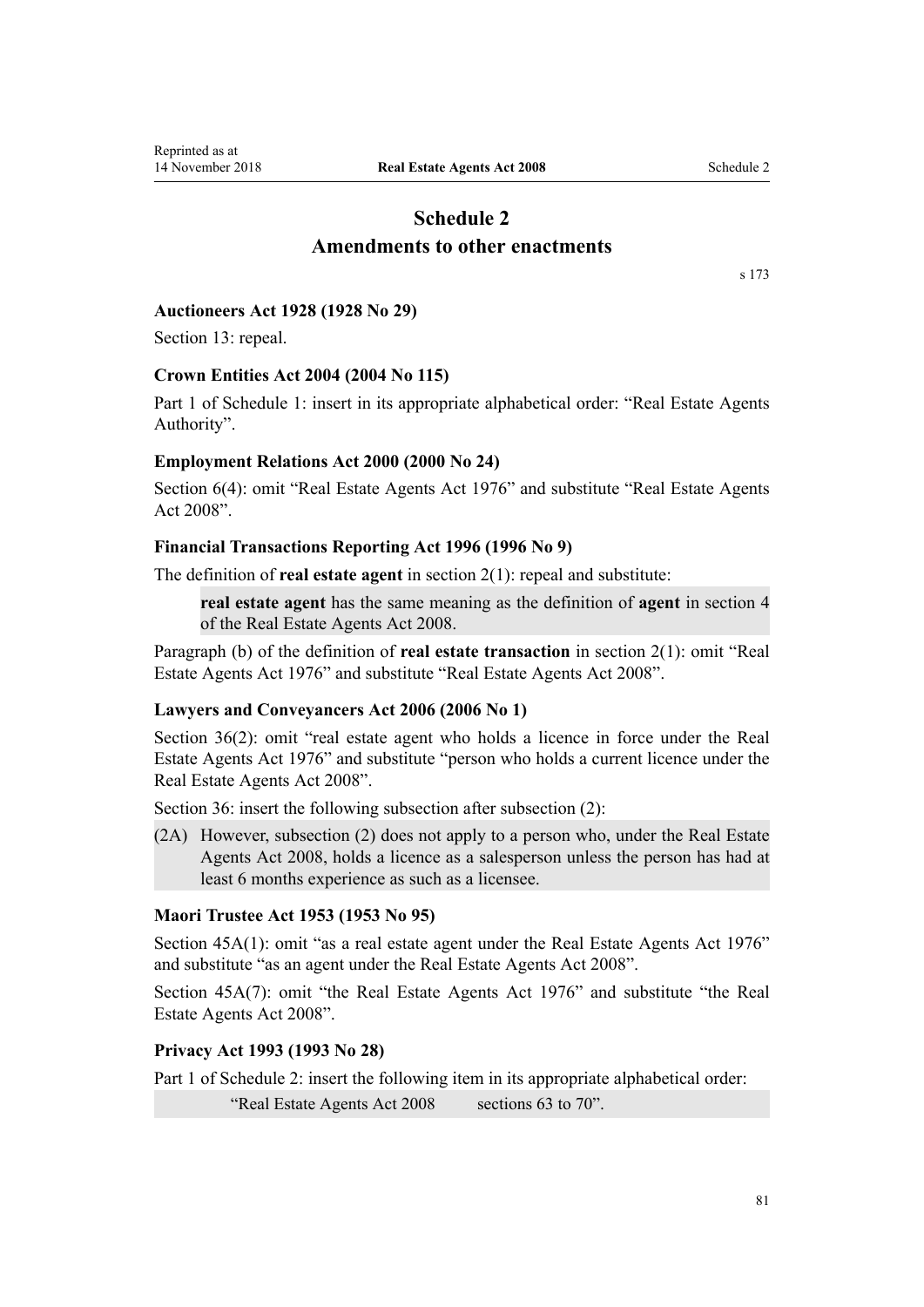# **Summary Proceedings Act 1957 (1957 No 87)**

Part 2 of Schedule 1: omit the item relating to the Real Estate Agents Act 1976.

# **Unclaimed Money Act 1971 (1971 No 28)**

Section 5(1)(h): omit "any real estate agent within the meaning of the Real Estate Agents Act 1976" and substitute "any agent within the meaning of the Real Estate Agents Act 2008".